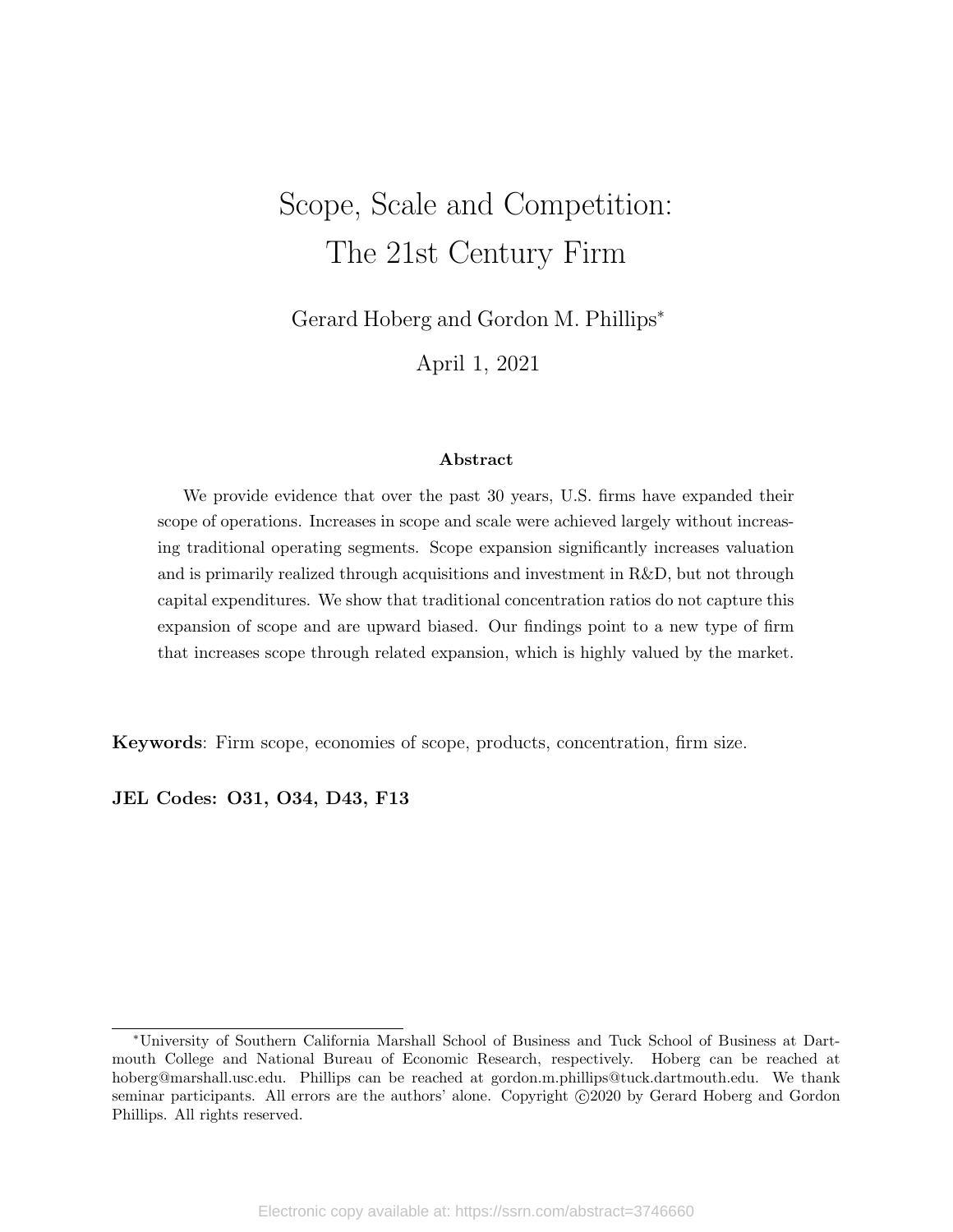"Product diversification came from opportunities to use existing production, marketing, and research facilities ... Such expansion was based on organizational capabilities that had been developed by exploiting economies of scope." p. 38 [Chandler and Hikino](#page-39-0) [\(1994\)](#page-39-0).

# 1 Introduction

The interplay between scope, scale and competition has been the focus of numerous au-thors including both business historians and economists.<sup>[1](#page-1-0)</sup> A principle focus of authors has been defining firms by the basket of products firms produce and the industries to which these products belong. Recent authors have also documented the rise in firm size, a rise in traditional industry concentration measures, and a drop in the number of U.S. listed firms.<sup>[2](#page-1-1)</sup>

In this paper, we provide a new perspective on the 21st Century version of a multiproduct firm and how it produces in different-but-related markets. It differs markedly from the concept of a diversified conglomerate with a multi-division organizational structure producing products across unrelated industries that was the focus of the early corporate finance literature. Instead of multiple distinct segments, firms might have flexible production and redeployable assets that allow them to pursue multi-sector production without the potential negative consequences of a complex multi-division organization.

We develop new firm-year measures of product market scope using the text describing the product markets in which firms operate. We document that the average firm's scope in related industries has increased steadily and dramatically (71%) during our sample period from 1989 to 2017. Moreover, firms have increases scope without increasing the number of operating segments they report during the period of our sample. Our results are consistent with multi-product firms having synergies across related products and with unrelated diversification not being a major consideration for the increases in scope we document.

<span id="page-1-0"></span><sup>1</sup>See [Chandler and Hikino](#page-39-0) [\(1994\)](#page-39-0), [Hart and Moore](#page-39-1) [\(1990\)](#page-39-1), [Panzar and Willig](#page-40-0) [\(1977\)](#page-40-0) and [Williamson](#page-40-1) [\(1975\)](#page-40-1).

<span id="page-1-1"></span><sup>2</sup>See [Autor, Dorn, Katz, Patterson, and Van Reenen](#page-39-2) [\(2020\)](#page-39-2), [Doidge, Karolyi, and Stulz](#page-39-3) [\(2017\)](#page-39-3), [Grullon,](#page-39-4) [Larkin, and Michaely](#page-39-4) [\(2019\)](#page-39-4) and [Philippon and Gutierrez](#page-40-2) [\(2017\)](#page-40-2) for aggregate trends. [Matvos, Seru, and](#page-40-3) [Silva](#page-40-3) [\(2018\)](#page-40-3) examine the link between scope expansion and episodes of financial market frictions.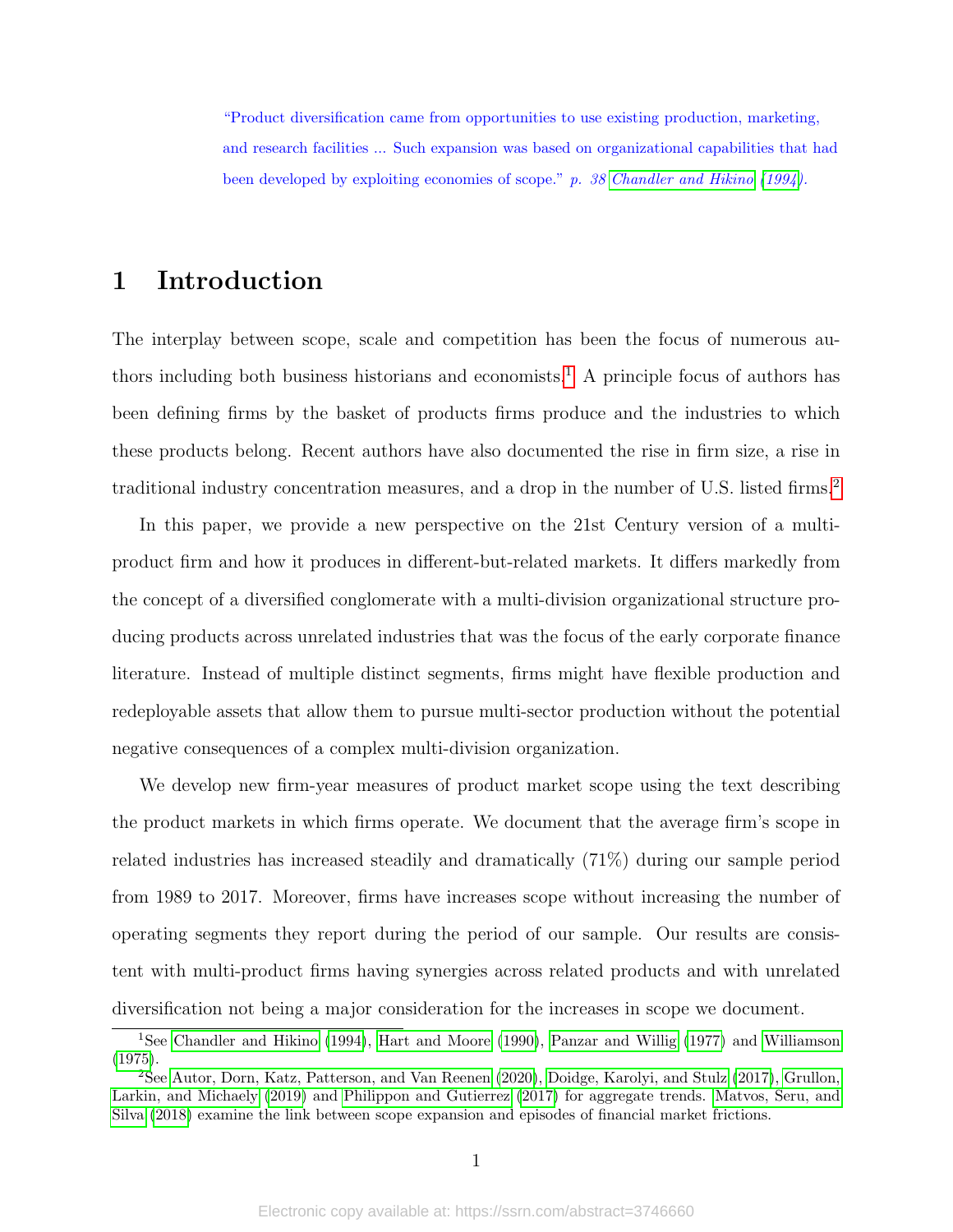An important question is how do corporate investment policies react to incentives to increase scope? To shed light on this question, we examine how plausibly exogenous variation in the ex ante incentives to increase scope impact ex post investment decisions and measures of firm performance. We consider two sources of such variation. The first measures each firm's scope-expansion opportunity set using the diversity of related markets served by each firm's distant peers. When these peers have operations that are distributed across multiple well-defined markets, it suggests that the focal firm itself likely sees a larger opportunity set of potential scope-enhancing projects all else equal. Our second measure considers the costside and asset redeployability. We examine the asset portfolios of the firm's closer industry peers as compared to the firm's more distant industry peers (where distance is in product market space). If the closer industry peers' assets are easily redeployed to more distant peers' industries, it follows that the focal firm likely faces a low relative cost to expanding scope as its assets can be redeployed to more potential markets with lower adjustment costs.

Both variables measure a focal firm's incentives to increase scope, and neither is measured using any data about the focal firm itself. Instead, both are based on the characteristics of more distant industry peers, whose characteristics are not easily influenced by the focal firm and vice-a-versa. Our approach thus follows prior studies in the network econometrics literature that highlight the fact that endogenous effects are mitigated by focusing on distant peers and not the focal firm itself.[3](#page-2-0) Although the literature indicates that this approach reduces the scope for endogeneity, we nevertheless interpret these results conservatively and view them to be strong tests of our predicted mechanisms rather than pure tests of causality.

We find that firm scope is significantly related to more acquisitions, fewer divestitures, and more spending on research and development. In contrast, we find no link to capital expenditures. These results are consistent with an ongoing process of asset redeployment across and within firms, which is reinforced by innovation that facilitates flexible and efficient

<span id="page-2-0"></span><sup>3</sup>See [Bramoulle, Djebbari, and Fortin](#page-39-5) [\(2009\)](#page-39-5) for theory and [Cohen-Cole, Kirilenko, and Patacchini](#page-39-6) [\(2014\)](#page-39-6) for a recent application in finance. These studies indicate that distant peers can produce exogenous variation that can be used as instruments.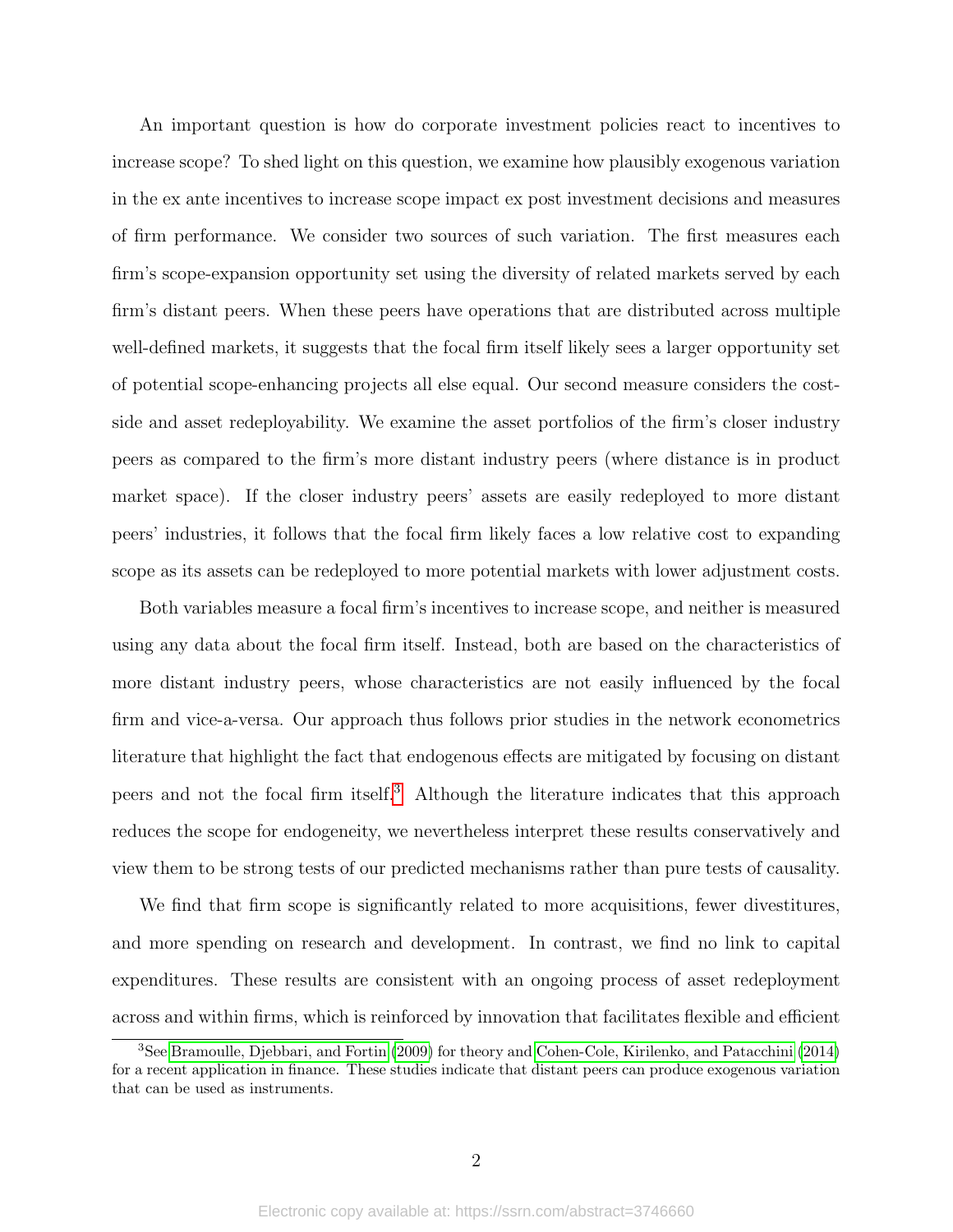redeployment of assets for multi-industry production. Importantly, this suggests that acquisitions and innovation facilitate scope increases, but our results are novel and are missed by existing studies because these scope increases are accomplished without increasing the number of formal operating segments in the Compustat database.

We also find that increased scope is associated with higher valuations as a business strategy, and thus it is unlikely that increases in scope are due to bad governance or private benefit extraction. This evidence of higher value is important given the prior literature and possible empire building incentives managers would have to increase scope. We also find evidence of higher ex post sales growth and asset growth. However, we do not find any significant impact for profitability in the form of return on assets. Put together, these results suggest that scope expansion creates positive net present value and sales growth opportunities, and profit maximizing firms likely pick the most profitable industries to operate in first, and then expand into still-profitable but lower return on assets industries second. Our valuation results - which show that firm market-to-book equity ratios increase with our scope measures - are in contrast to the historical conglomerate literature [\(Berger and Ofek](#page-39-7) [\(1995\)](#page-39-7) and [Lang](#page-40-4) [and Stulz](#page-40-4) [\(1994\)](#page-40-4)) that finds that firm market-to-book valuation measures decrease with an increased number of reported Compustat segments.

We also examine how firm scope expansion is likely financed. Firms with higher ex ante incentives to increase scope issue more shares and pay lower dividends ex post. We find no significant link to debt financing. These results favoring equity are consistent with intangibles and the redeployment of existing assets playing an important role in scope expansion. In particular, this method of expansion through intangibles and better utilizing existing assets does not create much new collateral, which favors financing with equity.

We note that these conclusions are drawn without using the traditional measure of scope: the number of Compustat segments. In particular, the average Compustat segment count of firms has not increased over time. A key issue with reported segment data is that, almost by definition, it does not facilitate measurement of the "new conglomerate" we hypothesize,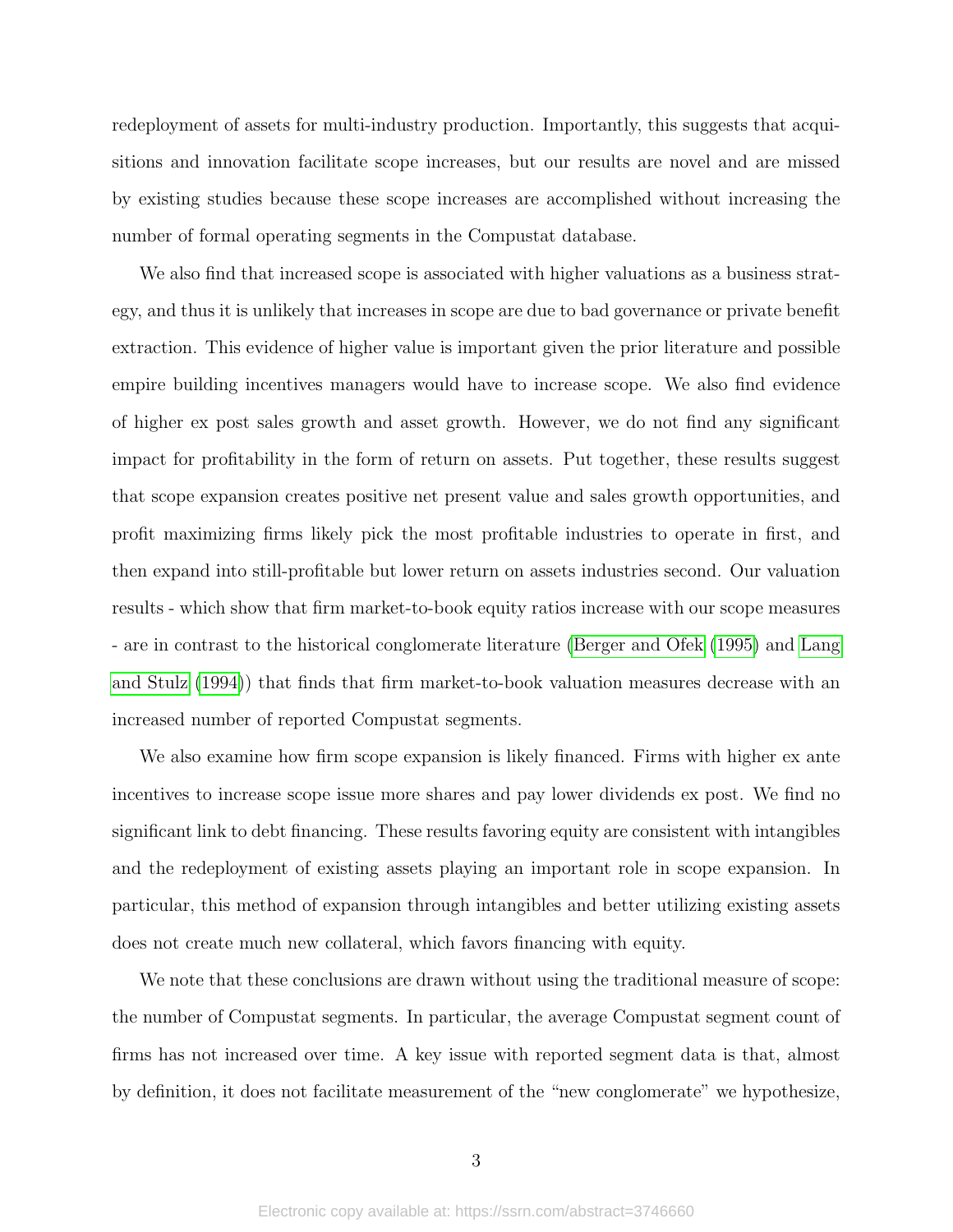which emphasizes expansion in related (not distant) markets. Our results favor the conclusion that this "new conglomerate" can span multiple product spaces while preserving a single segment organizational form. Additionally, SFAS 131, which governs segment reporting, does not require that reporting segments need to be based on the number of industries served. We thus further examine the comparative validity of our textual scope measures and the Compustat segments by relating both to the frequency of explicit statements in firm 10- Ks where firms indicate they serve multiple product markets. Our new measures are highly significant in predicting these statements, whereas the number of Compustat segments are only borderline significant in these regressions, and they become mostly insignificant when included in the same regression as our new text-based scope measures.

We conclude with an analysis of whether increases in scope can provide new insights on why traditional measures of concentration are increasing over time. We first replicate this well-known stylized fact using HHIs based on traditional industry classifications, and then illustrate that these measures do not account for the changes in scope we document. This issue turns out to be economically important. To put this in perspective, scope has increased so much during our 30 year sample that competition essentially plays out at the level of 2-digit SIC codes late in our sample (broad scope), and at the narrower 3-digit SIC code level early in our sample (narrow scope). We proceed to adjust traditional HHIs for this scope-induced shift in granularity, and find that horizontal concentration measured using adjusted HHIs is not increasing during our sample.

Going beyond traditional SIC-based classifications, we also assess the trend in concentration using multi-industry assignments generated by our textual scope measures. The resulting scope-adjusted HHIs again show that horizontal concentration is not increasing during our sample period. We further note that concentration adjustments are not possible using the Compustat segment tapes. As noted above, this is because firms increase scope by producing more related products without increasing their reported number of business segments.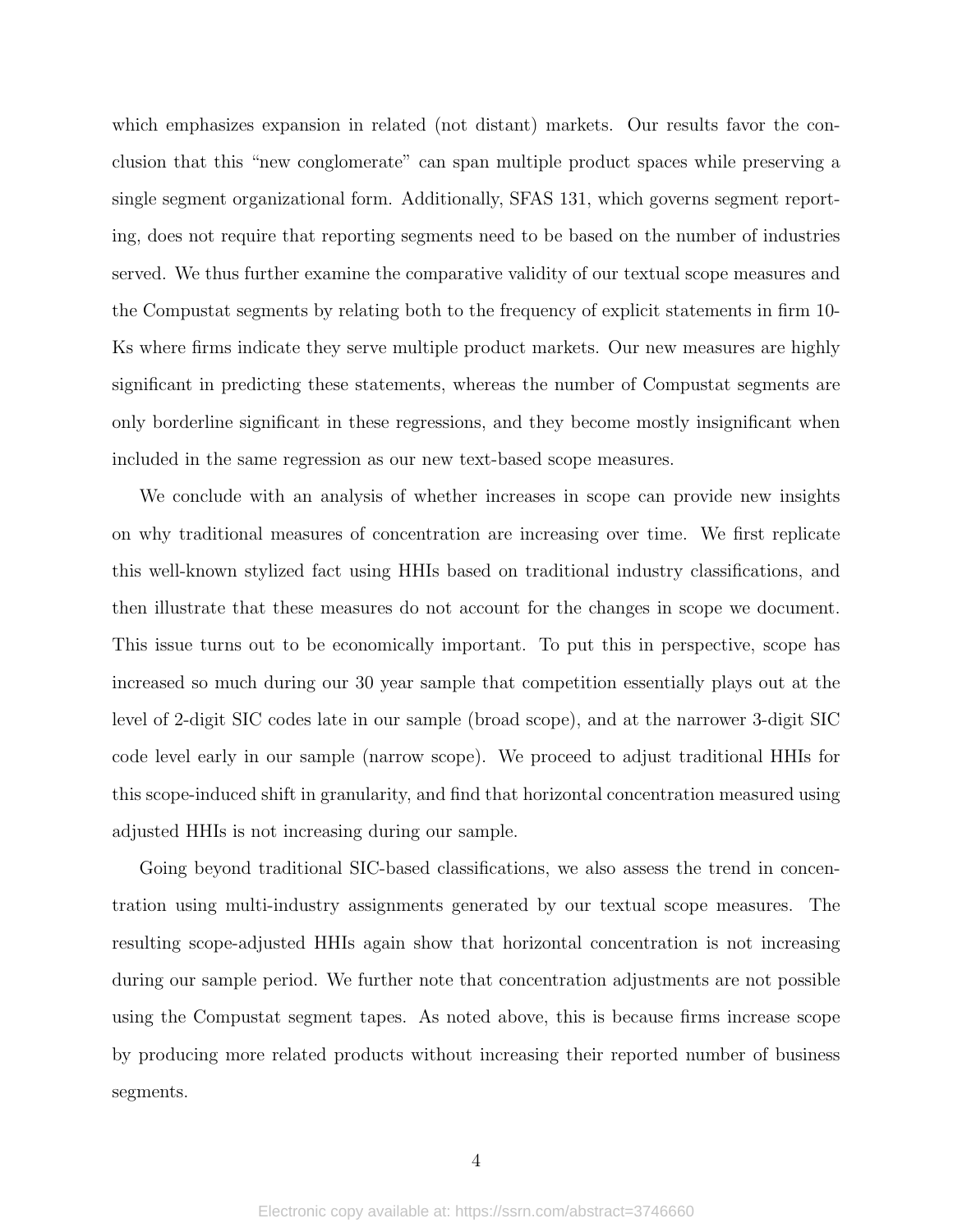Our results suggest that an enhanced narrative that incorporates increasing scope might more fully explain the evidence of increasing market power documented in the existing literature. For example, increases in purely horizontal concentration are smaller when scope is taken into account, and hence changes in purely horizontal configurations might only partially explain why market power might be higher. Increases in scope, however, might motivate different concerns. Although scope increases reduce horizontal concentration as the same number of firms serve more markets, scope can increase anti-competitive conduct along the supply chain, through product bundling, by increasing barriers to new entry, or it can induce kill zones in the market for innovation (see [Kamepalli, Rajan, and Zingales](#page-40-5) [\(2020\)](#page-40-5)). Understanding the separate influences of horizontal competition and increased scope at the micro level, or within single industries, would be a fruitful area for future researchers to consider. In particular, regulatory interventions might differ for scope-induced versus horizontal market power.

# 2 Literature

Theories of economies of scale and scope were first developed by [Panzar and Willig](#page-40-0) [\(1977\)](#page-40-0) and [Panzar and Willig](#page-40-6) [\(1981\)](#page-40-6). [Teece](#page-40-7) [\(1980\)](#page-40-7) further develops relevant theory and suggests that a multi-product enterprise is particularly likely to emerge when economies of scope are based on a recurrent use of proprietary know-how. This theory therefore illustrates why our finding that R&D spending is increased when scope expansion incentives are high is consistent with theories that examine economies of scope. [Henderson and Cockburn](#page-39-8) [\(1996\)](#page-39-8) provide empirical support for a link between economies of scope and innovation investment in the pharmaceutical industry. [Braguinsky, Ohyama, Okazaki, and Syverson](#page-39-9) [\(2020\)](#page-39-9) provide further empirical support for these ideas in a novel historical setting: Japan's cotton spinning industry from 1893 to 1914. In particular, the authors show that technological capability was a major ingredient that fostered horizontal scope expansion and firm success in this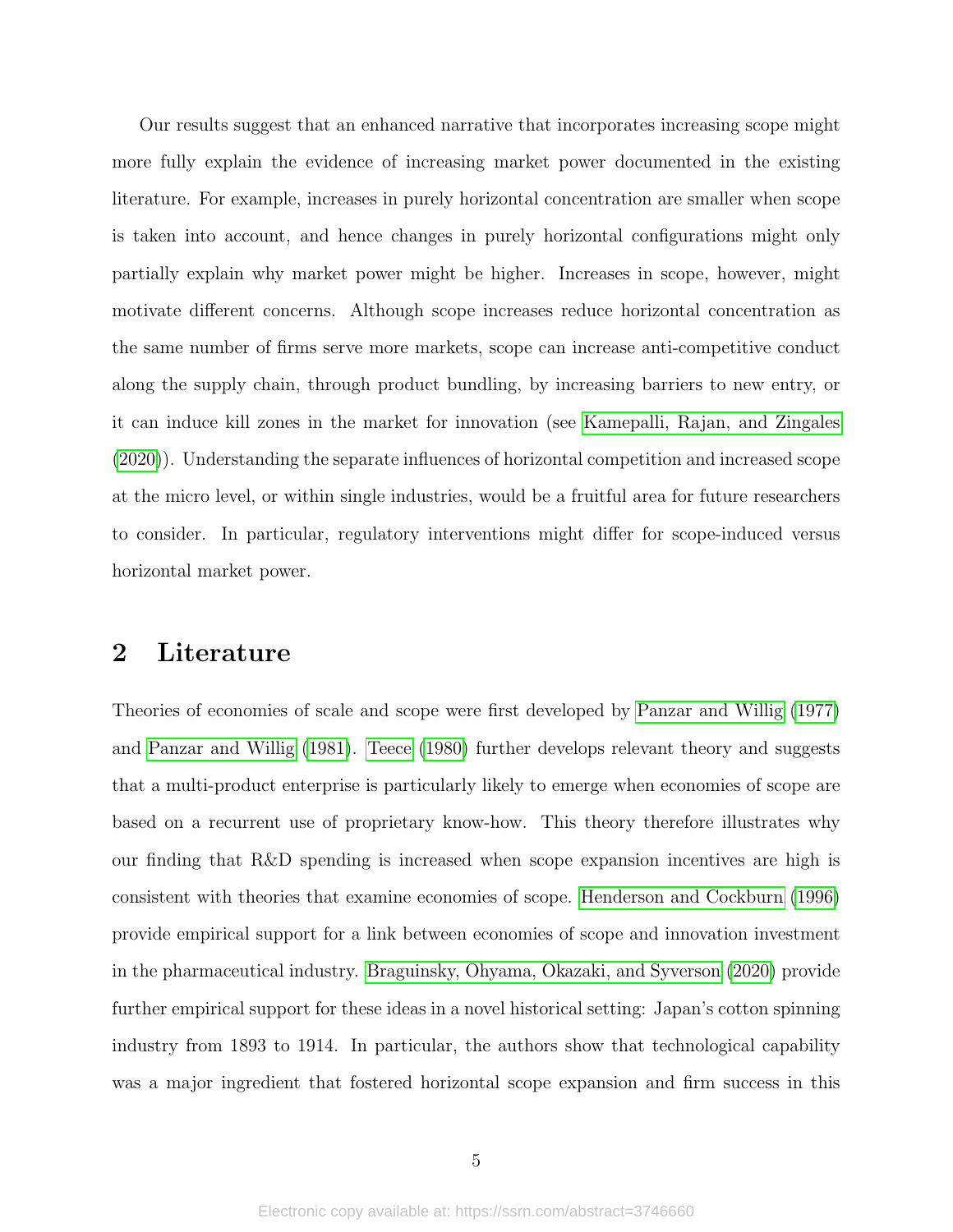early environment.

More recent theory by [Maksimovic and Phillips](#page-40-8) [\(2002\)](#page-40-8) postulates an efficiency based view of multi-industry operations based on neoclassical profit optimization. In the model, a conglomerate discount can still emerge even when governance is aligned with shareholders and optimal policies are undertaken. However, if low cost scope expansion is possible through economies of scope with sharing a scarce resource such as innovation or managerial talent, this discount may result in a premium . Our results favor this perspective on a few dimensions. In particular, we find that scope expansion with higher R&D brings higher valuations, consistent with rational expansion. Moreover, value increases and sales grow even though return on accounting assets experiences some initial dilution.

Our paper also has further implications for the older literature documenting a diversification discount including highly visible works by [Berger and Ofek](#page-39-7) [\(1995\)](#page-39-7) and [Lang and Stulz](#page-40-4) [\(1994\)](#page-40-4). Although many recent studies call the diversification discount into question (see [Custodio](#page-39-10) [\(2012\)](#page-39-10) and [Hund, Monk, and Tice](#page-40-9) [\(2020\)](#page-40-9) for example), our paper takes a different approach and portrays an entirely new perspective on multi-industry firms and how they are growing in prevalence. The overall conclusion is that the modern multiple-industry firm may share scarce valuable resources, is able to serve multiple industries while maintaining an efficient single segment organizational form and has a high market valuation.

Our study also contributes to the broader literature on acquisition motives and innovative investment. Our focus is on new synergies due to related operations and redeployable assets. Other studies examining synergies and related-industry acquisitions include [Hoberg and](#page-39-11) [Phillips](#page-39-11) [\(2010a\)](#page-39-11), [Rhodes-Kropf and Robinson](#page-40-10) [\(2008\)](#page-40-10), [Bena and Li](#page-39-12) [\(2014\)](#page-39-12), and [Fresard,](#page-39-13) [Hoberg, and Phillips](#page-39-13) [\(2020\)](#page-39-13).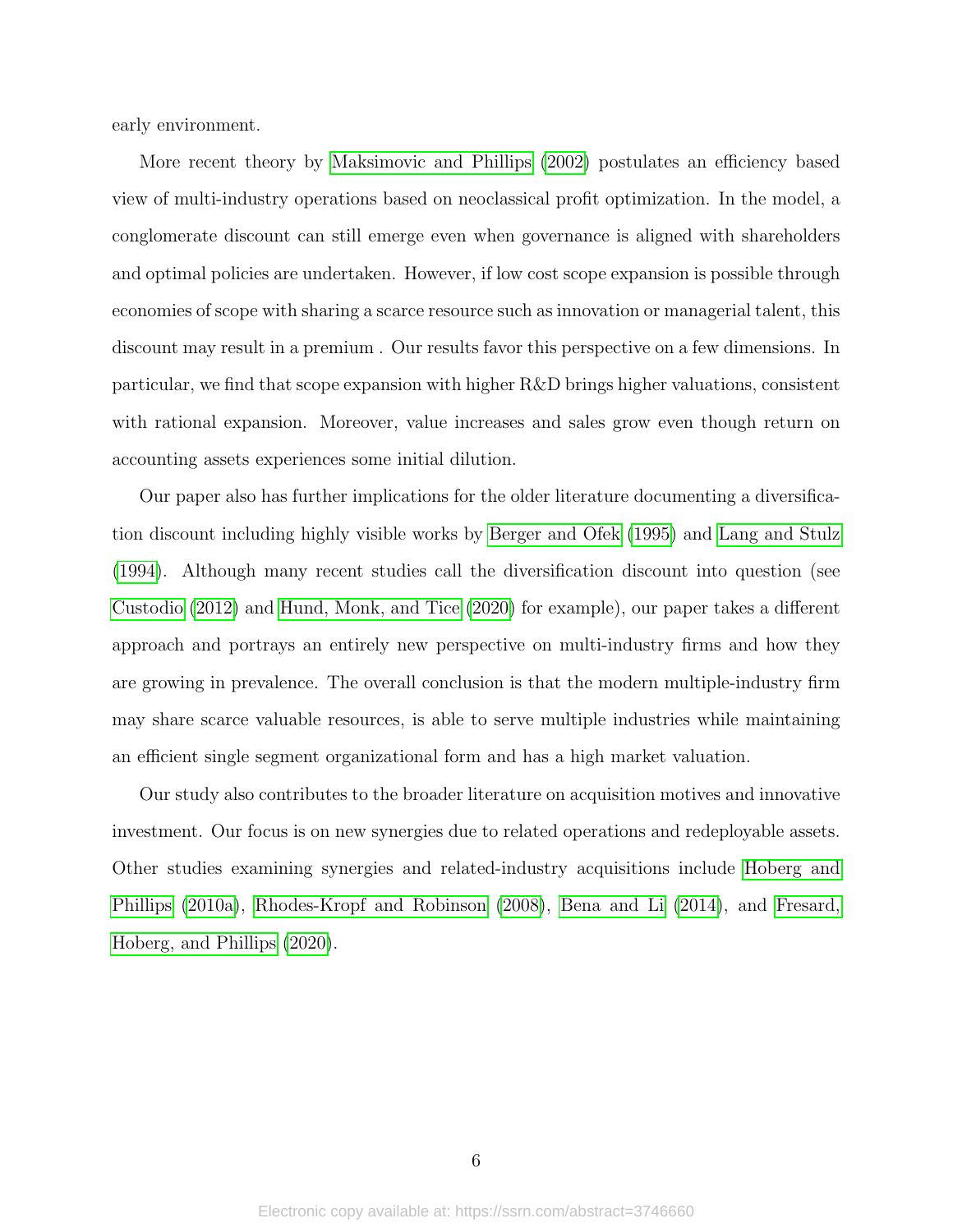# <span id="page-7-0"></span>3 Data and Methods

# 3.1 Sample Selection and Panel Structure

Our sample begins with the universe of Compustat firm-years with available 10-K filings either on the EDGAR system (later years) or scanned 10-Ks from the Dartmouth and Harvard libraries (earlier years of our sample). As the standard TNIC database (see Hoberg and Phillips 2016) is based purely on EDGAR filings, its coverage begins in 1996. An important contribution of the current study is thus that we back-extend the TNIC database to 1988 using the 10-Ks obtained from the two aforementioned libraries. To remain in our sample, a firm must have an available 10-K filing both in the current year of observation, and also in the previous year. We exclude financial firms and regulated utilities (SIC 6000 - 6999 and 4900 - 4949, respectively) and limit the sample to firm-years with sales and assets of at least \$1 million. We are left with 100,525 firm-year observations from 1989 to 2017.

### 3.2 Novel Measures of Scope

We develop new measures of firm-specific product market scope, which are updated annually. We do so using the textual network spatial representation of the product market developed by [Hoberg and Phillips](#page-39-11) [\(2010a\)](#page-39-11) and [Hoberg and Phillips](#page-40-11) [\(2016\)](#page-40-11) (henceforth HP2016), which uses the text in each firm's business description filed with the U.S. Securities and Exchange Commission in each year. These descriptions are updated every year and are required by Regulation S-K to accurately represent the products sold by the firm in the given fiscal year of the 10-K that is filed. Prior research including [Hoberg, Phillips, and Prabhala](#page-40-12) [\(2014\)](#page-40-12) illustrates that these filings are updated in a highly dynamic way as firms evolve their product portfolios.

At a high level, measuring scope requires scoring firm  $i$  in year  $t$  regarding how many industry vocabularies (industries are indexed  $j \in J$ ) are discussed in its specific product description. Following the approach in HP, we specify the product market space as the set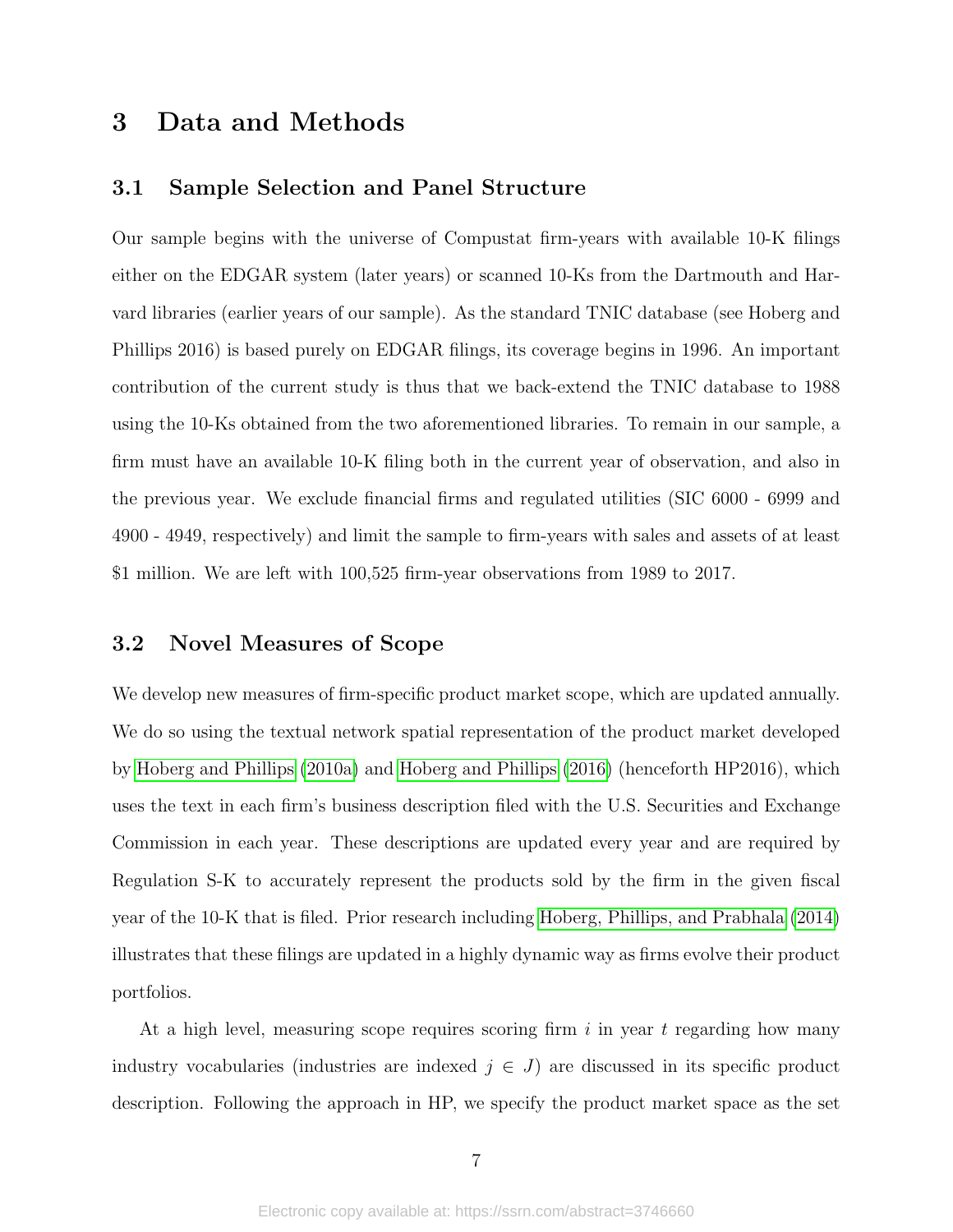of all product market words that are in the TNIC database.<sup>[4](#page-8-0)</sup> If there are N words in the product space, then each firm is represented in this space by a vector  $V_{i,t}$ , which is an N dimensional vector containing a one for words that firm  $i$  uses in year  $t$  and a zero for words that firm  $i$  does not use. Following HP2016, we also set to zero the element for any stop words, which are those appearing in more than 25% of all Item 1's in year t.

Analogously, we generate vector representations for industries  $j \in J$ . Crucially, unlike firm vectors, we lock in each industry's vocabulary vector and do not allow industry vectors to vary with time. As we discuss later, this ensures that we can measure changes in scope in its purest form, and without measuring the separate and potentially confounding matter of product market innovation, which can include the creation of entirely new markets.[5](#page-8-1) We note that studying the creation of new markets is separately interesting, although it is not the focus of the current study. We also focus on a fixed set industry vocabularies because it is conservative, as it favors under-measuring the true increase in firm scope that has occurred due to new industries.

We consider two methods for identifying the spatial location of industries. The first draws industry vocabularies from the "Fixed Industry Classification" technology developed in HP2016, which uses a clustering algorithm applied on the sample of single segment firms to identify product market clusters. This approach develops vocabularies for each industry, which are computed as the average of the vectors  $V_{i,t}$  after normalization based on the firms assigned to each cluster. We specifically use the FIC-300 classification developed by HP2016, which is based on 300 industries, and we use the FIC-300 classification from 1997, which is the base year used by HP2016. We denote the resulting industry vocabulary vectors by  $D_{FIC,j}$ , where  $j \in 1, ..., 300$ . The vocabularies are obtained directly from HP2016 without modification. Each vector is then normalized to sum to unity and resides in the same Ndimensional space as do the firm-vectors  $V_{i,t}$ .

<span id="page-8-1"></span><span id="page-8-0"></span><sup>&</sup>lt;sup>4</sup>This is the set of all words that appear in the union of all firm 10-K Item 1's.

<sup>5</sup>Although test clarity indicates that it is philosophically important to lock in industry definitions, we note that our results are very similar if we instead re-define industries every year (we run this alternative specification using dynamically recomputed FIC-300 industries).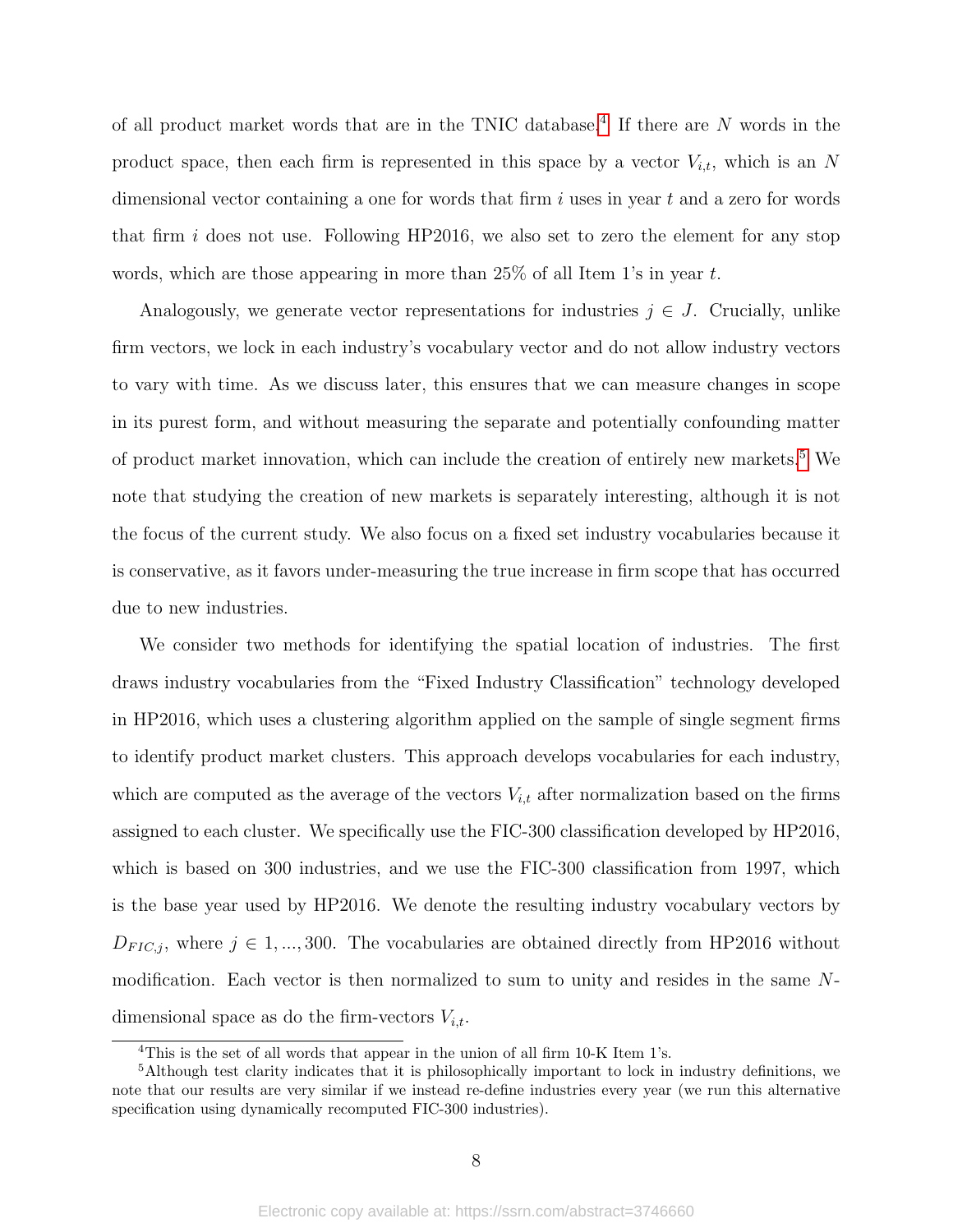Our second method is based on NAICS industry definitions, as provided in the 2017 version of the NAICS Manual, which is a 963 page document providing extensive and detailed descriptions of each NAICS industry. We use the four-digit NAICS granularity, and group all vocabulary for all industries having the same four digits of their NAICS code into each NAICS' code's total vocabulary that we use to determine the spatial location of each 4-digit NAICS code in our N-dimensional space. Our approach has natural stop-wording built in, as we will ignore any words that are not part of the stop-word-adjusted TNIC vocabulary in each year, as explained above. As an additional precaution, we reviewed the list of common words that appear in the NAICS manual and manually identified a list of stop words (see Appendix) that we additionally remove from the NAICS dialects. We thus create one vector  $D_{NAICS,j}$  for each four digit NAICS industry from the 2017 manual, where  $j \in 1, ..., 311$ , as there are 311 four digit NAICS that we capture using this approach. Each element of this vector is populated with the number of times each word is used in the NAICS manual for the given industry, and the vector is normalized to sum to unity. Each vector resides in the same N-dimensional space as do the firm-vectors  $V_{i,t}$ .

Now that we have spatial locations for each firm-year and for each industry, we score each firm-year based on how much of each industry's vocabulary it uses. Crucially, we avoid pairwise cosine calculations as that would overly penalize firms that have large product descriptions that cover many industries (because the fraction of each industry in the overall vector of such firms would become small). Instead, we compute the fraction of each industry's vocabulary that appears in each firm-year's product description as the following overlap ratio (we develop an analogous ratio and method for the NAICS-based scope measure):

$$
Q_{i,j,t,FIC} = \frac{\text{#words overlapping in } D_{FIC,j} \text{ and } V_{i,t}}{\text{#words in } D_{FIC,j}}
$$
(1)

Finally, to compute how many FIC industries a given firm might operate in, we identify a fixed threshold  $Q_{FIC}$  above which we deem a firm having  $Q_{i,j,t,FIC} > \bar{Q}$  to be operating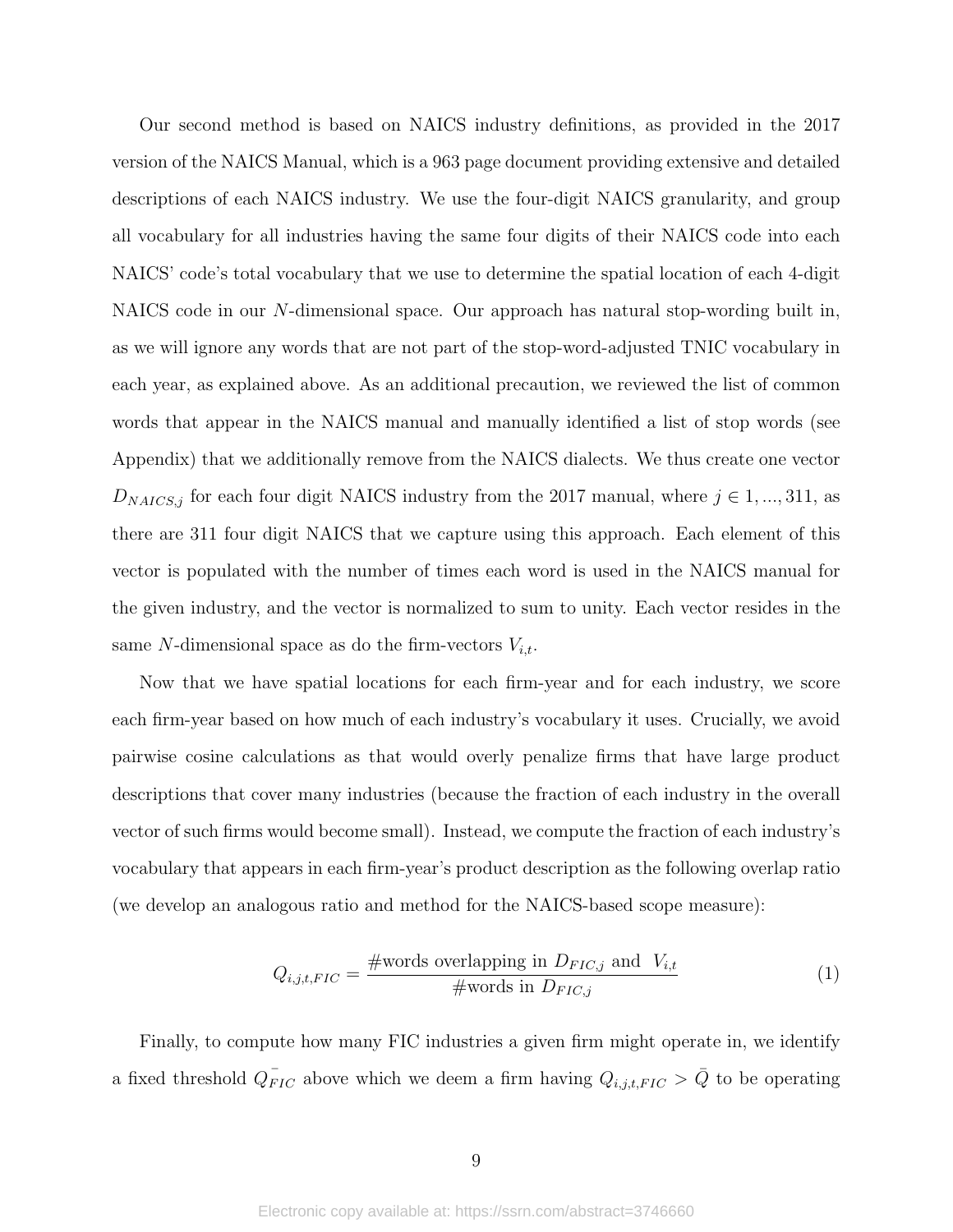in industry j in the given year t (we call this an "operating pair"). Crucially, we hold  $Q_{FIC}^{\dagger}$ fixed and do not allow it to vary with time, as otherwise we might create false inferences in our time series analysis. We thus use our base year of 1997 to compute  $Q_{FIC}$  as the threshold such that 2% of all firm-industry combinations are deemed to be operating-pairs in 1997. We choose the 2% threshold as that is the threshold used in HP2016 to determine the granularity of three-digit SIC industries. Our results are robust to using 1% or 5%. Our main variable FIC-scope is then simply the number of industries the given firm likely operates in, i.e., the number of industries with a similarity above the fixed threshold  $Q_{FIC}^-$ (NAICS-scope is computed analogously):

<span id="page-10-0"></span>
$$
FIC - Score_{i,t} = \sum_{j=1,...300} Indicator \{Q_{i,j,t,FIC} > Q_{FIC}^{-}\}
$$
 (2)

$$
NAICS - Score_{i,t} = \sum_{j=1,...300} Indicator \{Q_{i,j,t,NAICS} > Q_{NAICS}\}
$$
 (3)

These measures are estimates of how many markets a given firm operates in based on its disclosed product market offerings. Hence these measures estimate how wide-ranging a firm's product scope is across well-defined and intuitive market definitions. To mitigate the impact of outliers, we winsorize our scope variables at the 1/99% level.

Finally, we also consider a third measure of scope based on the Latent Dirichlet Allocation (LDA) topic model developed by [Blei, Ng, and Jordan](#page-39-14) [\(2003\)](#page-39-14). We summarize how we construct this measure in the Online Appendix, and we also report a series of tables illustrating that all of our main results are fully robust to this alternative.

# <span id="page-10-1"></span>3.3 Local Asset Redeployability and Outward Scope Expansion

We develop two instrumentals for firm scope, which allow us to examine the extent to which plausibly exogenous incentives for firms to increase scope may lead firms to alter their corporate finance policies and to relate scope expansion to ex post outcomes. We use these instruments to control for endogeneity but do not ascribe causality to the final results. We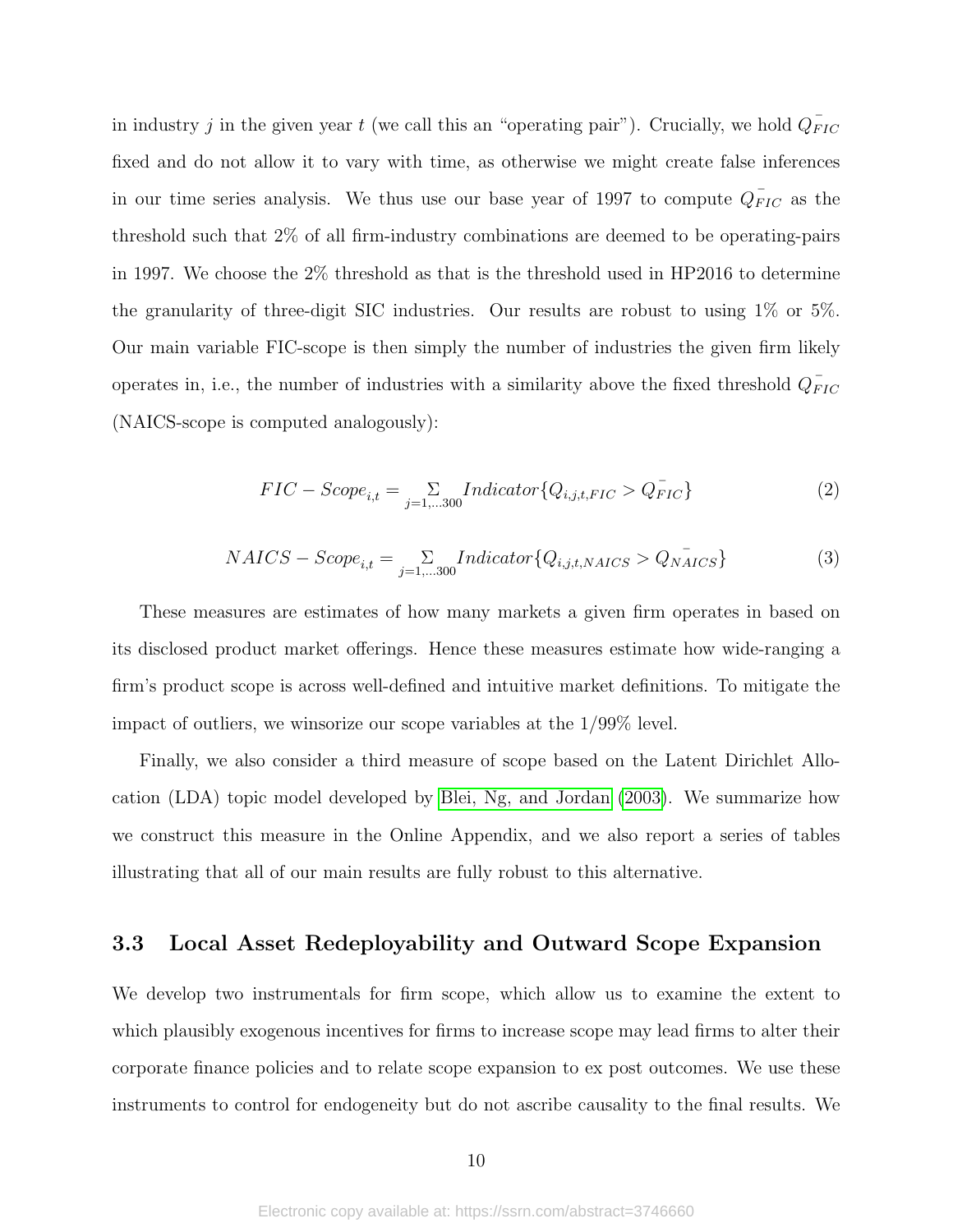thus view our results based on these instruments as suggestive, given some limitations remain and given the difficulties associated with further testing the exclusion restriction. Our first instrument is based on the redeployability of each firm's assets specifically to redeploy in product markets that are nearby in the product space. The intuition is that a firm that can easily redeploy assets in spatially proximate product markets likely has strong incentives to increase scope because the cost of doing so is likely to be low. In particular, the firm can use its existing asset base with low adjustment costs to expand in these related markets. We focus on this concept of local redeployability rather than broader measures of redeployability to increase the power of our instrument. This is motivated by empirical work by [Hoberg](#page-40-13) [and Phillips](#page-40-13)  $(2018)$  and the theory of Crémer, Garicano, and Prat  $(2007)$ , which indicate that firms expand scope by operating in groups of highly related industries and not highly diversified (or distant) industries.

Our approach to measuring local redeployability follows [Kim and Kung](#page-40-14) [\(2017\)](#page-40-14) (KK2017), who use the capital flows tables from the Bureau of Economic Analysis to compute measures of broad asset redeployability. We extend and refine their methodology to focus on localized redeployability. In particular, the BEA tables indicate the extent to which each of 123 BEA industries (which can be mapped to NAICS codes) utilizes a set of 180 types of assets (and in what fraction). Intuitively, if two BEA industries utilize the 180 assets in very similar proportions, we would conclude that a firm operating in one of the two industries faces a high degree of asset redeployability should it choose to operate in the second. We view a lack of asset redeployability as a barrier to scope expansion, or analogously, the presence of redeployability across a pair of industries can be seen as an incentive to expand scope in that direction, as it would indicate that scope expansion can be achieved at a low cost. To the extent that the asset allocation vectors across industries are exogenous from a given firm's perspective, it would follow that a firm facing high levels of asset redeployability between its current industries and its nearby industries faces an exogenously higher incentive to increase scope as part of its forward-looking business strategy.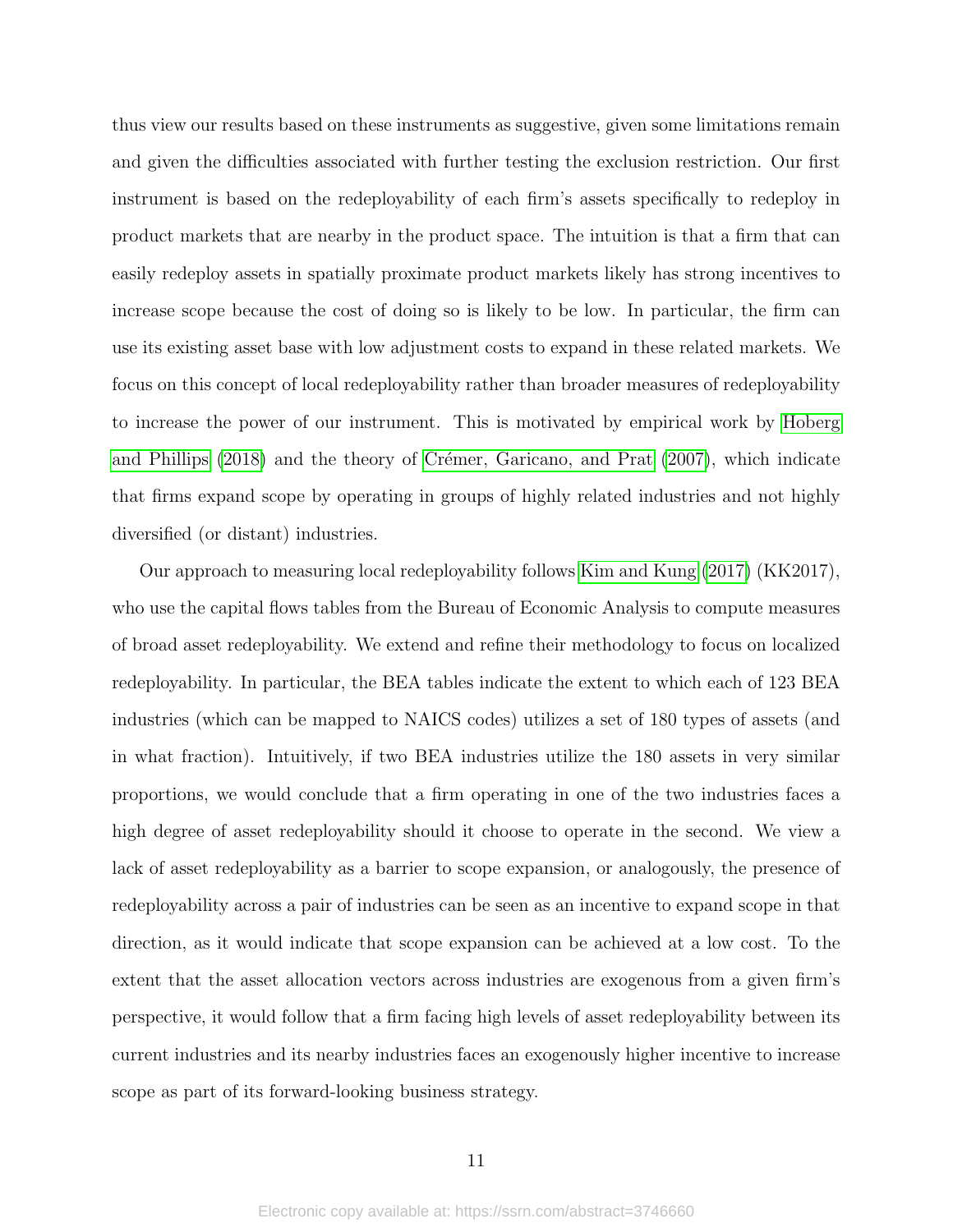Of course, as innovation can change the distribution of asset allocations within an industry, it follows that asset-allocation vectors are not fully exogenous. We take additional precautions to further improve the extent to which these variables are more plausibly exogenous. First, following KK2017, we use a single BEA table from 1997 for our entire sample and fix the asset allocation vectors in time. Second, we compute local redeployability for each focal firm using an approach that examines the product market around the firm, and strictly avoids using any data from the focal firm itself. In particular, we compute the redeployability of the firm's close peers (based on the TNIC3 classification) to expand into the industries covered by the focal firm's more distant peers (those in the focal firm's TNIC2 classification but not those in its TNIC3 classification).[6](#page-12-0)

We compute local asset redeployability by first mapping each BEA industry to a four digit NAICS code (following KK2017), and representing the underlying assets used by each NAICS industry as a 180 element vector, which we denote as  $A_j$  for a given NAICS-4 industry j. Each vector is obtained directly from the 1997 capital flows table, which has reported dollar amounts for 180 assets tracked by BEA for each industry. Next, for each focal firm in each year, we obtain two sets of peers. Close peers are those in the focal firm's TNIC-3 industry (excluding the focal firm itself). Distant peers are those in the focal firm's TNIC-2 industry but not in its TNIC-3 industry. There are no overlapping peers in these two sets. Next we compute the fraction of each set of peers in each NAICS-4 industry.[7](#page-12-1)  $F_{i,t,j,near}$  is the fraction of focal firm i's close peers that are in 4-digit NAICS industry j in year t.  $F_{i,t,j,distant}$  is analogously defined for distant peers. These two industry distributions reflect likely paths that firms would take if they are outwardly expanding scope, as the close peers would indeed consider the types of industries that the distant peers are operating in as noted above. Outward-focused local asset rededployability is then the weighted average

<span id="page-12-0"></span><sup>6</sup>TNIC2 industries are the text-based industry classification from HP2016 that is calibrated to be as granular as two-digit SIC industries. TNIC3 is finer and calibrated to be as granular as SIC-3. hence firms that are in TNIC2 but not TNIC3 are "distant peers" as they are still operating in nearby markets but not directly in the focal firm's current market.

<span id="page-12-1"></span><sup>7</sup>We use NAICS and not TNIC industries for this part of the calculation because BEA tables are directly linked to NAICS.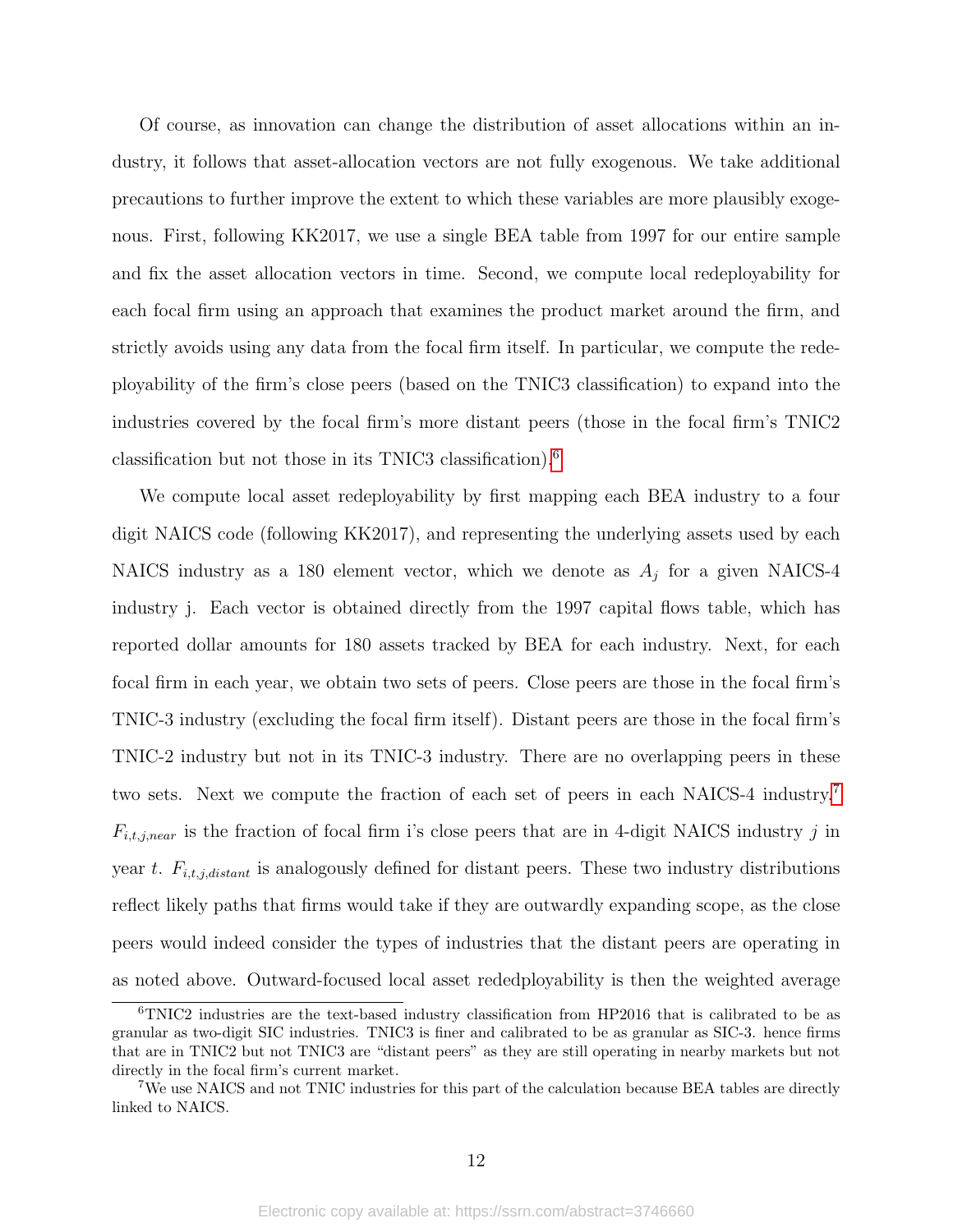asset-complementarity (cosine similarity of the asset vectors for the two industries in a pair j,k) summed over the joint distribution of industry pairs spanned by the two sets of peers:

$$
Local AssetRedep._{i,t} = \sum_{j,ks,t,j \neq k \in NACS - 4} F_{i,t,j,near} F_{i,t,k,distant} < \frac{A_j}{A_j \cdot 1} \cdot \frac{A_k}{A_k \cdot 1} > \tag{4}
$$

Importantly, the more the close and distant peers operate in the same NAICS-4 industries, the lower is the outward asset redeployability as there is less scope for outward scope expansion when all local firms are all in the same limited set of markets. The more they operate in different NAICS-4 industries, the more the weighted average of the redeployability scores of these pairs will increase the computed Local Asset Redeployability from the focal firm's perspective. Additionally, we note that the calculation does not depend on the focal firm itself and instead focuses on the industries served by peers that are more distant. This helps to reduce potential channels for violation of the exclusion requirement, as is reinforced by econometric theories of identification in network settings (see [\(Bramoulle, Djebbari, and](#page-39-5) [Fortin, 2009\)](#page-39-5) for example). Also see [Cohen-Cole, Kirilenko, and Patacchini](#page-39-6) [\(2014\)](#page-39-6) for a related application in finance. Importantly, when local asset redeployability is high, it indicates that the focal firm likely has many ways to increase scope that would be feasible with relatively low adjustment costs given the focal firm's likely asset composition. It thus is a shifter of the focal firm's scope-expansion strategy.

# 3.4 The Local Scope-Expansion Opportunity Set

Whereas our above instrument is based on incentives rooted in low adjustment costs to expanding scope, our second instrument is based on a measure of the quality of the outwardscope expansion opportunity set as seen from the focal firm's perspective. As was the case for our first instrument, we construct our second instrument by focusing on more distant peers and we do not use the characteristics of the focal firm itself to construct the instrument.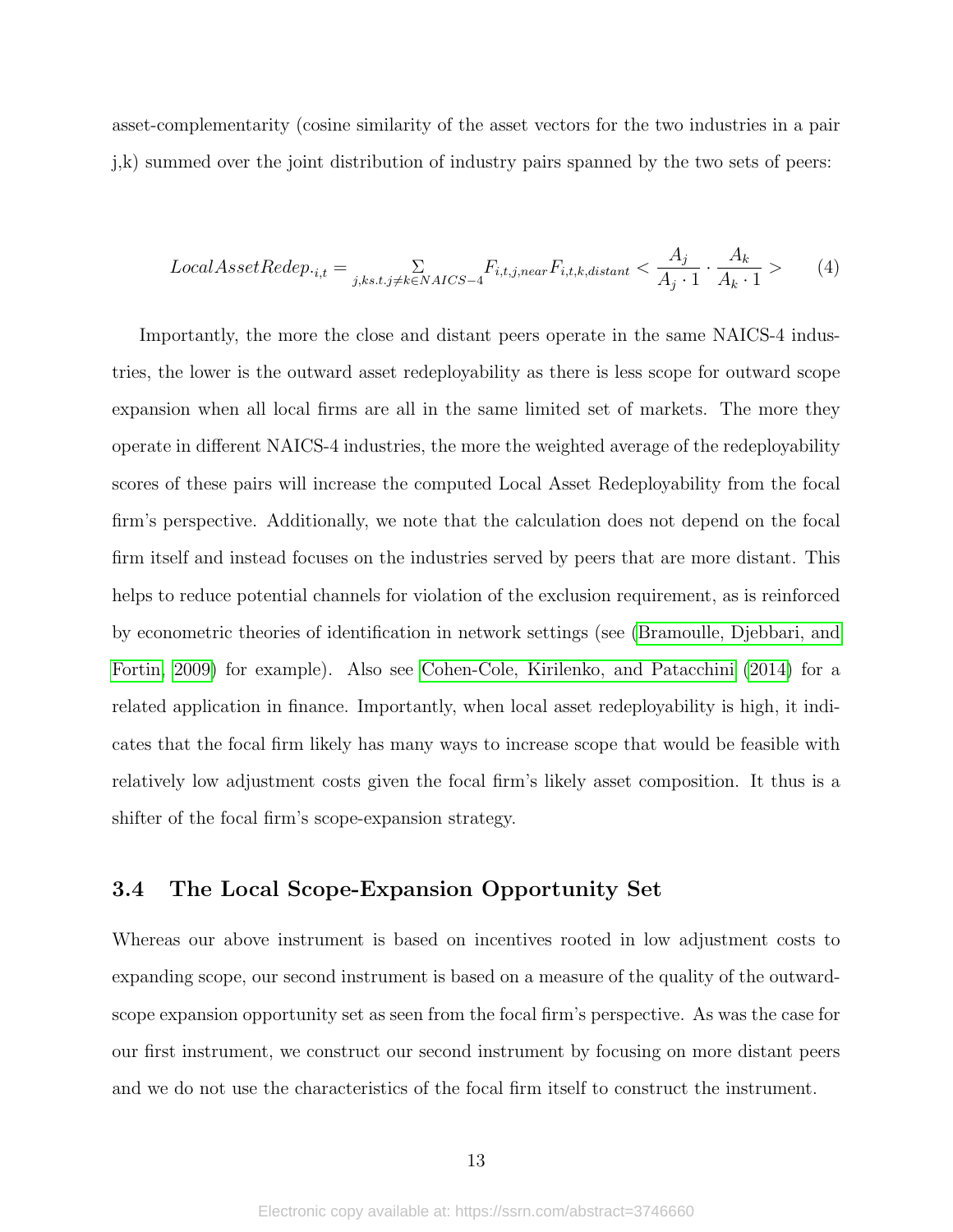As above, we first identify distant peers for a given focal firm i in a given year t by identifying the rivals that are in the focal firm's TNIC-2 industry but are not in the focal firm's TNIC-3 industry. As above, we compute the distribution of NAICS-4 industries served by these distant peers  $(F_{i,t,j,distant})$ . To compute the local scope expansion opportunity set, we simply compute one minus the concentration ratio (HHI) based on this distribution:

$$
LocalScopeExpansionOpp. Set_{i,t} = 1 - \sum_{j \in NACS-4} F_{i,t,j,distant}^2 \tag{5}
$$

When this variable is high, it indicates that nearby peers serve a wide array of closely related product markets. From the focal firm's perspective, the firm thus faces a high quality opportunity set for scope-expansion. Because this measure is only a function of the firm's distant peers, as noted above, it is more likely to be first-order exogenous from the perspective of the focal firm's policies. Focal firms facing a higher value of this variable are likely to increase scope given the wider array of growth opportunities available.

# 3.5 R&D, Investment and Acquisitions

We examine four investment policies: R&D/assets, CAPX/assets, the decision to acquire assets, and dis-investment in the form of selling assets as a target. The R&D (XRD) and CAPX variables are from Compustat. We scale each by beginning of period total assets (AT). When R&D is missing, we assume it to be zero.<sup>[8](#page-14-0)</sup> We obtain acquirer and target data using both full-firm and partial-firm asset acquisition data from SDC Platinum. SDC Acquirer is an indicator equal to one if the given firm acquires any assets from any seller (public or private) in the given year and is zero otherwise. Analogously, SDC Target is an indicator equal to one if the given firm sells any assets to any buyer (public or private) in the given year and is zero otherwise. Both variables include transactions involving parts of firms or whole firms.

We also consider four other outcome variables including sales growth and asset growth,

<span id="page-14-0"></span><sup>8</sup> If we exclude firms with missing R&D, we obtain similar results.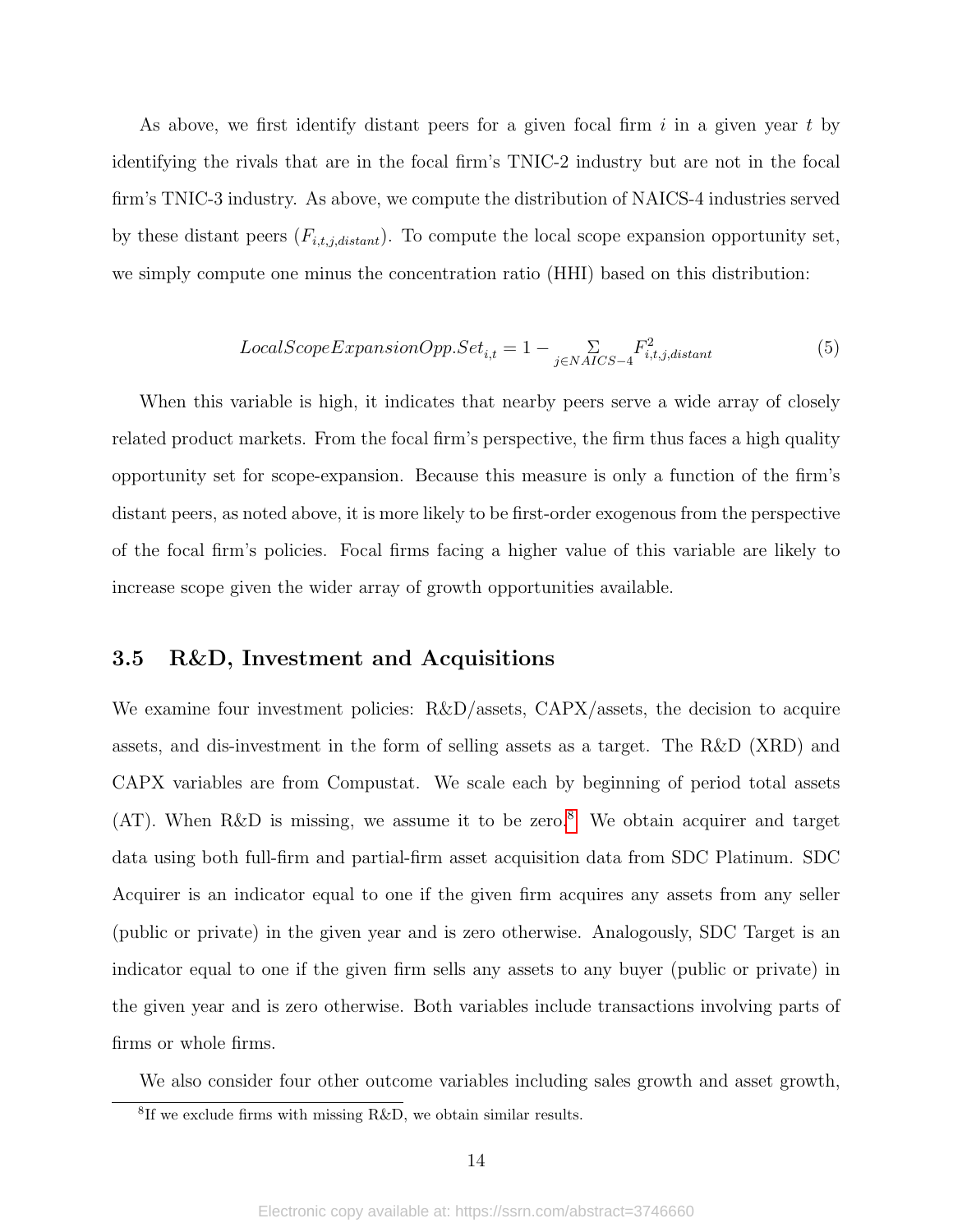which are equal to the log of one plus the ratio of current sales to past-year sales and current assets to past-year assets), respectively. We compute firm a firm valuation ratio as its market value (market equity plus book assets minus book equity) scaled by total assets, and we compute profitability as operating income before depreciation scaled by total assets. Finally, we consider four financing policies including equity issuance, debt issuance, equity repurchases, and dividends, with all four being scaled by assets.

All accounting ratio variables are winsorized within each year at the 1%/99% level. Please see the complete variable description in the Appendix for more detail.

# 3.6 Summary Statistics and Correlations

Table [1](#page-43-0) displays summary statistics for our 1989 to 2017 panel of 100,525 firm-year observations. The average value of our key FIC-scope and NAICS-scope variables are 6.9 and 6.3, respectively. This suggests that, using 2% granularity, the average firm in our sample is operating in markets that are related to roughly six well defined FIC or NAICS-4 industries, respectively. This is larger than the average number of Compustat Operating segments, which is just 1.4 in our sample. We measure scope in this relatively broad way to ensure there is adequate power to compare firms in the cross section, and because operating segments likely understate the true girth of the product portfolios offered by public firms in the United States. Notwithstanding that, we also note that our results are robust if we measure scope more narrowly using a 1% threshold or more broadly using a 5% threshold.

#### [Insert Table [1](#page-43-0) Here]

We also note that our accounting variables have values that are similar to those in other studies. The average firm in our sample spends roughly 5.5% of its assets each on R&D and CAPX, and 29% of our sample firm-years are involved in an acquisition. The average firm's valuation ratio (market to book) is roughly 1.76, and the average firm spends roughly 1.6% of its assets on repurchases and 0.8% on dividend payments.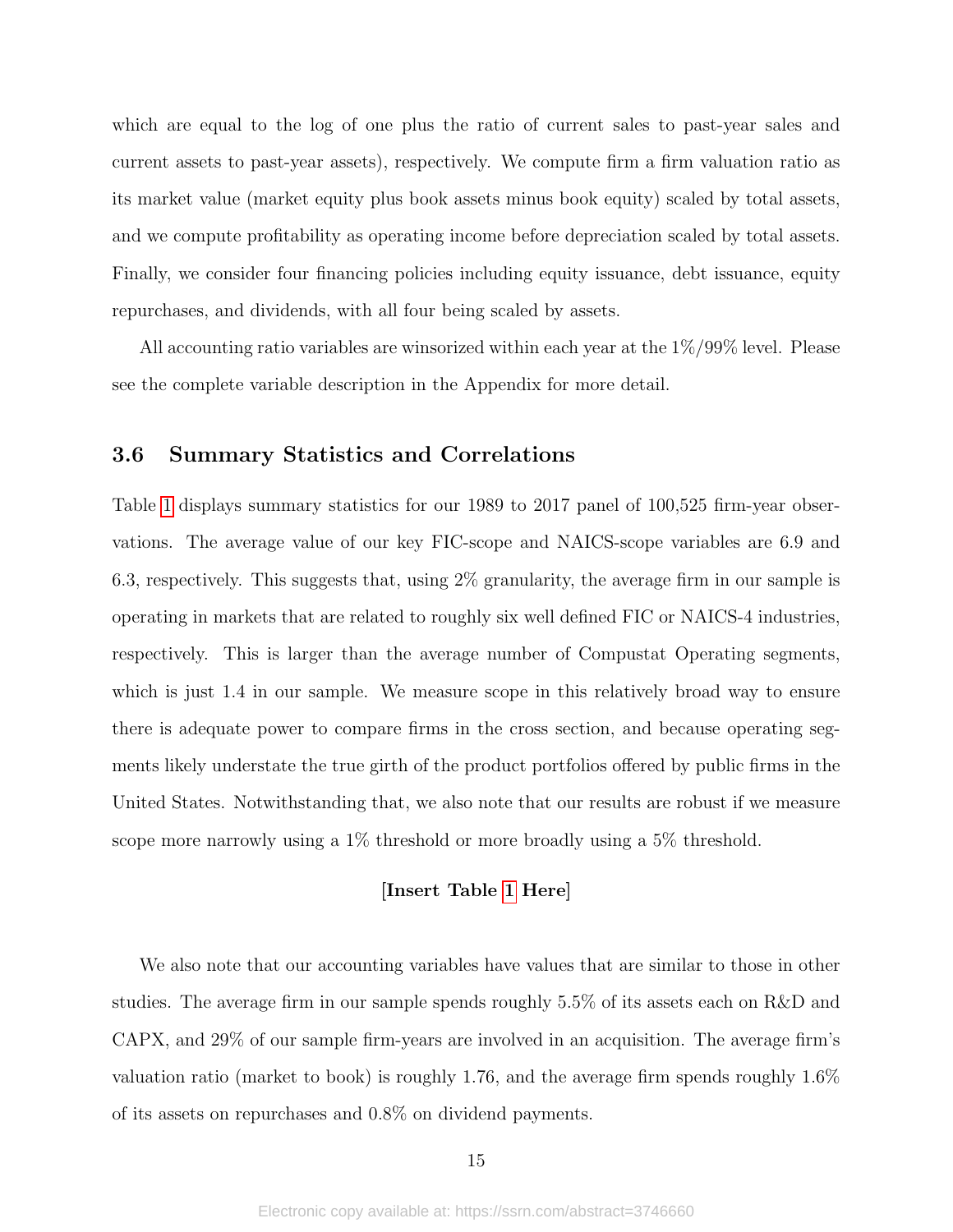Table [2](#page-44-0) displays Pearson correlation coefficients for our key variables and illustrates sensible relationships to key existing variables. For example, our two scope variables (FICscope and NAICS-scope) are about 20% correlated with the number of Compustat operating segments. This correlation is significant and positive as expected, but it is also far from unity illustrating why evaluating scope using segment counts alone is likely to miss much important variation. Both measures are also roughly 27% correlated with firm size as measured using log assets. This is intuitive and illustrates that larger firms serve a wider array of product markets. This finding also illustrates why controlling for variables such as size is important for our later inferences regarding investment policies. For example, both scope measures are also positively correlated with both the acquisition dummy and the target dummy. However, both dummies are even more positively correlated with firm size, as it is well known that larger firms are more active in restructuring. Hence, it is no surprising that when we run formal regression analysis, we find that scope is associated with more acquisitions but less divestitures (targets), which conforms to the intuition that firms with high incentives to increase scope are indeed net acquirers once size is held fixed.

# [Insert Table [2](#page-44-0) Here]

We also find that our control variables are only modestly correlated with our variables of interest and with each other. Multi-collinearity is thus unlikely to be a concern.

# 4 Relation to Traditional Scope Variables

In this section, we explore and validate the properties of our scope variables and compare them to the Compustat segments database and to firm size.

Before proceeding, we provide examples illstrating the nature of the underlying data for our scope measures. Table itbl:disney displays the sub-markets that Disney operates in for three representative years: 1990, 2003, and 2017. The results are based on the LDA-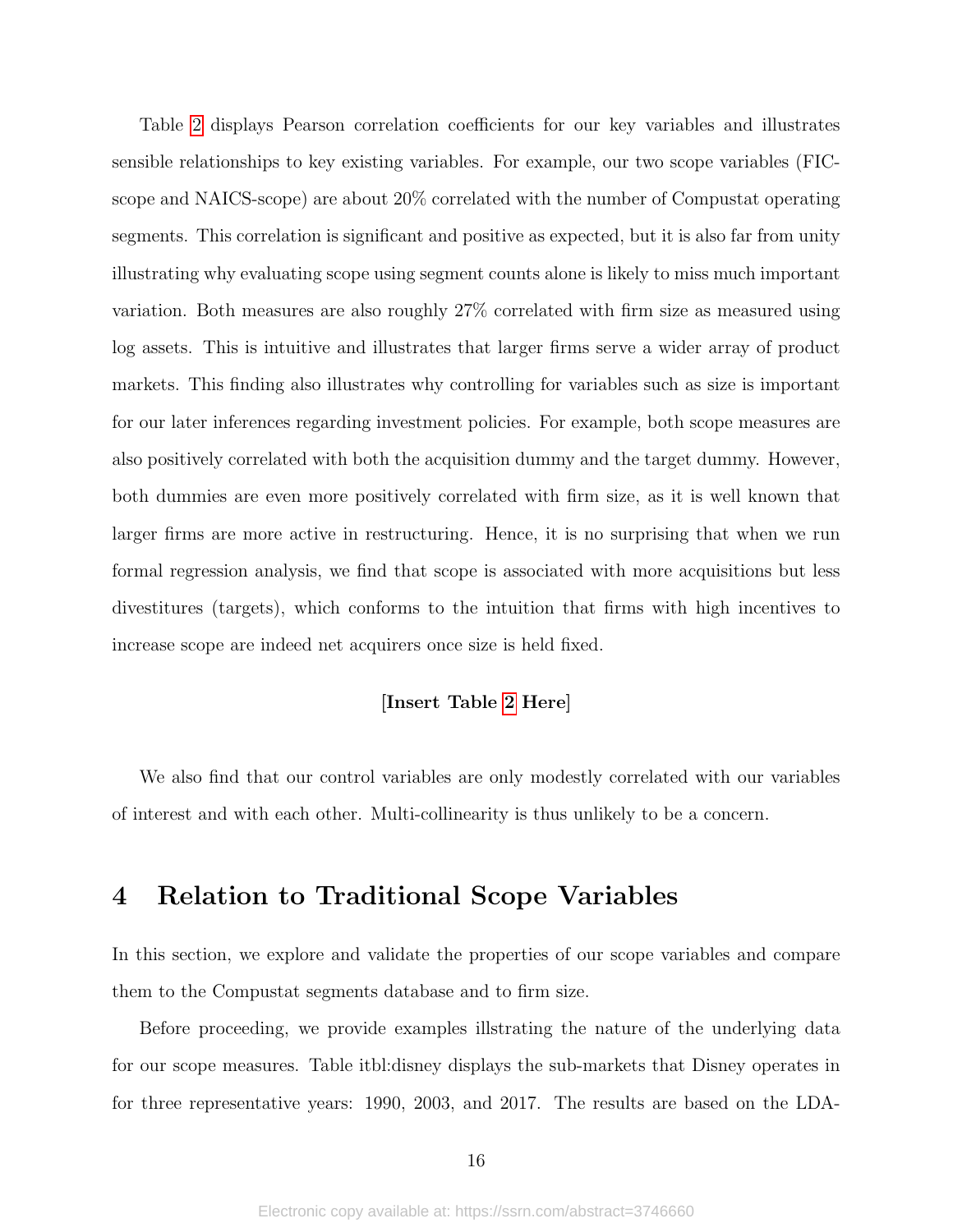based version of our scope measures as this approach additionally provides labels, which can illustrate the intuition of our measures. We remind the reader that our LDA model is based on 300 topics, and we fix the topic structure based on 1997 to be consistent with our other scope variables. The table shows that Disney operates in six potential sub-markets in 1990 including studio productions, sports, cable network programming, motion pictures, publishing and music. This increases to 10 sub-markets in 2003 and 11 sub-markets in 2017 illustrating Disney's increase in scope during our sample period. Online Appendix Table [IA1](#page-65-0) shows a similar report for Pfizer, whose scope has remained more stable over time.

### 4.1 Compustat Segments

The existing literature generally focuses on the Compustat segment tapes when exploring issues relating to scope and often takes the perspective that Conglomerate firms (those with more than one operating segment) have high levels of product scope but they are also diversified and tend to operate in relatively distant product markets. We take the perspective that the segment tapes are problematic for measuring scope, not only due to basic mismeasurement (see [Villalonga 2004\)](#page-40-15), but also because we expect modern firms to increase scope without increasing the actual number of rigid operating segments. In particular, modern firms are able to use innovation to increase product scope through more flexible production and by redeploying existing assets. A consequence is that scope is increasing but it would not be observed by plotting Compustat segments over time, which would be stable and not necessarily increasing.

We begin our analysis by computing basic summary statistics for subsamples of firms with different numbers of Compustat segments.

#### [Insert Table [4](#page-46-0) Here]

Table [4](#page-46-0) displays the results and shows that moving from one segment to two segments increases FIC-scope and NAICS-cope by roughly one unit. For example, FIC-scope increases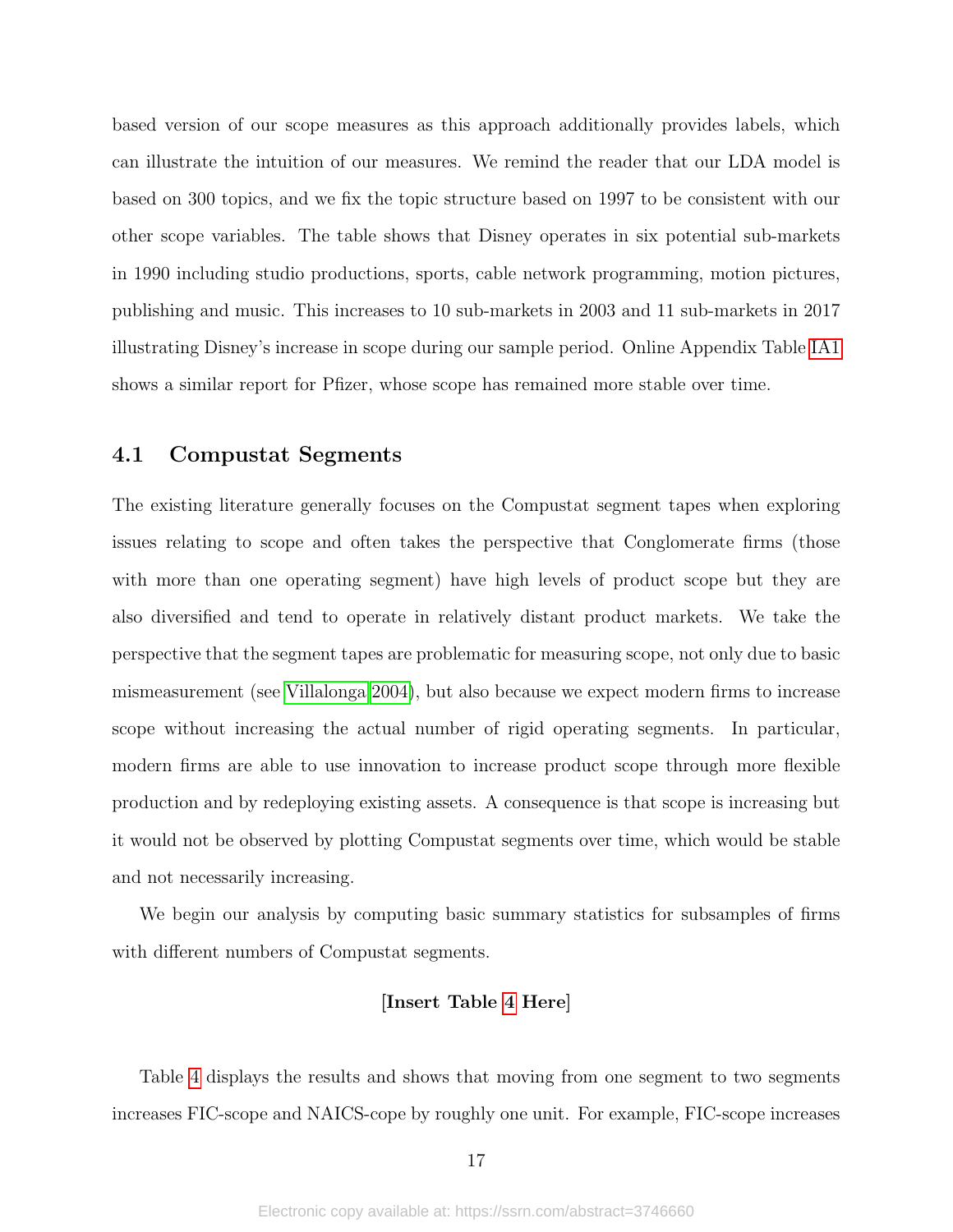from 6.42 to 7.53. The table also shows that adding segments beyond two roughly adds one more unit to our scope measures. These results conform to intuition, and suggest that each additional operating segment adds one additional product market to our measures of scope. However, these expected positive relationships greatly under-state the true variation in our measures of scope, which have standard deviations ranging from five to seven, and hence most of the variation in our measures cannot be explained by the number of Compustat segments a given firm operates in.

### 4.2 Scope Trends

Figure [1](#page-57-0) plots the average number of Compustat segments over time in the upper panel, and the average FIC-Scope and NAICS-Scope in the lower panel. The number of segments initially declines steadily from roughly 1.5 in 1989 to roughly 1.3 by 1997. This trend conforms to the intuition that older conglomerates, which might have been formed in the 1970s and 1980s, were gradually disbanding over time. However, from 1997 to 1999, we observe a major structural break and the number of segments suddenly increases to more than 1.5. The jump around 1997 can be explained by SFAS 131, in which FASB changed segment disclosure requirements for filings associated with fiscal years ending after December 15, 1997. In particular, this rule required that managers must report segments based on how managers themselves internally evaluate operating performance. Prior to this rule change, segment reporting was instead based on an industry approach. Yet we note that the rule change itself was precipitated by concerns by market participants that segments were being under-reported, perhaps for strategic reasons. We refer readers to [Song](#page-40-16) [\(2020\)](#page-40-16) for a more detailed summary of these important events.

#### [Insert Figure [1](#page-57-0) Here]

The events leading up to SFAS 131, and the consequences of this rule change itself, suggest that readers should interpret any trend for Compustat segments in Figure [1](#page-57-0) with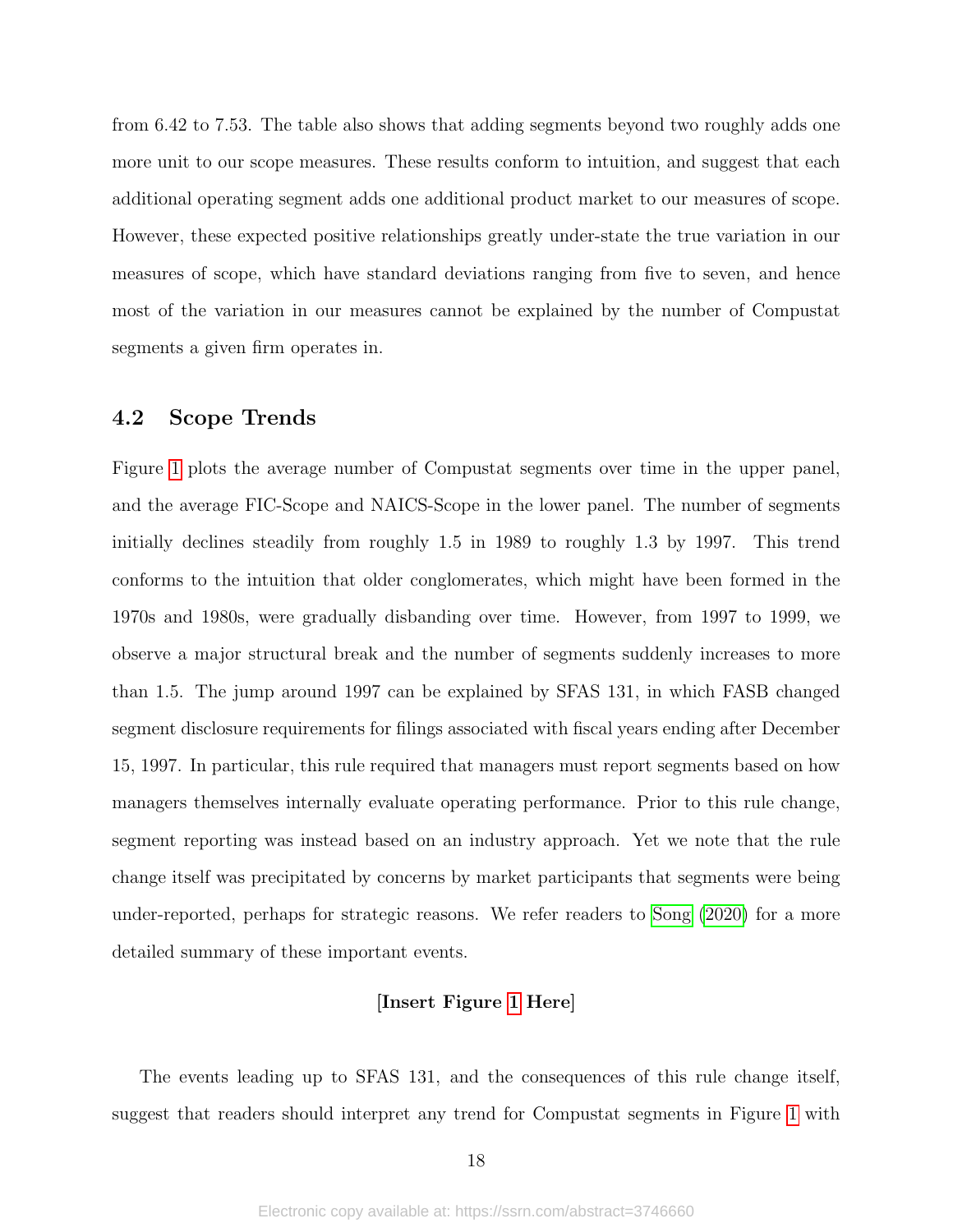significant caution. It is unlikely to provide a clear indication of whether the scope of U.S. firms is increasing or not. For example, the alleged practice of under-reporting prior to the rule change calls the declining trend from 1989 to 1997 itself into question. After 1997, we observe a flat trend, but this too is questionable because segment counts are based on how managers internally evaluate performance and not how many product markets the firm actually operates in. For example, a major result we report later is that firms increasing scope choose to operate in industries that are closely related, not industries that are diversified. Intuitively, many managers might prefer to internally assess the performance of such related industry product lines together, and not separately. If so, the number of Compustat segments could strongly understate the increase in scope, as it is likely to only capture instances where firms operate in relatively unrelated product markets, where separate evaluation is more warranted.

The lower panel of Figure [1](#page-57-0) displays the average FIC-scope and NAICS-scope over our sample. The coverage dating back to 1989 was made possible by the backward extension of the TNIC database to the late 1980s, which is also a contribution of the current study. The figure illustrates that scope was increasing during our entire sample, with the most rapid rate of increase appearing between 1997 and 2013. During this time, the average scope of firms in our sample increased by a full 50%. Notably, the upper panel shows that the number of Compustat segments did not change during this period. These results are consistent with the view that product market scope did increase materially, but the increases were mainly driven by firms serving multiple industries that are related (for example selling computers and cell phones) rather than diversified and unrelated (such as selling oil and cat food). Put together, our results are consistent with managers evaluating these highly related industry markets together, and hence we observe very few Compustat segments. Our evidence throughout the paper supports this view.

A final note on scope trends is that the increased scale and scope we report can also help to explain why the length of 10-Ks has also increased over time. The upper panel of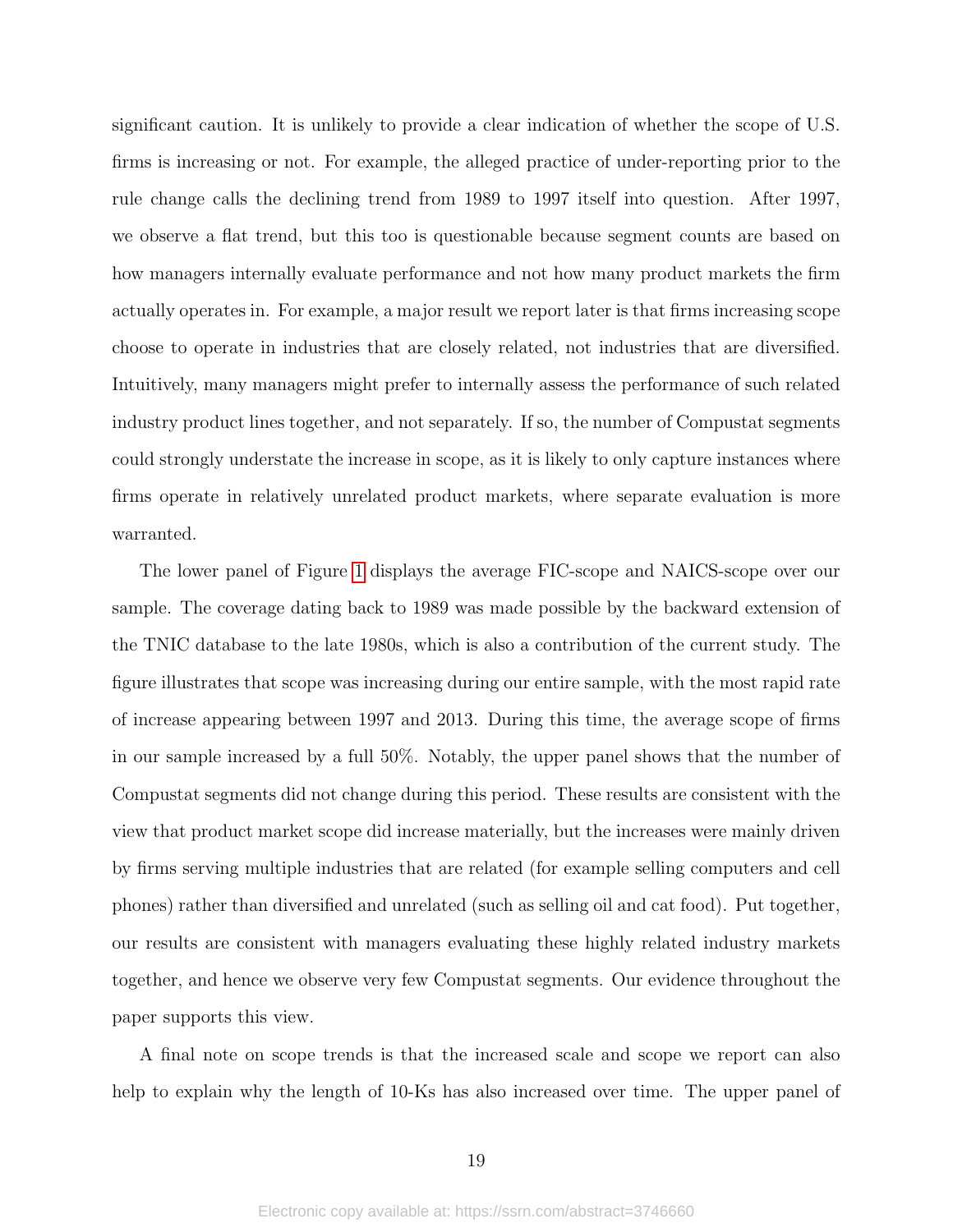Figure [2](#page-58-0) plots the average number of words in the 10-K Item 1 over time, which increased in the first half of our sample rather steadily until 2003. After this year, the size of the Item 1 has become relatively stable. This suggests that document size is related scope, but also different, as Figure [1](#page-57-0) shows that scope has been increasing throughout our sample, even after 2003.

#### [Insert Figure [2](#page-58-0) Here]

To further understand the evolution of Item 1 over time, we note that there are 3 sources of variation that might drive its length: (1) increased scope across product markets, (2) increased product variety within markets, and (3) increased boilerplate content. Regarding boilerplate content, our removal of stop words, or any word that appears in more than 25% of all filings in a given year, should greatly reduce the impact of boilerplate content on our measures. Regarding increased scope, as noted above, its time series is different from the trend in document size overall, which suggests that a shift in product variety might also have occurred in parts of our sample. The lower panel of Figure [2](#page-58-0) supports this intuition, and reports the average time trend of the number of 10-K Item 1 words per product market the firm likely operates in. This is computed as the number of words in the given firm's Item 1 divided by FIC-scope (number of likely product markets). The figure suggests that within-market product variety has likely increased during the earlier part of our sample and thus can explain some of the increase in 10-K size. These findings motivate future research on this topic, as our study focuses on changes in scope across product markets and we do not examine within-market product variety further.

# 4.3 Scale and Scope

We now examine the role of increasing firm scale and its relation to firm scope. Figure [3](#page-59-0) plots average firm size over time (based on book assets) both in nominal terms and in inflation-adjusted terms. The figure shows that average firm size has increased substantially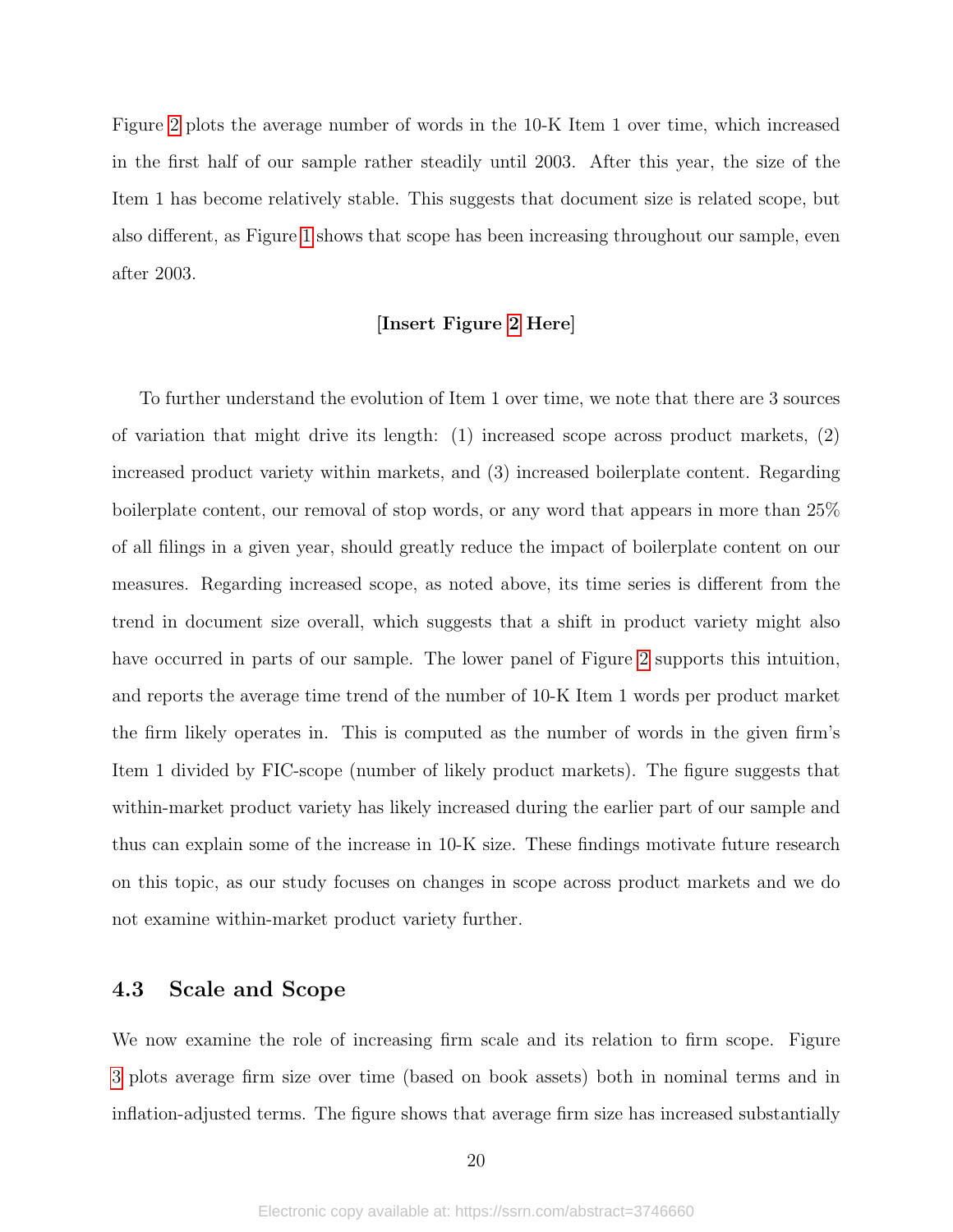over time by both metrics. Using the conservative inflation adjusted metric, firm size has roughly tripled during our sample. This increase likely reflects the increases in firm scope we document above, but also increases in firm scale. We thus assess the relationship between scale and scope using sorts.

#### [Insert Figure [3](#page-59-0) Here]

Table [5](#page-47-0) reports average scale and scope statistics for size quintiles. Quintiles are formed by sorting on Compustat assets separately in each year. We report these statistics separately for the full sample and for firms that report just one Compustat operating segment.

#### [Insert Table [5](#page-47-0) Here]

The table confirms that all measures of scope sort strongly with firm size. Even for Compustat segments, the smallest quintile firms have an average of 1.22 segments, which grows to 1.94 for the largest firms. Regarding FIC-scope, the interquartile range is from 5.65 product markets to 8.62 product markets. The range is larger for NAICS-scope at 4.02 to 9.17 markets. Yet the growth in scope by any measure across these quintiles pales in comparison to the range of firm size itself. Small quintile firms have about \$23 million in assets, whereas the largest quintile firms average \$11.7 billion. We conclude that some of the variation we see in firm size and its increase over time, likely is related to corresponding increases in firm scope. However, the sheer magnitude of the scale increase also suggests that the increases in firm size likely have other drivers beyond firm scope. In particular, it is likely that U.S. firms have achieved not only economies of scope, but also economies of scale.

We conclude this discussion with a note about single segment firms. The rightmost columns in Table [5](#page-47-0) report the same statistics for the subset of single segment firms. Importantly, we see only modest reductions in the differences across the quintiles for this subsample. This reinforces further our conclusion that segments are not a reliable source of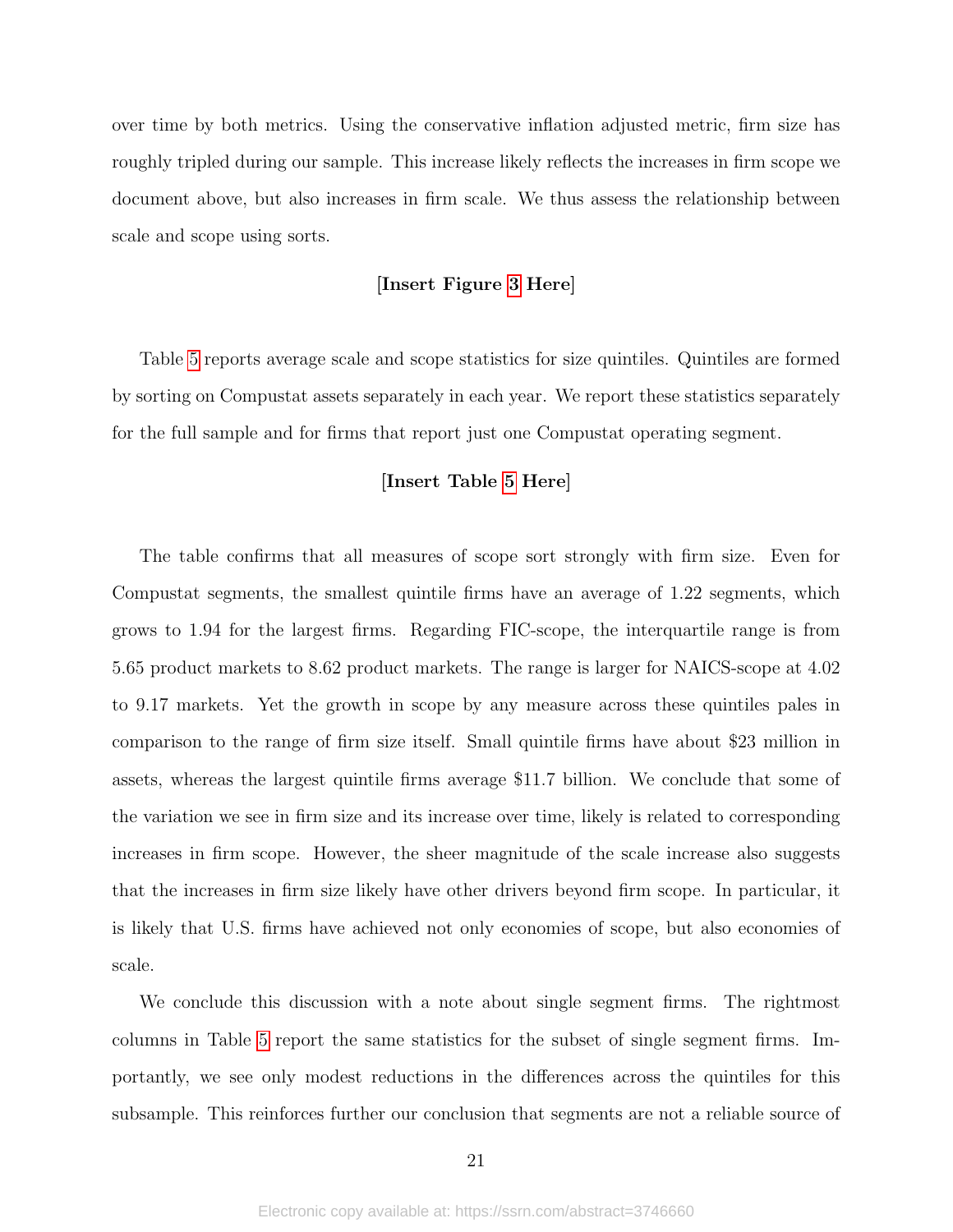information about firm scope. As we show at the end of this section, basic validation tests using orthogonal queries further reinforce that segment counts contain only a weak signal regarding scope, and our new measures of scope are much more strongly validated.

# 5 Scope but not Diversification

In this section, we examine if the high levels of scope we find are related to companies spanning distant and highly diversified product markets, or more proximate related product markets. Although older studies generally portray conglomerates as the former, recent studies suggest that modern firms are more like the latter (see theory by Crémer, Garicano, [and Prat 2007](#page-39-15) and empirical support in [Hoberg and Phillips 2018\)](#page-40-13). To examine this issue, we first compute the average product market distance between every permutation of pairs of FIC-300 industries. For a given pair of industries in a given year, this is computed as the average TNIC pairwise similarity (see HP2016) between all of the firms in the first industry relative to those in the second industry in the pair. We thus observe which pairs of industries are proximate and which are distant in the product space.

Next, we consider the firm-to-industry mapping created when computing the FIC-score. As we discussed in Section [3,](#page-7-0) this calculation first requires us to identify the set of FIC-300 industries that each firm likely operates in based on the given firm's coverage of the given industry's vocabulary in its 10-K item 1. Finally, we use firm configurations across industries to create a database of observed "operating pairs". A firm that maps to industry i and industry j is thus an observation of the operating pair  $ij$ . A firm that maps to three industries  $\{i,j,k\}$  is an observation of three operating pairs:  $\{i,j,k,k\}$ . A firm that maps to just one industry does not have any observed operating pairs. We then tabulate the total number of operating pairs for each pair of industries in each year to compute the distribution of operating pairs for each year.

#### [Insert Table [6](#page-48-0) Here]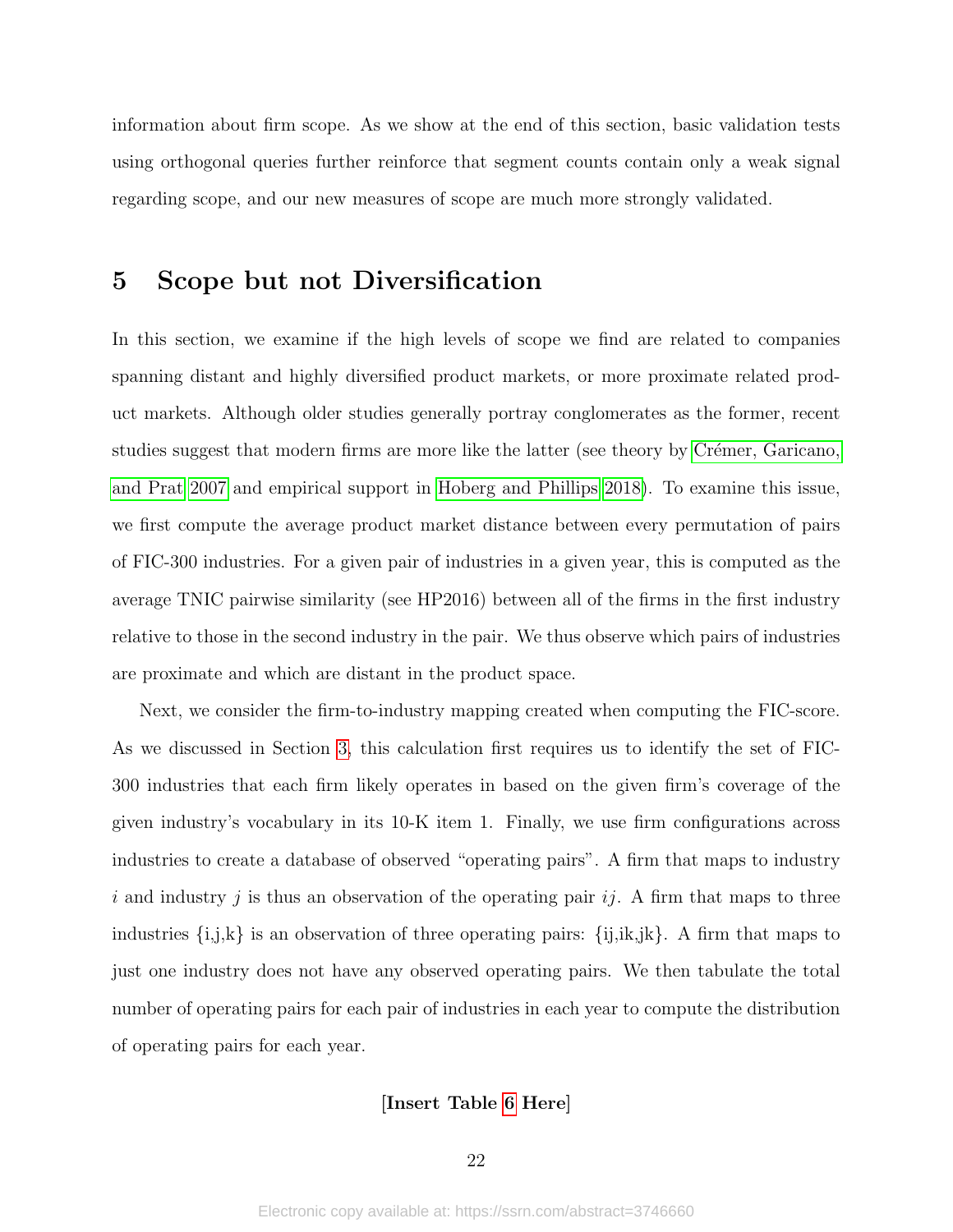In each year, we sort industry pairs into deciles based on the TNIC similarity of the pair. Table [6](#page-48-0) then reports the fraction of all observed operating pairs that are in each decile. We report this distribution for all firms, and separately for single segment and multisegment firms. The table shows that firms overwhelmingly operate in industry pairs that are close together in the product space. For the full sample and for the single and multisegment firms individually, we find that almost 40% of all operating pairs are in the highest decile of TNIC industry pairwise similarity. An additional 13% to 15% are in the next decile. These results indicate that modern multi-industry firms are not the diversified conglomerates portrayed in the early corporate finance literature. The modern multi-industry firm operates in highly related industries, which are likely feasible to span without a complex conglomerate governance structure. Following results in [Hoberg and Phillips](#page-39-11) [\(2010a\)](#page-39-11) and [Bena and Li](#page-39-12) [\(2014\)](#page-39-12) for example, these related industries likely generate both product and operational synergies for these multi-industry firms, suggesting that this practice is value creating. Indeed we report later that scope-enhancement is rewarded with higher valuations and sales growth.

### [Insert Table [7](#page-49-0) Here]

We next examine the risk properties of our scope measures. Our central prediction is that firms that have operating segments that are far in the product space should be less risky due to the diversifying effects of operating in relatively unrelated markets. To examine this hypothesis, we divide our FIC-scope variable into two components, Near-Scope and Far-Scope, which are counts of how many spatially close and spatially distant markets firms operate in, respectively. To compute these quantities, we first use the text corresponding to each FIC-300 industry in the base year 1997 and compute pairwise cosine similarities for every pair of industries. We divide the industry pairs into near versus far groups based on whether the cosine similarity of the industry-pair's text is above or below the median, respectively. Finally, for each company in each year, we compute its pairwise permutations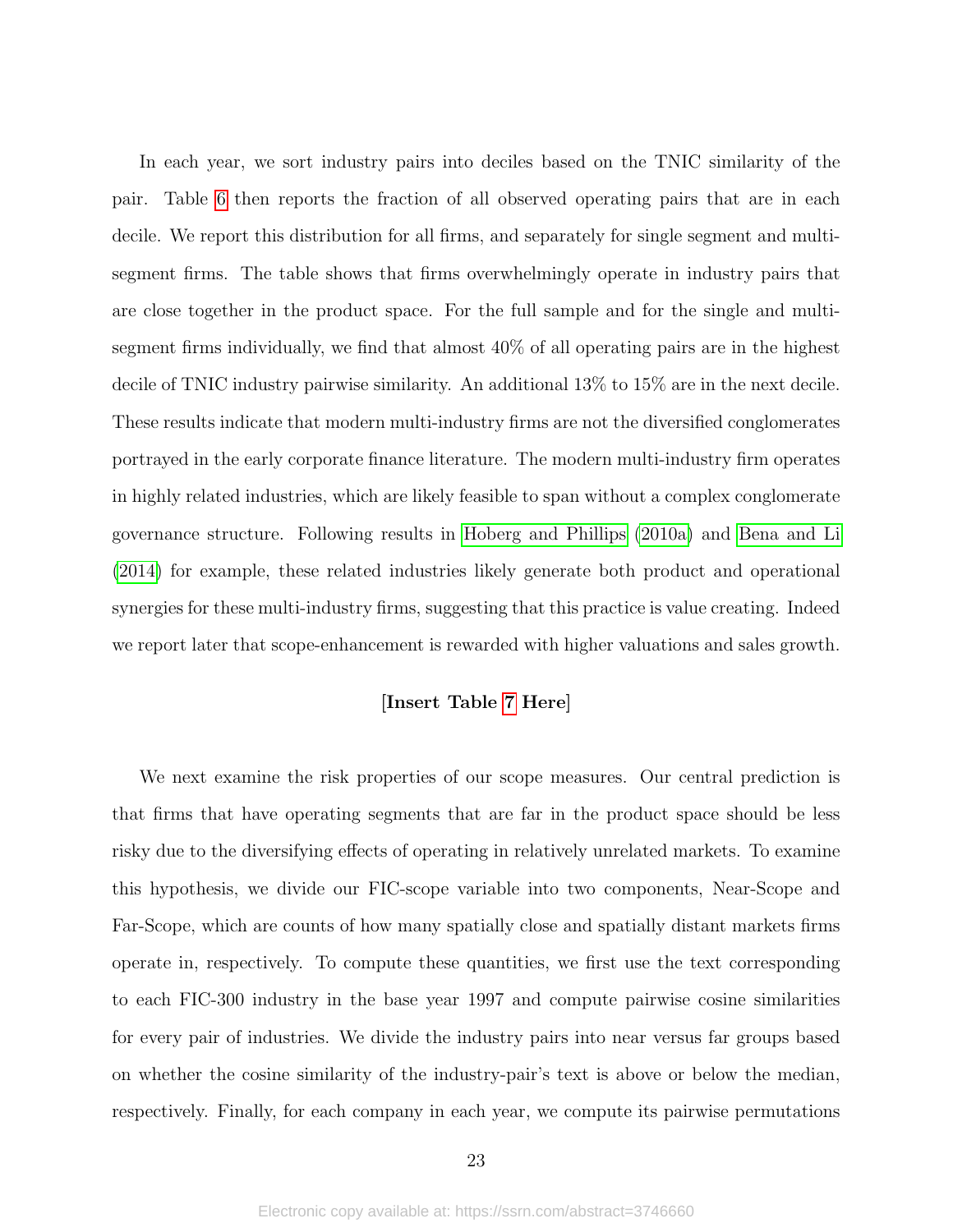of industry pairs based on our FIC-300 mapping as used to compute our FIC-Scope variable (see equation [2\)](#page-10-0). Near Scope is then the number of pairs that are in the near group based on the first calculation, and Far Scope is the number of pairs that are in the far group.

Table [7](#page-49-0) reports the results of regressions where we regress two measures of firm risk on ex ante Near-Scope and Far-Scope. We also include controls for size, age, and year fixed effects. We additionally include firm fixed effects in Panel B. The first dependent variable Market Volatility is the standard deviation of the firm's daily stock returns in year  $t$ , and Cashflow Volatility is the standard deviation of a firm's quarterly operating income scaled by assets, computed over the 8 quarters of year t and  $t + 1$ . Panel A of Table [7](#page-49-0) confirms our core prediction: firms with more distant operating segments (far scope) are significantly less risky by both metrics. Conversely, we find that firms with larger near scope are more risky. This latter result is consistent with our broader finding that firms with high near-scope are innovative and dynamic. The results in Panel B show that both near scope and far scope become insignificant when we additionally include firm fixed effects. These findings conform to our broader conclusion that diversification is unlikely to be a major motive driving firmspecific decisions. For example, our earlier results illustrate that firms over time operate less in distant markets, but rather, they focus on closely related markets where synergies are more likely.

### 5.1 Validation of Scope Measures

The results presented above provide support for the proposition that text-based measures of scope, which are backed by Regulation S-K which requires disclosure of the products sold by the firm in the given fiscal year, should have many advantages over using Compustat segments. Segment reporting, in contrast, is governed by SFAS 131, which is linked to internal performance evaluation rather than industry organization. In this section, we augment this evidence with a formal validation test that uses direct firm statements to evaluate candidate measures of scope.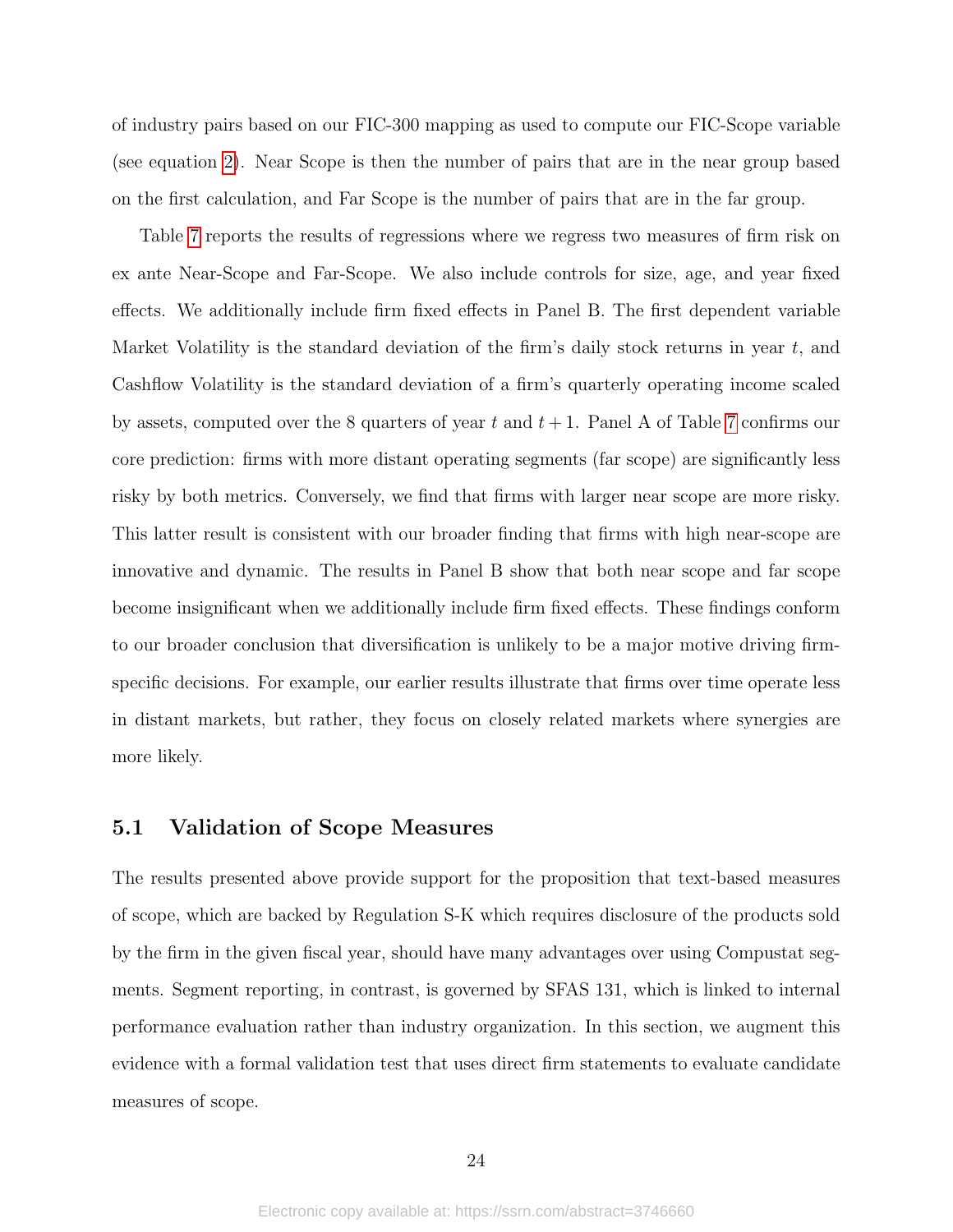We consider four queries of firm 10-Ks to identify direct statements indicating the firm offers a selection of products that has a high degree of scope. These queries are based on the following three lists:

List A: product lines, product categories

List B: product lines, product categories, service lines, service categories

List C: breadth, broad, broader, wide, multiple, numerous, diverse, categories, divisions

We use the metaHeuristica program to compute four variables of interest to validation. Our first "Product Breadth" is the number of paragraphs in each firm's overall 10-K that mentions a phrase in List A, scaled by the total number of paragraphs in the firm's 10-K. The variable "Product/Svc Breath" is analogously defined based on List B. Our second two variables are more specific. Our third variable "Product Breadth Detail" is the number of paragraphs that contain a phrase in List A and also a word from List C. Our final variable "Product/Svc Breadth Detail" is analogously defined using List B and List C. Intuitively, when these scores are higher, it is likely that the firm offers a wide-scope array of products and services. We also note that the latter two variables are quite stringent and are based on proximity searches. This anchor-phrase approach is more rigorous than are basic unconditional word counts as it would be less informative if words from List C appeared in different paragraphs than those where Lists A and B appear.

To validate our measures of scope and compare them to Compustat segments, we regress the four variables above on our scope measures. We additionally include controls for size, age, market to book, and the TNIC HHI, and we also include firm and year fixed effects in all specifications. For validation, a measure of scope should have a strong positive and significant coefficient.

#### [Insert Table [6](#page-48-0) Here]

Table [6](#page-48-0) displays the results. The first four rows only include the controls as a baseline,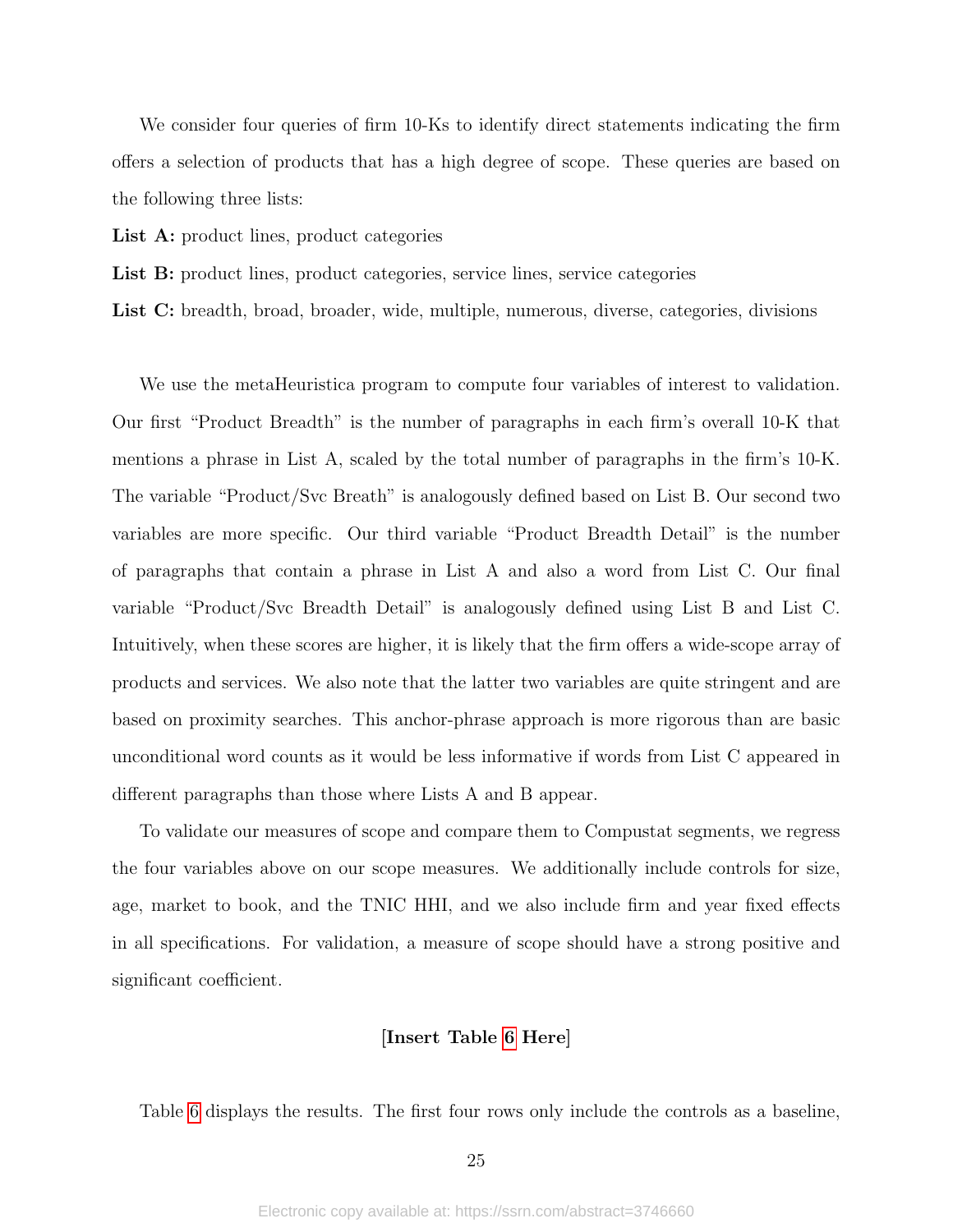and illustrate for example that size (log assets) is not surprisingly related to our direct statements of scope, and the t-statistic is between 3.5 to 4.0. Rows  $(5)$  to  $(8)$  add the number of Compustat segments to the regression. This variable is positive and significant for the first two broader validation variables  $(t\text{-statistic of roughly } 2.7)$  but is only significant at the 10% level for the more stringent variables. Rows (9) to (12) additionally add our new measure FIC-scope to the regression. We find that FIC-scope is much more positive and significant than both firm size and Compustat segments. Its t-statistic is roughly 8.5 for the broad validation measures and 6.5 for the strict validation measures. Additionally, including FIC scope reduces the significance of the Compustat segment variable by roughly one third. Rows (13) to (16) reproduce this test for the NAICS-scope variable, and we find similar but slightly weaker validation (*t*-statistics range from 5.3 to 6.2). We conclude that FIC-scope has the strongest support in this validation exercise, but NAICS-scope also performs quite well. However, Compustat segment counts are only very weakly validated.

# 6 Scope Incentives and Corporate Finance Policies

We now explore how firms seeking to increase scope modify their corporate finance policies. This question touches upon many issues of high importance for understanding corporate finance in general, and also issues of relevance to regulators. For example, is the increase in scope we report related to the high level of acquisition activity reported in the popular press over the past couple decades? Additionally, is innovation investment in R&D associated with increases in scope, or is it achieved instead through acquisitions and capital expenditures. We examine these potential mechanisms in this section using plausibly exogenous shifters of the incentives firms have to increase scope. We also assess the link between scope and firm performance, and we explore how increases in scope are financed. These tests are not aimed at establishing full-fledged causality, which is not possible using available measures, but rather are aimed at examining whether the proposed scope increasing mechanisms are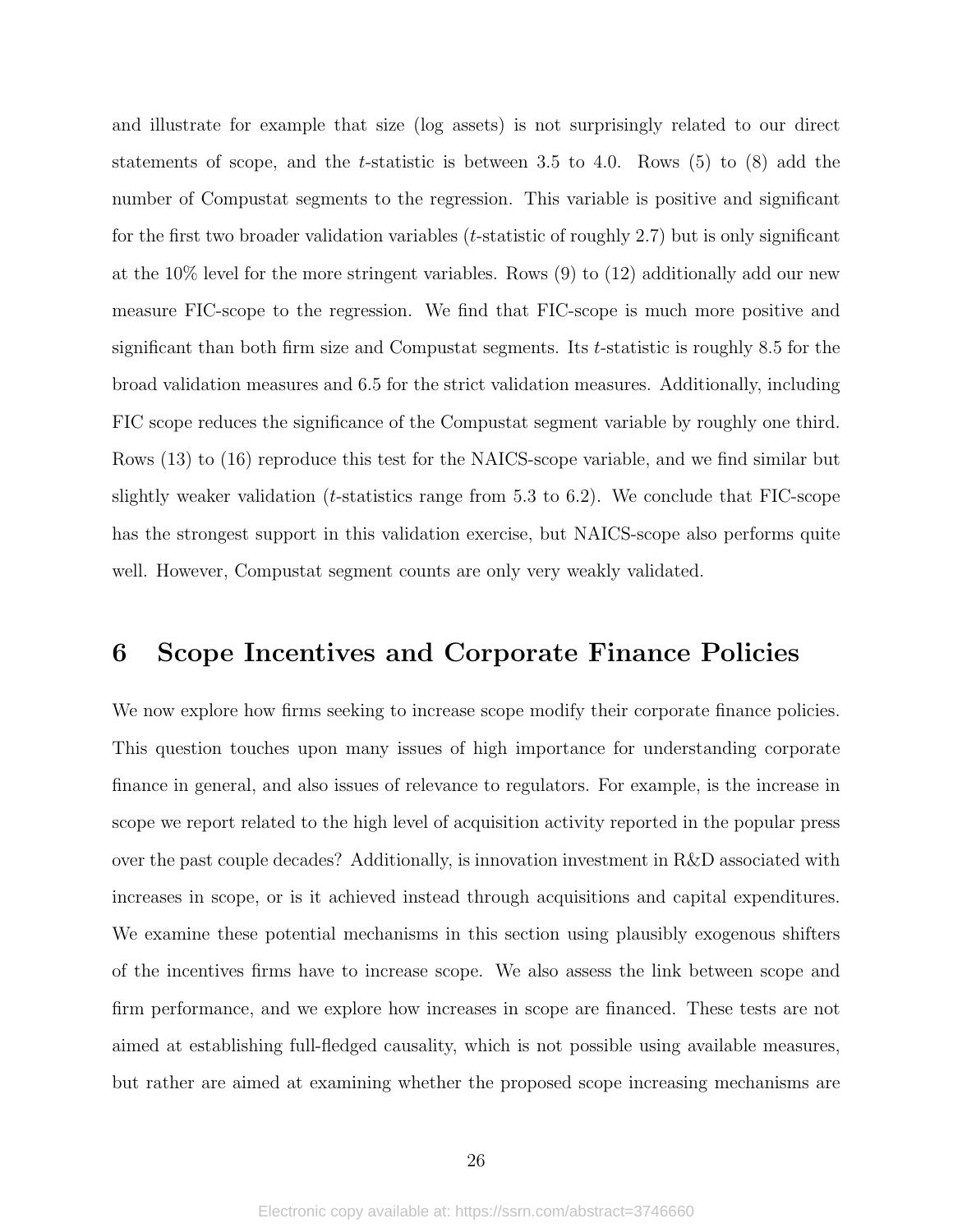related to shifting corporate finance policies and firm outcomes.

# 6.1 First-Stage Analysis

We first examine the relation between our measures of scope incentives and our novel measures of scope. This analysis constitutes the first stage that we will ultimately use in our two-stage least squares analysis of the impact of scope incentives on ex-post investment, performance and financing in the next section. We use these instruments to assess the relevance of plausibly exogenous incentives to increase scope on various corporate finance outcomes. This is thus a test of mechanism relevance, and not a pure test of causality.

Our first ex-ante measure of scope incentives we label Sectoral Redeployment Potential, which we explain in detail in Section [3.3.](#page-10-1) This variable measures the extent to which the assets owned by a focal firm's close peers can be easily redeployed for use in the product markets covered by the focal firm's more distant peers. When this variable is high, it indicates that the focal firm likely has the ability to increase its scope outward at low cost, as its assets are likely redeployable to assist in production in these nearby product markets. Our second measure we label *Sectoral Opportunity Set Potential*, which is based on the supply of scopeexpansion opportunities rather than the cost of executing them. This measure is one minus the concentration ratio of the distribution of industries spanned by the focal firm's more distant peers. When this quantity is high, it indicates that these peers span many related product markets. As a consequence, the focal firm likely sees a favorable distribution of industries to which it can increase its scope (a "thick" opportunity set). Importantly, both measures are computed without using the characteristics of the focal firm itself, and are weighted heavily on the more distant peers. The use of distant peers, as explained earlier, is supported by econometric research as being moor plausibly exogenous due to the the second-degree (rather than first-degree) network linkages of these peers.

In our first stage analysis, we regress our measures of scope on both scope incentive variables and we include all control variables that are also included in our two stage models.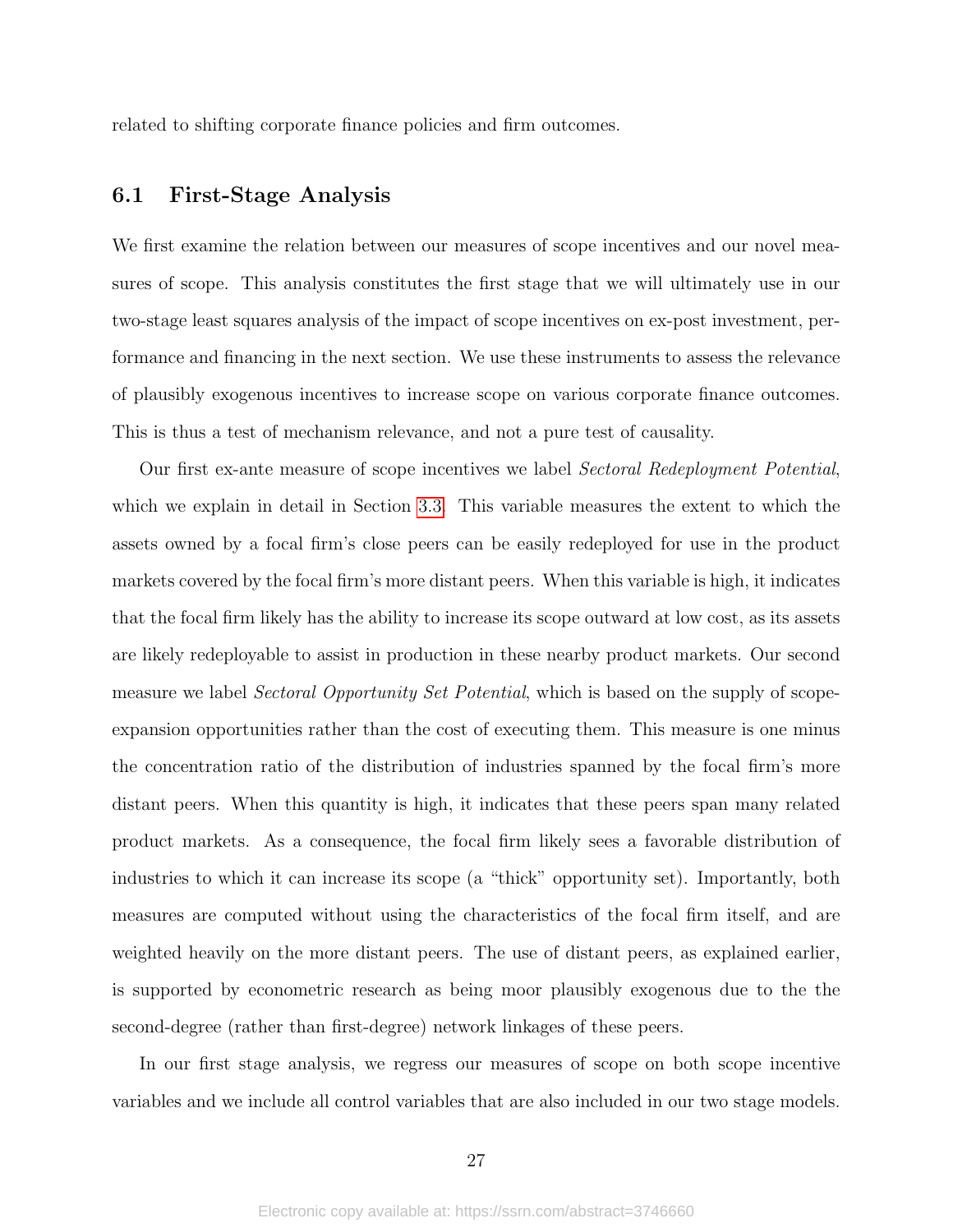Additionally, we include firm and year fixed effects in both stages. The results are displayed in Table [9.](#page-51-0)

#### [Insert Table [9](#page-51-0) Here]

Row (1) shows that both scope incentive variables are positively related to FIC-scope. Sectoral Redeployment Potential is positive with a t-statistic of 4.3, and Sectoral Opportunity Set Potential has a positive t-statistic of 11.9. Results are similar for NAICS scope. For comparison, we run the same regression with the  $\#$  of Compustat segments as the dependent variable and we find the results are much weaker. The first scope incentive variable is not significant, and the second is moderately significant with a t-statistic of 2.9. Overall these results indicate that our scope incentive variables are powerful regarding variation in FICscope and NAICS-scope, but not for the number of segments. Henceforth, we only consider FIC-scope and NAICS-scope in our second stage models.[9](#page-28-0)

# 6.2 Corporate Finance Policies and Scope Expansion

We now consider the second stage regressions where we assess the impact of ex-ante scope increase incentives on ex-post investments, performance, and financing policies. We start with investments and consider ex post acquisitions, divestitures (target of acquisition), R&D, and CAPX. In particular, we consider two-stage least squares regressions where we instrument either FIC-scope or NAICS-scope using our two instruments based on ex-ante scope incentives. We also control for size, age, and firm and year fixed effects. We also consider a specification that also controls for ex ante valuation (market to book) and the TNIC HHI.

#### [Insert Table [10](#page-52-0) Here]

<span id="page-28-0"></span><sup>&</sup>lt;sup>9</sup>As expected in unreported tests, our results are weaker if we use the number of Compustat segments instead of FIC-scope or NAICS-scope.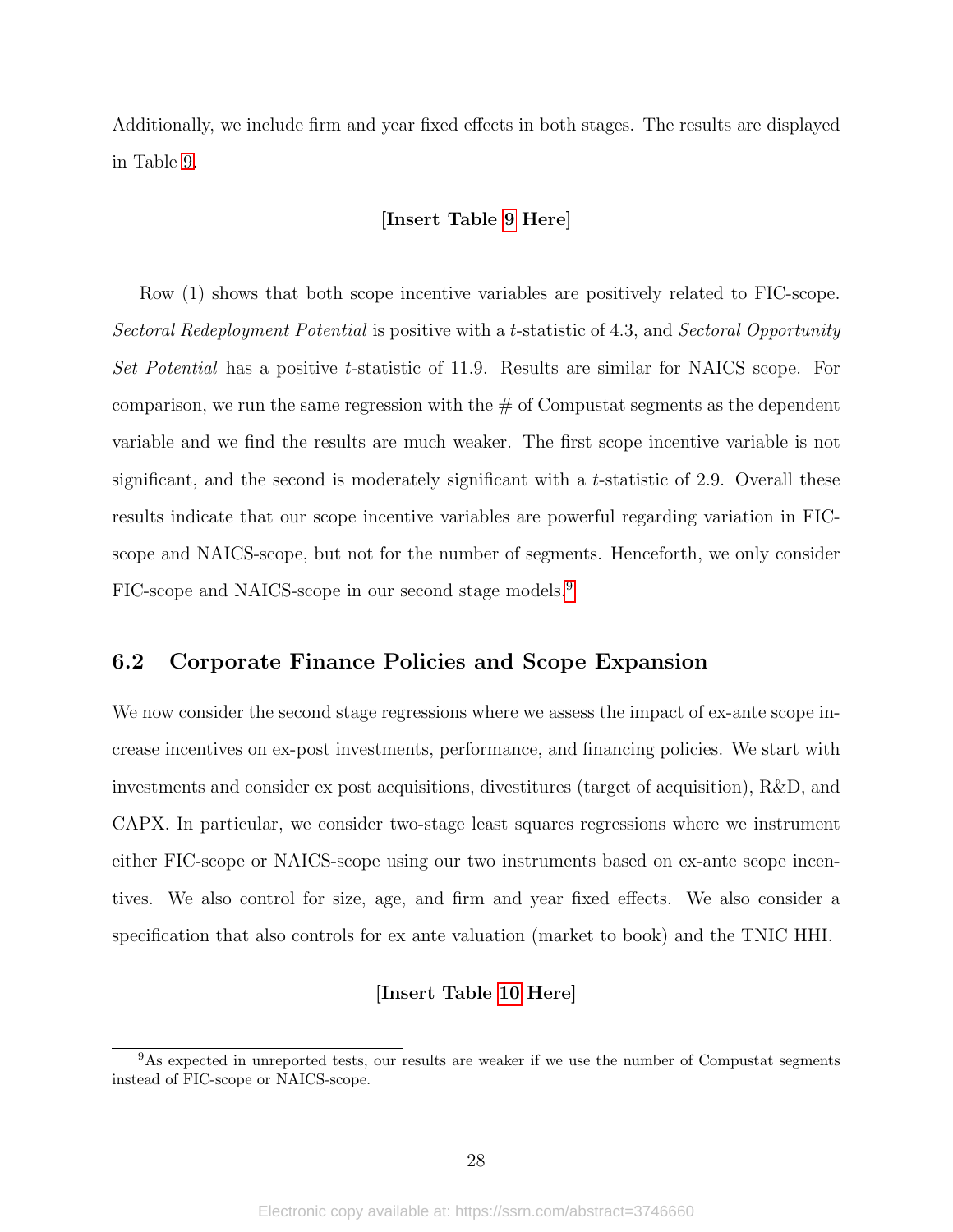The results for investment policies are displayed in Table [10.](#page-52-0) In Panel A, we find that firms with high ex-ante incentives to increase scope are more likely to do an acquisition  $(t - statistic$  of 4.7) and they are less likely to divest  $(t - statistic$  of -2.3). These results indicate that acquisitions are a natural way to increase scope, and avoiding divestitures is also necessary to avoid losing any previous gains in scope. These results also suggest that increases in product scope are an important acquisition motive, and that scope increases might help to explain why acquisitions became so prevalent over the past two decades. These results can also inform regulatory debates given the more controversial link between acquisitions and market power suggested in the popular press.

A second finding is that firms with high incentives to increase scope also increase their R&D expenditures, but they do not increase capital expenditures. The increase in R&D is significant with a t-statistic of 3.9. This finding indicates that innovation likely facilitates scope expansion in tandem with acquisitions. For example, when assets can be redeployed across product markets, some innovation spending is likely synergistic as it can serve to improve productive efficiency and flexibility. In turn, this model likely facilitates the creation of multi-industry firms that do not need multiple operating segments. For example, firms might use R&D to develop more universal and flexible production sites. Hence the benefits of increased scope might be feasible in the 21st century without having to accept the dark side of negative governance externalities. Indeed our earlier results suggest that increases in scope were achieved during our sample with almost no change in the average number of Compustat operating segments.

Table [11](#page-53-0) documents novel supplemental results based on running the tests in Table [10](#page-52-0) separately within each major industry sector, as defined using the Fama-French-5 classification. Panel A shows that firms in the technology sector primarily increase scope by investing in R&D and not in acquisitions. In contrast, firms in manufacturing sectors do the opposite and primarily invest in acquisitions but not in R&D. These results are intuitive given the focus on intangible assets in the tech industry and the focus on tangible assets in manufac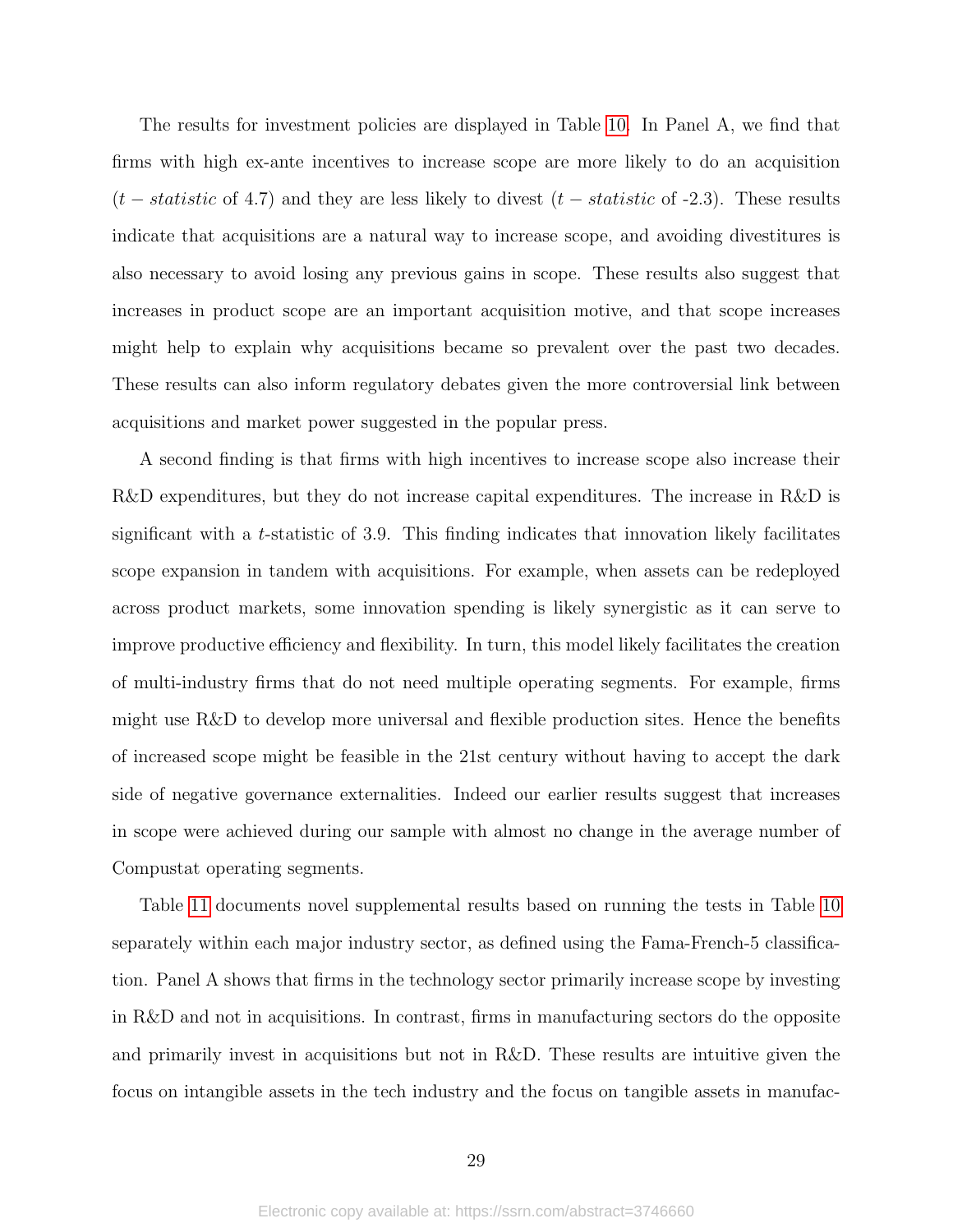turing. The other three sectors (consumer, health and miscellaneous) are consistent with both investment channels (R&D and net acquisitions) being relevant.

In Online Appendix Table [IA5,](#page-69-0) we run the tests in Table [10](#page-52-0) using a one-stage model where we regress ex post investments on the two ex ante scope-incentive measures directly. We find that increased R&D and reduced asset sales are significantly and positively related to the asset redeployability incentive, whereas increased acquisitions are most related to the opportunity set incentive. These results suggest that innovation spending indeed might be used to redeploy flexible assets to new localized product markets, thus also leading to a lower likelihood of asset sales. In contrast, acquisitions are more likely in less redeployable markets having numerous opportunities (redeployment is less feasible in these markets).

# 6.3 Ex-post Outcomes and Scope

Table [12](#page-54-0) reports the results of analogous regressions for ex-post performance metrics. We consider ex-post valuations (market to book), sales growth, asset growth and return on assets. All right-hand-side variables are lagged one period and we use a two-stage least squares model with scope instrumented by our two ex ante scope incentive variables.

#### [Insert Table [12](#page-54-0) Here]

The table shows that firms with high scope expansion incentives experience higher expost valuations, higher sales growth and higher asset growth.[10](#page-30-0) However, we do not observe a significant coefficient for profitability measured as return on assets (ROA). Overall, the higher valuations suggest that scope expansion is a positive net present value investment and that investors expect higher profits in the future. We also note that the non-result for ROA is consistent with the view that firms add new industries to their portfolio in an assortive way, and focus on the most profitable markets first. This interpretation is

<span id="page-30-0"></span><sup>&</sup>lt;sup>10</sup>Our results for valuation are robust if we use the [Peters and Taylor](#page-40-17) [\(2017\)](#page-40-17) measure of  $Q$  (which accounts for intangibles) as an alternative to market to book assets.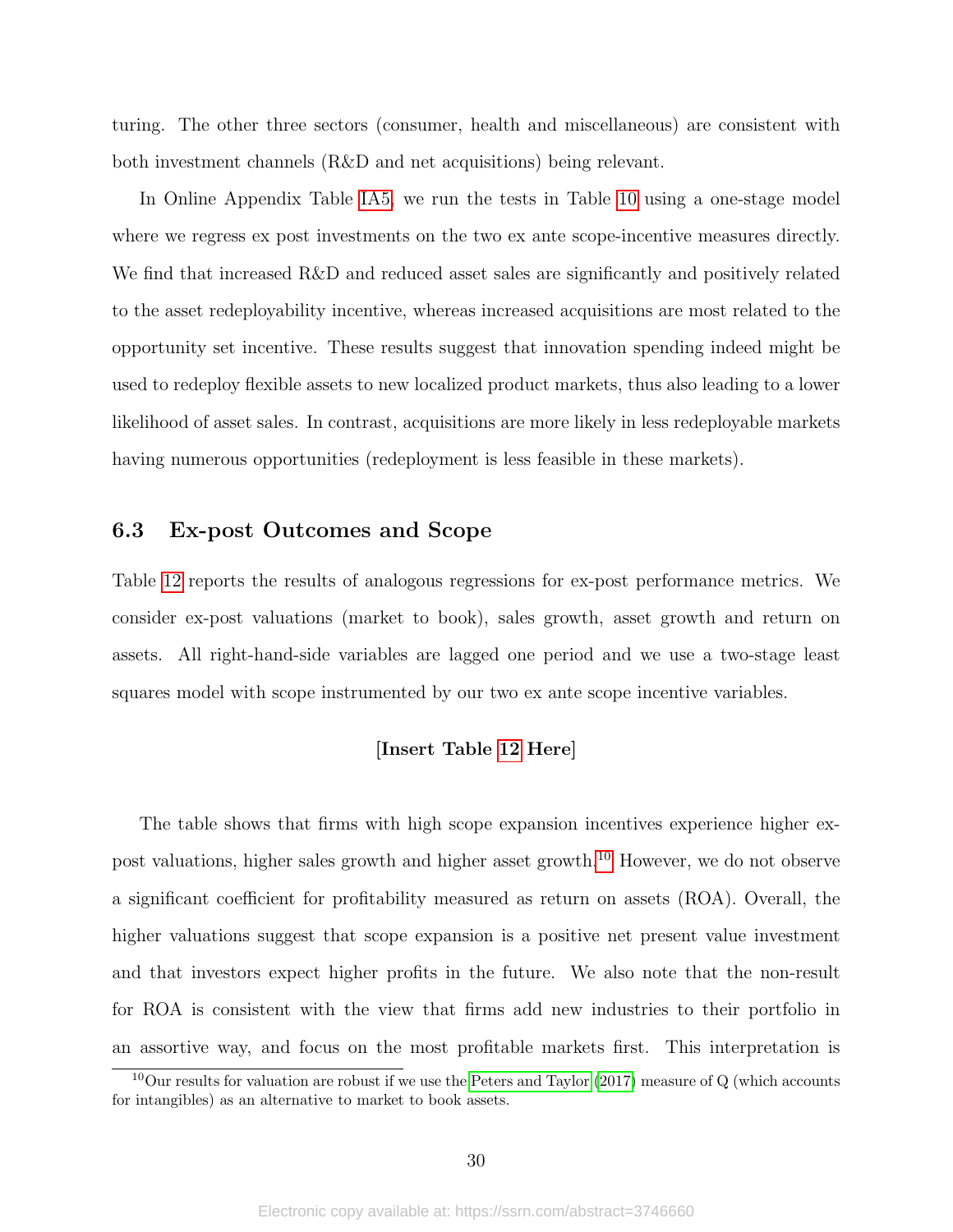consistent with all four of our findings on performance. Our valuation results - which show that firm market-to-book equity ratios increase with our scope measures - are in contrast to the historical conglomerate literature [\(Berger and Ofek](#page-39-7) [\(1995\)](#page-39-7) and [Lang and Stulz](#page-40-4) [\(1994\)](#page-40-4)) that finds that firm market-to-book valuation measures go down with an increased number of reported Compustat segments. In Online Appendix Table [IA6,](#page-70-0) we run these outcome tests in a one-stage model as before. The results suggest that value creation is strongest for scope expansions that are realized through the asset redeployability channel, but sales growth is highest for the opportunity set channel. These results are intuitive given our investment results, as they suggest that the return on investment is higher for organic investments such as R&D using existing redeployable assets. Consistent with the literature, valuation gains to acquisitions are lower by comparision, but acquisitions instead generate higher and more immediate sales growth (as acquisitions, unlike organic growth, typically entail the purchasing of an existing market presence in addition to the assets).

#### [Insert Table [13](#page-55-0) Here]

Table [13](#page-55-0) reports the results of analogous regressions for ex-post financing policies. The question of interest is how do firms likely finance scope expansions? Our results suggest that equity is more commonly used than debt. Increased equity in the capital structure appears to accrue both through the issuance of new shares and through lower overall dividend payments. These results are consistent with innovation and asset redeployment being used to facilitate scope expansion, as neither creates a significant amount of new fixed collateral that is traditionally associated with debt financing. The one stage results in Online Appendix Table [IA7](#page-71-0) shows that our results for the financing variables are rather evenly spread across the two scope incentive variables.

Finally, as we discussed in Section [3,](#page-7-0) we also consider an alternative measure of scope based on the Latent Dirichlet Allocation topic model. As we note in Online Appendix Tables [IA2](#page-66-0) to [IA4,](#page-68-0) our results are fully robust to this alternative measure of scope.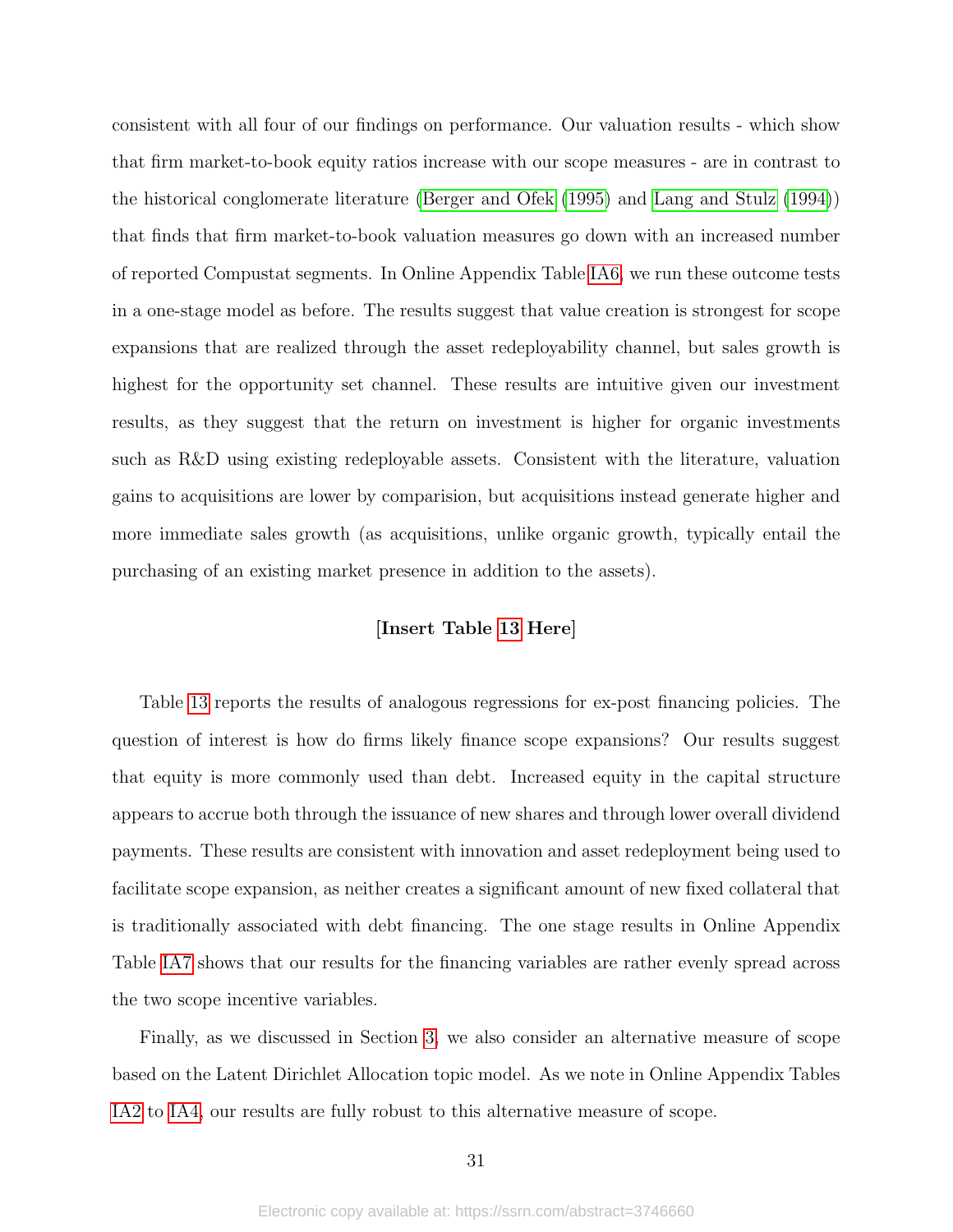# 7 Increasing Concentration or Increasing Scope

Although our paper's primary objective is to document the rise in scope and examine the role of scope in corporate finance strategies and performance, we also examine the trend of increasing industry concentration documented in the literature (see [Grullon, Larkin, and](#page-39-4) [Michaely](#page-39-4) [\(2019\)](#page-39-4) for example). Intuitively, if the number of firms in the economy were held fixed, and every firm expanded its scope to serve twice the number of product markets, it follows that pure horizontal competition would increase economy-wide as more and more firms would be serving each market and consumers would have twice as many options in each market. However, if these expanded firms are (incorrectly) assigned only to their historical industry classifications, industry concentration would not reflect the higher competition. This intuition is particularly clear in the extreme case, where all firms sell products in all markets. Here, all firms are direct competitors in all markets, and competition would be strong economy wide. This section examines if the magnitude of the increase in scope reported earlier is large enough to explain all or part of the apparent rise in horizontal concentration. The results could have important implications for the regulatory and academic debate surrounding this issue.

Existing industry classifications do not allow researchers to account for such increases in scope. Many earlier studies measure competition by computing HHIs based on SIC codes from Compustat. The key limitation is that each firm, regardless of its actual scope, is assigned to one and only one industry code. If scope was increasing, it would not be observable in these data structures. One remedy is to use the Compustat segment tapes [\(Hoberg](#page-40-18) [and Phillips](#page-40-18) [\(2010b\)](#page-40-18), [Grullon, Larkin, and Michaely](#page-39-4) [\(2019\)](#page-39-4)), which allow the researcher to assign firms to more than one industry. However, as we note earlier, SFAS 131 decoupled segment reporting from the actual industries firms operate in starting in 1997. Likely as a consequence, Figure [1](#page-57-0) shows that segments do not capture increases in scope. We consider two approaches to adjust concentration ratios for increasing scope.

One limitation of our study is that we only have scope data for U.S. publicly traded firms.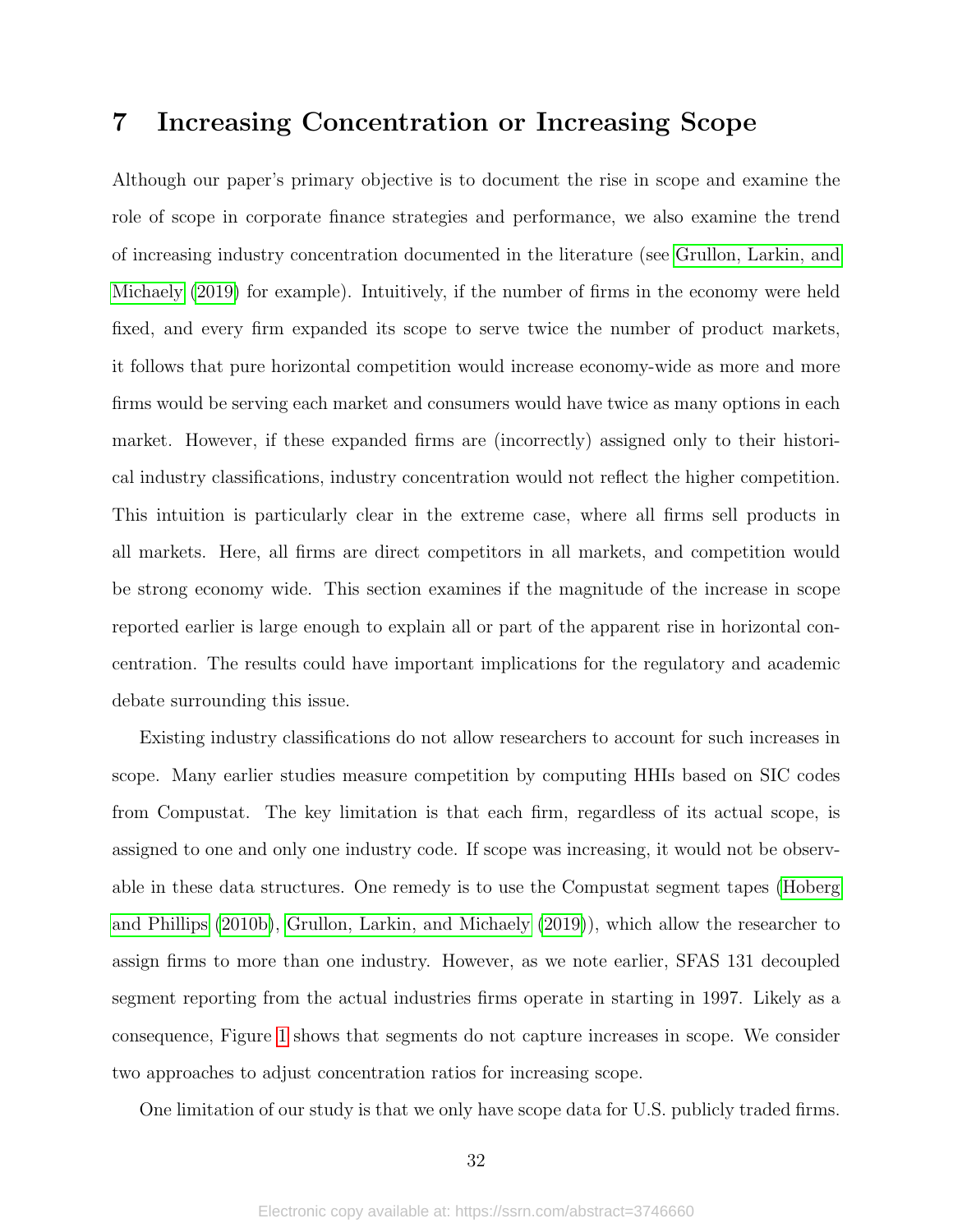Hence, we do not account for the competitive impact of private or foreign firms. The goal of this section is thus to illustrate that an alternative narrative should be considered, and to provide suggestive evidence on its economic magnitude. However, we also note that stylized facts suggest that accounting for the influence of foreign competitors and private firms would likely reinforce our finding that concentration is not increasing as sharply as suggested by prior studies. For example, globalization is increasing over time (see [Hoberg and Moon](#page-39-16) [\(2017\)](#page-39-16) for example) and accounting for foreign competition would likely further reduce the growth rate of concentration over time. Analogously, studies including [Ewens and Farre-](#page-39-17)[Mensa](#page-39-17) [\(forthcoming\)](#page-39-17) suggest that larger firms are staying private longer, and accounting for the larger private firms (which are most material) might further reduce the measured growth rate of concentration. We advocate caution in drawing overly strong conclusions given these limitations, and future research accounting for them should be fruitful.

# 7.1 Broadening Scope of Businesses

The primary issue with existing classifications is they have fixed granularities, and as firms broaden scope of their operations, concentration in specific product markets cannot be computed using narrow industry assignments of firm sales data. Firms may produce in multiple 3-digit SIC codes and competition is mismeasured if researchers assign their sales to just a small subset of these SIC codes. The extent of this bias could be time-varying. For example, firms may produce in a just one 3-digit SIC industry code early in our sample, while later producing in multiple SIC codes - thus making one or even two 2-digit SIC codes more representative of its scope of production.

We first illustrate this point using a test that provides external validity of this idea. We intentionally avoid using the spatial TNIC representation of industries for this test and instead consider annual OLS regressions where the intensity of managerial competition complaints is the dependent variable (see [Li, Lundholm, and Minnis](#page-40-19) [\(2013\)](#page-40-19)). We regress this variable on both one minus the Compustat SIC-3 HHI where each firm is assigned to the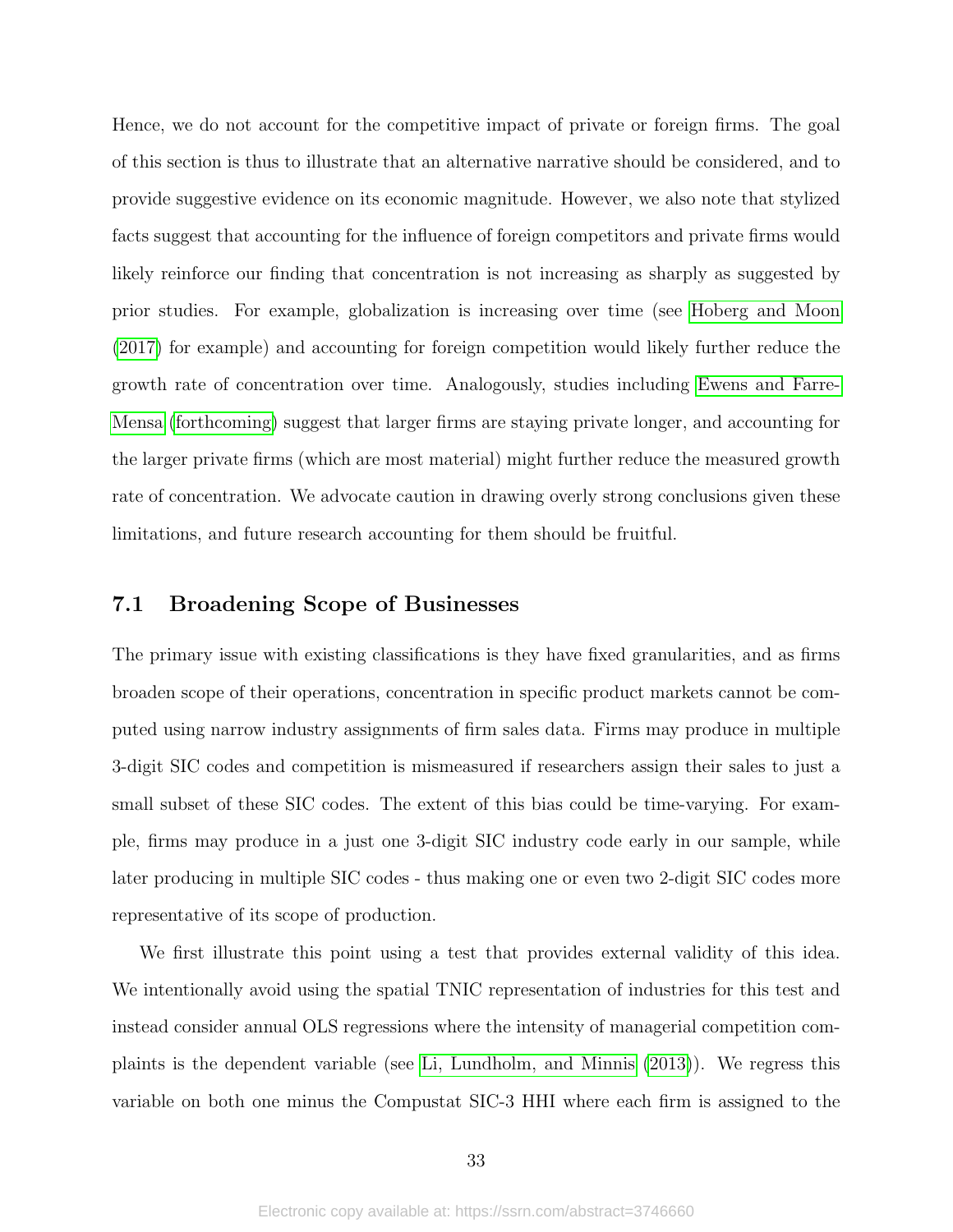Compustat 3-digit SIC code it reports and one minus the Compustat SIC-2 HHI - using the 2-digit SIC code the firm reports. We flip the sign on the HHIs for convenience as (1-HHI) is a positive measure of competition. We also use the same sample selection criteria as [Grullon,](#page-39-4) [Larkin, and Michaely](#page-39-4) [\(2019\)](#page-39-4) for consistency. The results are reported in Table [14.](#page-56-0)

The table illustrates an economically large trend toward increasing importance of coarser SIC-2 codes in understanding firm production and competition (reinforcing our conclusion that firms are operating in more markets over time). In the first year of this sample, 1997, only competition measured using the SIC-3 HHI predicts competition complaints. This early result indicates that 3-digit SIC codes well-represented the appropriate granularity of market boundaries at which competition among firms took place. However, throughout our sample, the relative importance of the HHI measured using 2-digit SIC codes increases and the relative importance of the SIC-3 digit HHI decreases. By the end of our sample, the coefficients for both HHIs are roughly equal in size, suggesting that competition is taking place across multiple 3-digit SIC codes and complaints are arising from multiple 3-digit level product markets. In the next section, we will show that market overlaps using our TNIC scope-based framework will indicate the same conclusion, and adjusting HHIs for broadening scope suggests that horizontal concentration is not rising materially in our sample.

# 7.2 Scope Adjustment via Market Overlap Analysis

We now develop an intuitive adjustment of HHIs for scope based on examining how market overlap varies with granularity. We define "Firm-Pair Market Overlap" for a pair of firms i and j using the FIC-300 classification and the firm-specific market definitions implied by equation [\(2\)](#page-10-0). For example, suppose firm i operates in industry A and B, and j operates in A, C and D. Market Overlap for this pair is the true overlap in their markets, which is  $\frac{1}{4}$ , as they intersect on just one industry but the union of industries they serve is four. We next define "Industry-Pair Market Overlap" for a pair of industries in any classification as the average Firm-Pair Market Overlap averaged over all permutations of pairs of firms i in the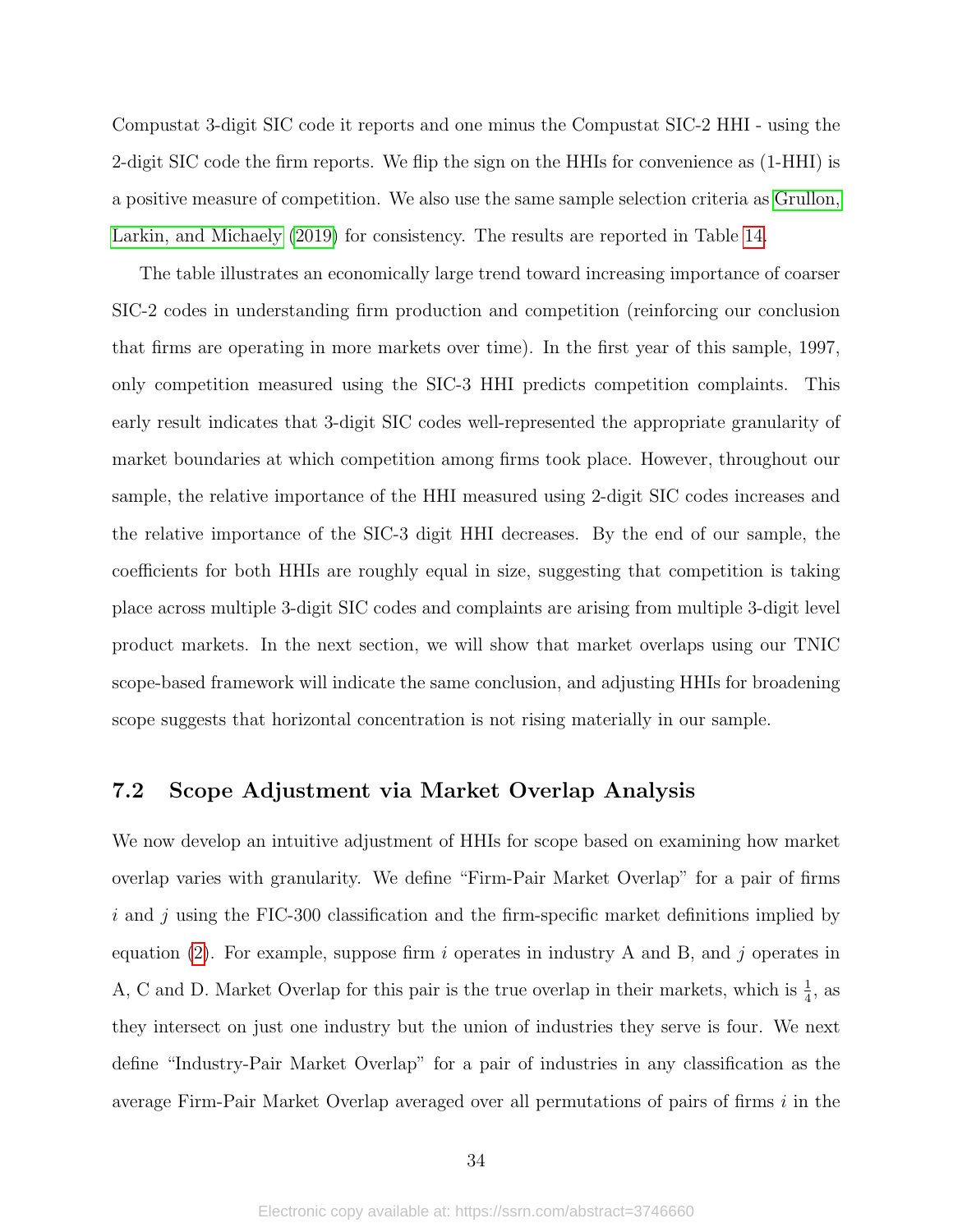first industry and  $j$  in the second industry. If the two industries have high Industry Pair Market Overlap, it follows that the boundary between the two industries is not material and that competition plays out at a more coarse level of industry granularity.

### [Insert Figure [4](#page-60-0) Here]

To illustrate the impact of scope on industry boundaries and the role of granularity, the upper graph in Figure [4](#page-60-0) plots the average Industry-Pair Market Overlap for all pairs of 4-digit SIC industries that have the same 3-digit SIC code, and also for all 4-digit SIC industries that have the same 2-digit SIC code but not the same 3-digit SIC code. Both statistics have been increasing rather dramatically throughout our sample. This illustrates that the aforementioned rise in scope is indeed rendering narrow industry boundaries less relevant over time, especially for more fine granularities such as three-digit SIC codes. The more important observation, however, is that the average market overlap for the SIC-2 pairs late in our sample is actually higher than the level of market overlap for SIC-3 pairs early in our sample. This indicates that industry boundaries are as strong today at the two-digit SIC level as they were at the three-digit SIC level 25 years ago.

Existing studies note 1997 as a pivotal year in which the rise in concentration began to accelerate. At the start of this year, SIC-2 market overlap was 4.04% and SIC-3 market overlap was 5.72%. By the end of our sample, SIC-2 market overlap rose to 4.88%, and this 0.84% rise is enough to close 50% of the ex-ante gap of 1.68% between SIC-2 and SIC-3. It follows that between 1997 and present day, the granularity at which competition takes place moved roughly one half of one level of granularity. To show the impact of such a shift on concentration levels, we plot three trend-lines for concentration in the lower graphic of Figure [4.](#page-60-0) These include the benchmark SIC-2 HHI and the SIC-3 HHI as computed in the existing literature,<sup>[11](#page-35-0)</sup> as well as a mixture of the two that starts at  $100\%$  SIC-3 HHI in 1997

<span id="page-35-0"></span> $11$ We compute baseline SIC-2 and SIC-3 HHIs following the sample and weighting scheme used by [Grullon,](#page-39-4) [Larkin, and Michaely](#page-39-4) [\(2019\)](#page-39-4). We limit the sample to firms with CRSP exchange codes of 1 to 3, CRSP share codes 10 and 11, sales and assets greater than one million, and we exclude financials and utilities. We also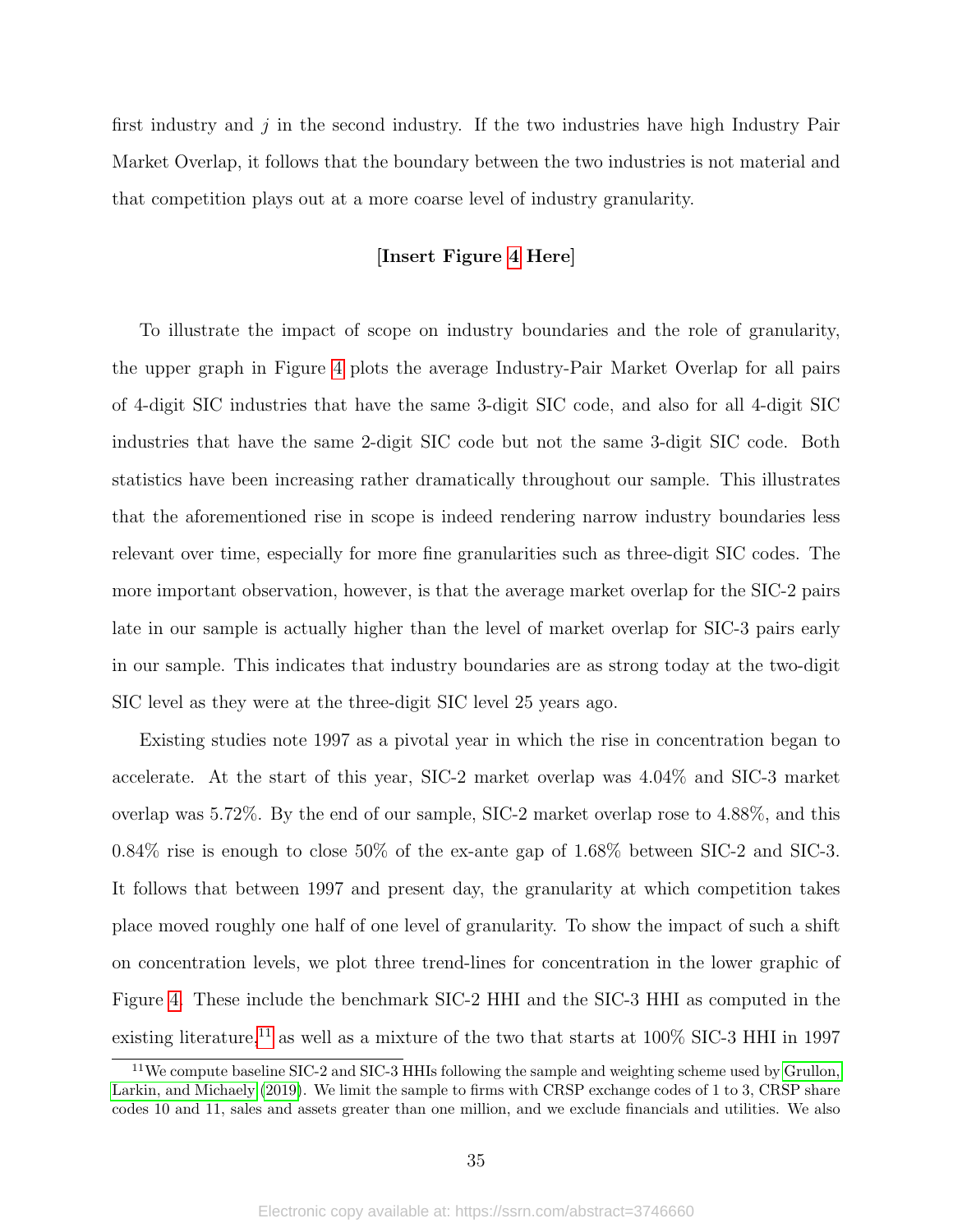and linearly moves to 50% SIC-3 HHI and 50% SIC-2 HHI at the end of our sample. Only the mixed HHI roughly holds market overlap fixed during the crucial post-1996 sample, and hence only this specification is a reasonable scope-adjusted HHI trend line.

The figure illustrates that horizontal concentration is not rising materially when we consider a scope-adjusted HHI. In contrast, we replicate the finding in the existing literature that concentration does appear to be rising dramatically if we do not adjust HHI measures for scope. The scope-adjusted HHI essentially allows granularity to shift with average scope whereas past studies hold granularity fixed over time. Adjusting granularity is necessary because increasing scope broadens industry boundaries, and competition thus occurs over increasingly coarse levels of granularity. The linear adjustment we employ in this section is highly simplified, and we reiterate that our goal here is to show intuition for how scope can impact competitive granularity, which in turn, can impact how competition is changing over time. In the next section, we adopt a more direct scope-adjusted measure of concentration based on our implicit modeling of the multiple industries firms operate in.

### 7.3 Scope Adjustment via Implied Multi-Industry Assignments

The construction of the FIC-scope variable assigns each firm to multiple industries when its Item 1 is similar to more than one industry. We now use this enhanced data structure to compute new HHIs at the FIC-300 industry level that use this multi-industry-assignmentclassification directly. To do so, we first allocate each firm's total sales to the multiple industries it is assigned to using the basic similarity weights (see  $Q_{i,j,t,FIC}$  in equation [\(1\)](#page-9-0)) that were used to construct the classification itself. HHIs are then computed at the FIC industry level using these allocated sales where firms operate in multiple sectors. We then aggregate these HHIs back to the firm level by computing weighted averages over the sectors each firm operates in (again using weights  $Q_{i,j,t,FIC}$ ). Note that our results are similar if we use equal weights instead.

compute HHIs based on assigning firms to more than one industry if indicated in the Compustat segment tapes. The annualized average HHIs are also weighted by sales.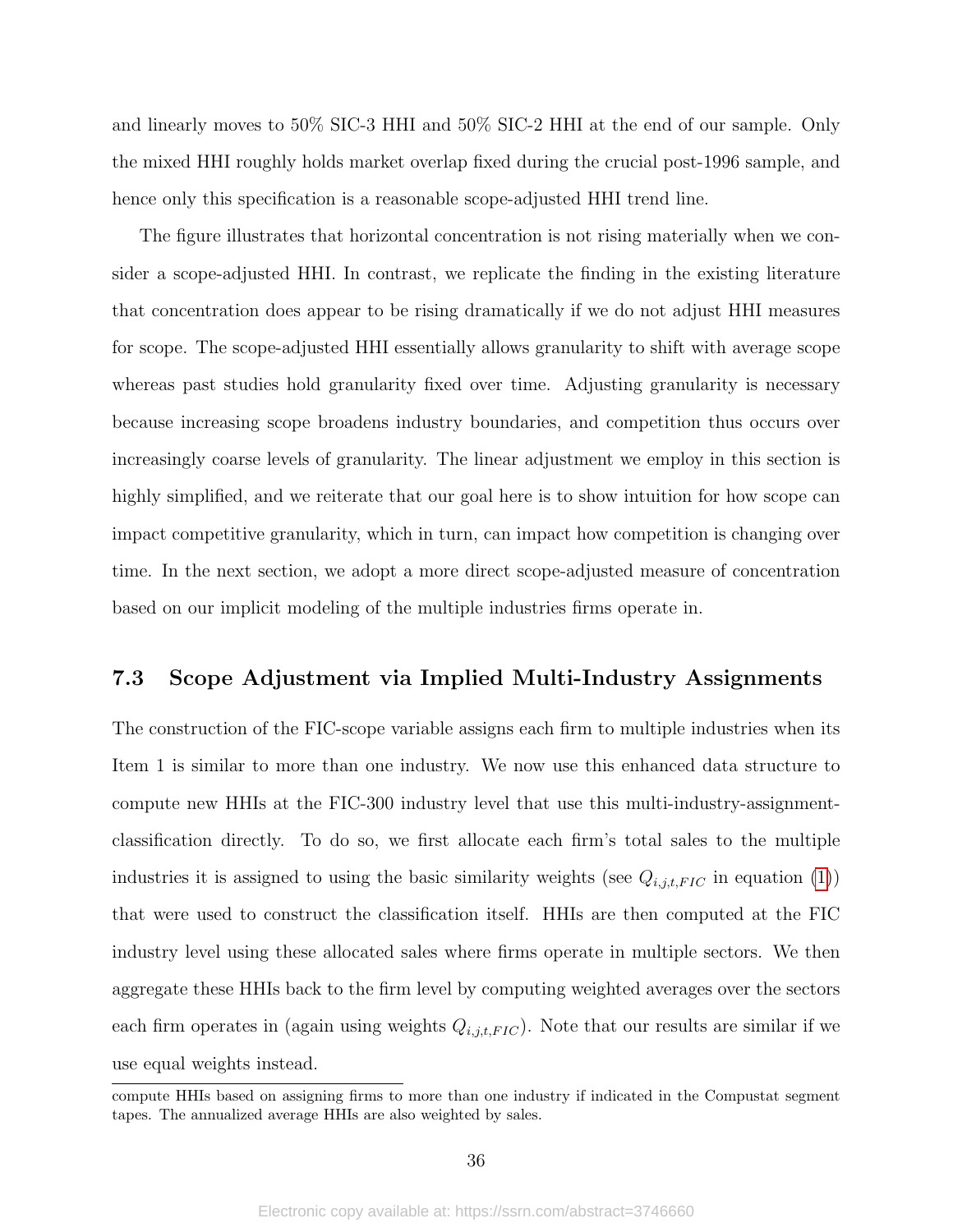We then aggregate HHIs to the economy-wide annual level by computing a sales weighted average of the firm HHIs or an equal weighted average of the firm HHIs.<sup>[12](#page-37-0)</sup> We then plot both estimates of the HHI faced by average firm in each year in the Figure [5.](#page-61-0) The figure illustrates, as was the case with the scope adjustment used in the previous section, that horizontal concentration levels are not rising materially after 1997.

The results in this section suggest that an extended narrative might be relevant to understand the rise in industry concentration reported in the literature. This extended narrative is that scope has been rising rapidly as companies merged and listings declined, and as a consequence, traditional HHIs measured without adjustment are increasing. Yet the rise in these HHIs might not indicate reductions in horizontal competition as they are based on overly rigid classifications that do not account for scope and that assign firms to single industry categories. We show that scope-adjusted horizontal concentration measures do not rise materially. Hence, future research might further examine the role of scope in generating the high levels of market power suggested in the literature. In particular, scope can also generate market power through channels such as anti-competitive product bundling strategies, increased market power within supply chains, increases in barriers to new entry, or it can induce kill zones in the market for innovation (see [Kamepalli, Rajan, and Zingales](#page-40-0) [\(2020\)](#page-40-0)). Firms achieving high levels of both scale and scope might realize particularly amplified levels of market power through these channels.

## 8 Conclusions

We use textual analysis of firm 10-Ks to compute novel measures of scope at the firm-year level. Using our new measures, we find that the scope of U.S. firms has increased dramatically during our sample period from 1989 to 2017. Our findings illustrate the rise of a new 21st century high-scope firm, which increases product scope using innovation and acquisitions. These firms are capable of servicing multiple product markets without increasing the number

<span id="page-37-0"></span> $12$ The sales-weighted approach is used in [Grullon, Larkin, and Michaely](#page-39-0) [\(2019\)](#page-39-0).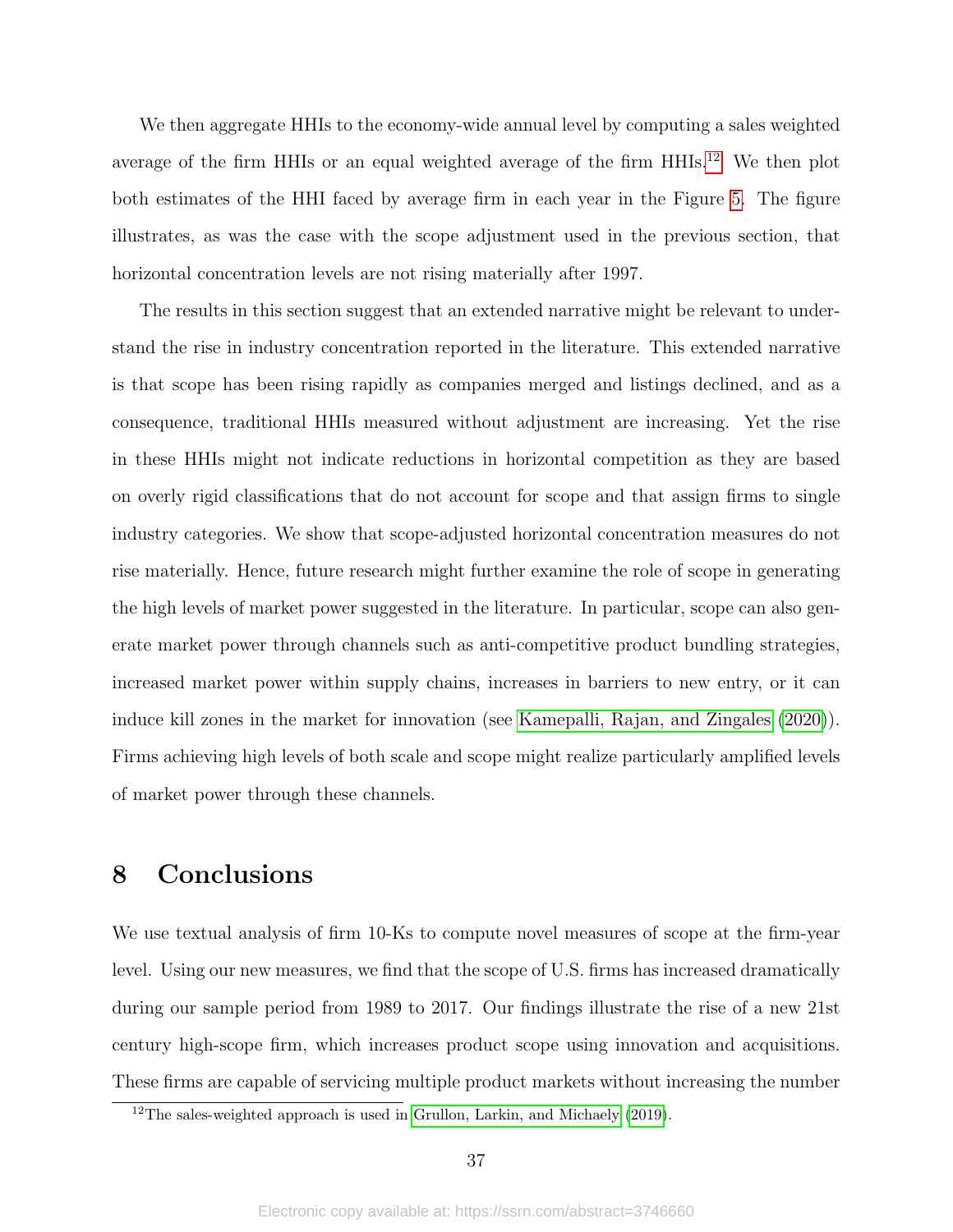of operating segments. Indeed, analogous tests using the traditional Compustat segment tapes are generally uninformative regarding the scope of U.S. public firms. These findings support our thesis that modern firms can build multiple-industry related product portfolios while maintaining a simple single segment organizational form.

We find that firms increase scope by acquiring more, divesting less, and increasing innovation spending in R&D, but they do not increase CAPX. The increased innovation spending is consistent with developing increased flexibility in production. Firms increasing scope also realize higher valuations and higher sales growth. Scope expansion is financed using equity rather than debt, consistent with intangibles and asset redeployment not creating material amounts of new collateral. We document that related-markets scope expansion is also highly valued by the market, which illustrates the novelty of our results given the discount for conglomerates previously documented in the earlier conglomerate literature for unrelated business lines.

We conclude our analysis with evidence that the increase in scope we report might explain why other studies have documented a trend of increasing concentration over time. We compute adjusted HHIs that account for the fact that increased scope can increase competition as more firms operate in more overlapping markets. We find that these adjusted HHIs are essentially unchanging since 1997. These results suggest that an extended narrative that considers the growth in scope can help to contextualize the previous reports of increasing HHIs and the high levels of M&A activity. In particular, much M&A has been targeted at increasing scope, a business strategy that can produce positive net present value as our findings indicate. Yet these results must be interpreted with care, as increased scope can lead to significant antitrust concerns in the form of product bundling and increased bargaining power within supply chains or decreasing entry into new markets that larger already established firms have moved into. We believe that future research examining scope and market power in detailed product areas could be particularly impactful given the importance of these issues to regulators and society at large.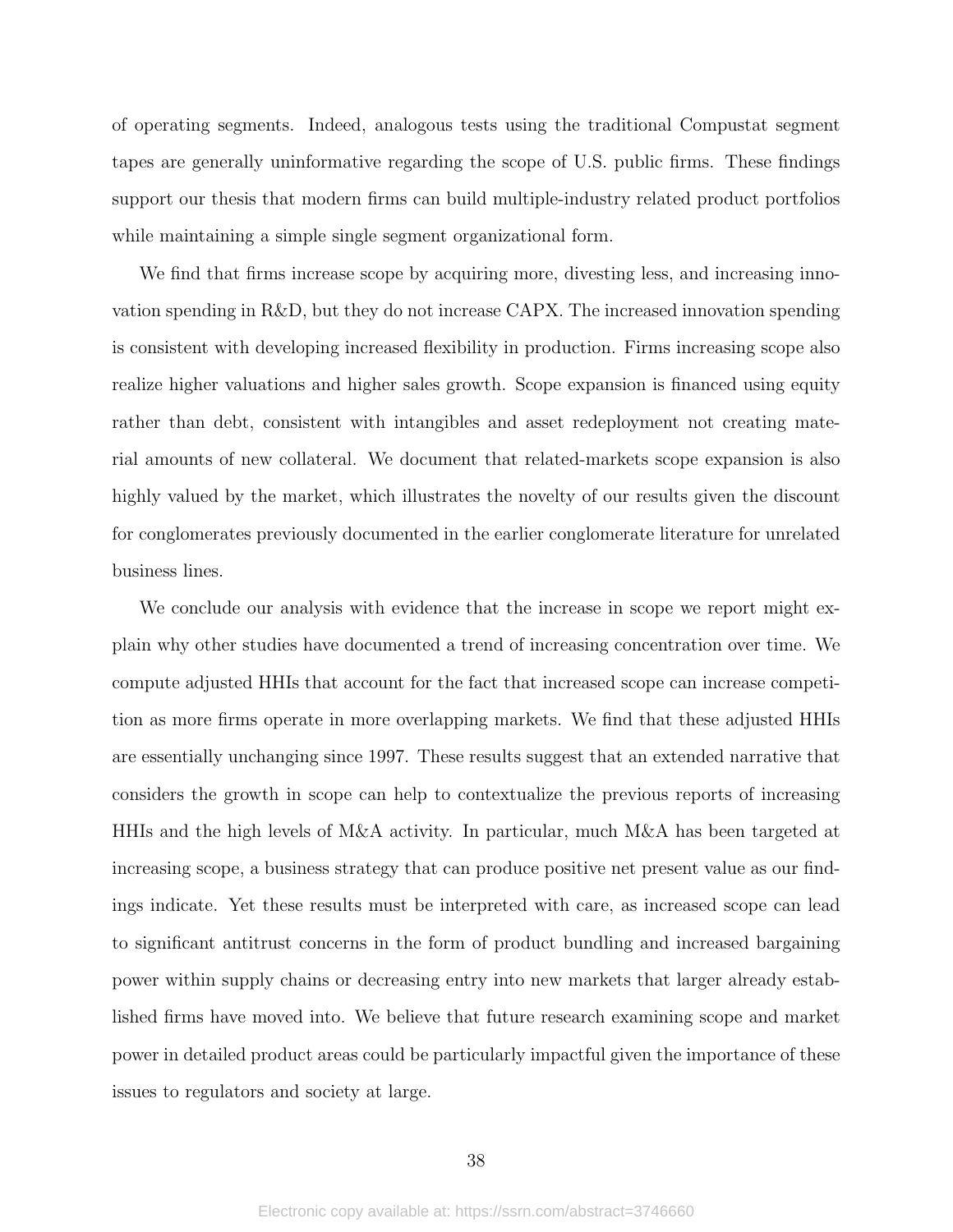### References

- Autor, David, David Dorn, Lawrence F Katz, Christina Patterson, and John Van Reenen, 2020, The fall of the labor share and the rise of superstar firms, The Quarterly Journal of Economics 135, 645–709.
- Bena, Jan, and Kai Li, 2014, Corporate innovations and mergers and acquisitions, Journal of Finance 69, 1923–1960.
- Berger, Phillip, and Eli Ofek, 1995, Diversification's effect on firm value, Journal of Financial Economics 37, 39–65.
- <span id="page-39-1"></span>Blei, David, A Ng, and M Jordan, 2003, Latent dirichlet allocation, Journal of Machine Learning Research 3, 993–1002.
- Braguinsky, Serguey, Atsushi Ohyama, Tetsuji Okazaki, and Chad Syverson, 2020, Product innovation, product diversification, and firm growth: Evidence from japan's early industrialization, University of Maryland Working Paper.
- Bramoulle, Yann, Habiba Djebbari, and Bernard Fortin, 2009, Identification of peer effects through social networks, Journal of Econometrics 113, 41–55.
- Chandler, Alfred D, and Takashi Hikino, 1994, Scale and Scope (Harvard University Press).
- Cohen-Cole, Ethan, Andrei Kirilenko, and Eleonora Patacchini, 2014, Trading networks and liquidity provision, Journal of Financial Economics 113, 235–251.
- Crémer, Jacques, Luis Garicano, and Andrea Prat, 2007, Language and the theory of the firm, *Quarterly* Journal of Economics 122, 373–407.
- Custodio, Claudia, 2012, Mergers and acquisitions accounting and the diversification discount, Journal of Finance 69, 219–240.
- Doidge, Craig, Andrew Karolyi, and Rene Stulz, 2017, The u.s. listing gap, Journal of Financial Economics.
- Ewens, Michael, and Joan Farre-Mensa, forthcoming, The deregulation of the private equity markets and the decline in ipos, Review of Financial Studies.
- Fresard, Laurent, Gerard Hoberg, and Gordon Phillips, 2020, Innovation activities and integration through vertical acquisitions, Review of Financial Studies 33, 2937–2976.
- <span id="page-39-0"></span>Grullon, Gustavo, Yelena Larkin, and Roni Michaely, 2019, Are us industries becoming more concentrated?, Review of Finance.
- Hart, Oliver, and John Moore, 1990, Property rights and the nature of the firm, Journal of Political Economy 98, 1119–1158.
- Henderson, Rebecca, and Iain Cockburn, 1996, Scale, scope, and spillovers: the determinants of research productivity in drug discovery, Rand Journal of Economies 27, 32–59.
- <span id="page-39-2"></span>Hoberg, Gerard, and Craig Lewis, 2017, Do fraudulent firms produce abnormal disclosure?, Journal of Corporate Finance 43, 58–85.
- Hoberg, Gerard, and S Katie Moon, 2017, Offshore activities and financial vs operational hedging, Journal of Financial Economics 125, 217–244.
- Hoberg, Gerard, and Gordon Phillips, 2010a, Product market synergies in mergers and acquisitions: A text based analysis, Review of Financial Studies 23, 3773–3811.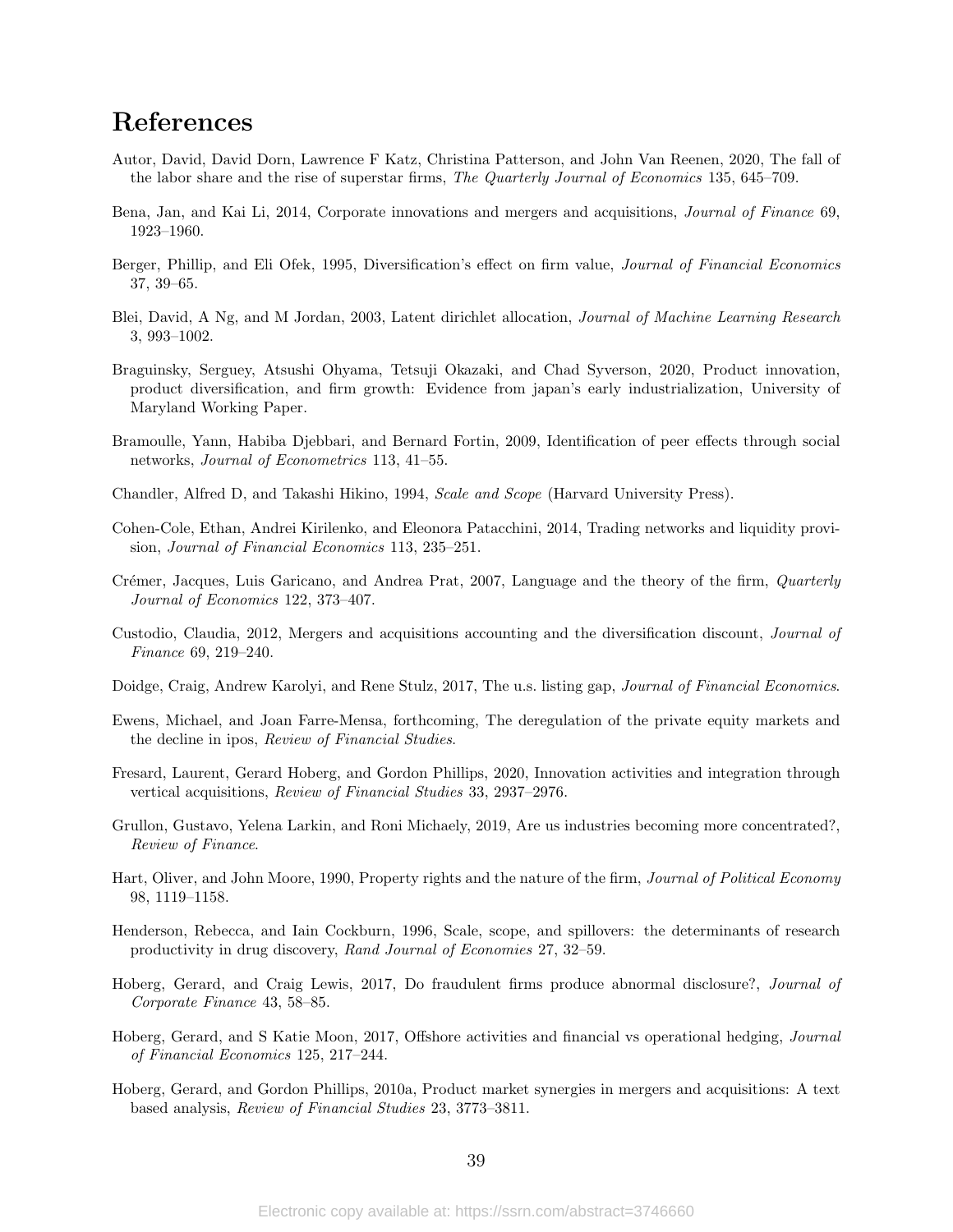- $\frac{1}{2000}$ , Real and financial industry booms and busts, *Journal of Finance* 65, 45–86.
- <span id="page-40-1"></span> $\sim$ , 2016, Text-based network industry classifications and endogenous product differentiation, *Journal* of Political Economy 124, 1423–1465.

- , and Nagpurnanand Prabhala, 2014, Product market threats, payout, and financial flexibility, Journal of Finance 69, 293–314.
- Hund, John, Donald Monk, and Sheri Tice, 2020, A manufactured diversification discount, .
- <span id="page-40-0"></span>Kamepalli, Sai Krishna, Raghuram Rajan, and Luigi Zingales, 2020, Kill zone, .
- Kim, Hyunseob, and Howard Kung, 2017, The asset redeployability channel: How uncertainty affects corporate investment, Journal of Financial Economics 30, 245–280.
- Lang, Larry, and Rene Stulz, 1994, Tobin's q, corporate diversification, and firm performance, Journal of Political Economy 102, 1248–1280.
- Li, Feng, Russell Lundholm, and Michael Minnis, 2013, A measure of competition based on 10-k filings, Journal of Accounting Research 51, 399–436.
- Maksimovic, Vojislav, and Gordon Phillips, 2002, Do conglomerate firms allocate resources inefficiently across industries? theory and evidence, Journal of Finance 57, 721–767.
- Matvos, Gregor, Amit Seru, and Rui Silva, 2018, Financial market frictions and diversification, Journal of Financial Economics 127, 21–50.
- Panzar, J., and R. Willig, 1977, Economies of scale in multi-output production, *Quarterly Journal of Eco*nomics 91, 481–93.
	- $-$ , 1981, Economies of scope, American Economic Review 71, 268–272.
- Peters, Ryan, and Luke Taylor, 2017, Intangible capital and the investment-q relation, Journal of Financial Economics 122, 251–272.
- Philippon, Thomas, and German Gutierrez, 2017, Declining competition and investment in the u.s., working paper.
- Rhodes-Kropf, Matthew, and David Robinson, 2008, The market for mergers and the boundaries of the firm, Journal of Finance 63, 1169–1211.
- Song, Shiwon, 2020, The informational value of segment data disaggregated by underlying industry: Evidence from the textual features of business descriptions, working paper.
- Teece, David J., 1980, Economies of scope and the scope of the enterprise, Journal of Economic Behavior and Organization 1, 223–247.
- Villalonga, Belen, 2004, Does diversification cause the diversification discount?, Financial Management 33, 5–27.
- Williamson, Oliver E, 1975, Markets and hierarchies, New York 2630.

<sup>, 2018,</sup> Industry choice and product language, 64, 3735–3755.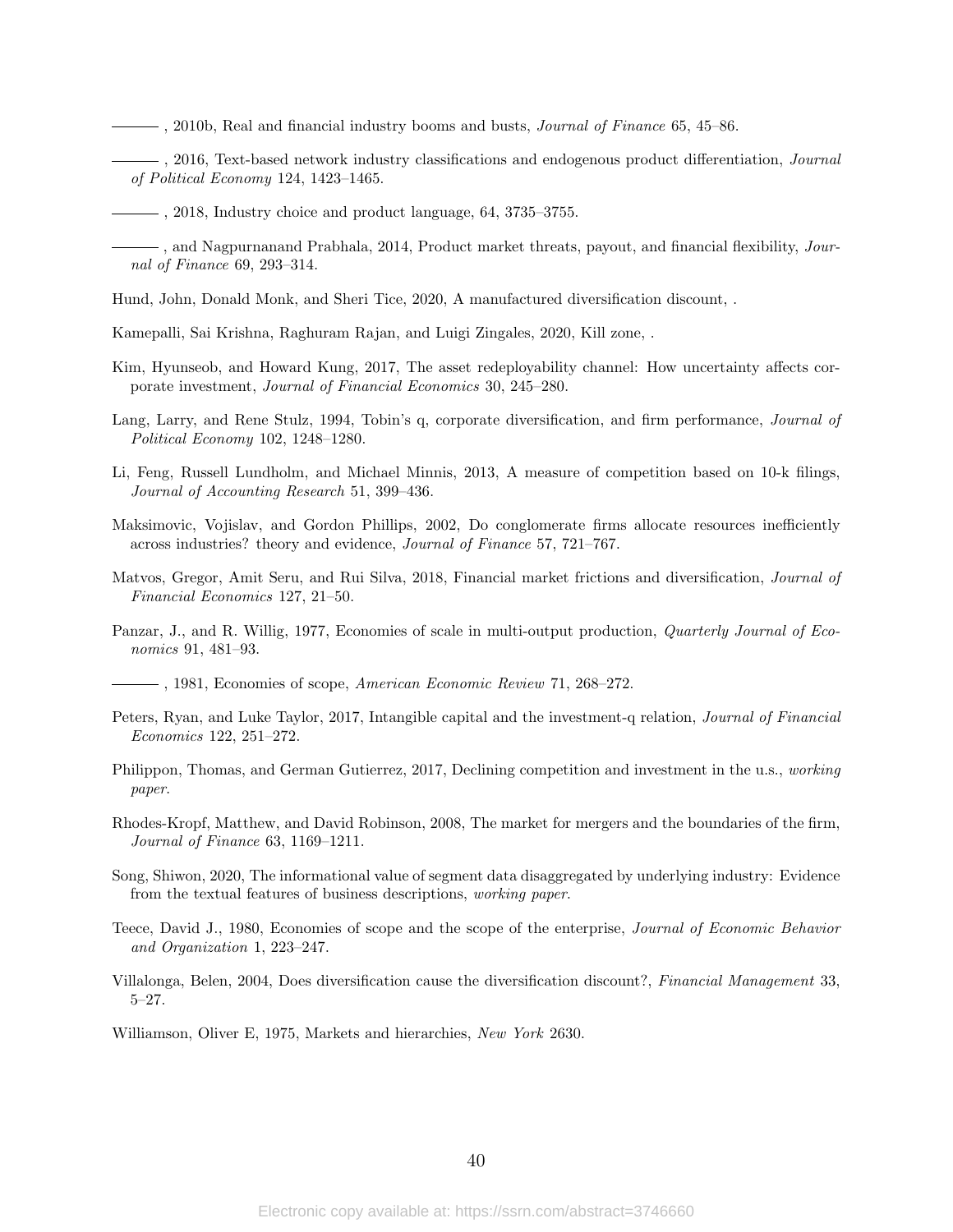# Appendix A. Variable definitions

Table A1: Variable definitions Table A1

| Variable                   | Definition                                                                                                                                                                                                                         | Source |
|----------------------------|------------------------------------------------------------------------------------------------------------------------------------------------------------------------------------------------------------------------------------|--------|
| FIC-Scope                  | The number of TNIC (see Hoberg and Phillips 2016) industries (using the FIC-<br>300 classification based on 1997 industry clusters) that each firm's 10-K product                                                                  |        |
|                            | description is similar to. The classification from firm to segments is based on                                                                                                                                                    |        |
|                            | a 2% granularity, and firm-segments similarities are deemed to be pairs for the                                                                                                                                                    |        |
|                            | 2% highest textual similarities between each firm and the text describing the<br>300 FIC industries.                                                                                                                               |        |
| NAICS-Scope                | This is computed in a similar way to the FIC-scope variable. The NAICS scope                                                                                                                                                       |        |
|                            | is based on the text describing NAICS industries (using the highly detailed 963                                                                                                                                                    |        |
|                            | page 2017 NAICS manual) instead of TNIC FIC industries. The classification                                                                                                                                                         |        |
|                            | from firm to segments is based on a 2% granularity, and firm-segment similarities<br>are deemed to be pairs for the 2% highest textual similarities between each firm<br>and the text describing the 311 4-digit NAICS industries. |        |
| Product Breadth            | Using metaHeuristica queries, we count the number of paragraphs that mention                                                                                                                                                       |        |
|                            | "product lines" or "product categories". These phrases indicate high levels of                                                                                                                                                     |        |
|                            | product breadth. Product Breadth is this number of paragraphs scaled by the                                                                                                                                                        |        |
|                            | total number of paragraphs in the 10-K.                                                                                                                                                                                            |        |
| Prod/Svc Breadth           | This variable is computed analogous to Product Breadth, but we also count                                                                                                                                                          |        |
|                            | paragraphs that mention either "service lines" or "service categories".                                                                                                                                                            |        |
| Product<br><b>Breadth</b>  | Same as Product Breadth, as described above, except that we only count para-                                                                                                                                                       |        |
| Detail                     | graphs that additionally mention a specific clarifying term in the following list:<br>{breadth, broad, broader, wide, multiple, numerous, diverse, categories, divi-                                                               |        |
|                            | sions }                                                                                                                                                                                                                            |        |
| Prod/Svc<br><b>Breadth</b> | Same as Product/Svc Breadth, as described above, except that we only count                                                                                                                                                         |        |
| Detail                     | paragraphs that additionally mention a specific clarifying term in the following                                                                                                                                                   |        |
|                            | list: {breadth, broad, broader, wide, multiple, numerous, diverse, categories,                                                                                                                                                     |        |
|                            | divisions }                                                                                                                                                                                                                        |        |
| Sectoral<br>Redeploy-      | This is an instrument indicating a shift in the incentives for firms to increase                                                                                                                                                   |        |
| ment Potential             | scope. The data draws from information in the Bureau of Economic Analysis,                                                                                                                                                         |        |
|                            | Compustat, and the research paper Kim and Kung (2017). This variable is the<br>average cosine similarity between the asset utilization vector of the focal firm's                                                                  |        |
|                            | NAICS industry and that of the NAICS industry of the focal firm's TNIC-2                                                                                                                                                           |        |
|                            | peers that are not also TNIC-3 peers. This latter step ensures that the measure                                                                                                                                                    |        |
|                            | is based on product market peers that are close but a bit more distant in prod-                                                                                                                                                    |        |
|                            | uct space than are near peers, which further increases the extent of exogenous                                                                                                                                                     |        |
|                            | content in the measure. When this value is high, it indicates that expansion                                                                                                                                                       |        |
|                            | in scope for the focal firm is likely to have low cost regarding expansion into                                                                                                                                                    |        |
| Sectoral<br>Opportu-       | neighboring product markets in the given year.<br>This variable is similar to the above except that it is based on product offerings                                                                                               |        |
| nity Set Potential         | rather than the inputs to production (asset vectors). This variable is computed                                                                                                                                                    |        |
|                            | as the HHI, or concentration ratio, of companies that are in the focal firm's                                                                                                                                                      |        |
|                            | TNIC-2 industry but not in the most proximate TNIC-3 industry. The HHI                                                                                                                                                             |        |
|                            | calculation is based on the NAICS codes of the firms in these near but slightly                                                                                                                                                    |        |
|                            | more distant product markets. When this value is high, it indicates high growth                                                                                                                                                    |        |
| Logassets                  | opportunities to scope expansion for the focal firm in the given year.                                                                                                                                                             |        |
| Log Age                    | Natural logarithm of total assets of the firm Compustat<br>Natural logarithm of one plus the current year of observation minus the first                                                                                           |        |
|                            | year the firm appears in the Compustat database Compustat                                                                                                                                                                          |        |
| Valuation Ratio            | This ratio is computed as the market value of the firm (book assets minus                                                                                                                                                          |        |
|                            | book equity plus market equity), all divided by book assets. Market equity is                                                                                                                                                      |        |
|                            | Compustat shares outstanding times the share price at the end of the fiscal year                                                                                                                                                   |        |
|                            | PRCC. Book equity is shareholders equity (Compustat SEQ), plus TXDITC                                                                                                                                                              |        |
|                            | minus preferred stock (PSTKRV, and if missing, then PSTKL, and if missing                                                                                                                                                          |        |
|                            | then UPSTK). Shareholders equity iS SEQ, but if missing, is Compustat CEQ<br>plus UPSTK, and if missing, is assets less long term assets.                                                                                          |        |
| 10K Size                   | Natural logarithm of one plus the total number of paragraphs in the focal firm's                                                                                                                                                   |        |
|                            | 10-K report.                                                                                                                                                                                                                       |        |
| TNIC HHI                   | The concentration ratio based on TNIC industries as computed in Hoberg and                                                                                                                                                         |        |
|                            | Phillips $(2016)$ .                                                                                                                                                                                                                |        |
| NAICS HHI                  | The concentration ratio based on NAICS industries as computed in Grullon,                                                                                                                                                          |        |
|                            | Michaely, and Larkin (2019).                                                                                                                                                                                                       |        |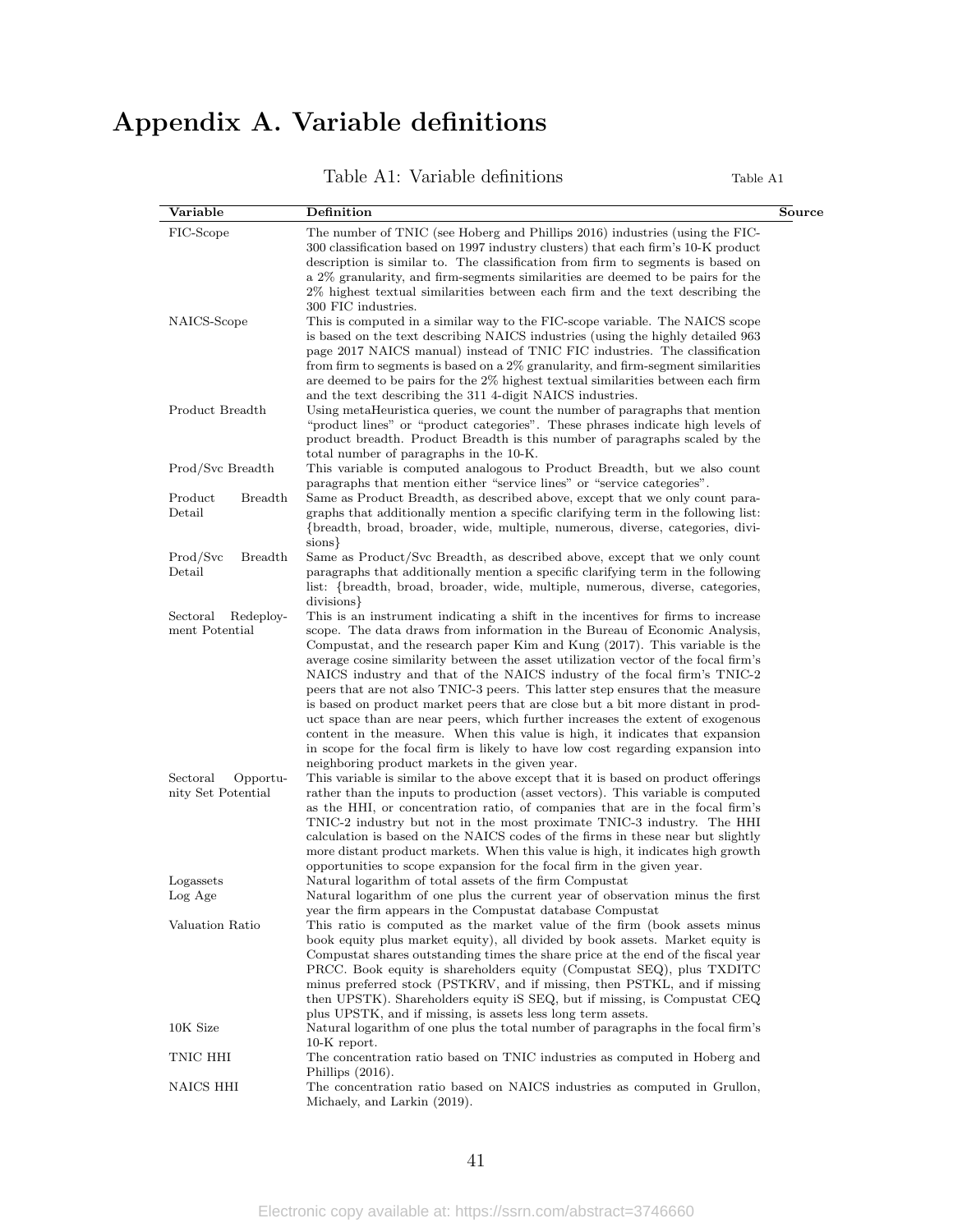| Variable                          | Definition                                                                           |  |  |  |  |  |
|-----------------------------------|--------------------------------------------------------------------------------------|--|--|--|--|--|
| Acquirer Dummy                    | A dummy equal to one if the given firm had an acquisition become effective in        |  |  |  |  |  |
|                                   | the current year according to the SDC Platinum database.                             |  |  |  |  |  |
| Target Dummy                      | A dummy equal to one if the given firm had a sale of assets or a merger become       |  |  |  |  |  |
|                                   | effective in the current year according to the SDC Platinum database.                |  |  |  |  |  |
| $R&D/A$ ssets                     | Compustat XRD divided by total assets AT, winsorized at the $1/99\%$ level.          |  |  |  |  |  |
|                                   | This variable is set to zero if XRD is missing.                                      |  |  |  |  |  |
| CAPX/Assets                       | Compustat CAPX divided by total assets AT, winsorized at the 1/99% level.            |  |  |  |  |  |
|                                   | This variable is set to zero if it is missing.                                       |  |  |  |  |  |
| Sales Growth                      | Natural logarithm of total sales in the current year $t$ divided by total sales in   |  |  |  |  |  |
|                                   | the previous year $t-1$ .                                                            |  |  |  |  |  |
| Asset Growth                      | Natural logarithm of total assets in the current year $t$ divided by total assets in |  |  |  |  |  |
|                                   | the previous year $t-1$ .                                                            |  |  |  |  |  |
| OI/Assets                         | Compustat OIBDP divided by total assets AT, winsorized at the 1/99% level.           |  |  |  |  |  |
| Equity<br>$Is-$                   | Computed as Compustat (SSTK - PRSTKC) divided by total assets AT, win-               |  |  |  |  |  |
| sunce/Assets                      | sorized at the $1/99\%$ level.                                                       |  |  |  |  |  |
| Debt<br>Is-                       | Computed as Compustat DLTIS divided by total assets AT, winsorized at the            |  |  |  |  |  |
| suance/Assets                     | $1/99\%$ level.                                                                      |  |  |  |  |  |
| Equity<br>Repur-                  | Computed as Compustat PRSTKC divided by total assets AT, winsorized at               |  |  |  |  |  |
| $\mathrm{chases}/\mathrm{Assets}$ | the $1/99\%$ level.                                                                  |  |  |  |  |  |
| Dividends/Assets                  | Computed as Compustat DVC divided by total assets AT, winsorized at the              |  |  |  |  |  |
|                                   | $1/99\%$ level.                                                                      |  |  |  |  |  |

Additional stop words dropped from the NAICS manual vocabularies: THE, AND, OF, COMPANIES, IN, SERVICES, CLASSIFIED, OR, INCLUDES, EXCLUDES, PRODUCTS, PRIMARILY, INCLUDING, NOT, PROVIDING, DIVERSIFIED, OTHER, THAT, TO, ENGAGED, GAS, MANAGEMENT, OPERATORS, RELATED, OWNERS, A, PRODUC-ERS, CONSUMER, ELSEWHERE, PROVIDERS, ALSO, FOR, COMPONENTS, DEVEL-OPMENT, PRODUCTION, AS, BUT, CENTERS, WITH, ARE, PRODUCING, LARGE, NON, OPERATING, OPERATIONS, USING, FROM, IT, MULTI, EITHER, EMPLOY-MENT, THREE, UNDER, WHOSE, ACTIVITY, CORPORATE, DO, END, HELD, HIGH, MORE, WHICH, THEIR, WIDE, ACROSS, ASSETS, AT, OPERATE, INDUSTRY, MAN-UFACTURING, ESTABLISHMENTS, THIS, COMPRISES, EXCEPT, CROSS, REFER-ENCES, MERCHANT, SUCH, GROUP, EXAMPLES, ALL, PRODUCT, ILLUSTRATIVE, THESE, ACTIVITIES, MAY, NEW, PURCHASED, TYPE, MADE, SUPPORT, SECTOR, ONE, SUBSECTOR, WITHOUT, BASIS, INCLUDED, WORK, KNOWN, PROCESSING, PROVIDE, DIRECT, ORGANIZATIONS, PREPARATION, SELLING, GROWING, INTO, OTHERS, FOLLOWING, BUSINESS, COMBINATION, MISCELLANEOUS, SALE, IN-DUSTRIES, USE, MAKING, ORDER, PROGRAMS, THEY, BENEFICIATING, SIMI-LAR, STOCK, CONTRACT, BASED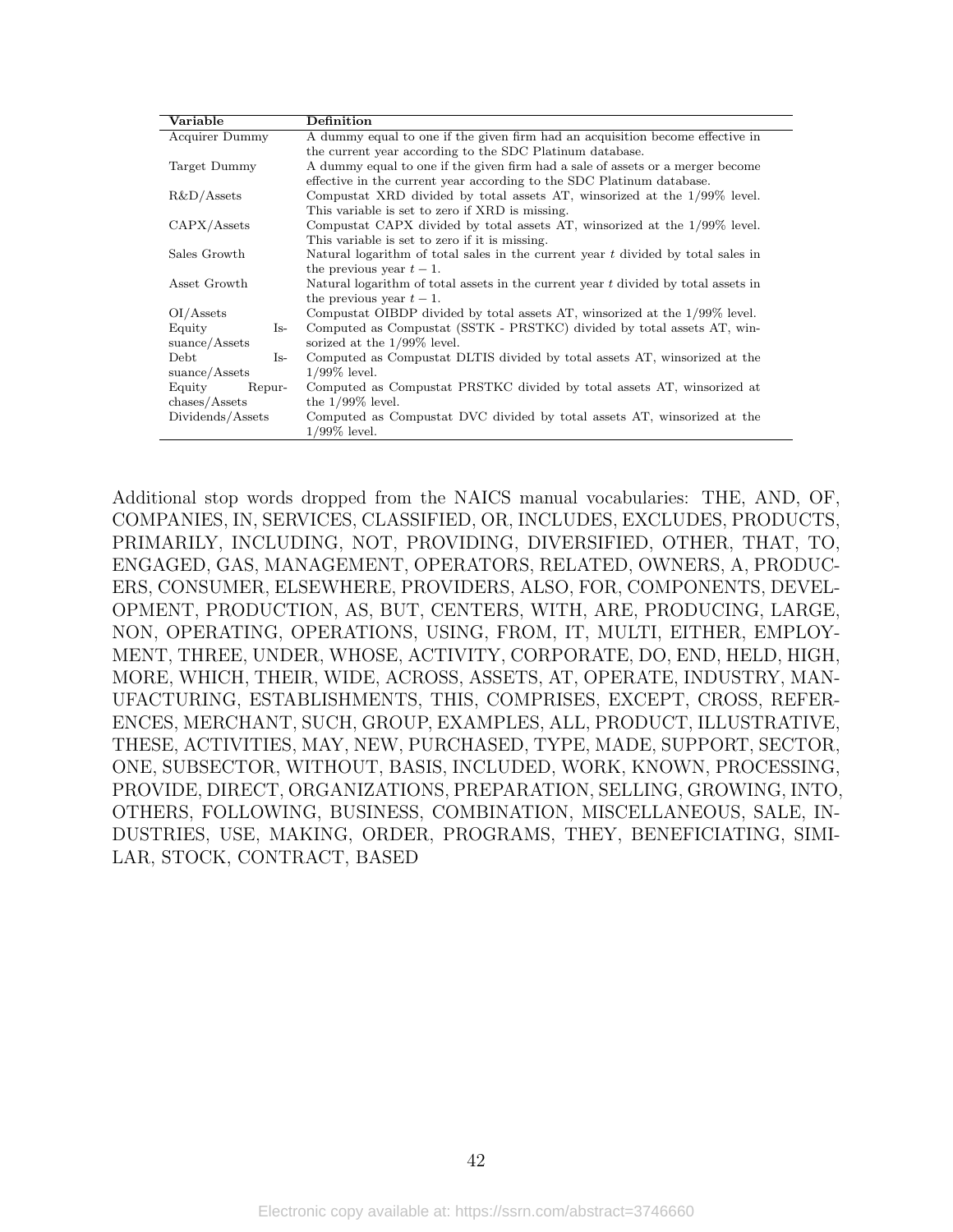### Table 1: Summary Statistics

Summary statistics are reported for our sample of 100,525 observations based on annual firm observations from 1988 to 2017. Our main variables of interest, TNIC-scope and NAICS-scope, are based on scoring each firm's Item 1 business description based on how similar it is to the product text of specific fixed industries. For FIC-scope, fixed industries are based on the TNIC FIC-300 industries (see Hoberg and Phillips 2016), and for NAICS-scope, it is based on 4-digit NAICS industries. All variables are described in detail in the variable list in Appendix A and in Section [3](#page-7-0) of the paper.

|                          |       | Std.  |                                      |        |         |                   |
|--------------------------|-------|-------|--------------------------------------|--------|---------|-------------------|
| Variable                 | Mean  | Dev.  | Minimum                              | Median | Maximum | $# \; \text{Obs}$ |
|                          |       |       | Panel A: Scope and Segment Variables |        |         |                   |
|                          |       |       |                                      |        |         |                   |
| TNIC-Scope               | 6.923 | 5.482 | 0.000                                | 6.000  | 30.000  | 100,525           |
| NAICS-Scope              | 6.269 | 7.519 | 0.000                                | 4.000  | 47.000  | 100,525           |
| $#$ Compsutat Segments   | 1.452 | 0.862 | 1.000                                | 1.000  | 11.000  | 100,525           |
|                          |       |       | <b>Panel B:</b> Accounting Variables |        |         |                   |
| $R&D/A$ ssets            | 0.056 | 0.127 | 0.000                                | 0.000  | 2.944   | 100,525           |
| CAPX/Assets              | 0.058 | 0.070 | $-0.000$                             | 0.037  | 0.725   | 100,525           |
| <b>Acquisition Dummy</b> | 0.287 | 0.452 | 0.000                                | 0.000  | 1.000   | 100,525           |
| Target Dummy             | 0.126 | 0.332 | 0.000                                | 0.000  | 1.000   | 100,525           |
| Valuation $(M/B)$        | 1.758 | 2.156 | 0.064                                | 1.204  | 203.313 | 99,938            |
| Sales Growth             | 0.110 | 0.437 | $-6.177$                             | 0.076  | 9.383   | 100,112           |
| Asset Growth             | 0.077 | 0.356 | $-4.294$                             | 0.050  | 5.529   | 100,494           |
| Equity Issuance          | 0.051 | 0.152 | $-0.002$                             | 0.004  | 2.895   | 100,525           |
| Debt Issuance            | 0.103 | 0.207 | 0.000                                | 0.002  | 1.999   | 100,525           |
| Dividends/Assets         | 0.008 | 0.028 | 0.000                                | 0.000  | 1.248   | 100,424           |
| Equity Repurchase        | 0.016 | 0.042 | 0.000                                | 0.000  | 0.518   | 93,049            |
| Log Assets               | 5.446 | 2.122 | 0.694                                | 5.327  | 13.590  | 100,525           |
| Log Age                  | 2.622 | 0.766 | 0.693                                | 2.565  | 4.220   | 100,525           |
|                          |       |       |                                      |        |         |                   |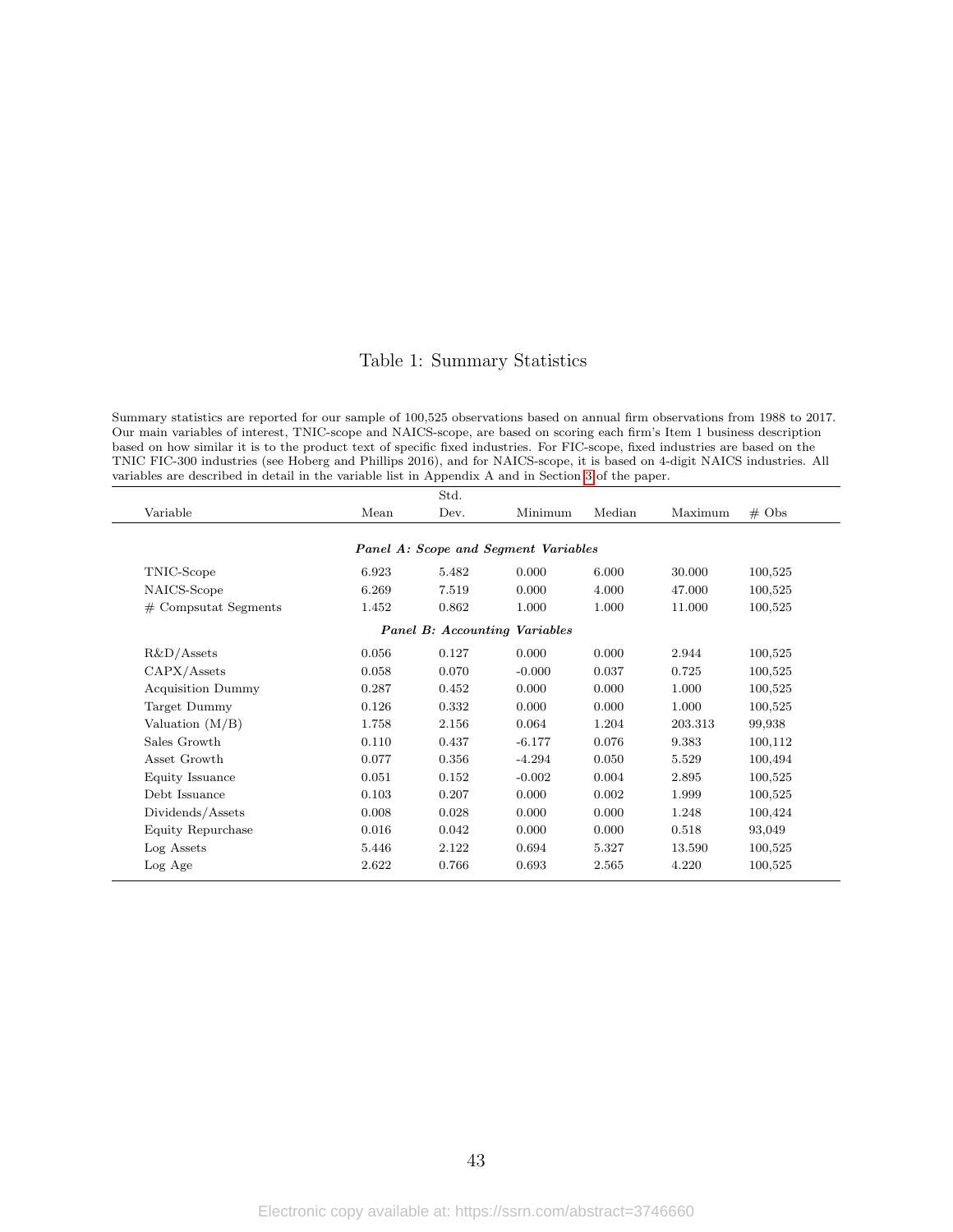|                      | Е.<br>Fic | NAICS-   | 20#      | Log      | Log      | R&D,     | $\rm{CAPX}$ | Acquisition Target |          | Sales  |
|----------------------|-----------|----------|----------|----------|----------|----------|-------------|--------------------|----------|--------|
| Row Variable         | Scope     | Scope    | Segments | Assets   | Age      | Assets   | Assets      | Dunnny             | Dunnny   | Growth |
| NAICS-Scope          | 0.579     |          |          |          |          |          |             |                    |          |        |
| # Compsutat Segments | 0.186     | 0.198    |          |          |          |          |             |                    |          |        |
| Log Assets           | 0.269     | 0.273    | 0.312    |          |          |          |             |                    |          |        |
| Log Age              | 0.38      | $-0.047$ | 0.309    | 0.400    |          |          |             |                    |          |        |
| R&D/Assets           | 0.010     | $-0.039$ | $-0.155$ | $-0.250$ | $-0.147$ |          |             |                    |          |        |
| CAPX/assets          | $-0.016$  | 0.045    | $-0.043$ | 0.026    | $-0.097$ | $-0.092$ |             |                    |          |        |
| Acquisition Dummy    | 0.067     | 0.088    | 0.133    | 0.301    | 1.075    | $-0.089$ | $-0.015$    |                    |          |        |
| Target Dummy         | 0.54      | 0.057    | 0.167    | 0.248    | 0.168    | $-0.056$ | 0.006       | 0.156              |          |        |
| Sales Growth         | 0.030     | 0.055    | $-0.032$ | $-0.013$ | $-0.166$ | 0.032    | 0.099       | 0.104              | $-0.065$ |        |
| TNIC HH              | $-0.133$  | 299      | 0.091    | $-0.182$ | 1171     | $-0.149$ | 0.124       | $-0.042$           | $-0.011$ | -0.071 |

Table 2: Pearson Correlation Coefficients Table 2: Pearson Correlation Coefficients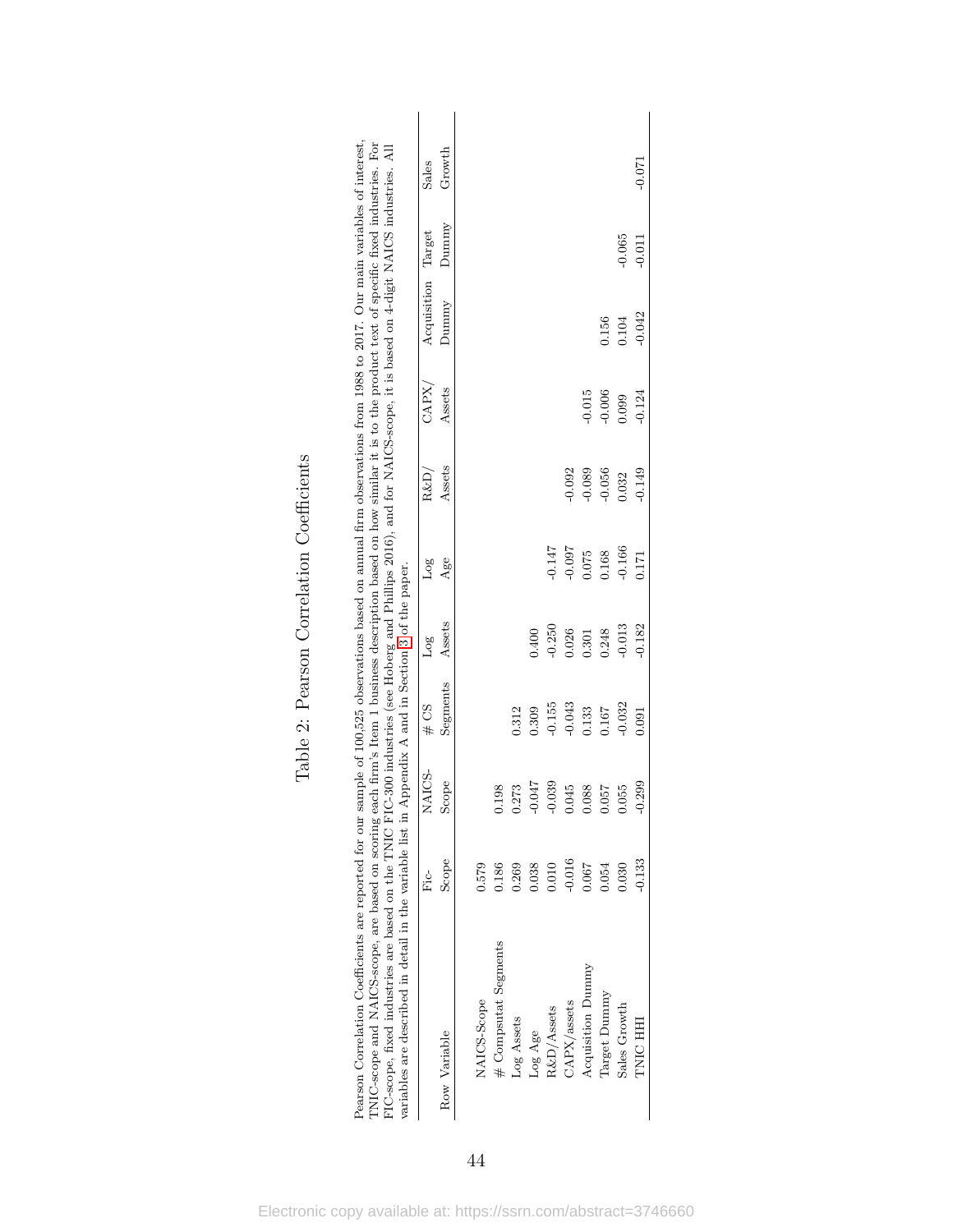### Table 3: Disney Scope vs Time

The table displays the LDA-based scope allocations of Disney in 1990 (Panel A), 2003 (Panel B), and 2017 (Panel C).

| Year |     | Topic Amount | Word List                                                                                                |
|------|-----|--------------|----------------------------------------------------------------------------------------------------------|
|      |     |              | Panel A: Disney Scope Allocations in 1990                                                                |
| 1990 | 296 | 275.0        | series, production, warner, live, feature, studio, distribution, company, release, produced              |
| 1990 | 180 | 155.2        | event, team, garden, super, champion, league, collectible, sporting, arena, concert                      |
| 1990 | 100 | 128.4        | programming, broadcast, network, cable, satellite, program, time, channel, broadcasting, household       |
| 1990 | 222 | 127.3        | motion, picture, screen, movie, production, cinema, company, theater, creative, sound                    |
| 1990 | 290 | 43.2         | publishing, adult, company, publisher, toy, character, gift, imperial, english, preview                  |
| 1990 | 122 | 41.9         | music, audio, disc, theater, studio, content, videocassette, licensors, digital, consumer                |
|      |     |              | Panel B: Disney Scope Allocations in 2003                                                                |
| 2003 | 100 | 745.3        | programming, broadcast, network, cable, satellite, program, time, channel, broadcasting, household       |
| 2003 | 296 | 641.1        | series, production, warner, live, feature, studio, distribution, company, release, produced              |
| 2003 | 180 | 448.8        | event, team, garden, super, champion, league, collectible, sporting, arena, concert                      |
| 2003 | 245 | 316.9        | radio, market, broadcasting, broadcast, ownership, company, rule, interest, communication, local         |
| 2003 | 222 | 294.5        | motion, picture, screen, movie, production, cinema, company, theater, creative, sound                    |
| 2003 | 198 | 92.6         | cable, system, service, regulation, local, rate, programming, television, authority, ownership           |
| 2003 | 127 | 88.3         | resort, vacation, grand, valley, lift, ownership, white, company, located, owner                         |
| 2003 | 167 | 86.3         | company, food, guest, menu, quality, concept, location, service, beverage, item                          |
| 2003 | 285 | 75.2         | florida, development, resident, county, residential, company, alaska, residence, miami, area             |
| 2003 | 217 | 72.6         | group, room, reservation, eagle, brand, leisure, travel, occupancy, company, service                     |
|      |     |              | Panel C: Disney Scope Allocations in 2017                                                                |
| 2017 | 100 |              | 736.4 programming, broadcast, network, cable, satellite, program, time, channel, broadcasting, household |
| 2017 | 296 |              | 620.8 series, production, warner, live, feature, studio, distribution, company, release, produced        |
| 2017 | 180 |              | 416.7 event, team, garden, super, champion, league, collectible, sporting, arena, concert                |
| 2017 | 245 |              | 237.4 radio, market, broadcasting, broadcast, ownership, company, rule, interest, communication, local   |
| 2017 | 222 | 193.4        | motion, picture, screen, movie, production, cinema, company, theater, creative, sound                    |
| 2017 | 127 | 138.6        | resort, vacation, grand, valley, lift, ownership, white, company, located, owner                         |
| 2017 | 148 | 117.5        | service, launch, satellite, programming, primestar, channel, system, echostar, company, directy          |
| 2017 | 190 | 115.3        | cost, ferc, order, service, pipeline, settlement, restructuring, interstate, transportation, regulatory  |
| 2017 | 217 | 101.8        | group, room, reservation, eagle, brand, leisure, travel, occupancy, company, service                     |
| 2017 | 167 | 84.2         | company, food, guest, menu, quality, concept, location, service, beverage, item                          |
| 2017 | 290 | 62.2         | publishing, adult, company, publisher, toy, character, gift, imperial, english, preview                  |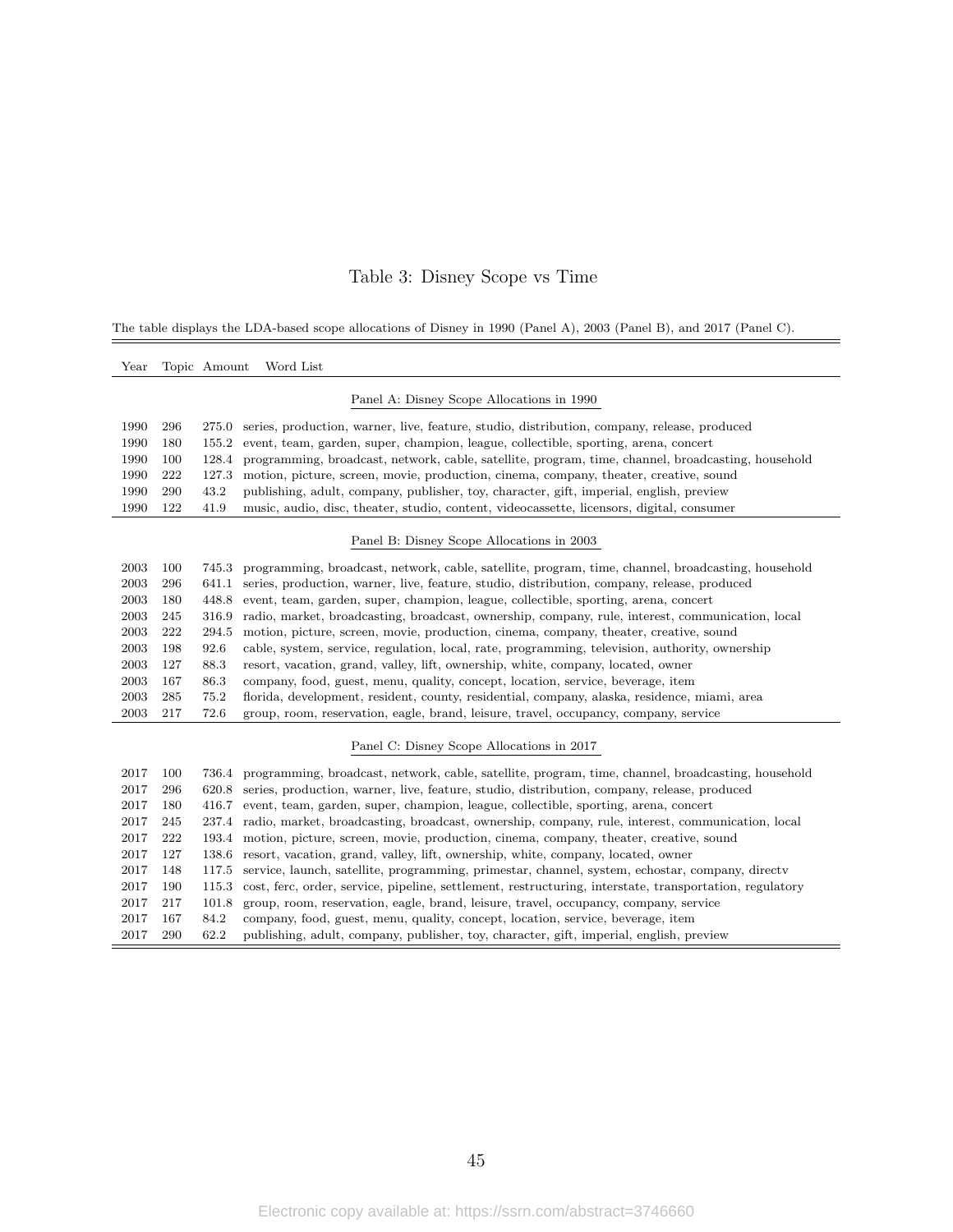Table 4: Scope Statistics vs Compustat Segment Counts

The table reports scale and scope statistics separately for firms based on how many operating segments the firm reports in the Compustat database. Our main variables of interest, TNIC-scope and NAICS-scope, are based on scoring each firm's Item 1 business description based on how similar it is to the product text of specific fixed industries. For FIC-scope, fixed industries are based on the TNIC FIC-300 industries (see Hoberg and Phillips 2016), and for NAICS-scope, it is based on 4-digit NAICS industries. Assets are from Compustat (variable AT).

| $#$ Segments  | FIC-SCope | NAICS-Scope | Assets | $\#$ Obs. |  |
|---------------|-----------|-------------|--------|-----------|--|
|               |           |             |        |           |  |
| 1 segment     | 6.41      | 5.56        | 1365   | 71,575    |  |
| 2 segments    | 7.53      | 7.02        | 3255   | 17,939    |  |
| 3 segments    | 8.63      | 8.57        | 6192   | 7.447     |  |
| 4 segments    | 9.90      | 10.21       | 10084  | 2,353     |  |
| $5+$ segments | 12.21     | 15.17       | 30776  | 1,211     |  |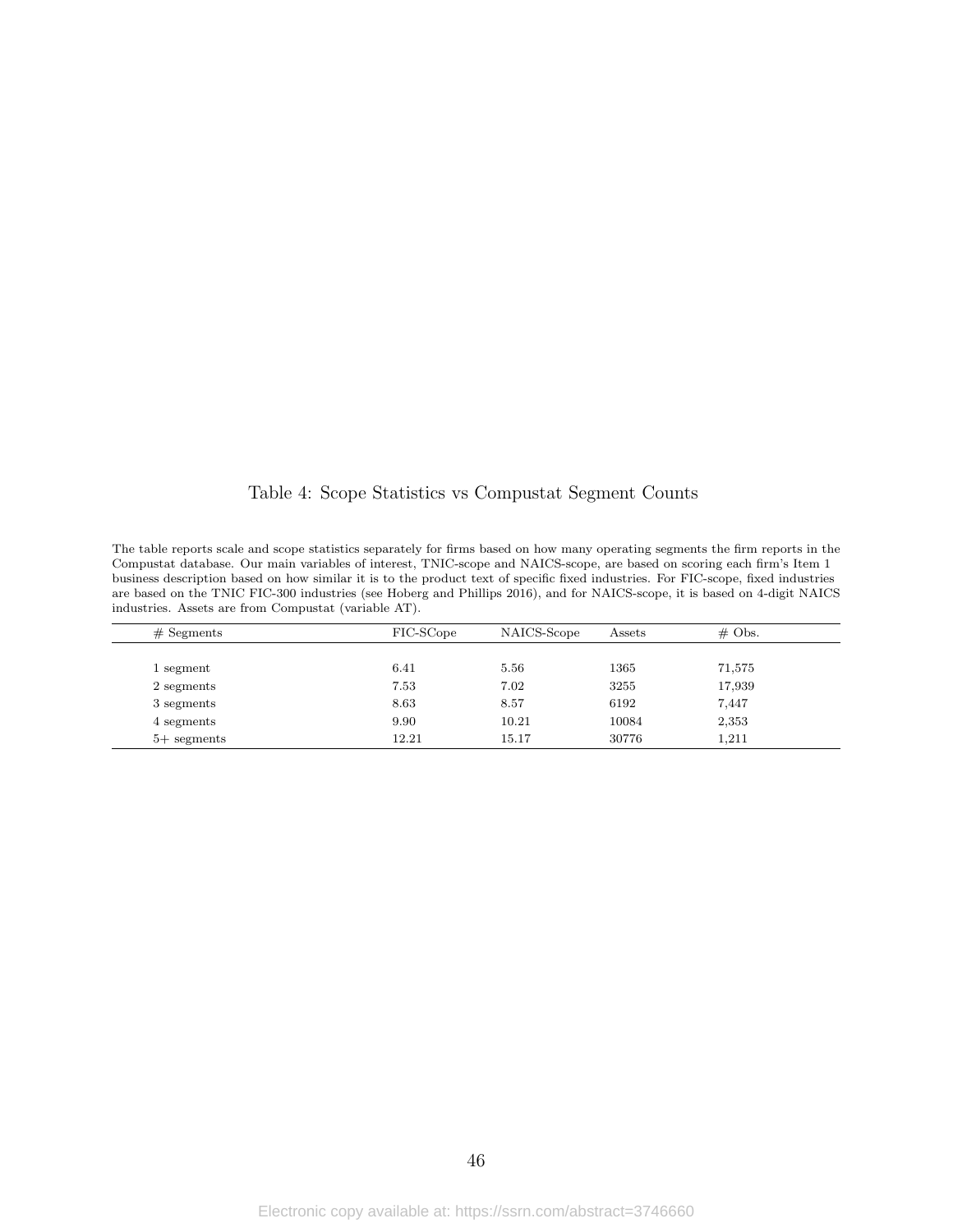|                                                                                                                                                                                                                                                                                                                                                                                                                                                                                                                                                                                                                                                          |                           | $^{\#}$   | Эbs.         | 14,304                  | 14,321     | 14,320     | 14,321     | 14,309         |
|----------------------------------------------------------------------------------------------------------------------------------------------------------------------------------------------------------------------------------------------------------------------------------------------------------------------------------------------------------------------------------------------------------------------------------------------------------------------------------------------------------------------------------------------------------------------------------------------------------------------------------------------------------|---------------------------|-----------|--------------|-------------------------|------------|------------|------------|----------------|
|                                                                                                                                                                                                                                                                                                                                                                                                                                                                                                                                                                                                                                                          |                           |           | Assets       | $\overline{\mathbf{C}}$ | 74         | 203        | 604        | 5926           |
|                                                                                                                                                                                                                                                                                                                                                                                                                                                                                                                                                                                                                                                          | Single Segment Firms Only | NAICS-    | Scope        | 3.88                    | 4.72       | 5.39       | 6.18       | 7.64           |
|                                                                                                                                                                                                                                                                                                                                                                                                                                                                                                                                                                                                                                                          |                           | ป<br>ผิ   | Scope        | 5.50                    | 6.07       | 6.28       | 6.76       | 7.41           |
|                                                                                                                                                                                                                                                                                                                                                                                                                                                                                                                                                                                                                                                          |                           | #         | Segments     |                         |            |            |            |                |
| variables of interest, TNIC-scope and NAICS-scope, are based on scoring each firm's Item 1 business description based on how similar it is to the product text of specific fixed<br>industries. For FIC-scope, fixed industries are based on the TNIC FIC-300 industries (see Hoberg and Phillips 2016), and for NAICS-scope, it is based on 4-digit NAICS<br>The table reports scale and scope statistics separately for firms sorted into size quintiles. Sorts are annual and are based on Compustat assets (variable $AT$ ). Our main<br>We report statistics for the full sample and separately for single segment firms only (see column headers). |                           | #         | .<br>Obs.    | 20,094                  | 20,110     | 20,113     | 20,111     | 20,097         |
|                                                                                                                                                                                                                                                                                                                                                                                                                                                                                                                                                                                                                                                          |                           |           | Assets       | $^{23}$                 | 102        | 305        | 936        | 11728          |
|                                                                                                                                                                                                                                                                                                                                                                                                                                                                                                                                                                                                                                                          | All Firms                 | NAICS-    | Scope        | 4.02                    | 5.04       | 5.93       | 7.18       | 9.17           |
|                                                                                                                                                                                                                                                                                                                                                                                                                                                                                                                                                                                                                                                          |                           | ե<br>հ    | Scope        | 5.65                    | 6.16       | 6.69       | 7.50       | 8.62           |
|                                                                                                                                                                                                                                                                                                                                                                                                                                                                                                                                                                                                                                                          |                           |           | Segments     | 1.22                    | 26         | 135        | <b>B</b>   | $\frac{34}{5}$ |
| industries. Assets are from Compustat (variable AT).                                                                                                                                                                                                                                                                                                                                                                                                                                                                                                                                                                                                     |                           | Firm Size | Row Quintile | Small Firms             | Quintile 1 | Quintile 2 | Quintile 3 | Big Firms      |

Table 5: Scope Statistics vs Firm Size Table 5: Scope Statistics vs Firm Size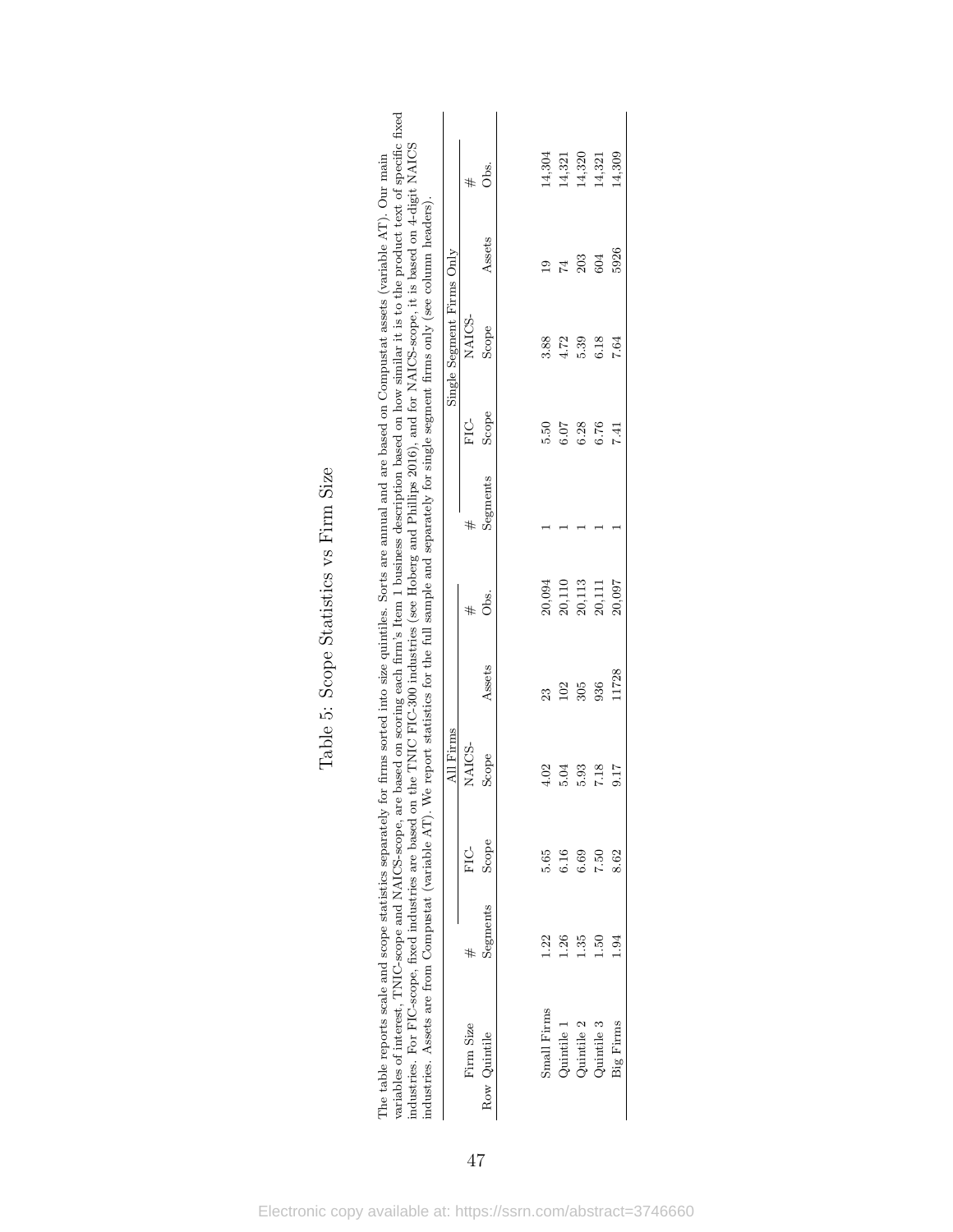#### Table 6: Scope Statistics vs Industry-Pair-Relatedness

The table reports the distribution of the industries spanned by single firms (scope) across all industry pairs, sorted by how similar are the industries in the given pair. For each pair of FIC-300 industries in each year, we first tabulate the number of firms that operate in both industries in the pair based on the FIC-scope variable's construction. A firm is thus designated as operating in both industries if the given firm's business description is highly similar to the text of both industries in the pair. The result is a panel database of industry-pair-years indicating the number of firms operating in each pair. We then sort industry pairs into deciles based on the average TNIC similarity score of all firms in the first industry relative to those in the second. Industries that score highly are spatially close in the TNIC space. Finally, we sum the firm-operating-pairs in each decile and report the fraction of operating pairs in each decile. We report this fraction for all firms, only for single segment firms and only for multi-segment firms. Finally, we report the average TNIC distance of the industry pairs in each decile and the number of industry pairs in each group in the final columns.

|                   | Fraction    | Fraction       | Fraction      | Average    |           |
|-------------------|-------------|----------------|---------------|------------|-----------|
| Industry-Pair     | Scope Pairs | Scope Pairs    | Scope Pairs   | TNIC-pair  |           |
| Similarity Decile | (All Firms) | $(Single-Seg)$ | $(Multi-seg)$ | Similarity | $\#$ Obs. |
|                   |             |                |               |            |           |
| Least Similar     | 0.036       | 0.038          | 0.030         | 0.001      | 828,872   |
| Decile 2          | 0.043       | 0.046          | 0.035         | 0.002      | 829,542   |
| Decile 3          | 0.041       | 0.043          | 0.036         | 0.003      | 829,012   |
| Decile 4          | 0.052       | 0.056          | 0.043         | 0.004      | 829,145   |
| Decile 5          | 0.053       | 0.053          | 0.054         | 0.006      | 829,064   |
| Decile 6          | 0.067       | 0.067          | 0.068         | 0.008      | 829,462   |
| Decile 7          | 0.086       | 0.086          | 0.086         | 0.010      | 828,756   |
| Decile 8          | 0.096       | 0.091          | 0.107         | 0.014      | 829,414   |
| Decile 9          | 0.132       | 0.125          | 0.147         | 0.020      | 828,926   |
| Most Similar      | 0.393       | 0.393          | 0.395         | 0.047      | 829,422   |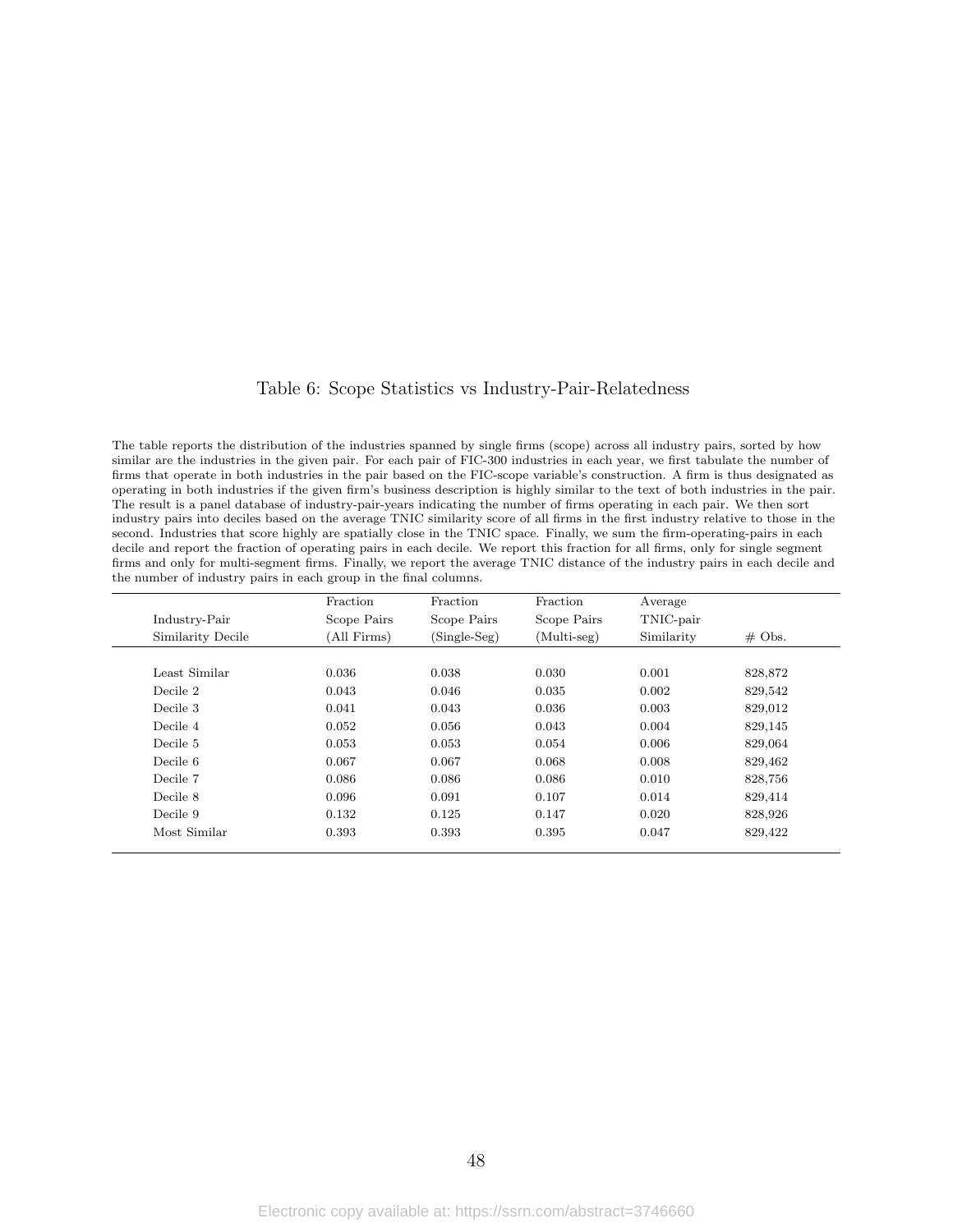|                | The table reports the results of OLS regressions where<br>for firm size, and firm age. The regressions in Panel B |                             |                                      |                                                           |                                        | FIC-300 mapping as used to compute our FIC-Scope variable (see equation 2). Near Scope is then the number of pairs that are in the near group based on the first calculation,<br>measures of risk are regressed on measures of scope decomposed into components that are spatially near versus far from<br>computed as the standard deviation of a firm's quarterly operating income scaled by assets, computed over the 8 quarters of year t and $t+1$ . We express both as percentages<br>for ease of interpretation. All RHS variables are computed using data from year $t-1$ . Near-Scope and Far-Scope are counts of how many spatially close and spatially distant<br>markets firms operate in, respectively. To compute these quantities, we first use the text corresponding to the FIC-300 industries in the base year 1997 and compute pairwise<br>and Far Scope is the number of pairs that are in the far group. Near and far scope are divided by 100 for convenience. All regressions include year fixed effects, and controls<br>industry-pair's text is above or below the median, respectively. Finally, for each company in each year, we compute its pairwise permutations of industry pairs based on our<br>additionally include firm fixed effects. t-statistics for both panels are clustered by firm and shown in parentheses.<br>the focal firm. The first dependent variable is stock market risk, computed as the standard deviation of daily stock returns in year t. The second is cashflow volatility,<br>cosine similarities for every pairwise permutation of industries. We divide the industry pairs into near versus far groups based on whether the cosine similarity of the |          |
|----------------|-------------------------------------------------------------------------------------------------------------------|-----------------------------|--------------------------------------|-----------------------------------------------------------|----------------------------------------|------------------------------------------------------------------------------------------------------------------------------------------------------------------------------------------------------------------------------------------------------------------------------------------------------------------------------------------------------------------------------------------------------------------------------------------------------------------------------------------------------------------------------------------------------------------------------------------------------------------------------------------------------------------------------------------------------------------------------------------------------------------------------------------------------------------------------------------------------------------------------------------------------------------------------------------------------------------------------------------------------------------------------------------------------------------------------------------------------------------------------------------------------------------------------------------------------------------------------------------------------------------------------------------------------------------------------------------------------------------------------------------------------------------------------------------------------------------------------------------------------------------------------------------------------------------------------------------------------------------------------------------------------------------------------------------------------------------|----------|
| Row            | Dependent<br>Variable                                                                                             | Scope<br>Near               | Scope<br>EЯ                          | Log Assets                                                | Log Age                                | ARSQ                                                                                                                                                                                                                                                                                                                                                                                                                                                                                                                                                                                                                                                                                                                                                                                                                                                                                                                                                                                                                                                                                                                                                                                                                                                                                                                                                                                                                                                                                                                                                                                                                                                                                                             | $\#$ Obs |
|                |                                                                                                                   |                             |                                      | Panel A: OLS regressions with Year Fixed Effects          |                                        |                                                                                                                                                                                                                                                                                                                                                                                                                                                                                                                                                                                                                                                                                                                                                                                                                                                                                                                                                                                                                                                                                                                                                                                                                                                                                                                                                                                                                                                                                                                                                                                                                                                                                                                  |          |
| $\ominus$      | Stock Volatility                                                                                                  | 0.150                       | $-0.327$                             | $-0.537$                                                  | $-0.420$                               | 0.37                                                                                                                                                                                                                                                                                                                                                                                                                                                                                                                                                                                                                                                                                                                                                                                                                                                                                                                                                                                                                                                                                                                                                                                                                                                                                                                                                                                                                                                                                                                                                                                                                                                                                                             | 91,821   |
| $\odot$        | Cashflow Volatility                                                                                               | (7.470)<br>(7.690)<br>0.219 | $(-3.300)$<br>$(-5.830)$<br>$-0.259$ | $(-62.870)$<br>$(-41.870)$<br>$-0.481$                    | $(-21.520)$<br>$(-11.230)$<br>$-0.249$ | 0.18                                                                                                                                                                                                                                                                                                                                                                                                                                                                                                                                                                                                                                                                                                                                                                                                                                                                                                                                                                                                                                                                                                                                                                                                                                                                                                                                                                                                                                                                                                                                                                                                                                                                                                             | 89,425   |
|                |                                                                                                                   |                             |                                      | Panel A: OLS regressions with Firm and Year Fixed Effects |                                        |                                                                                                                                                                                                                                                                                                                                                                                                                                                                                                                                                                                                                                                                                                                                                                                                                                                                                                                                                                                                                                                                                                                                                                                                                                                                                                                                                                                                                                                                                                                                                                                                                                                                                                                  |          |
| $\binom{3}{2}$ | Stock Volatility                                                                                                  | (2.210)<br>0.046            | (0.040)<br>0.002                     | $(-13.550)$<br>$-0.246$                                   | $(-7.480)$<br>$-0.356$                 | 0.64                                                                                                                                                                                                                                                                                                                                                                                                                                                                                                                                                                                                                                                                                                                                                                                                                                                                                                                                                                                                                                                                                                                                                                                                                                                                                                                                                                                                                                                                                                                                                                                                                                                                                                             | 91,821   |
| $\tag{4}$      | Cashflow Volatility                                                                                               | (0.270)<br>0.007            | (1.680)<br>0.107                     | $(-15.450)$<br>$-0.372$                                   | $(-1.950)$<br>$-0.095$                 | 0.59                                                                                                                                                                                                                                                                                                                                                                                                                                                                                                                                                                                                                                                                                                                                                                                                                                                                                                                                                                                                                                                                                                                                                                                                                                                                                                                                                                                                                                                                                                                                                                                                                                                                                                             | 89,425   |

# Table 7: Risk Profile Regressions Table 7: Risk Profile Regressions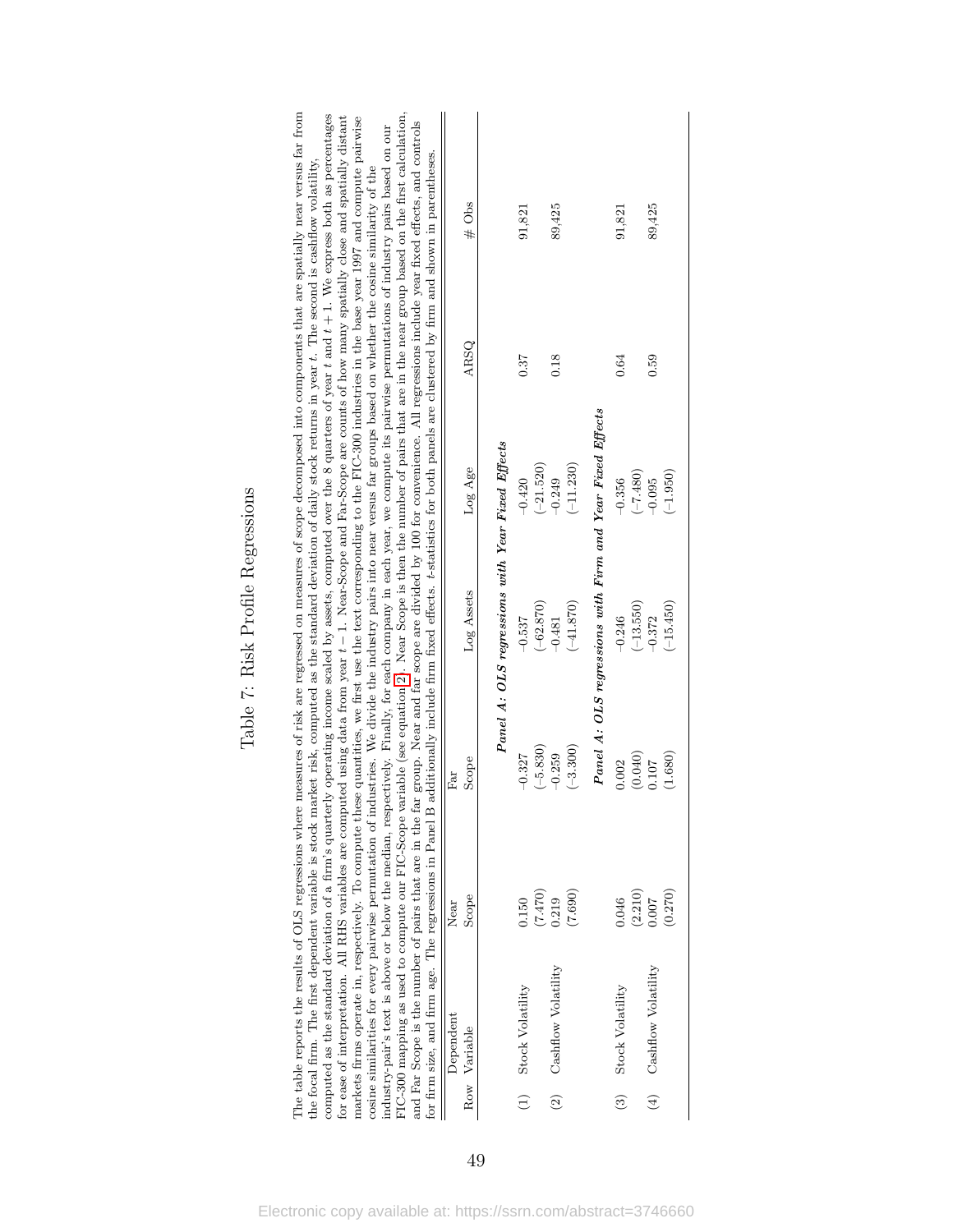Table 8: High Product Breadth Validation Regressions Table 8: High Product Breadth Validation Regressions

<span id="page-50-0"></span>lines, service categories}. "Product Breadth Detail" runs the same query as "Product Breadth" but is more stringent and additionally requires that the paragraph include one four query-based measures obtained using the metaHeuristica software platform, based on product and service breadth. "Product Breadth" is the number of 10-K paragraphs containing the phrases {product lines, product categories}. "Prod/Svc Breadth" is analogously defined based on the search phrases {product lines, product categories, service lines, service categories}. "Product Breadth Detail" runs the same query as "Product Breadth" but is more stringent and additionally requires that the paragraph include one four query-based measures obtained using the metaHeuristica software platform, based on product and service breadth. "Product Breadth" is the number of 10-K paragraphs containing the phrases {product lines, product categories}. "Prod/Svc Breadth" is analogously defined based on the search phrases {product lines, product categories, service version of the baseline "Prod/Svc Breadth" query. All four variables are scaled by the number of paragraphs in the 10-K overall. All regressions include firm and year fixed effects, and controls for firm size, age, 10-K s The table reports validation regressions in which the dependent variable is a direct text-based measure of companies indicating that their products are broad. We consider version of the baseline "Prod/Svc Breadth" query. All four variables are scaled by the number of paragraphs in the 10-K overall. All regressions include firm and year fixed The table reports validation regressions in which the dependent variable is a direct text-based measure of companies indicating that their products are broad. We consider effects, and controls for firm size, age, 10-K size, M/B, and the TNIC HHI. Results are robust to dropping any of the controls. All regressions include firm and year fixed word from the following list: {breadth, broad, broader, wide, multiple, numerous, diverse, categories, divisions}. "Prod/Svc Breadth Detail" is a parallel more stringent word from the following list: {breadth, broad, broader, wide, multiple, numerous, diverse, categories, divisions}. "Prod/Svc Breadth Detail" is a parallel more stringent

| effects, coefficients are multiplied by 100 for ease of viewing, and t-statistics are clustered by firm and shown in parentheses |         |         |                                                                                                                                                      |                                                                                                                                                                                                                  |                                                                                                                                                                                                                                                                                                                          |                                  |                                                                                                                                                                                                                                                                                                                            |                                                                                                                                                                                                                                                                                                                                 |          |
|----------------------------------------------------------------------------------------------------------------------------------|---------|---------|------------------------------------------------------------------------------------------------------------------------------------------------------|------------------------------------------------------------------------------------------------------------------------------------------------------------------------------------------------------------------|--------------------------------------------------------------------------------------------------------------------------------------------------------------------------------------------------------------------------------------------------------------------------------------------------------------------------|----------------------------------|----------------------------------------------------------------------------------------------------------------------------------------------------------------------------------------------------------------------------------------------------------------------------------------------------------------------------|---------------------------------------------------------------------------------------------------------------------------------------------------------------------------------------------------------------------------------------------------------------------------------------------------------------------------------|----------|
| Dependent                                                                                                                        | FIC-    | NAICS.  |                                                                                                                                                      |                                                                                                                                                                                                                  |                                                                                                                                                                                                                                                                                                                          | $_{\rm Log}$                     |                                                                                                                                                                                                                                                                                                                            |                                                                                                                                                                                                                                                                                                                                 |          |
| Row Variable                                                                                                                     | Scope   | Scope   | Segments<br>#                                                                                                                                        | Log Assets                                                                                                                                                                                                       | Log Age                                                                                                                                                                                                                                                                                                                  | <b>IOK</b> Size                  | M/B                                                                                                                                                                                                                                                                                                                        | TNIC HH                                                                                                                                                                                                                                                                                                                         | $\#$ Obs |
| $(1)$ Product Breadth                                                                                                            |         |         |                                                                                                                                                      | 0.650                                                                                                                                                                                                            | 0.400                                                                                                                                                                                                                                                                                                                    |                                  | $-0.209$                                                                                                                                                                                                                                                                                                                   | 2.119                                                                                                                                                                                                                                                                                                                           | 72,280   |
|                                                                                                                                  |         |         |                                                                                                                                                      | (3.640)                                                                                                                                                                                                          | (0.260)                                                                                                                                                                                                                                                                                                                  |                                  | $\begin{array}{c} (-2.520) \\ -0.209 \\ (-2.490) \\ 0.016 \end{array}$                                                                                                                                                                                                                                                     | $(-1.760)$                                                                                                                                                                                                                                                                                                                      |          |
| $(2)$ Prod/Svc Breadth                                                                                                           |         |         |                                                                                                                                                      | 1774                                                                                                                                                                                                             | 0.642                                                                                                                                                                                                                                                                                                                    |                                  |                                                                                                                                                                                                                                                                                                                            | $-2.063$                                                                                                                                                                                                                                                                                                                        | 72,280   |
|                                                                                                                                  |         |         |                                                                                                                                                      | (3.840)                                                                                                                                                                                                          |                                                                                                                                                                                                                                                                                                                          |                                  |                                                                                                                                                                                                                                                                                                                            |                                                                                                                                                                                                                                                                                                                                 |          |
| (3) Prod Breadth Detail                                                                                                          |         |         |                                                                                                                                                      | 1.763                                                                                                                                                                                                            |                                                                                                                                                                                                                                                                                                                          |                                  |                                                                                                                                                                                                                                                                                                                            |                                                                                                                                                                                                                                                                                                                                 | 72,280   |
|                                                                                                                                  |         |         |                                                                                                                                                      | $\begin{array}{c} (3.820) \\ 0.791 \end{array}$                                                                                                                                                                  | $\begin{array}{l} (0.410) \\ -1.124 \\ (-1.700) \\ -0.917 \\ (-1.370) \\ 0.140 \\ (0.990) \\ (0.997) \\ (0.260) \\ -1.205 \\ (-1.820) \\ (-1.480) \\ (-1.480) \\ 0.569 \\ (0.569) \\ 0.569 \\ (0.569) \\ 0.569 \\ (0.569) \\ 0.569 \\ (0.569) \\ 0.569 \\ (0.569) \\ 0.569 \\ (0.569) \\ 0.569 \\ (0.569) \\ 0.569 \\ ($ |                                  | $\left( 0.500\right)$ $\left( 0.017\right)$                                                                                                                                                                                                                                                                                | $\begin{array}{l} (1.680)\\ (-1.558)\\ (-1.558)\\ (-1.590)\\ (-1.72)\\ (-1.72)\\ (-1.72)\\ (-1.72)\\ (-1.72)\\ (-1.72)\\ (-1.72)\\ (-1.72)\\ (-1.72)\\ (-1.72)\\ (-1.72)\\ (-1.72)\\ (-1.72)\\ (-1.72)\\ (-1.72)\\ (-1.72)\\ (-1.72)\\ (-1.72)\\ (-1.72)\\ (-1.72)\\ (-1.72)\\ (-1.72)\\ (-1.72)\\ (-1.72)\\ (-1.72)\\ (-1.72)$ |          |
| $(4)$ Prod/Svc Breadth Detail                                                                                                    |         |         |                                                                                                                                                      |                                                                                                                                                                                                                  |                                                                                                                                                                                                                                                                                                                          |                                  |                                                                                                                                                                                                                                                                                                                            |                                                                                                                                                                                                                                                                                                                                 | 72,280   |
|                                                                                                                                  |         |         |                                                                                                                                                      | $\begin{array}{c} (3.920) \\ 1.513 \\ (3.320) \\ 1.646 \end{array}$                                                                                                                                              |                                                                                                                                                                                                                                                                                                                          |                                  | $\begin{array}{l} (0.540) \\ (-2.470) \\ (-2.470) \\ (0.540) \\ (0.540) \\ (0.540) \\ (0.540) \\ (0.540) \\ (0.540) \\ (0.540) \\ (-2.740) \\ (0.540) \\ (-2.720) \\ (0.340) \\ (0.340) \\ (0.340) \\ (0.340) \\ (0.340) \\ (0.340) \\ (0.340) \\ (0.460) \\ (0.460) \\ (0.460) \\ (0.460) \\ (0.460) \\ (0.460) \\ (0.46$ |                                                                                                                                                                                                                                                                                                                                 |          |
| (5) Product Breadth                                                                                                              |         |         | .381                                                                                                                                                 |                                                                                                                                                                                                                  |                                                                                                                                                                                                                                                                                                                          |                                  |                                                                                                                                                                                                                                                                                                                            |                                                                                                                                                                                                                                                                                                                                 | 72,280   |
|                                                                                                                                  |         |         | (2.800)                                                                                                                                              |                                                                                                                                                                                                                  |                                                                                                                                                                                                                                                                                                                          |                                  |                                                                                                                                                                                                                                                                                                                            |                                                                                                                                                                                                                                                                                                                                 |          |
| $(6)$ Prod/Svc Breadth                                                                                                           |         |         | 1.299                                                                                                                                                |                                                                                                                                                                                                                  |                                                                                                                                                                                                                                                                                                                          |                                  |                                                                                                                                                                                                                                                                                                                            |                                                                                                                                                                                                                                                                                                                                 | 72,280   |
|                                                                                                                                  |         |         | (2.570)                                                                                                                                              | $\begin{array}{c} (3.550) \\ 0.720 \\ (3.590) \\ 0.750 \end{array}$                                                                                                                                              |                                                                                                                                                                                                                                                                                                                          |                                  |                                                                                                                                                                                                                                                                                                                            |                                                                                                                                                                                                                                                                                                                                 |          |
| (7) Prod Breadth Detail                                                                                                          |         |         | 0.430                                                                                                                                                |                                                                                                                                                                                                                  |                                                                                                                                                                                                                                                                                                                          |                                  |                                                                                                                                                                                                                                                                                                                            |                                                                                                                                                                                                                                                                                                                                 | 72,280   |
|                                                                                                                                  |         |         | $\begin{array}{c} (1.920) \\ 0.415 \\ (1.820) \\ 0.959 \end{array}$                                                                                  |                                                                                                                                                                                                                  |                                                                                                                                                                                                                                                                                                                          |                                  |                                                                                                                                                                                                                                                                                                                            |                                                                                                                                                                                                                                                                                                                                 |          |
| (8) Prod/Svc Breadth Detail                                                                                                      |         |         |                                                                                                                                                      |                                                                                                                                                                                                                  |                                                                                                                                                                                                                                                                                                                          |                                  |                                                                                                                                                                                                                                                                                                                            |                                                                                                                                                                                                                                                                                                                                 | 72,280   |
|                                                                                                                                  |         |         |                                                                                                                                                      |                                                                                                                                                                                                                  |                                                                                                                                                                                                                                                                                                                          |                                  |                                                                                                                                                                                                                                                                                                                            |                                                                                                                                                                                                                                                                                                                                 |          |
| (9) Product Breadth                                                                                                              | 0.640   |         |                                                                                                                                                      |                                                                                                                                                                                                                  |                                                                                                                                                                                                                                                                                                                          |                                  |                                                                                                                                                                                                                                                                                                                            |                                                                                                                                                                                                                                                                                                                                 | 72,280   |
|                                                                                                                                  | (8.430) |         |                                                                                                                                                      |                                                                                                                                                                                                                  |                                                                                                                                                                                                                                                                                                                          |                                  |                                                                                                                                                                                                                                                                                                                            |                                                                                                                                                                                                                                                                                                                                 |          |
| $(10)$ Prod/Svc Breadth                                                                                                          | 0.663   |         |                                                                                                                                                      |                                                                                                                                                                                                                  |                                                                                                                                                                                                                                                                                                                          |                                  |                                                                                                                                                                                                                                                                                                                            |                                                                                                                                                                                                                                                                                                                                 | 72,280   |
|                                                                                                                                  | (8.520) |         |                                                                                                                                                      |                                                                                                                                                                                                                  |                                                                                                                                                                                                                                                                                                                          |                                  |                                                                                                                                                                                                                                                                                                                            |                                                                                                                                                                                                                                                                                                                                 |          |
| (11) Prod Breadth Detail                                                                                                         | 0.216   |         |                                                                                                                                                      |                                                                                                                                                                                                                  |                                                                                                                                                                                                                                                                                                                          |                                  |                                                                                                                                                                                                                                                                                                                            |                                                                                                                                                                                                                                                                                                                                 | 72,280   |
|                                                                                                                                  | (6.360) |         | $\begin{array}{l} (1.960) \\ 0.861 \\ 0.720) \\ 0.288 \\ (1.300) \\ 0.265 \\ (1.170) \\ 0.265 \\ (1.170) \\ (2.150) \\ (2.150) \\ 0.962 \end{array}$ | $\begin{array}{l} (3.700) \\ 1.075 \\ (2.390) \\ (1.92) \\ (2.600) \\ (3.612) \\ (2.910) \\ (3.910) \\ (2.911) \\ (2.911) \\ (2.970) \\ (2.970) \\ (2.970) \\ (2.970) \\ (2.970) \\ (2.90) \\ 0.609 \end{array}$ | $\begin{array}{l} (0.380) \\ 0.841 \\ (0.550) \\ (0.550) \\ -1.060 \\ (-1.610) \\ -0.843 \\ (-1.260) \\ (-1.260) \\ \end{array}$                                                                                                                                                                                         |                                  |                                                                                                                                                                                                                                                                                                                            |                                                                                                                                                                                                                                                                                                                                 |          |
| $(12)$ Prod/Svc Breadth Detail                                                                                                   | 0.228   |         |                                                                                                                                                      |                                                                                                                                                                                                                  |                                                                                                                                                                                                                                                                                                                          |                                  |                                                                                                                                                                                                                                                                                                                            |                                                                                                                                                                                                                                                                                                                                 | 72,280   |
|                                                                                                                                  | (6.610) |         |                                                                                                                                                      |                                                                                                                                                                                                                  |                                                                                                                                                                                                                                                                                                                          |                                  |                                                                                                                                                                                                                                                                                                                            |                                                                                                                                                                                                                                                                                                                                 |          |
| (13) Product Breadth                                                                                                             |         | 0.309   |                                                                                                                                                      |                                                                                                                                                                                                                  |                                                                                                                                                                                                                                                                                                                          |                                  |                                                                                                                                                                                                                                                                                                                            |                                                                                                                                                                                                                                                                                                                                 | 72,280   |
|                                                                                                                                  |         | (6.020) |                                                                                                                                                      |                                                                                                                                                                                                                  | $\left( 0.260\right)$ $\qquad0.662$                                                                                                                                                                                                                                                                                      |                                  |                                                                                                                                                                                                                                                                                                                            |                                                                                                                                                                                                                                                                                                                                 |          |
| $(14)$ Prod/Svc Breadth                                                                                                          |         | 0.327   |                                                                                                                                                      |                                                                                                                                                                                                                  |                                                                                                                                                                                                                                                                                                                          |                                  |                                                                                                                                                                                                                                                                                                                            |                                                                                                                                                                                                                                                                                                                                 | 72,280   |
|                                                                                                                                  |         | (6.240) |                                                                                                                                                      |                                                                                                                                                                                                                  | (0.430)                                                                                                                                                                                                                                                                                                                  |                                  |                                                                                                                                                                                                                                                                                                                            |                                                                                                                                                                                                                                                                                                                                 |          |
| (15) Prod Breadth Detail                                                                                                         |         | 0.132   |                                                                                                                                                      |                                                                                                                                                                                                                  | $-1.098$                                                                                                                                                                                                                                                                                                                 |                                  |                                                                                                                                                                                                                                                                                                                            |                                                                                                                                                                                                                                                                                                                                 | 72,280   |
|                                                                                                                                  |         | (5.290) | $\begin{array}{c} (1.900) \\ 0.294 \\ (1.310) \\ 0.275 \end{array}$                                                                                  | $(3.090)$<br>$0.635$                                                                                                                                                                                             | $(-1.660)$<br>-0.884<br>(-1.320)                                                                                                                                                                                                                                                                                         | $(-7.760)$<br>-3.737<br>(-7.770) |                                                                                                                                                                                                                                                                                                                            |                                                                                                                                                                                                                                                                                                                                 |          |
| (16) Prod/Svc Breadth Detail                                                                                                     |         | 0.137   |                                                                                                                                                      |                                                                                                                                                                                                                  |                                                                                                                                                                                                                                                                                                                          |                                  |                                                                                                                                                                                                                                                                                                                            | $-0.867$<br>$(-1.750)$                                                                                                                                                                                                                                                                                                          | 72,280   |
|                                                                                                                                  |         | (5.360) | (1.200)                                                                                                                                              | (3.190)                                                                                                                                                                                                          |                                                                                                                                                                                                                                                                                                                          |                                  |                                                                                                                                                                                                                                                                                                                            |                                                                                                                                                                                                                                                                                                                                 |          |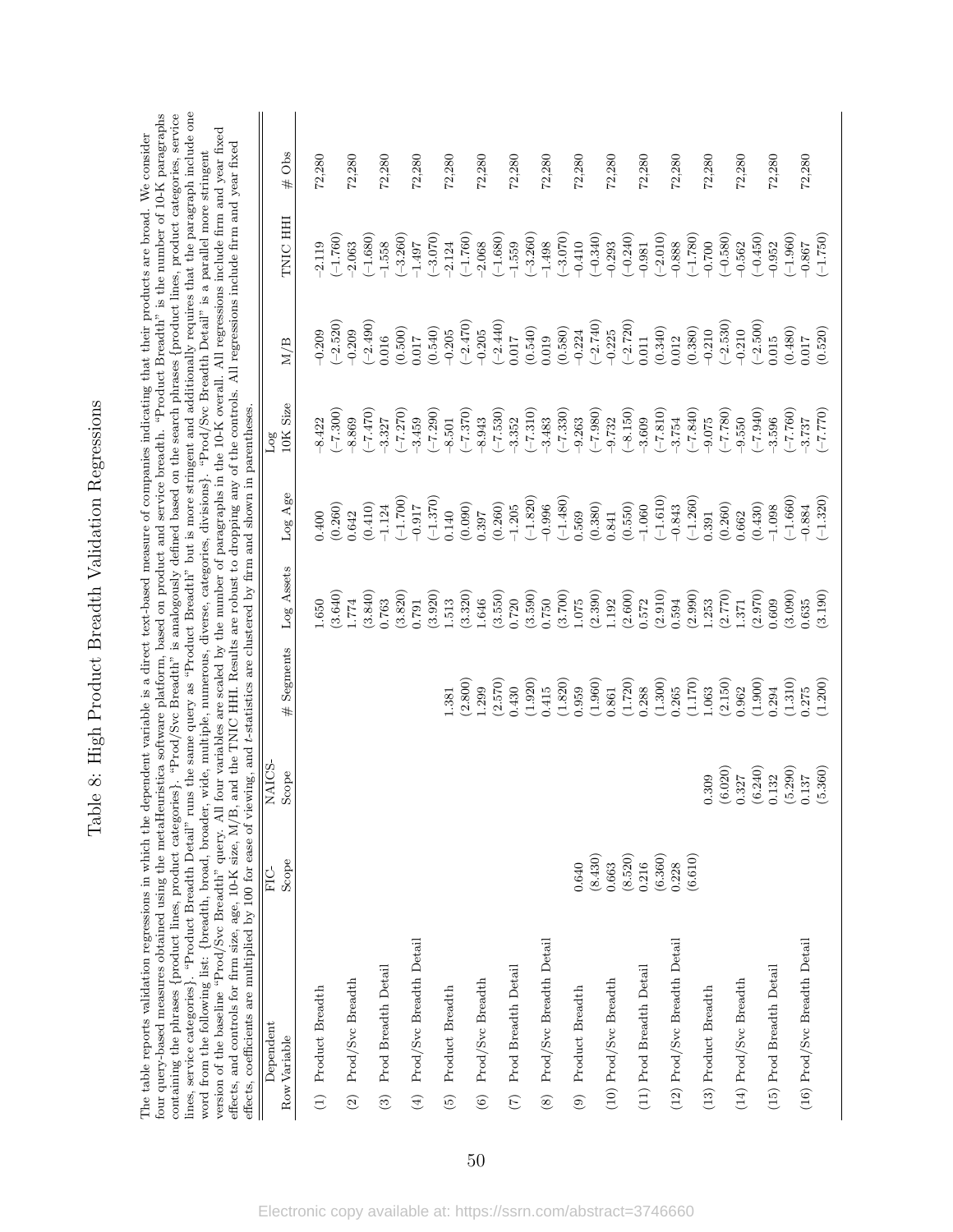<span id="page-51-0"></span>

|                                                                                                                                                                                                                                                                                                                                                                                                                                                                                                                                                                                                                                                                                                                                                                                                                                                                                                                                                                                                                                                                                                                                                                                                                                                                                                                                                                                                                                                                                         |                          | $\#$ Obs      | 99,506    |            | 99,506                       | 99,506            |
|-----------------------------------------------------------------------------------------------------------------------------------------------------------------------------------------------------------------------------------------------------------------------------------------------------------------------------------------------------------------------------------------------------------------------------------------------------------------------------------------------------------------------------------------------------------------------------------------------------------------------------------------------------------------------------------------------------------------------------------------------------------------------------------------------------------------------------------------------------------------------------------------------------------------------------------------------------------------------------------------------------------------------------------------------------------------------------------------------------------------------------------------------------------------------------------------------------------------------------------------------------------------------------------------------------------------------------------------------------------------------------------------------------------------------------------------------------------------------------------------|--------------------------|---------------|-----------|------------|------------------------------|-------------------|
| variables, and the second will be negatively related. All regressions include firm and year fixed effects, and controls for<br>regressions include firm and year fixed effects, and t-statistics are clustered by firm and shown in parentheses.                                                                                                                                                                                                                                                                                                                                                                                                                                                                                                                                                                                                                                                                                                                                                                                                                                                                                                                                                                                                                                                                                                                                                                                                                                        |                          | Log Age       | $-0.830$  | $(-6.030)$ | $(-5.060)$<br>$-0.976$       | (6.260)<br>0.161  |
|                                                                                                                                                                                                                                                                                                                                                                                                                                                                                                                                                                                                                                                                                                                                                                                                                                                                                                                                                                                                                                                                                                                                                                                                                                                                                                                                                                                                                                                                                         |                          | Log Assets    | 0.882     | (19.290)   | (17.730)<br>1.279            | (12.340)<br>0.107 |
| of near peers are easily redeployed to the market of more distant peers, the focal firm faces a low cost to expanding its market outward in space (lower cost of increasing scope).<br>The second instrument "Sectoral Opportunity Set Potential" is simply the concentraiton ratio of 4-digit NAICS industries that the moderately distant peers in the focal firm's<br>and Kung (2017). In particular, we use the BEA capital flows table and represent the assets of each 4-digit NAICS industry as a vector. For each focal's local product market,<br>we compute the average redeployability between the focal firm's nearest peer NAICS industries and the focal firm's distant peer NAICS industries. Intuitively, when the assets<br>product market reside in. When this concentration ratio is high, it indicates that the focal firm's peers all tend to operate in the same market, which in turn implies there are<br>few opportunities for scope expansion by the focal firm (as there are fewer related product markets that are spatially close). For success in the first stage, we predict that the<br>The table reports the results of first-stage regressions where measures of scope (FIC-scope and NAICS-scope) are regressed on our two instruments in addition to all controls<br>and fixed effects. Our first instrument is "Sectoral Redeployment Potential" which is a product market spatially localized version of the asset redeployability measure in Kim | Opportunity<br>Sectoral  | Set Potential | 6.941     | (11.910)   | (14.680)<br>12.772           | (2.900)<br>0.293  |
| firm size, age, 10-K size, M/B, and the TNIC HHI. All<br>former measure will be positively related to our scope                                                                                                                                                                                                                                                                                                                                                                                                                                                                                                                                                                                                                                                                                                                                                                                                                                                                                                                                                                                                                                                                                                                                                                                                                                                                                                                                                                         | Redeployment<br>Sectoral | Potential     | 1.251     | (4.330)    | (2.380)<br>1.074             | (0.300)<br>0.019  |
|                                                                                                                                                                                                                                                                                                                                                                                                                                                                                                                                                                                                                                                                                                                                                                                                                                                                                                                                                                                                                                                                                                                                                                                                                                                                                                                                                                                                                                                                                         | Dependent                | Variable      | FIC-Scope |            | NAICS-Scope                  | # Segments        |
|                                                                                                                                                                                                                                                                                                                                                                                                                                                                                                                                                                                                                                                                                                                                                                                                                                                                                                                                                                                                                                                                                                                                                                                                                                                                                                                                                                                                                                                                                         |                          | Row           | $\hat{z}$ |            | $\left( \frac{2}{2} \right)$ | $\binom{3}{2}$    |

Table 9: First-Stage Regressions Table 9: First-Stage Regressions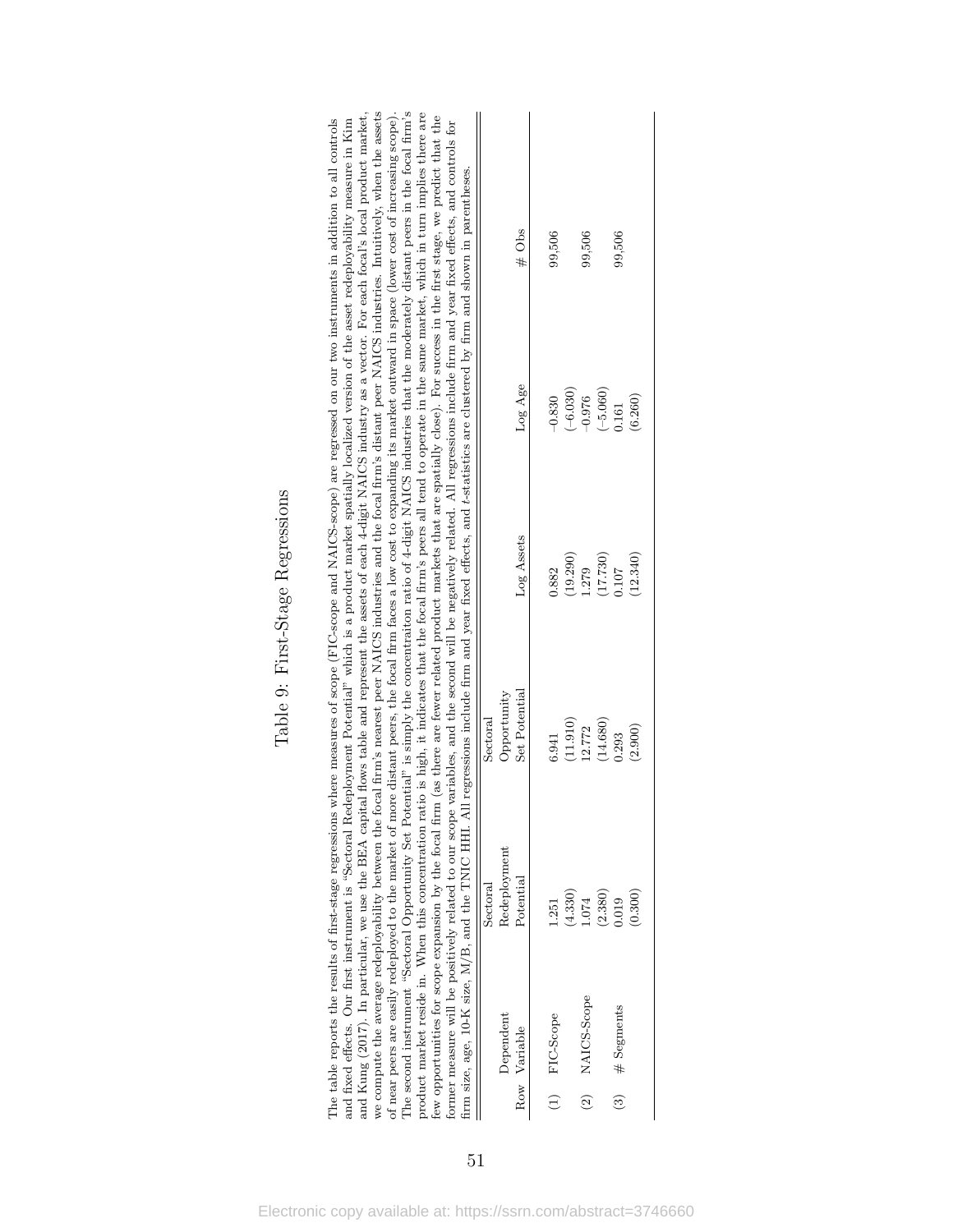<span id="page-52-0"></span>

Table 10: Investment Regressions Table 10: Investment Regressions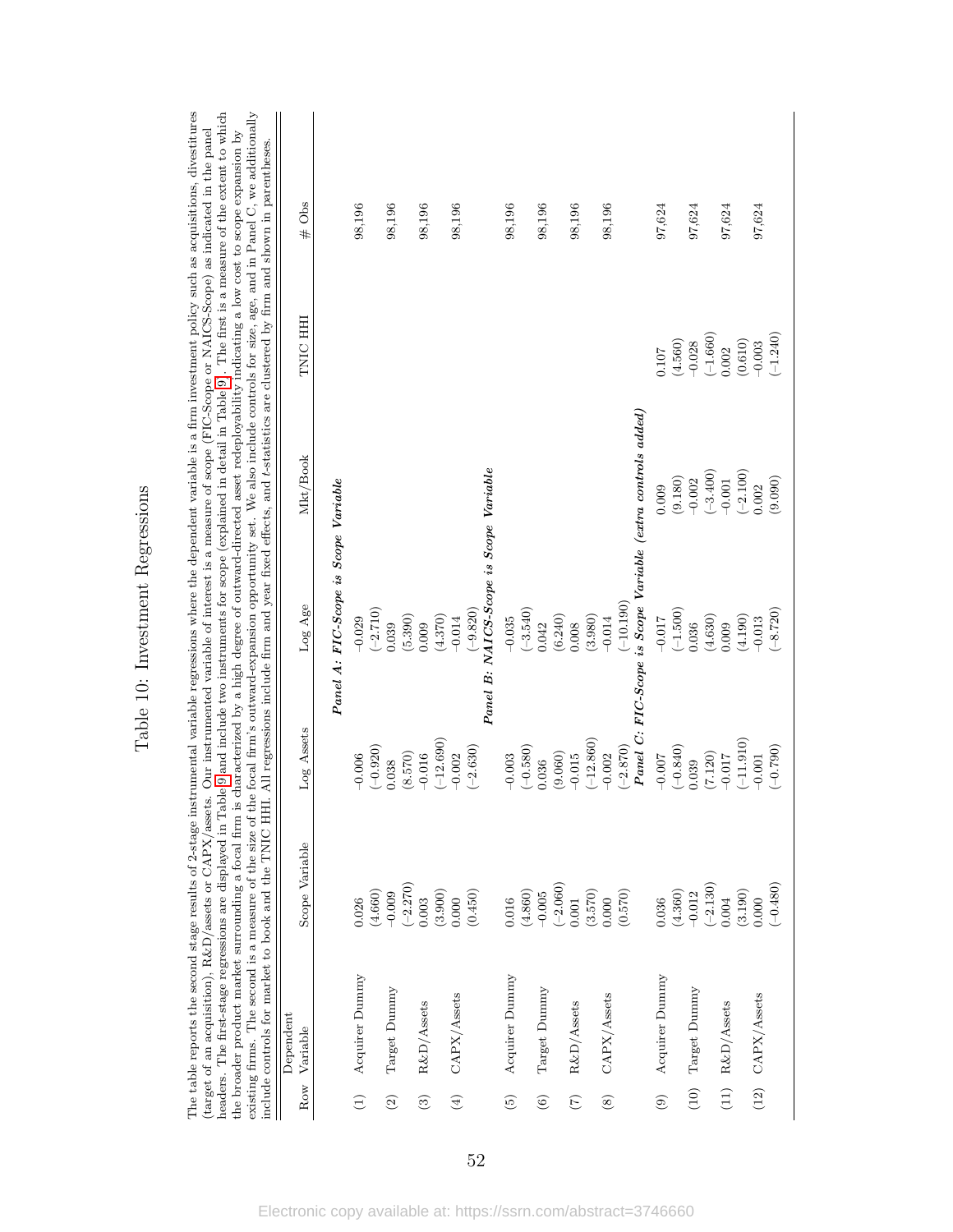### Table 11: Investment Regressions (by Fama-French-5 Major Sectors)

The table reports the second stage results of 2-stage instrumental variable regressions where the dependent variable is a firm investment policy such as acquisitions, divestitures (target of an acquisition), R&D/assets or CAPX/assets. These regressions use the same specification as in Table [10](#page-52-0) except we now run them using 5 industry subsamples based on the Fama-French-5 industry groupings (see Panel headers). Our instrumented variable of interest is a measure of scope (FIC-Scope). The first-stage regressions are displayed in Table [9](#page-51-0) and include two instruments for scope (explained in detail in Table [9\)](#page-51-0). The first is a measure of the extent to which the broader product market surrounding a focal firm is characterized by a high degree of outward-directed asset redeployability indicating a low cost to scope expansion by existing firms. The second is a measure of the size of the focal firm's outward-expansion opportunity set. All regressions include firm and year fixed effects, and t-statistics are clustered by firm and shown in parentheses.

|      | Dependent             |                     |            |            |                                                       |          |                   |
|------|-----------------------|---------------------|------------|------------|-------------------------------------------------------|----------|-------------------|
| Row  | Variable              | Scope Vari-<br>able | Log Assets | Log Age    | Mkt/Book                                              | TNIC HHI | $# \; \text{Obs}$ |
|      |                       |                     |            |            | Panel A: FIC-Scope (Tech-Industry Subsample)          |          |                   |
| (1)  | Acquirer Dummy        | 0.000               | 0.045      | $-0.065$   | 0.00                                                  | 26,252   |                   |
|      |                       | $(-0.020)$          | (3.110)    | $(-2.220)$ |                                                       |          |                   |
| (2)  | Target Dummy          | 0.003               | 0.021      | 0.073      | 0.00                                                  | 26,252   |                   |
|      |                       | (0.180)             | (2.120)    | (3.660)    |                                                       |          |                   |
| (3)  | $R&D/A$ ssets         | 0.009               | $-0.027$   | 0.027      | 0.00                                                  | 26,252   |                   |
|      |                       | (2.250)             | $(-8.360)$ | (4.120)    |                                                       |          |                   |
| (4)  | CAPX/Assets           | 0.000               | 0.000      | $-0.008$   | 0.00                                                  | 26,252   |                   |
|      |                       | $(-0.090)$          | $(-0.330)$ | $(-2.510)$ |                                                       |          |                   |
|      |                       |                     |            |            | Panel B: FIC-Scope (Manufacturing-Industry Subsample) |          |                   |
| (5)  | <b>Acquirer Dummy</b> | 0.034               | $-0.059$   | $-0.042$   | 0.00                                                  | 20,519   |                   |
|      |                       | (3.310)             | $(-3.490)$ | $(-1.720)$ |                                                       |          |                   |
| (6)  | Target Dummy          | $-0.008$            | 0.066      | 0.038      | 0.00                                                  | 20,519   |                   |
|      |                       | $(-1.090)$          | (5.430)    | (2.230)    |                                                       |          |                   |
| (7)  | $R&D/A$ ssets         | 0.000               | $-0.002$   | 0.005      | 0.00                                                  | 20,519   |                   |
|      |                       | $(-0.510)$          | $(-2.030)$ | (2.420)    |                                                       |          |                   |
| (8)  | CAPX/Assets           | 0.000               | $-0.002$   | $-0.012$   | 0.00                                                  | 20,519   |                   |
|      |                       | (0.050)             | $(-0.970)$ | $(-3.420)$ |                                                       |          |                   |
|      |                       |                     |            |            | Panel C: FIC-Scope (Consumer-Industry Subsample)      |          |                   |
| (9)  | Acquirer Dummy        | 0.032               | $-0.020$   | $-0.028$   | 0.00                                                  | 21,432   |                   |
|      |                       | (2.320)             | $(-1.260)$ | $(-1.290)$ |                                                       |          |                   |
| (10) | Target Dummy          | $-0.015$            | 0.043      | 0.022      | 0.00                                                  | 21,432   |                   |
|      |                       | $(-1.370)$          | (3.700)    | (1.560)    |                                                       |          |                   |
| (11) | $R&D/A$ ssets         | 0.003               | $-0.004$   | 0.001      | 0.00                                                  | 21,432   |                   |
|      |                       | (2.420)             | $(-2.920)$ | (0.370)    |                                                       |          |                   |
| (12) | CAPX/Assets           | 0.002               | $-0.007$   | $-0.013$   | 0.00                                                  | 21,432   |                   |
|      |                       | (1.510)             | $(-4.100)$ | $(-4.500)$ |                                                       |          |                   |
|      |                       |                     |            |            | Panel D: FIC-Scope (Health-Industry Subsample)        |          |                   |
| (13) | Acquirer Dummy        | 0.015               | 0.012      | $-0.030$   | $0.00\,$                                              | 12,528   |                   |
|      |                       | (1.320)             | (1.060)    | $(-0.990)$ |                                                       |          |                   |
| (14) | Target Dummy          | $-0.032$            | 0.043      | $-0.026$   | 0.00                                                  | 12,528   |                   |
|      |                       | $(-3.020)$          | (3.750)    | $(-1.100)$ |                                                       |          |                   |
| (15) | $R&D/A$ ssets         | 0.013               | $-0.045$   | 0.016      | 0.00                                                  | 12,528   |                   |
|      |                       | (2.110)             | $(-6.710)$ | (1.070)    |                                                       |          |                   |
| (16) | CAPX/Assets           | $-0.001$            | 0.001      | $-0.010$   | 0.00                                                  | 12,528   |                   |
|      |                       | $(-0.460)$          | (0.580)    | $(-2.570)$ |                                                       |          |                   |
|      |                       |                     |            |            | Panel E: FIC-Scope (Misc-Industry Subsample)          |          |                   |
| (17) | Acquirer Dummy        | 0.041               | $-0.052$   | $-0.046$   | 0.00                                                  | 15,583   |                   |
|      |                       | (2.750)             | $(-2.960)$ | $(-1.540)$ |                                                       |          |                   |
| (18) | Target Dummy          | $-0.001$            | 0.027      | 0.068      | 0.00                                                  | 15,583   |                   |
|      |                       | $(-0.160)$          | (2.430)    | (4.240)    |                                                       |          |                   |
| (19) | $R&D/A$ ssets         | 0.001               | $-0.003$   | 0.003      | 0.00                                                  | 15,583   |                   |
|      |                       | (1.920)             | $(-2.130)$ | (1.560)    |                                                       |          |                   |
| (20) | CAPX/Assets           | 0.002               | $-0.005$   | $-0.023$   | 0.00                                                  | 15,583   |                   |
|      |                       | (1.310)             | $(-2.200)$ | $(-5.250)$ |                                                       |          |                   |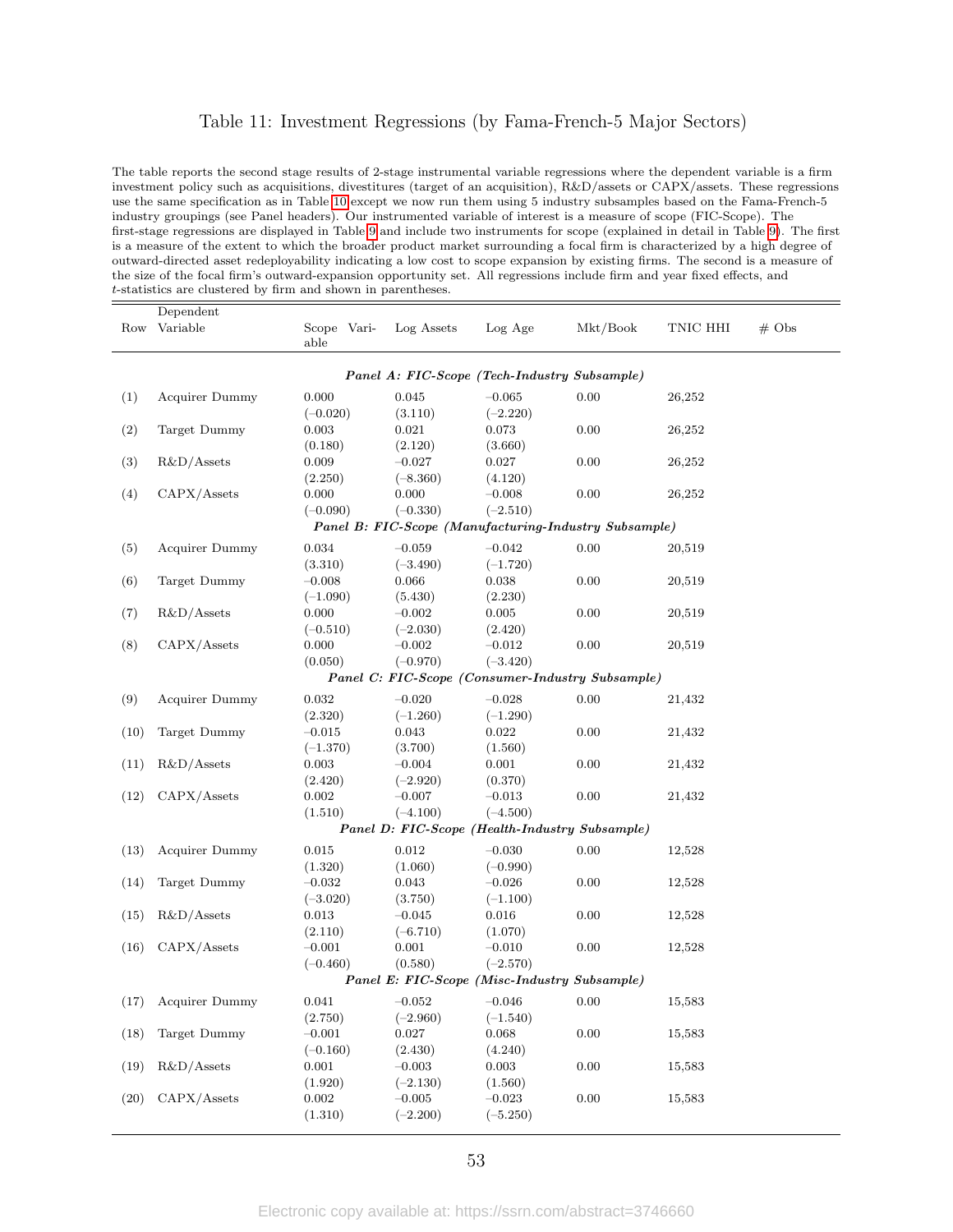<span id="page-54-0"></span>

|                 | for size, age, and in Panel C, we additionally include<br>clustered by firm and shown in parentheses. |                |             |                                                             |          | indicating a low cost to scope expansion by existing firms. The second is a measure of the size of the focal firm's outward-expansion opportunity set. We also include controls<br>The first is a measure of the extent to which the broader product market surrounding a focal firm is characterized by a high degree of outward-directed asset redeployability<br>controls for market to book and the TNIC HHI. All regressions include firm and year fixed effects, and t-statistics are<br>NAICS-Scope) as indicated in the panel headers. The first-stage regressions are displayed in Table 9 and include two instruments for scope (explained in detail in Table 9)<br>The table reports the second stage results of 2-stage instrumental variable regressions where the dependent variable is a firm outcome variable such as the market to book<br>ratio (market value of firm divided by total assets), sales growth, asset growth or profitability. Our instrumented variable of interest is a measure of scope (FIC-Scope or |          |
|-----------------|-------------------------------------------------------------------------------------------------------|----------------|-------------|-------------------------------------------------------------|----------|------------------------------------------------------------------------------------------------------------------------------------------------------------------------------------------------------------------------------------------------------------------------------------------------------------------------------------------------------------------------------------------------------------------------------------------------------------------------------------------------------------------------------------------------------------------------------------------------------------------------------------------------------------------------------------------------------------------------------------------------------------------------------------------------------------------------------------------------------------------------------------------------------------------------------------------------------------------------------------------------------------------------------------------|----------|
|                 | Dependent                                                                                             |                |             |                                                             |          |                                                                                                                                                                                                                                                                                                                                                                                                                                                                                                                                                                                                                                                                                                                                                                                                                                                                                                                                                                                                                                          |          |
| Row             | Variable                                                                                              | Scope Variable | Log Assets  | Log Age                                                     | Mkt/Book | TNIC HH                                                                                                                                                                                                                                                                                                                                                                                                                                                                                                                                                                                                                                                                                                                                                                                                                                                                                                                                                                                                                                  | Obs<br># |
|                 |                                                                                                       |                |             | Panel A: FIC-Scope is Scope Variable                        |          |                                                                                                                                                                                                                                                                                                                                                                                                                                                                                                                                                                                                                                                                                                                                                                                                                                                                                                                                                                                                                                          |          |
|                 | $V$ aluation $(M/B)$                                                                                  | 0.080          | $-0.532$    | $-0.344$                                                    |          |                                                                                                                                                                                                                                                                                                                                                                                                                                                                                                                                                                                                                                                                                                                                                                                                                                                                                                                                                                                                                                          | 97,625   |
|                 |                                                                                                       | (4.310)        | $(-17.410)$ | $(-7.360)$                                                  |          |                                                                                                                                                                                                                                                                                                                                                                                                                                                                                                                                                                                                                                                                                                                                                                                                                                                                                                                                                                                                                                          |          |
| $\widehat{c}$   | Sales Growth                                                                                          | 0.031          | $-0.098$    | $-0.182$                                                    |          |                                                                                                                                                                                                                                                                                                                                                                                                                                                                                                                                                                                                                                                                                                                                                                                                                                                                                                                                                                                                                                          | 97,825   |
|                 |                                                                                                       | (5.790)        | $(-14.990)$ | $(-17.860)$                                                 |          |                                                                                                                                                                                                                                                                                                                                                                                                                                                                                                                                                                                                                                                                                                                                                                                                                                                                                                                                                                                                                                          |          |
| $\widehat{c}$   | Asset Growth                                                                                          | 0.047          | $-0.206$    | $-0.038$                                                    |          |                                                                                                                                                                                                                                                                                                                                                                                                                                                                                                                                                                                                                                                                                                                                                                                                                                                                                                                                                                                                                                          | 98,193   |
|                 |                                                                                                       | (8.830)        | $(-30.220)$ | $(-3.550)$                                                  |          |                                                                                                                                                                                                                                                                                                                                                                                                                                                                                                                                                                                                                                                                                                                                                                                                                                                                                                                                                                                                                                          |          |
|                 | $(4)$ OI/Assets                                                                                       | $-0.001$       | 0.012       | 0.000                                                       |          |                                                                                                                                                                                                                                                                                                                                                                                                                                                                                                                                                                                                                                                                                                                                                                                                                                                                                                                                                                                                                                          | 97,995   |
|                 |                                                                                                       | $(-0.540)$     | (3.510)     | (0.010)                                                     |          |                                                                                                                                                                                                                                                                                                                                                                                                                                                                                                                                                                                                                                                                                                                                                                                                                                                                                                                                                                                                                                          |          |
|                 |                                                                                                       |                |             | Panel B: NAICS-Scope is Scope Variable                      |          |                                                                                                                                                                                                                                                                                                                                                                                                                                                                                                                                                                                                                                                                                                                                                                                                                                                                                                                                                                                                                                          |          |
| $\widehat{5}$   | Valuation (M/B)                                                                                       | 0.040          | $-0.512$    | $-0.373$                                                    |          |                                                                                                                                                                                                                                                                                                                                                                                                                                                                                                                                                                                                                                                                                                                                                                                                                                                                                                                                                                                                                                          | 97,625   |
|                 |                                                                                                       | (3.730)        | $(-17.880)$ | $(-8.230)$                                                  |          |                                                                                                                                                                                                                                                                                                                                                                                                                                                                                                                                                                                                                                                                                                                                                                                                                                                                                                                                                                                                                                          |          |
| $\odot$         | Sales Growth                                                                                          | 0.018          | $-0.094$    | $-0.191$                                                    |          |                                                                                                                                                                                                                                                                                                                                                                                                                                                                                                                                                                                                                                                                                                                                                                                                                                                                                                                                                                                                                                          | 97,825   |
|                 |                                                                                                       | (5.960)        | $(-15.990)$ | $(-20.450)$                                                 |          |                                                                                                                                                                                                                                                                                                                                                                                                                                                                                                                                                                                                                                                                                                                                                                                                                                                                                                                                                                                                                                          |          |
| $\widetilde{C}$ | Asset Growth                                                                                          | 0.028          | $-0.200$    | $-0.050$                                                    |          |                                                                                                                                                                                                                                                                                                                                                                                                                                                                                                                                                                                                                                                                                                                                                                                                                                                                                                                                                                                                                                          | 98,193   |
|                 |                                                                                                       | (9.500)        | $(-33.210)$ | $(-5.180)$                                                  |          |                                                                                                                                                                                                                                                                                                                                                                                                                                                                                                                                                                                                                                                                                                                                                                                                                                                                                                                                                                                                                                          |          |
| $\circledast$   | OI/Assets                                                                                             | $-0.001$       | 0.011       | 0.000                                                       |          |                                                                                                                                                                                                                                                                                                                                                                                                                                                                                                                                                                                                                                                                                                                                                                                                                                                                                                                                                                                                                                          | 97,995   |
|                 |                                                                                                       | $(-0.490)$     | (3.650)     | (0.100)                                                     |          |                                                                                                                                                                                                                                                                                                                                                                                                                                                                                                                                                                                                                                                                                                                                                                                                                                                                                                                                                                                                                                          |          |
|                 |                                                                                                       |                |             | Panel C: FIC-Scope is Scope Variable (extra controls added, |          |                                                                                                                                                                                                                                                                                                                                                                                                                                                                                                                                                                                                                                                                                                                                                                                                                                                                                                                                                                                                                                          |          |
| $\widehat{e}$   | Valuation (M/B)                                                                                       | 0.095          | $-0.448$    | $-0.156$                                                    | 0.222    | 0.246                                                                                                                                                                                                                                                                                                                                                                                                                                                                                                                                                                                                                                                                                                                                                                                                                                                                                                                                                                                                                                    | 97,391   |
|                 |                                                                                                       | (3.770)        | $(-14.290)$ | $(-3.850)$                                                  | (10.340) | (2.690)                                                                                                                                                                                                                                                                                                                                                                                                                                                                                                                                                                                                                                                                                                                                                                                                                                                                                                                                                                                                                                  |          |
| (10)            | Sales Growth                                                                                          | 0.042          | $-0.091$    | $-0.150$                                                    | 0.032    | 0.129                                                                                                                                                                                                                                                                                                                                                                                                                                                                                                                                                                                                                                                                                                                                                                                                                                                                                                                                                                                                                                    | 97,267   |
|                 |                                                                                                       | (5.460)        | $(-11.480)$ | $(-13.030)$                                                 | (12.100) | (5.740)                                                                                                                                                                                                                                                                                                                                                                                                                                                                                                                                                                                                                                                                                                                                                                                                                                                                                                                                                                                                                                  |          |
|                 | $(11)$ Asset Growth                                                                                   | 0.056          | $-0.192$    | 0.002                                                       | 0.044    | 0.137                                                                                                                                                                                                                                                                                                                                                                                                                                                                                                                                                                                                                                                                                                                                                                                                                                                                                                                                                                                                                                    | 97,624   |
|                 |                                                                                                       | (7.140)        | $(-23.500)$ | (0.130)                                                     | (16.340) | (6.100)                                                                                                                                                                                                                                                                                                                                                                                                                                                                                                                                                                                                                                                                                                                                                                                                                                                                                                                                                                                                                                  |          |
|                 | $(12)$ OI/Assets                                                                                      | $-0.002$       | 0.014       | 0.004                                                       | 0.005    | 0.000                                                                                                                                                                                                                                                                                                                                                                                                                                                                                                                                                                                                                                                                                                                                                                                                                                                                                                                                                                                                                                    | 97,430   |
|                 |                                                                                                       | $(-0.470)$     | (3.800)     | (0.690)                                                     | (4.780)  | (0.030)                                                                                                                                                                                                                                                                                                                                                                                                                                                                                                                                                                                                                                                                                                                                                                                                                                                                                                                                                                                                                                  |          |
|                 |                                                                                                       |                |             |                                                             |          |                                                                                                                                                                                                                                                                                                                                                                                                                                                                                                                                                                                                                                                                                                                                                                                                                                                                                                                                                                                                                                          |          |

Table 12: Outcomes Regressions Table 12: Outcomes Regressions The table reports the second stage results of 2-stage instrumental variable regressions where the dependent variable is a firm outcome variable such as the market to book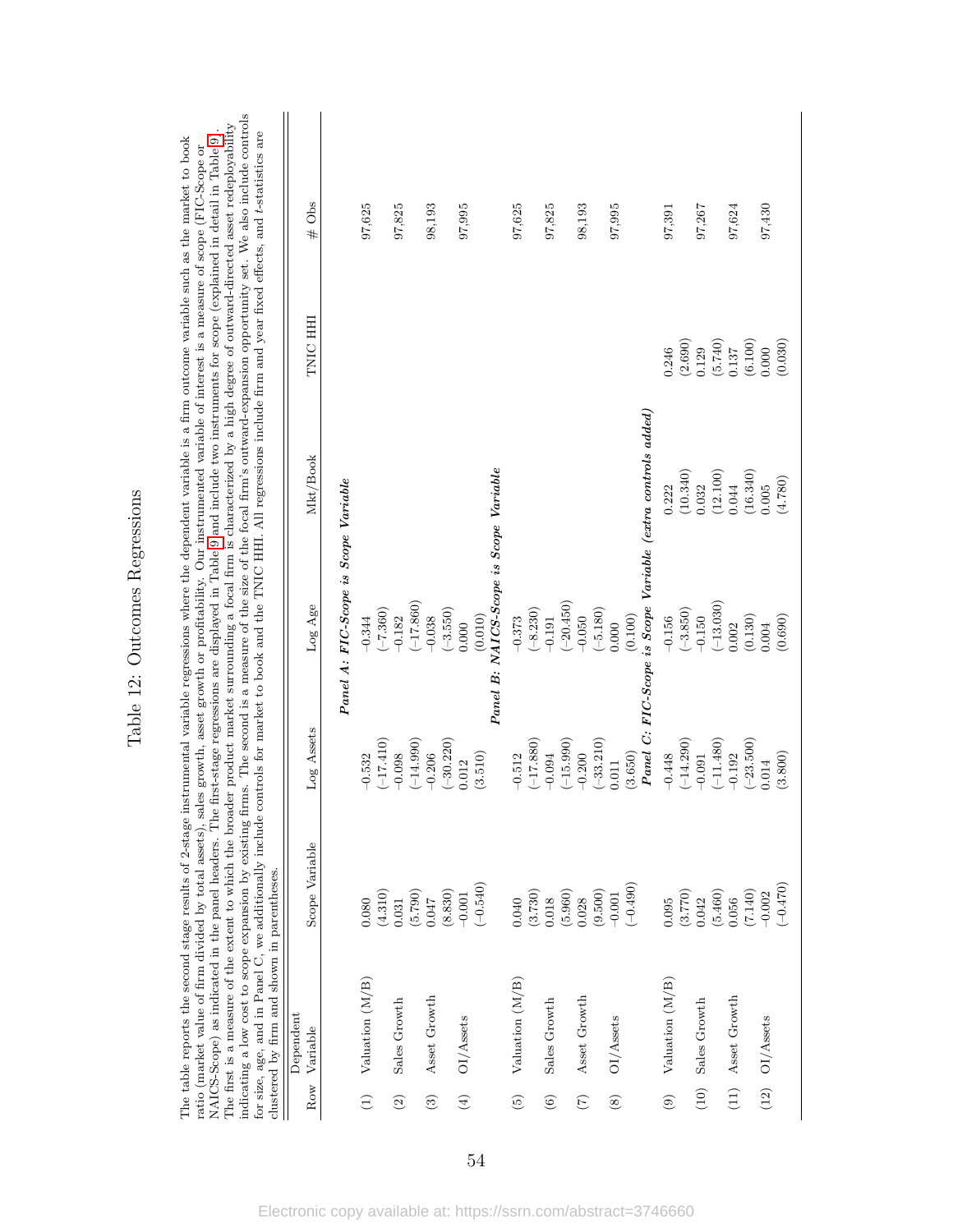<span id="page-55-0"></span>

Table 13: Financing Regressions Table 13: Financing Regressions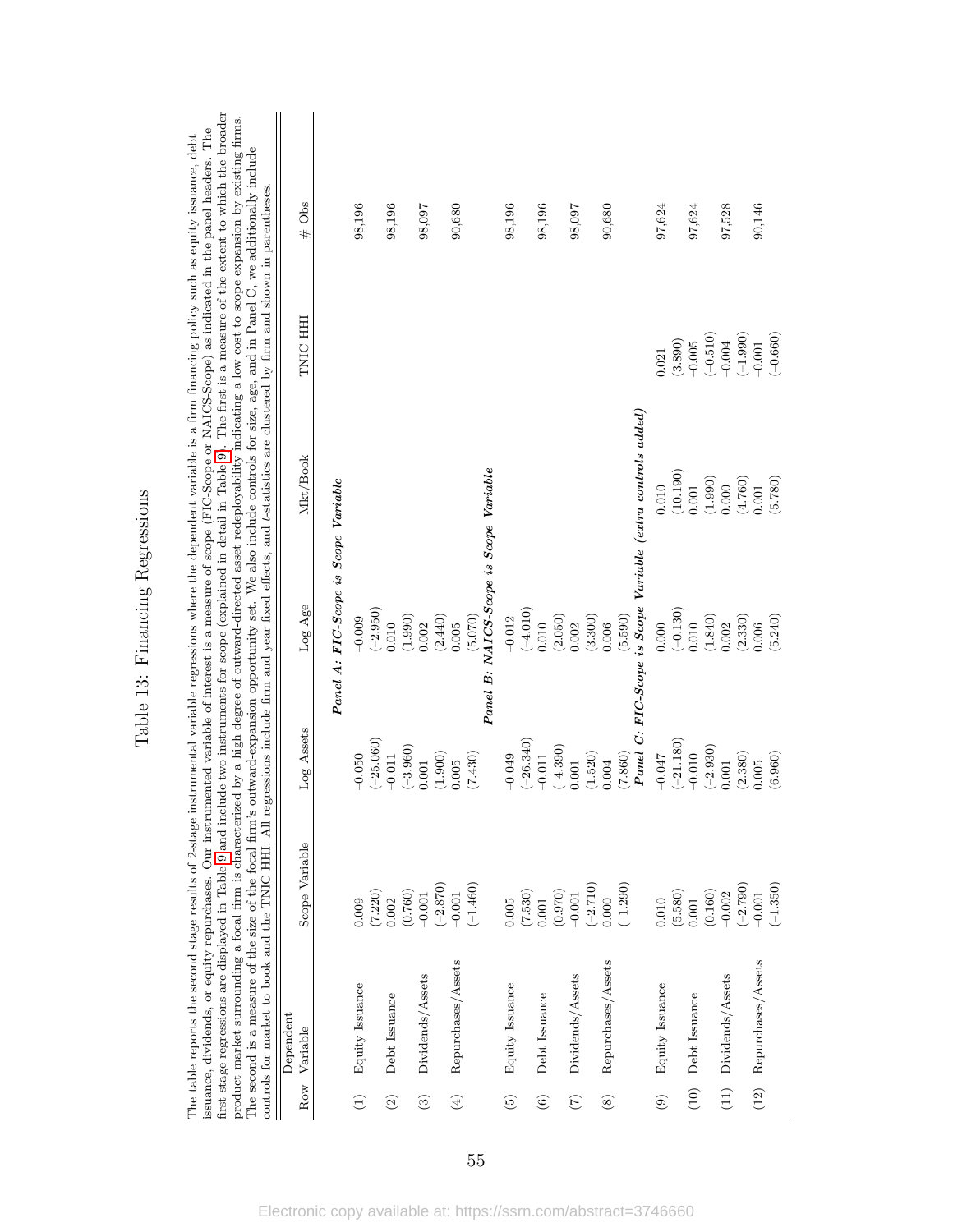### Table 14: Competition Complaints vs HHIs and Granularity

The table reports annual cross sectional OLS descriptive regressions where the dependent variable is the intensity of the firm's competition complaints in its 10-K, which is computed as the number of 10-K paragraphs that mention competition divided by the total number of paragraphs in the 10-K. The two RHS variables are measures of concentration (with the sign reversed so they can be interpreted as positive measures of competition) at different granularities. In particular include the Compustat SIC-3 HHI and the Compustat SIC-2 HHI. Each is computed as the sales-based concentration among firms in the given SIC code defined based on three digit and two digit SIC codes, respectively. Finally, we report the fraction of 2-digit granularity as the (1 - SIC-2 HHI) coefficient divided by the sum of the coefficients for both HHIs (truncated at zero in the first three years). This indicates the fraction of total HHI weights that are attached to the more coarse granularity. A high fraction indicates that, in the given year, the economy is such that competition takes place mostly at the 2-digit granularity rather than at the 3-digit granularity. A low value for this fraction indicates the converse.

|            |                             |                        |                | Fraction    |          |
|------------|-----------------------------|------------------------|----------------|-------------|----------|
|            | One minus                   | One minus              | Adj            | $2$ -digit  |          |
| Year       | $\mathrm{SIC}\text{-}2$ HHI | $\rm SIC\text{-}3$ HHI | $\mathbb{R}^2$ | Granularity | $#$ Obs. |
|            |                             |                        |                |             |          |
| 1997       | $-0.001$                    | 0.011                  | $\,0.014\,$    | 0.000       | 5,521    |
|            | $(-0.46)$                   | (8.15)                 |                |             |          |
| 1998       | $-0.003$                    | $0.011\,$              | $\rm 0.012$    | 0.000       | 5,297    |
|            | $(-1.34)$                   | (7.63)                 |                |             |          |
| 1999       | $-0.003$                    | 0.012                  | $0.017\,$      | 0.000       | 5,076    |
|            | $(-1.24)$                   | (8.66)                 |                |             |          |
| 2000       | 0.006                       | 0.010                  | 0.022          | 0.369       | 4,827    |
|            | (2.46)                      | (7.90)                 |                |             |          |
| 2001       | $0.007\,$                   | $0.010\,$              | 0.019          | 0.401       | 4,359    |
|            | (2.37)                      | (6.74)                 |                |             |          |
| $\,2002\,$ | $\,0.009\,$                 | $\,0.005\,$            | 0.010          | $\,0.642\,$ | 3,954    |
|            | (3.17)                      | (3.30)                 |                |             |          |
| 2003       | 0.009                       | 0.006                  | 0.007          | 0.600       | 3,631    |
|            | (2.34)                      | (2.90)                 |                |             |          |
| 2004       | $0.011\,$                   | $0.008\,$              | $\,0.028\,$    | $0.577\,$   | 3,540    |
|            | (4.44)                      | (6.02)                 |                |             |          |
| 2005       | 0.011                       | $0.007\,$              | 0.023          | 0.604       | 3,465    |
|            | (4.25)                      | (5.11)                 |                |             |          |
| $\,2006$   | $0.007\,$                   | $0.006\,$              | 0.019          | $\,0.565\,$ | 3,378    |
|            | (3.34)                      | (4.91)                 |                |             |          |
| 2007       | 0.008                       | 0.004                  | 0.016          | 0.661       | 3,305    |
|            | (3.85)                      | (3.80)                 |                |             |          |
| 2008       | $\,0.009\,$                 | $\,0.004\,$            | 0.023          | $\,0.674\,$ | 3,120    |
|            | (4.54)                      | (4.29)                 |                |             |          |
| $\,2009$   | $0.008\,$                   | $0.005\,$              | $\,0.024\,$    | $\,0.636\,$ | 3,006    |
|            | (4.21)                      | (4.78)                 |                |             |          |
| 2010       | 0.010                       | 0.004                  | 0.024          | 0.744       | 2,899    |
|            | (5.20)                      | (3.72)                 |                |             |          |
| $2011\,$   | $\rm 0.013$                 | $\,0.003\,$            | 0.029          | $\,0.825\,$ | 2,755    |
|            | (6.47)                      | (2.91)                 |                |             |          |
| $\,2012$   | $\,0.005\,$                 | 0.003                  | 0.009          | $\,0.655\,$ | 2,665    |
|            | (2.51)                      | (2.92)                 |                |             |          |
| 2013       | $0.004\,$                   | 0.004                  | 0.014          | $\,0.516\,$ | 2,654    |
|            | (2.10)                      | (4.23)                 |                |             |          |
| 2014       | 0.004                       | 0.003                  | 0.011          | 0.538       | 2,695    |
|            | (1.98)                      | (3.43)                 |                |             |          |
| $\,2015$   | 0.003                       | $\,0.004\,$            | $\,0.016\,$    | $0.445\,$   | 2,643    |
|            | (1.82)                      | (4.57)                 |                |             |          |
| $\,2016$   | $\,0.003\,$                 | $\,0.004\,$            | $\,0.015\,$    | $\,0.484\,$ | 2,546    |
|            | (1.93)                      | (4.21)                 |                |             |          |
| 2017       | 0.005                       | $\,0.003\,$            | $0.017\,$      | 0.619       | 2,453    |
|            | (2.96)                      | (3.67)                 |                |             |          |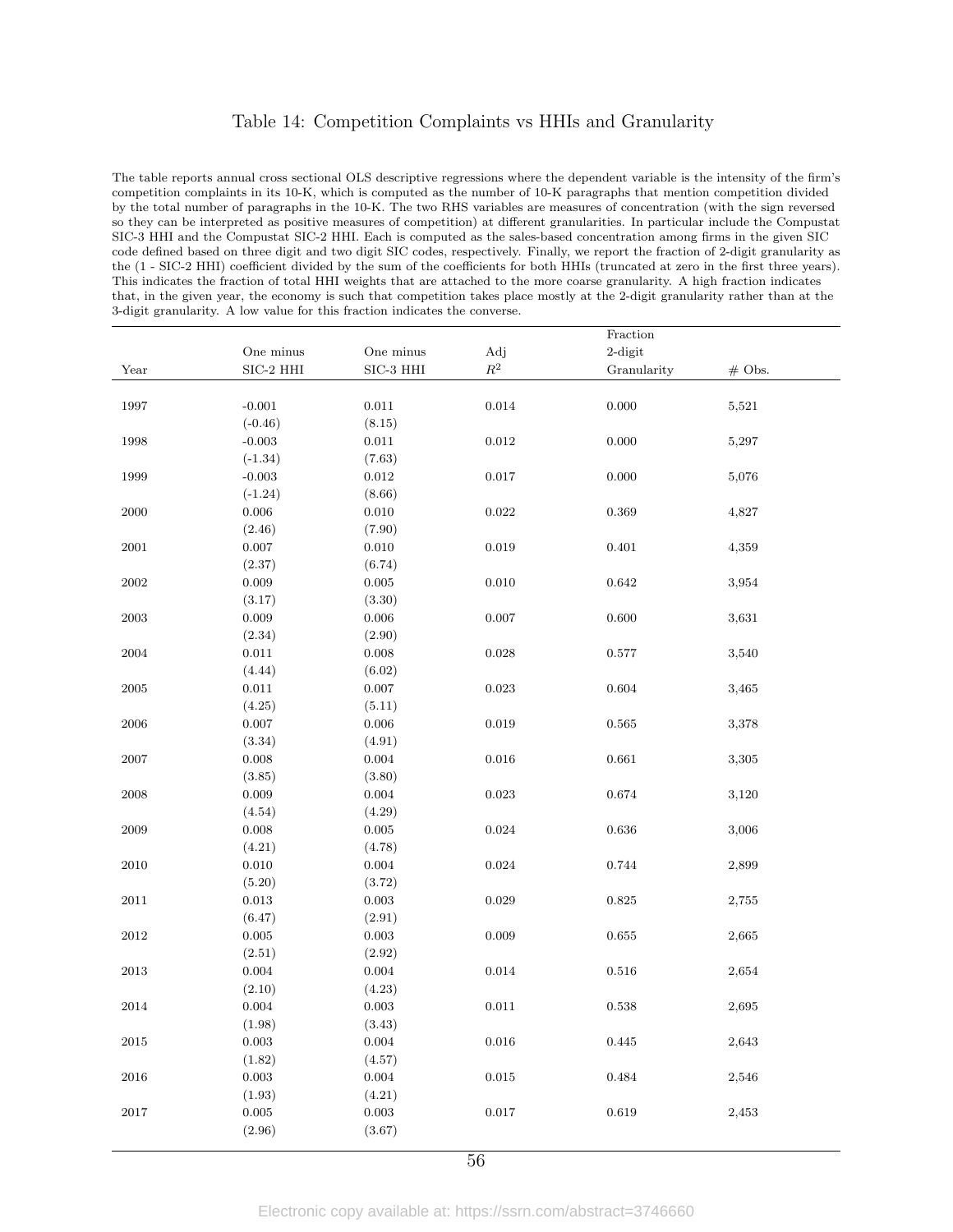Figure 1: Measures of scope versus time. The upper figure plots the average number of Compustat segments per firm over time. The lower figure plots the average values of FICscope and NAICS-scope over our sample period. TNIC-scope and NAICS-scope are based on scoring each firm's Item 1 business description based on how similar it is to the product text of specific fixed industries. For FIC-scope, fixed industries are based on the TNIC FIC-300 industries (see Hoberg and Phillips 2016), and for NAICS-scope, it is based on 4-digit NAICS industries.

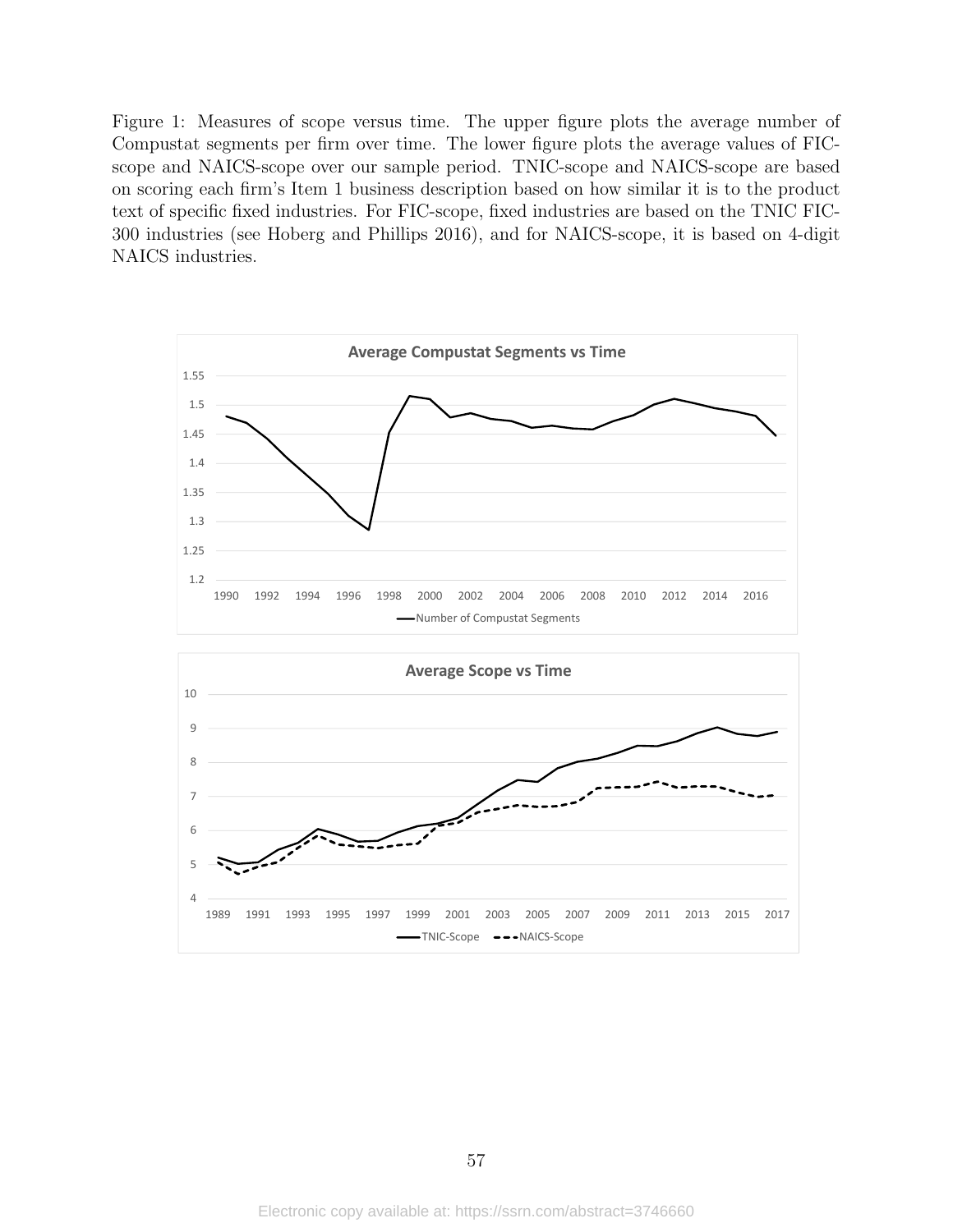Figure 2: The upper figure reports the average number of words in the firm's 10-K Item 1 business description divided by the number of industries (FIC-based or NAICS-based scope) the firm likely operates in. The goal is to measure the average degree of product variety within industries over time. The lower figure displays the average size of the 10-K Item 1 over time.

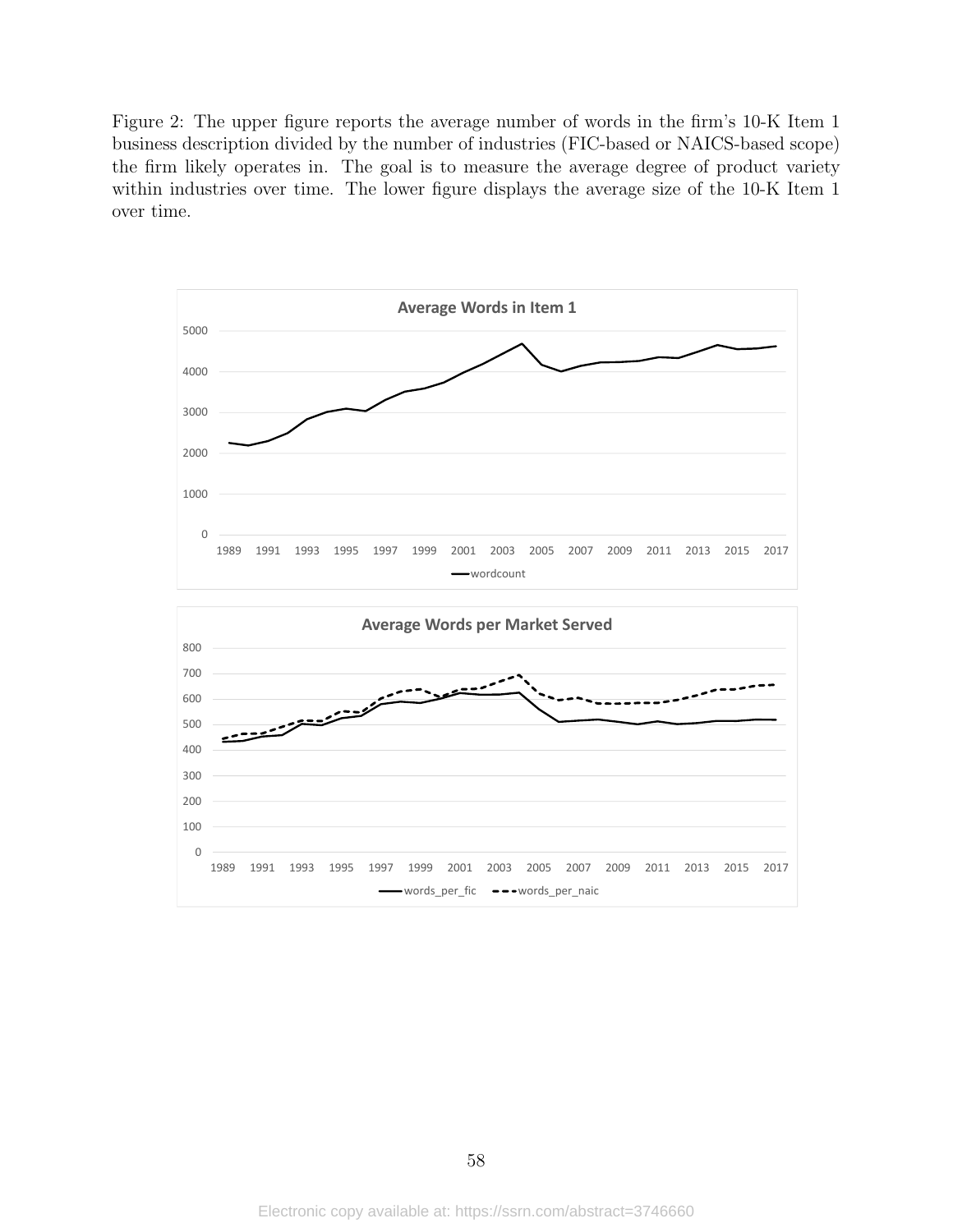Figure 3: Firm size versus time. The figure displays firm size (measured as Compustat assets, both nominal and inflation adjusted) over time.

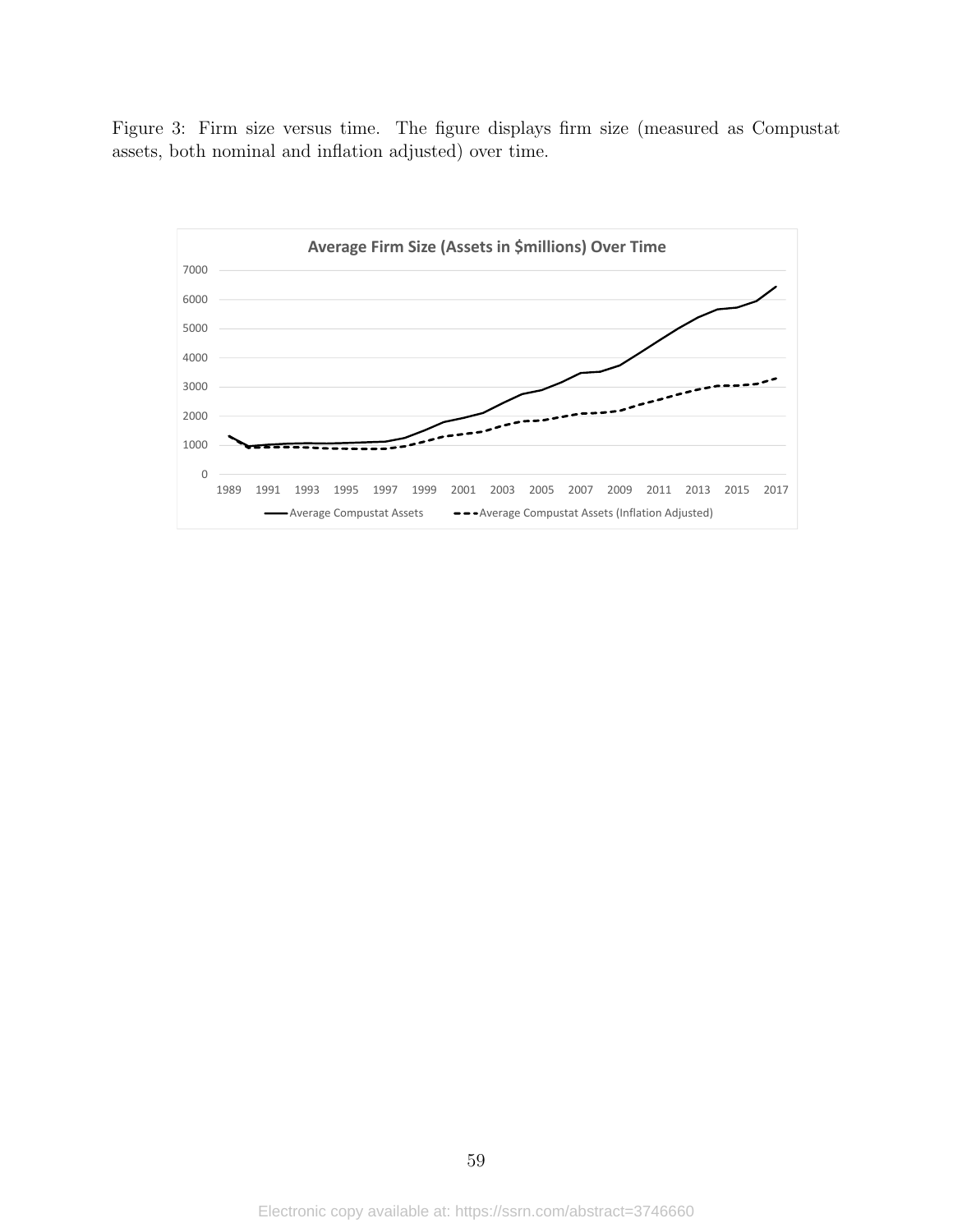Figure 4: The upper figure reports the average market overlap of pairs of firms that are in the same SIC3 or SIC2 industries. Market overlap at the industry pair level is the average of firm-pair market overlap for all permutations of firms where one firm is in each of the industries being compared at the industry-pair level. Firm-pair overlap is the intersection of industries the two firms in the pair likely operate in divided by the union of industries they operate in (based on the industries assigned to each firm as indicated by the construction of the FIC-scope variable). This market overlap score ranges from zero to unity and is one if the firms operate in exactly the same industry and zero if they have no overlaps. The lower figure reports the two and three digit SIC HHI over time. The scope-adjusted HHI is the average the SIC2 and SIC3 HHI, where the weights start at zero in 1996 and grow linearly until they reach 50% by the end of our sample in 2017.



Electronic copy available at: https://ssrn.com/abstract=3746660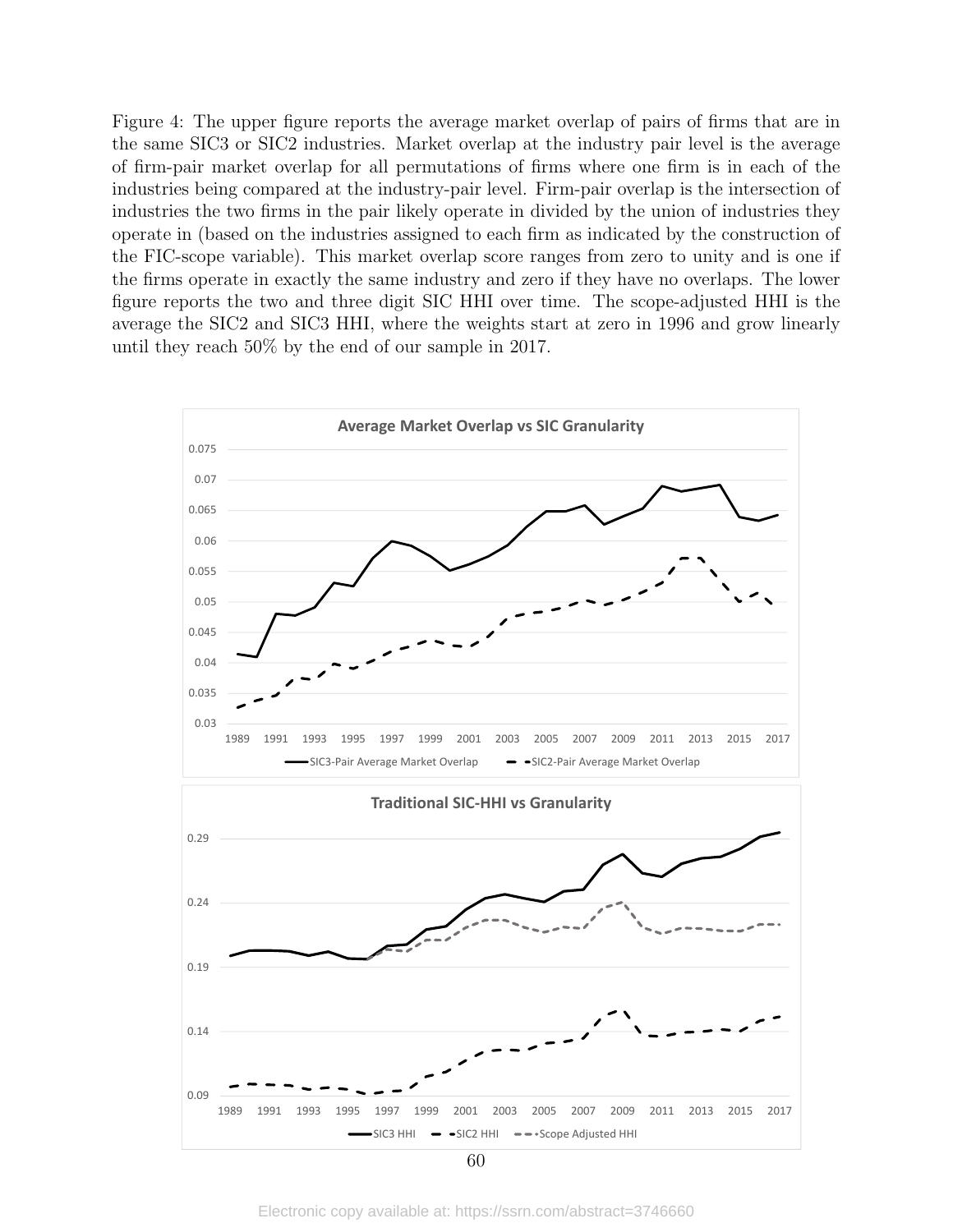<span id="page-61-0"></span>Figure 5: The FIC-Scope Implied HHI computes the HHI after allowing firms to have a presence in multiple industries, as is identified during the derivation of FIC-scope itself. Market shares are based on sales. Each firm's sales are allocated across the multiple sectors each firm is assigned to using similarity weights (similarity weights are defined as  $Q_{i,j,t,FIC}$ in equation [\(1\)](#page-9-0)). HHIs are then computed at the FIC industry level using these allocated sales where firms operate in multiple sectors. We then aggregate these HHIs back to the firm level by computing weighted averages over the sectors each firm operates in (again using weights  $Q_{i,j,t,FIC}$ ). Note that our results are similar if we use equal weights instead. We then aggregate HHIs to the economy-wide annual level by computing a sales weighted average of the firm HHIs or an equal weighted average of the firm HHIs. The upper figure reports the sales-weighted average HHI over time and the lower figure reports the equal weighted average HHI over time.



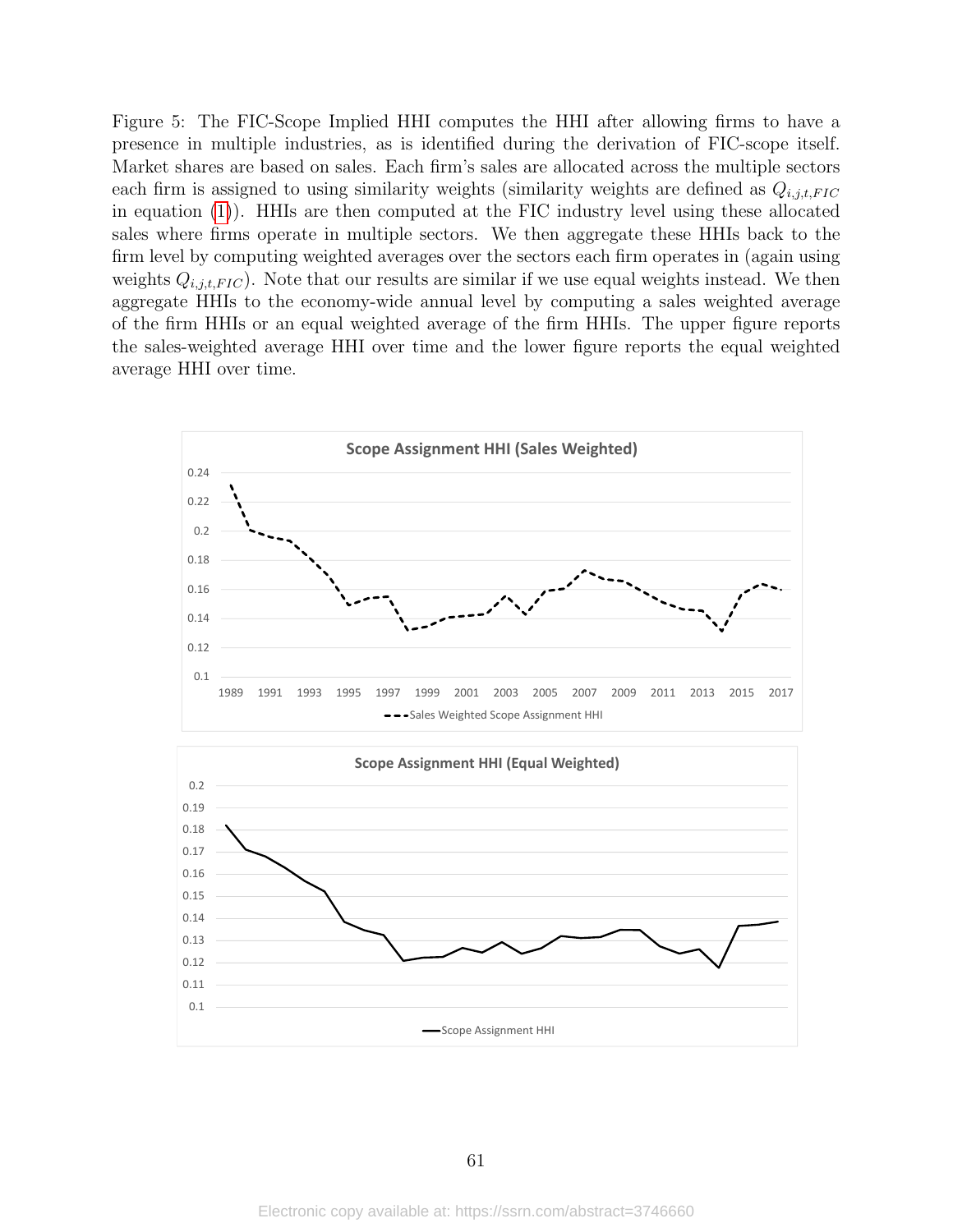# Online Appendix: Scope, Scale and Competition: The 21st Century Firm

Gerard Hoberg and Gordon M. Phillips

(not for publication)

Electronic copy available at: https://ssrn.com/abstract=3746660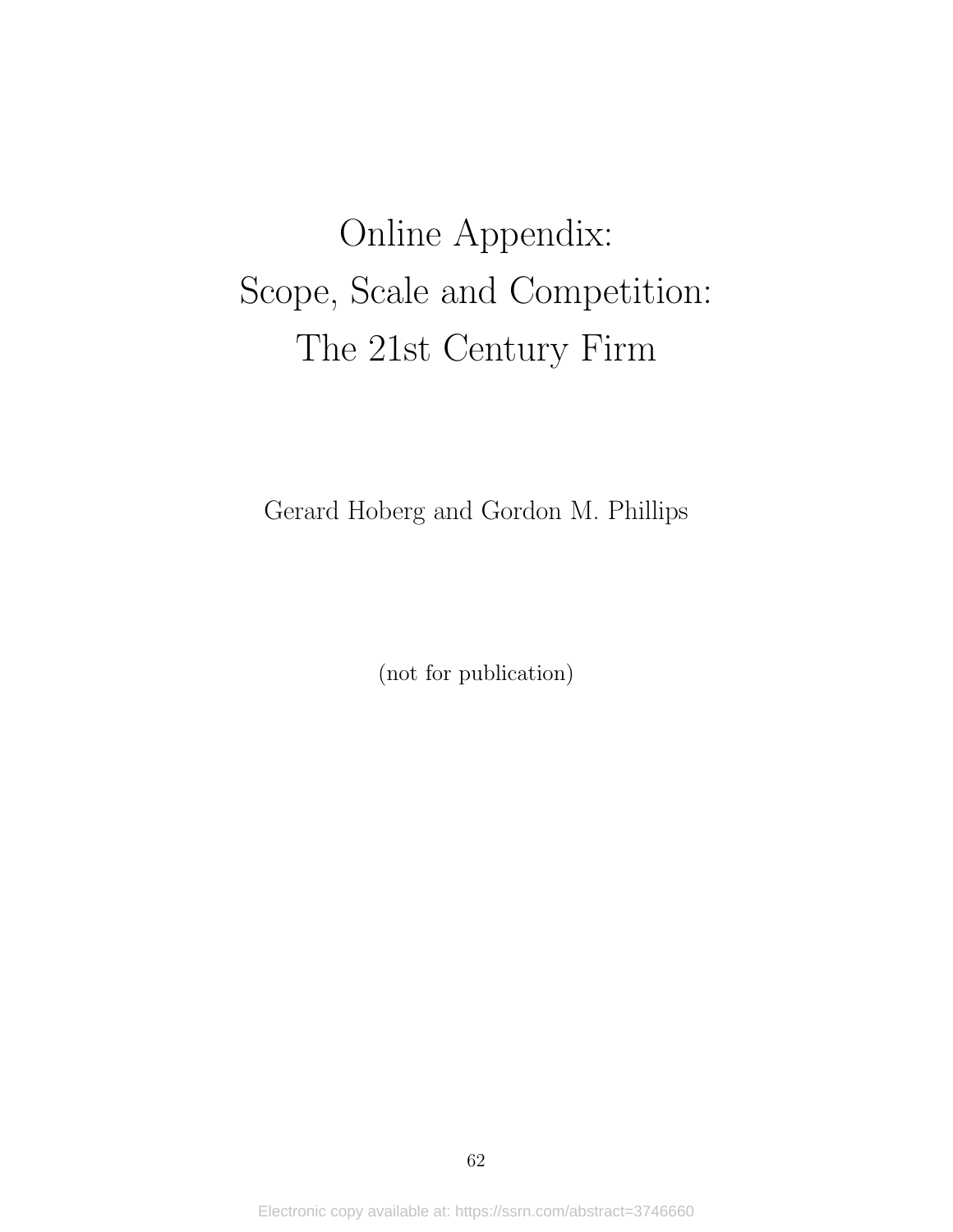### Measuring Scope Using Latent Dirichlet Allocation

Our primary measures of firm-scope are based on measuring each firm's textual overlap with the vocabularies that define various industry classifications including the FIC-300 classification as outlined in [Hoberg and Phillips](#page-40-1) [\(2016\)](#page-40-1) and the 4-digit NAICS classification. These baseline specifications have the benefit of simplicity and ease of interpretation: a firm with greater scope uses vocabulary in its Item 1 that overlaps more with the specialized vocabulary of more than one well-defined industry.

Our first set of Online Appendix tests examine robustness to defining industries using a topic model based on Latent Dirichlet Allocation (LDA). LDA is a computational linguistics model developed by [Blei, Ng, and Jordan](#page-39-1) [\(2003\)](#page-39-1). As an earlier example in finance, [Hoberg](#page-39-2) [and Lewis](#page-39-2) [\(2017\)](#page-39-2) apply LDA on 10-K MD&A content (using 100 topics) to identify textual factors that associate with fraud.

To develop an LDA-based measure of scope, we run LDA on 10-K Item 1's at a granularity of 300 topics. We choose 300 topics to match the granularity of the FIC-300 industry classification used in our baseline FIC scope measure. Also to remain consistent with our baseline specifications, we fit the 300-topic LDA model using only the 10-K business descriptions from 1997 (although our results are robust to fitting the model separately in each year). Once we fit the LDA model using 1997 data, we then apply the model on all years of our sample (1989 to 2017). The result of this procedure is that we have a separate set of 300 topic loadings for each firm in each year, which we denote as  $TL_{i,k,t}$ , where i indicates a firm,  $k$  is a topic from one to 300, and  $t$  is a year. We drop any topics from our calculations if they are too prevalent (more than 20% of firms in our sample have positive loadings on the given topic), indicating they are likely boilerplate and do not contain industry-specific content (our results are robust if we omit this step).

Topic loadings are derived through a maximum likelihood optimization and can be viewed as estimated probabilities that each topic is prevalent in the given firm-year's 10-K. Therefore, topic loadings  $TL_{i,k,t}$  are non-negative and are bounded in [0, 1]. To measure scope using topic loadings, we next estimate the total mount of 10-K Item 1 text allocated to each topic  $(Q_{i,k,t,LDA})$  by taking the product of the topic loadings and the size of the firm's 10-K Item 1 (measured as number of words  $S_{i,t}$ ):  $Q_{i,k,t, LDA} = TL_{i,k,t} \cdot S_{i,t}$ .

Finally, as we did in equations [\(2\)](#page-10-0) and [\(3\)](#page-10-1) using our baseline methods, we use a 2% threshold  $\overline{Q_{LDA}}$  that is fitted using 1997 data to determine if a given firm i is likely operating in the industry identified by topic  $k$  in year  $t$  as follows:

$$
LDA - Score_{i,t} = \sum_{j=1,...300} Indicator \{Q_{i,j,t,LDA} > Q_{LDA}^{-}\}
$$
 (6)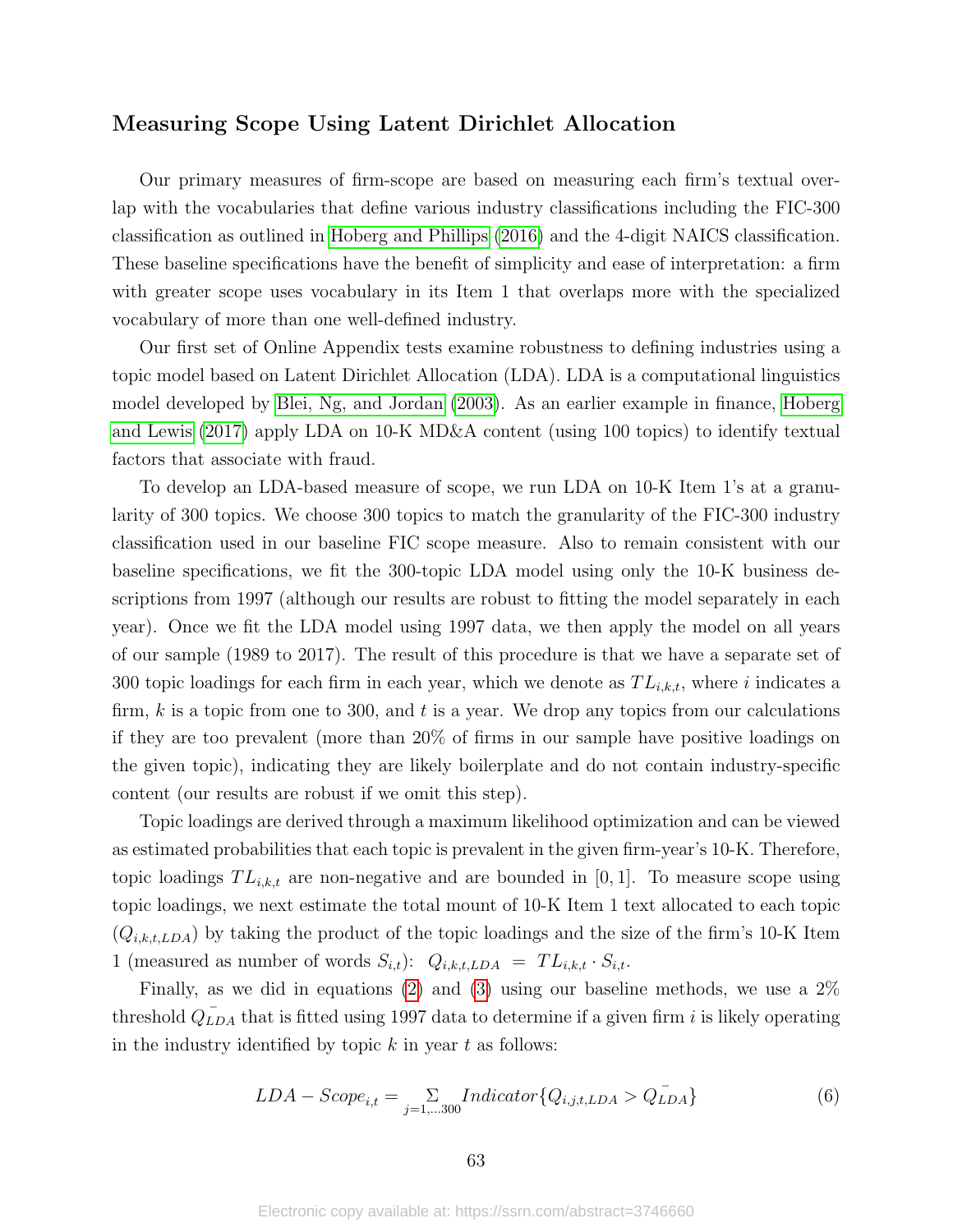The resulting measure of scope  $(LDA - Score_{i,t})$  has a mean of 5.24, which is similar to that of 6.93 of our main scope measure  $(FIC - Score_{i,t})$ . To complete our tests of robustness, we examine if our results in Table [8](#page-50-0) to Table [13](#page-55-0) are robust to using our LDA-based scope variable. The results are displayed in Tables [IA2](#page-66-0) to [IA4.](#page-68-0) Side-by-side analysis of these tests indicate that our results are fully robust using our LDA-based measure of scope. LDA scope is also increasing over time as is the case for our baseline measures FIC-scope and NAICS-scope.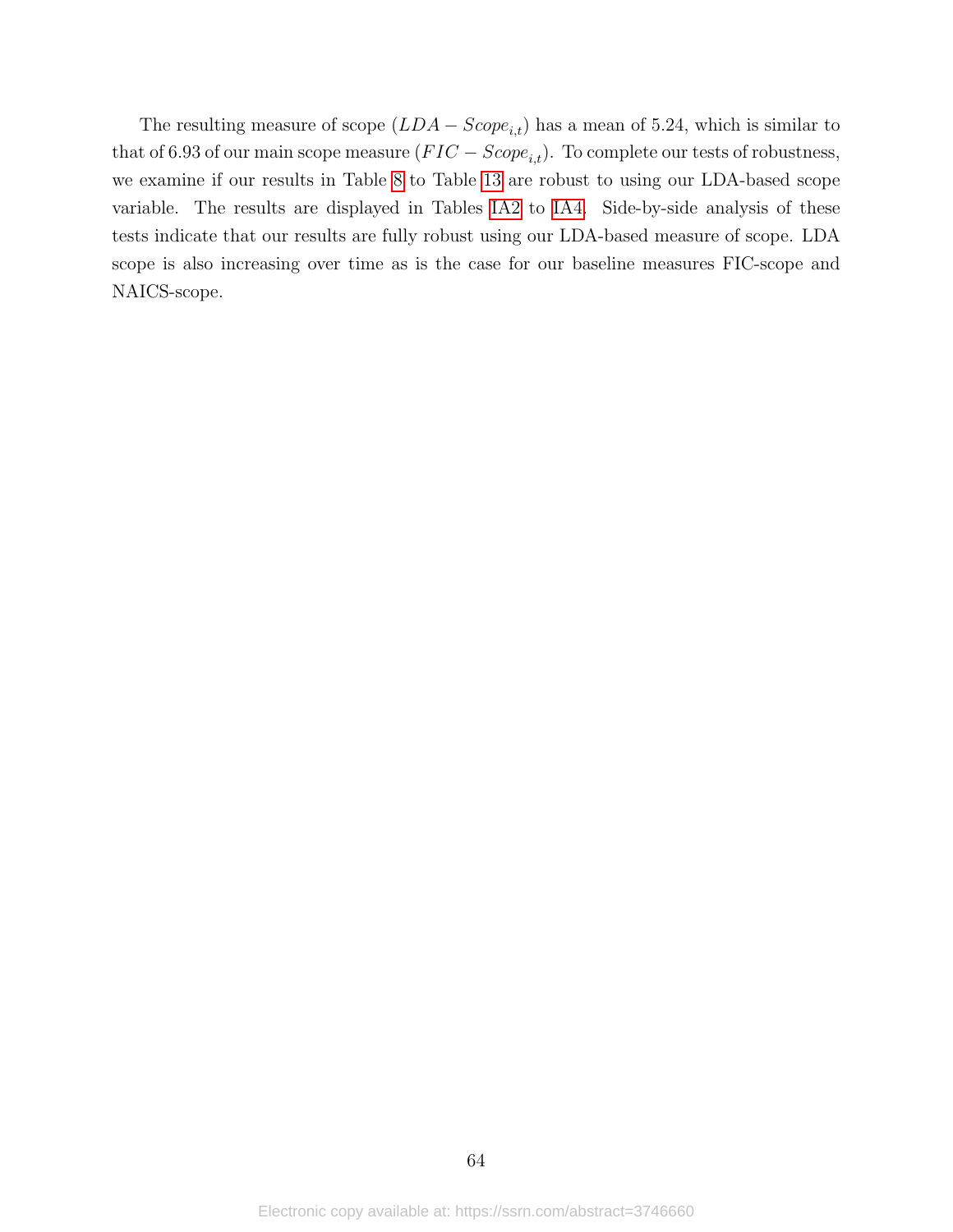### Table IA1: Pfizer Scope vs Time

The table displays the LDA-based scope allocations of Pfizer in 1990 (Panel A), 2003 (Panel B), and 2017 (Panel C).

| $\operatorname{Year}$ |     | Topic Amount | Word List                                                                                                       |
|-----------------------|-----|--------------|-----------------------------------------------------------------------------------------------------------------|
|                       |     |              | Panel A: Pfizer Scope Allocations in 1990                                                                       |
| 1990                  | 123 | 123.4        | drug, supplement, formulation, delivery, company, skin, johnson, oral, nutritional, dietary                     |
| 1990                  | 57  | 93.5         | company, medtronic, healing, abnormality, abnormal, systemic, stimulation, pulmonary, clot, fusion              |
| 1990                  | 34  | 93.0         | surgical, surgery, medical, catheter, tissue, company, device, disposable, surgeon, needle                      |
| 1990                  | 89  | 91.3         | pharmaceutical, product, generic, prescription, cosmetic, baxter, ammunition, company, bowling,<br>manufacturer |
| 1990                  | 211 | 82.5         | health, provider, company, managed, plan, service, medical, benefit, employer, cost                             |
| 1990                  | 251 | 76.4         | cancer, disease, company, treatment, development, drug, clinical, compound, study, trial                        |
| 1990                  | 126 | 71.4         | company, food, corn, seed, feed, fish, fertilizer, flower, grain, production                                    |
| 1990                  | 81  | 66.6         | puerto, rico, coating, specialty, polymer, paint, synthetic, used, fiber, dupont                                |
| 1990                  | 241 | 59.7         | patient, care, medical, treatment, facility, physician, company, therapy, service, dialysis                     |
| 1990                  | 260 | 51.8         | blood, heart, system, disease, cardiac, body, approximately, procedure, lung, treatment                         |
| 1990                  | 210 | 44.9         | mineral, dakota, operation, reclamation, mine, south, rock, property, surface, permit                           |
|                       |     |              | Panel B: Pfizer Scope Allocations in 2003                                                                       |
| 2003                  | 251 | 395.5        | cancer, disease, company, treatment, development, drug, clinical, compound, study, trial                        |
| 2003                  | 89  | 321.5        | pharmaceutical, product, generic, prescription, cosmetic, baxter, ammunition, company, bowling,<br>manufacturer |
| 2003                  | 123 | 312.0        | drug, supplement, formulation, delivery, company, skin, johnson, oral, nutritional, dietary                     |
| 2003                  | 244 | 219.9        | reimbursement, medicare, care, health, program, medicaid, company, facility, physician, living                  |
| 2003                  | 241 | 184.6        | patient, care, medical, treatment, facility, physician, company, therapy, service, dialysis                     |
| 2003                  | 211 | 136.5        | health, provider, company, managed, plan, service, medical, benefit, employer, cost                             |
| 2003                  | 57  | 112.5        | company, medtronic, healing, abnormality, abnormal, systemic, stimulation, pulmonary, clot, fusion              |
| 2003                  | 257 | 72.5         | would, proposal, proposed, state, congress, enacted, bill, predict, change, legislative                         |
| 2003                  | 260 | 67.7         | blood, heart, system, disease, cardiac, body, approximately, procedure, lung, treatment                         |
|                       |     |              | Panel C: Pfizer Scope Allocations in 2017                                                                       |
| 2017                  | 251 | 403.7        | cancer, disease, company, treatment, development, drug, clinical, compound, study, trial                        |
| 2017                  | 89  | 330.8        | pharmaceutical, product, generic, prescription, cosmetic, baxter, ammunition, company, bowling,                 |
|                       |     |              | manufacturer                                                                                                    |
| 2017                  | 244 | 222.8        | reimbursement, medicare, care, health, program, medicaid, company, facility, physician, living                  |
| 2017                  | 211 | 172.8        | health, provider, company, managed, plan, service, medical, benefit, employer, cost                             |
| 2017                  | 123 | 161.7        | drug, supplement, formulation, delivery, company, skin, johnson, oral, nutritional, dietary                     |
| 2017                  | 257 | 146.9        | would, proposal, proposed, state, congress, enacted, bill, predict, change, legislative                         |
| 2017                  | 241 | 133.1        | patient, care, medical, treatment, facility, physician, company, therapy, service, dialysis                     |
| 2017                  | 104 | 105.9        | burn, memorial, payer, capitation, provider, median, wale, clinical, hospital, campbell                         |
| 2017                  | 57  | 103.6        | company, medtronic, healing, abnormality, abnormal, systemic, stimulation, pulmonary, clot, fusion              |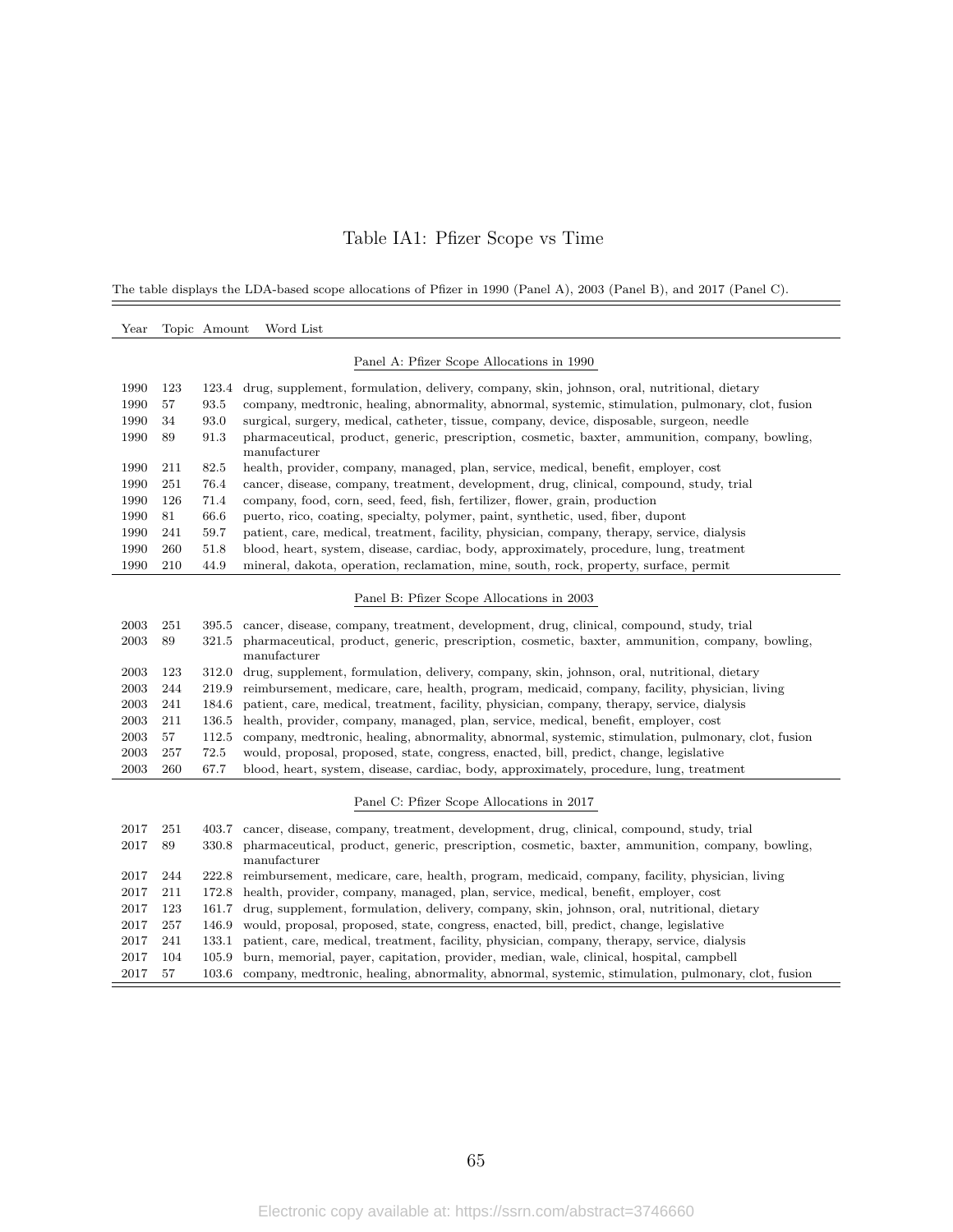<span id="page-66-0"></span>

| The table reports validation regressions using the same model as our baseline results in Table 8. However, in this table, we focus on the key RHS variable LDA scope, which<br>ur measure of scope that is based on an LDA model. |               | of the content of firm 10-K Item 1s. |                      |                                |                |                                                                                |                        | Σ.       |
|-----------------------------------------------------------------------------------------------------------------------------------------------------------------------------------------------------------------------------------|---------------|--------------------------------------|----------------------|--------------------------------|----------------|--------------------------------------------------------------------------------|------------------------|----------|
| Dependent<br>Row Variable                                                                                                                                                                                                         | Scope<br>LDA- | # Segments                           | Log Assets           | Log Age                        | 10K Size<br>56 | M/B                                                                            | TNIC HHI               | $\#$ Obs |
| (1) Product Breadth                                                                                                                                                                                                               | 0.479         | 1.254                                | 1.299                | 1.601                          | $-9.020$       | $-0.216$                                                                       | $-0.772$               | 72,276   |
|                                                                                                                                                                                                                                   | (5.200)       | (2.530)                              | (2.860)              |                                | $(017.7-)$     | $(-2.600)$                                                                     | $(-0.630)$             |          |
| (2) Prod/Svc Breadth                                                                                                                                                                                                              | 0.528         | 1.158                                | 1.410                | $\left( 0.390\right)$ $\qquad$ | $-9.515$       |                                                                                |                        | 72,276   |
|                                                                                                                                                                                                                                   | (5.550)       | (2.300)                              | $(3.040)$<br>$0.644$ | $(0.580)$<br>$-1.042$          | $(-7.900)$     | $\begin{array}{c} -0.217 \\ (-2.580) \\ 0.013 \\ (0.420) \\ 0.015 \end{array}$ | $-0.578$<br>$(-0.460)$ |          |
| (3) Prod Breadth Detail                                                                                                                                                                                                           | 0.170         | 0.385                                |                      |                                | $-3.536$       |                                                                                | $-1.079$               | 72,276   |
|                                                                                                                                                                                                                                   | (4.590)       | (1.720)                              | (3.250)              | $(-1.570)$                     | $(-7.600)$     |                                                                                | $(-2.180)$             |          |
| (4) Prod/Svc Breadth Detail                                                                                                                                                                                                       | 1.186         | 0.366                                | 1990                 | 0.817                          | $-3.684$       |                                                                                | $-0.974$               | 72,276   |
|                                                                                                                                                                                                                                   | (4.860)       | (1.600)                              | (3.330)              | $(-1.210)$                     | $-7.630$       | (0.460)                                                                        | $-1.930$               |          |
|                                                                                                                                                                                                                                   |               |                                      |                      |                                |                |                                                                                |                        |          |

| C<br>C<br>C<br>l<br>ζ<br>$\frac{1}{2}$<br>ا                                                                             |
|-------------------------------------------------------------------------------------------------------------------------|
| こうしょう こうしょう                                                                                                             |
| こくへいきょう<br>i<br>J<br>J<br>$\overline{\phantom{a}}$                                                                      |
| くうせい<br>b<br>,<br>,<br>,                                                                                                |
| .<br>.<br>.<br>.<br>ı<br>I                                                                                              |
| <br> <br> <br>ļ                                                                                                         |
| $-1.1$<br>-<br>-<br>-<br>-<br>֦֦֦֧֦֦֦֖֚֚֚֚֡֝֬֝֬֝֬֝֬֝֓֬֝<br>J                                                            |
| $\frac{1}{1}$ $\frac{1}{1}$ $\frac{1}{1}$ $\frac{1}{1}$ $\frac{1}{1}$ $\frac{1}{1}$ $\frac{1}{1}$<br>$\frac{1}{2}$<br>l |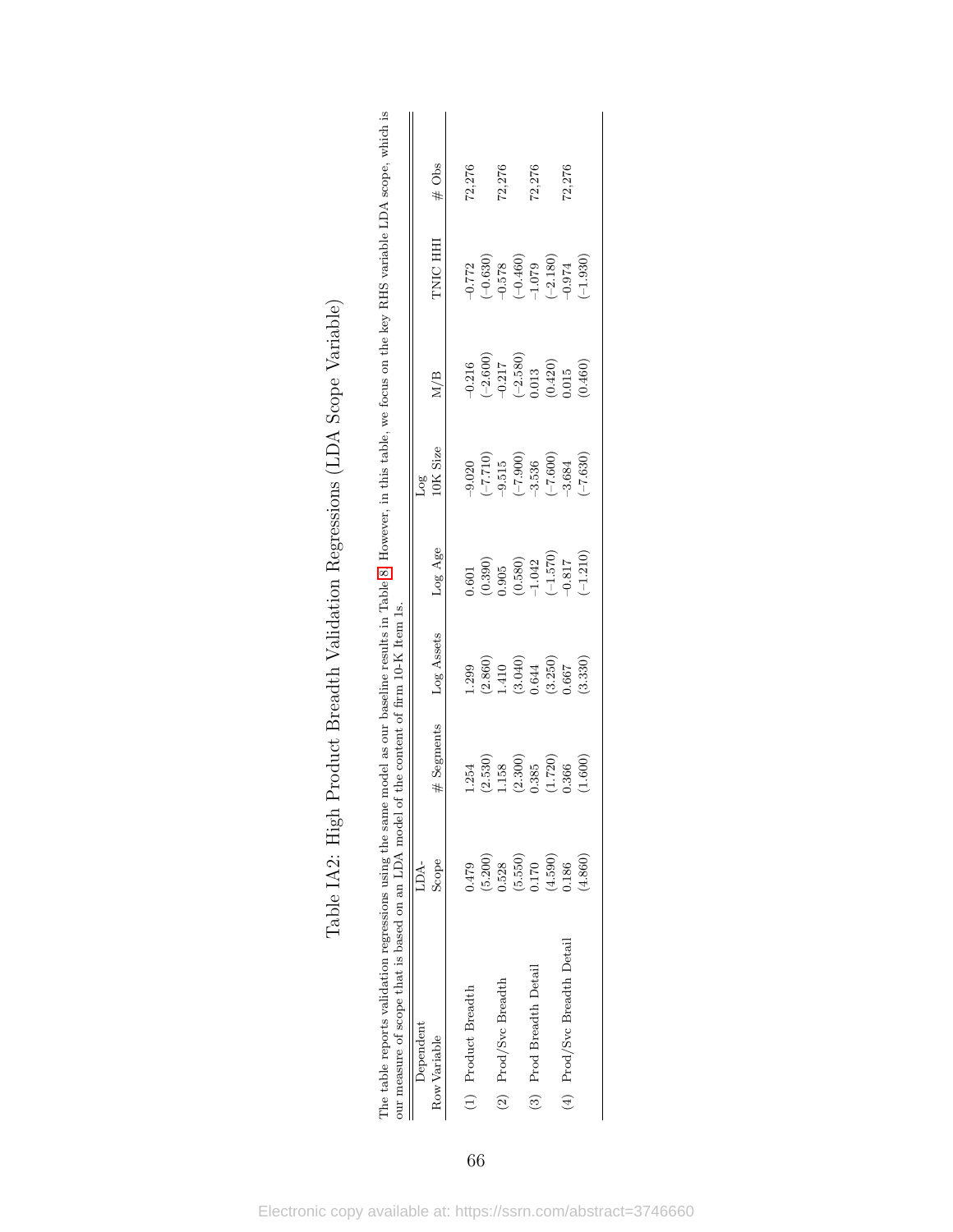|                           | ixed effects. This table is run using the same models as our baseline results in Table ??. However, in this table, we focus on the key RHS scope measure LDA scope, which is<br>The table reports the results of first-stage regressions<br>our measure of scope that is based on an LDA model | where our LDA-based measure of scope (LDA-scope) is regressed on our two instruments in addition to all controls and<br>of the content of firm 10-K Item 1s. |                                 |                                                             |          |
|---------------------------|------------------------------------------------------------------------------------------------------------------------------------------------------------------------------------------------------------------------------------------------------------------------------------------------|--------------------------------------------------------------------------------------------------------------------------------------------------------------|---------------------------------|-------------------------------------------------------------|----------|
| Dependent<br>Row Variable | Redeployment<br>Potential<br>Sectoral                                                                                                                                                                                                                                                          | Set Potential<br>Opportunity<br>Sectoral                                                                                                                     | Log Assets                      | Log Age                                                     | $\#$ Obs |
| $(1)$ LDA-Scope           | 0.550                                                                                                                                                                                                                                                                                          | (16.060)<br>5.339                                                                                                                                            | 0.653                           | $-0.771$                                                    | 99,501   |
| $(2)$ # Segments          | $(2.510)$<br>$0.019$<br>(0.300)                                                                                                                                                                                                                                                                | (2.910)<br>0.297                                                                                                                                             | $(20.090)$<br>$0.107$<br>12.330 | $\begin{array}{c} (-8.610) \\ 0.161 \end{array}$<br>(6.270) | 99,505   |

| )<br>}<br>ļ<br>J<br>j<br>؟<br>م<br>ł,<br>į<br>ζ |
|-------------------------------------------------|
| $\frac{1}{2}$                                   |
| くうくさ<br>i<br>١<br>$\mathfrak{c}$                |
| $\frac{1}{2}$<br>)<br>Ì<br>$\overline{1}$<br>ľ  |
| ì<br>$\frac{1}{1}$<br>l                         |
| .<br>E<br>I                                     |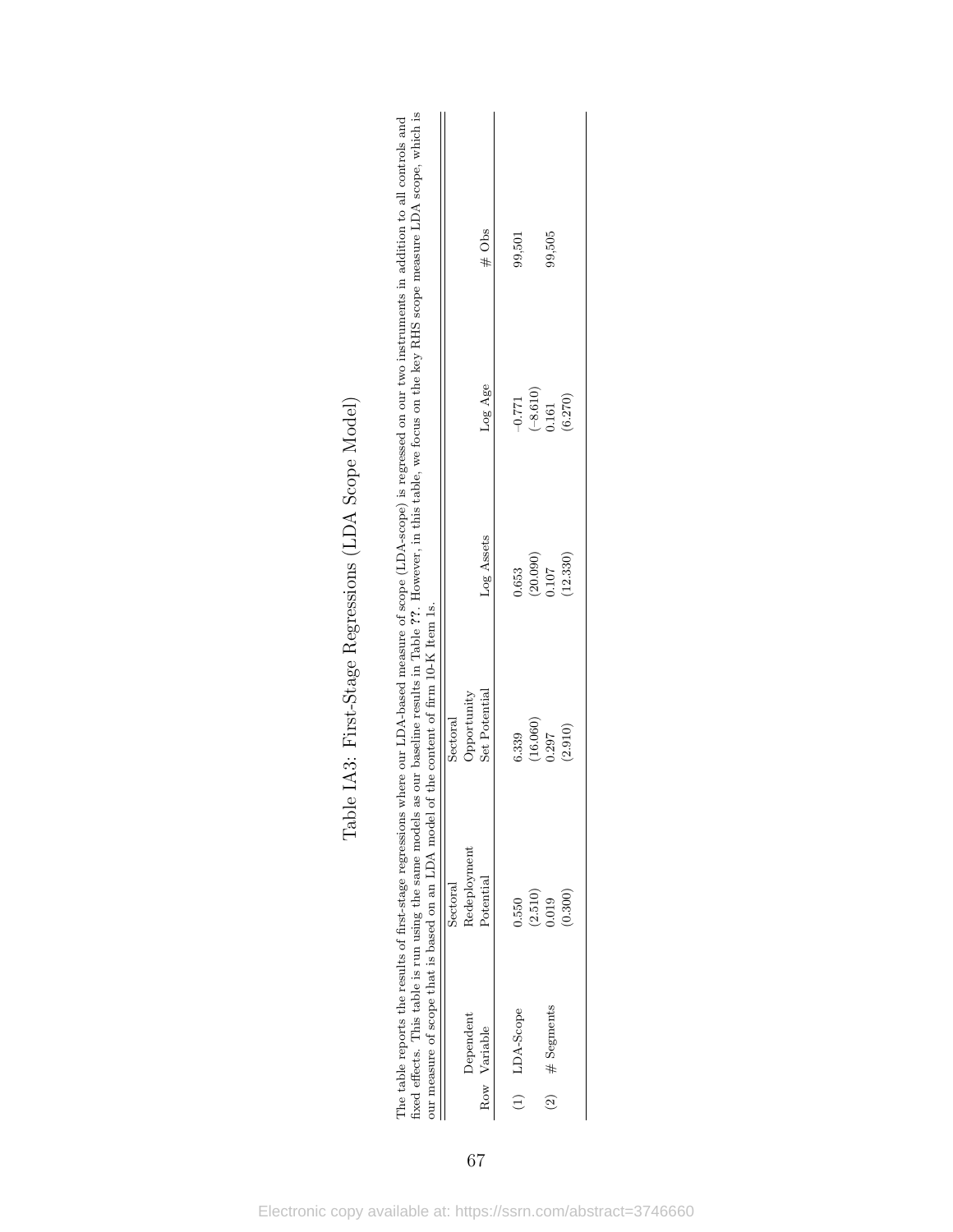<span id="page-68-0"></span>

|                      | key RHS scope measure LDA scope, which is our measure of scope that is based on an LDA model of the content of firm 10-K Item 1s |                                                                                          |                                                            |                                              |          |         | financing policy (as noted in the first column). This table is run using the same models as our baseline results in Tables 10, 12, and 13. However, in this table, we focus on the<br>The table reports the results of second-stage 2-stage instrumental variable regressions where the dependent variable is a firm investment policy, an outcome variable, or a firm |
|----------------------|----------------------------------------------------------------------------------------------------------------------------------|------------------------------------------------------------------------------------------|------------------------------------------------------------|----------------------------------------------|----------|---------|------------------------------------------------------------------------------------------------------------------------------------------------------------------------------------------------------------------------------------------------------------------------------------------------------------------------------------------------------------------------|
| Row                  | Dependent<br>Variable                                                                                                            | LDA-Scope                                                                                | Log Assets                                                 | Log Age                                      | Mkt/Book | TNIC HH | Obs<br>#                                                                                                                                                                                                                                                                                                                                                               |
|                      |                                                                                                                                  |                                                                                          | scopevar                                                   | $log$ assets $0$                             | logage   | ARSQ    |                                                                                                                                                                                                                                                                                                                                                                        |
| $\widehat{\Xi}$      | Acquirer Dummy                                                                                                                   | 0.033                                                                                    | $-0.004$                                                   | $-0.026$                                     | 0.00     | 98,191  |                                                                                                                                                                                                                                                                                                                                                                        |
| $\widehat{\Omega}$   | Target Dummy                                                                                                                     | (4.990)<br>$-0.010$                                                                      | $(-0.720)$<br>0.036                                        | $(-2.400)$<br>0.039                          | 0.00     | 98,191  |                                                                                                                                                                                                                                                                                                                                                                        |
|                      |                                                                                                                                  | $(-2.030)$                                                                               | (8.940)                                                    | (5.440)                                      |          |         |                                                                                                                                                                                                                                                                                                                                                                        |
| $\widehat{c}$        | R&D/Assets                                                                                                                       | 0.003                                                                                    | $-0.015$                                                   | 0.009                                        | 0.00     | 98,191  |                                                                                                                                                                                                                                                                                                                                                                        |
|                      |                                                                                                                                  | (3.570)                                                                                  | $(-12.830)$                                                | (4.250)                                      |          |         |                                                                                                                                                                                                                                                                                                                                                                        |
| $\bigoplus$          | $\rm{CAPX/Assets}$                                                                                                               |                                                                                          | $-0.002$                                                   | $-0.014$                                     | 0.00     | 98,191  |                                                                                                                                                                                                                                                                                                                                                                        |
|                      |                                                                                                                                  |                                                                                          | $(-2.810)$                                                 | $(-9.690)$                                   |          |         |                                                                                                                                                                                                                                                                                                                                                                        |
| $\widetilde{\Theta}$ | Valuation                                                                                                                        | $\begin{array}{c} 0.000 \\ (0.550) \\ 0.082 \end{array}$                                 | $-0.514$                                                   | $-0.349$                                     | 0.00     | 97,620  |                                                                                                                                                                                                                                                                                                                                                                        |
|                      |                                                                                                                                  |                                                                                          | $(-17.680)$                                                | $(-7.430)$                                   |          |         |                                                                                                                                                                                                                                                                                                                                                                        |
| $\odot$              | Sales Growth                                                                                                                     |                                                                                          | $-0.095$                                                   | $-0.179$                                     | 0.00     | 97,820  |                                                                                                                                                                                                                                                                                                                                                                        |
|                      |                                                                                                                                  |                                                                                          | $(-16.040)$                                                | $(-18.120)$                                  |          |         |                                                                                                                                                                                                                                                                                                                                                                        |
| $\widehat{C}$        | Asset Growth                                                                                                                     |                                                                                          | $-0.202$                                                   | $-0.034$                                     | 0.00     | 98,188  |                                                                                                                                                                                                                                                                                                                                                                        |
|                      |                                                                                                                                  | $\begin{array}{c} (3.760) \\ 0.038 \\ (6.140) \\ 0.057 \\ (9.890) \\ -0.001 \end{array}$ | $(-33.550)$                                                | $(-3.370)$                                   |          |         |                                                                                                                                                                                                                                                                                                                                                                        |
| $\circledS$          | OI/Assets                                                                                                                        |                                                                                          | 0.011                                                      | 0.000                                        | 0.00     | 97,990  |                                                                                                                                                                                                                                                                                                                                                                        |
|                      |                                                                                                                                  | $(-0.450)$                                                                               | (3.580)                                                    | (0.030)                                      |          |         |                                                                                                                                                                                                                                                                                                                                                                        |
| $\circledcirc$       | Equity Issuance                                                                                                                  | 0.010                                                                                    | $-0.049$                                                   | $-0.009$                                     | 0.00     | 98,191  |                                                                                                                                                                                                                                                                                                                                                                        |
|                      |                                                                                                                                  | $(7.700)$<br>0.003                                                                       | $(-26.190)$<br>-0.011                                      | $\begin{array}{c}(-2.890)\\0.011\end{array}$ |          |         |                                                                                                                                                                                                                                                                                                                                                                        |
| $\left(10\right)$    | Debt Issuance                                                                                                                    |                                                                                          |                                                            |                                              | 0.00     | 98,191  |                                                                                                                                                                                                                                                                                                                                                                        |
|                      |                                                                                                                                  | $(0.910)$<br>-0.001<br>(-2.600)                                                          | $\begin{array}{c}(-4.280)\\0.001\end{array}$               | (2.060)                                      |          |         |                                                                                                                                                                                                                                                                                                                                                                        |
| $(11)$               | Dividends/Assets                                                                                                                 |                                                                                          |                                                            | 0.002                                        | 0.00     | 98,092  |                                                                                                                                                                                                                                                                                                                                                                        |
|                      |                                                                                                                                  |                                                                                          |                                                            | (2.560)                                      |          |         |                                                                                                                                                                                                                                                                                                                                                                        |
|                      | (12) Repurchases/Assets                                                                                                          | $-0.001$                                                                                 | $\begin{array}{c} (1.670) \\ 0.004 \\ (7.700) \end{array}$ | 0.005                                        | 0.00     | 90,675  |                                                                                                                                                                                                                                                                                                                                                                        |
|                      |                                                                                                                                  | $(-1.290)$                                                                               |                                                            | (5.000)                                      |          |         |                                                                                                                                                                                                                                                                                                                                                                        |

Table IA4: Corporate Finance Regressions (LDA scope model) Table IA4: Corporate Finance Regressions (LDA scope model)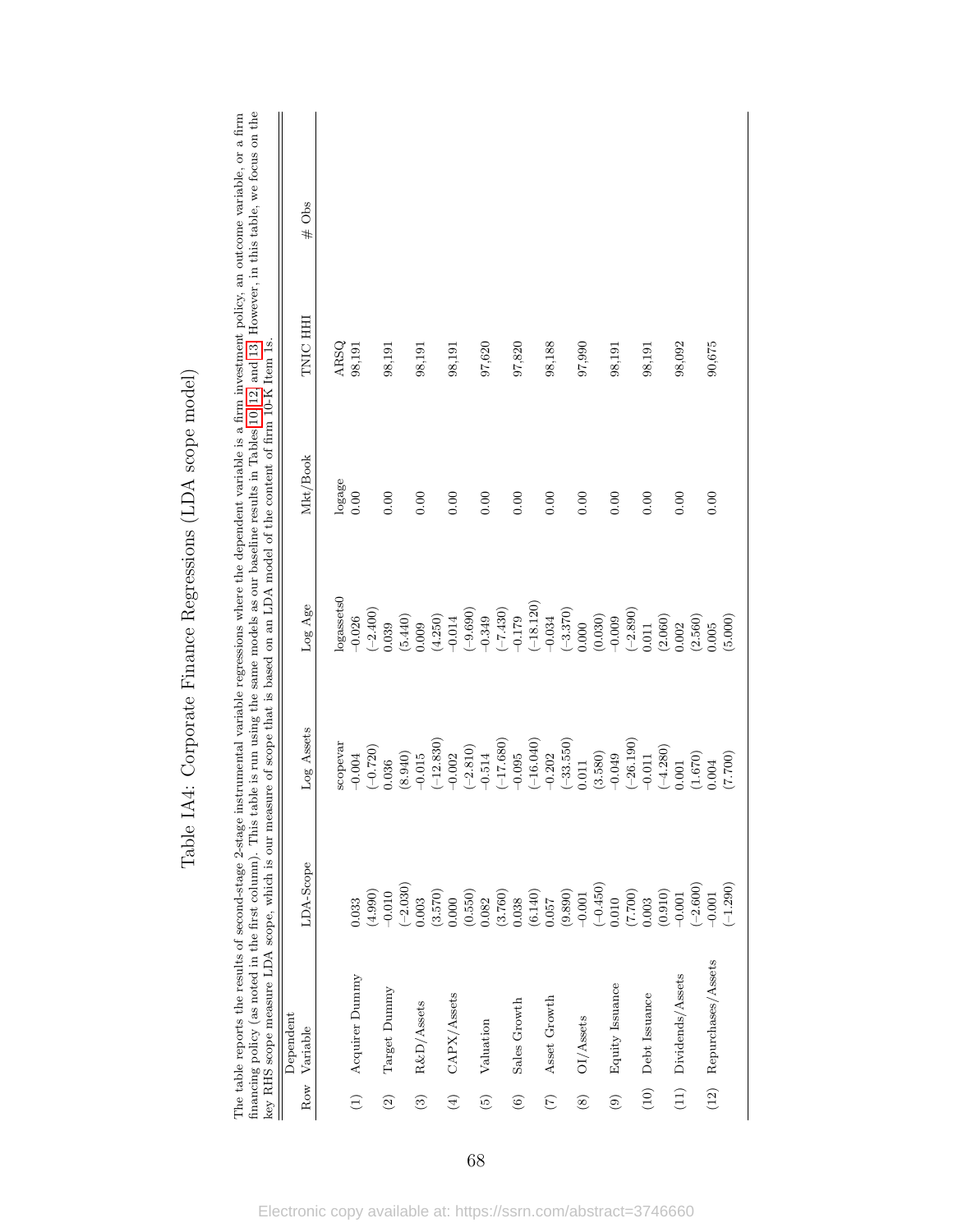|                   | all dependent variables are as of year t. We also include controls for size, age, market to book, and the TNIC HHI. All regressions include firm and year fixed effects, and<br>t-statistics are clustered by firm and shown in parentheses.<br>which the broader product market surrounding a focal<br>by existing firms. The second is a measure of the size |                          | of the focal firm's outward-expansion opportunity set. As always, all RHS variables are measurable as of year $t-1$ and |             |                                             |            |            |         |
|-------------------|----------------------------------------------------------------------------------------------------------------------------------------------------------------------------------------------------------------------------------------------------------------------------------------------------------------------------------------------------------------|--------------------------|-------------------------------------------------------------------------------------------------------------------------|-------------|---------------------------------------------|------------|------------|---------|
|                   | Dependent                                                                                                                                                                                                                                                                                                                                                      | Redeployability<br>Asset | Opportunity<br>Set                                                                                                      |             |                                             |            |            |         |
|                   | Row Variable                                                                                                                                                                                                                                                                                                                                                   | Scope Incentive          | Scope Incentive                                                                                                         | Log Assets  | Log Age                                     | Mkt/Book   | TNIC HHI   | $#$ Obs |
|                   | $(1)$ Acquirer Dummy                                                                                                                                                                                                                                                                                                                                           | $-0.003$                 | 0.223                                                                                                                   | 0.017       | $-0.051$                                    |            |            | 99,505  |
|                   |                                                                                                                                                                                                                                                                                                                                                                | $(-0.120)$               | (5.110)                                                                                                                 | (5.510)     | $(-5.830)$                                  |            |            |         |
| $\widetilde{2}$   | Target Dummy                                                                                                                                                                                                                                                                                                                                                   | $-0.032$                 | $-0.039$                                                                                                                | 0.029       | 046.                                        |            |            | 99,505  |
|                   |                                                                                                                                                                                                                                                                                                                                                                | $(-1.990)$               | $(-1.220)$                                                                                                              | (12.490)    | $(7.280)$<br>0.007                          |            |            |         |
| $\odot$           | R&D/Assets                                                                                                                                                                                                                                                                                                                                                     | 0.015                    | 0.008                                                                                                                   | $-0.013$    |                                             |            |            | 99,505  |
|                   |                                                                                                                                                                                                                                                                                                                                                                | $(2.870)$<br>-0.002      | (1.380)                                                                                                                 | $(-13.870)$ | $(3.580)$<br>$-0.015$                       |            |            |         |
| $\bigoplus$       | CAPX/Assets                                                                                                                                                                                                                                                                                                                                                    |                          | $0.004\,$                                                                                                               | $-0.002$    |                                             |            |            | 99,505  |
|                   |                                                                                                                                                                                                                                                                                                                                                                | $(-0.560)$               | (0.790)                                                                                                                 | $(-3.380)$  | $(-10.670)$                                 |            |            |         |
| $\odot$           | Acquirer Dummy                                                                                                                                                                                                                                                                                                                                                 | $-0.010$                 | 0.241                                                                                                                   | 0.023       | $-0.043$                                    | 1.011      | 0.018      | 98,936  |
|                   |                                                                                                                                                                                                                                                                                                                                                                | $(-0.470)$               | (5.510)                                                                                                                 | (7.020)     | $(-4.910)$                                  | (11.280)   | (2.190)    |         |
| $\widehat{\circ}$ | Target Dummy                                                                                                                                                                                                                                                                                                                                                   | $-0.032$                 | $-0.030$                                                                                                                | 0.029       | 0.044                                       | $-0.002$   | 0.004      | 98,936  |
|                   |                                                                                                                                                                                                                                                                                                                                                                | $(-1.980)$               | $(-0.920)$                                                                                                              | (11.860)    |                                             | $(-4.720)$ | (0.700)    |         |
| $\widetilde{C}$   | R&D/Assets                                                                                                                                                                                                                                                                                                                                                     | 0.015                    | $0.001\,$                                                                                                               | $-0.014$    | $\left( 6.890\right)$ $\left( 0.007\right)$ | $-0.001$   |            | 98,936  |
|                   |                                                                                                                                                                                                                                                                                                                                                                | (2.830)                  | (0.220)                                                                                                                 | $(-14.140)$ | (3.450)                                     | $(-1.680)$ | $(-5.460)$ |         |
| $\circledast$     | CAPX/Assets                                                                                                                                                                                                                                                                                                                                                    | $-0.002$                 | 0.001                                                                                                                   | $-0.001$    | $-0.013$                                    | 0.002      | $-0.002$   | 98,936  |
|                   |                                                                                                                                                                                                                                                                                                                                                                | $(-0.910)$               | (0.230)                                                                                                                 | $(-2.000)$  | $(-9.400)$                                  | (9.180)    | $(-1.750)$ |         |

Table IA5: Investment Regressions (One-Stage Regressions Using Scope Incentive Variables) Table IA5: Investment Regressions (One-Stage Regressions Using Scope Incentive Variables) The table reports one-stage results based on the two-stage regression results for investment variables in Table [10.](#page-52-0) The key difference in this table is that we include the two scope incentive variables directly as key RHS variables instead of using these two variables as instruments. The first scope incentive variable is a measure of the extent to which the broader product market surrounding a focal firm is characterized by a high degree of outward-directed asset redeployability indicating a low cost to scope expansion

The table reports one-stage results based on the two-stage regression results for investment variables in Table 10. The key difference in this table is that we include the two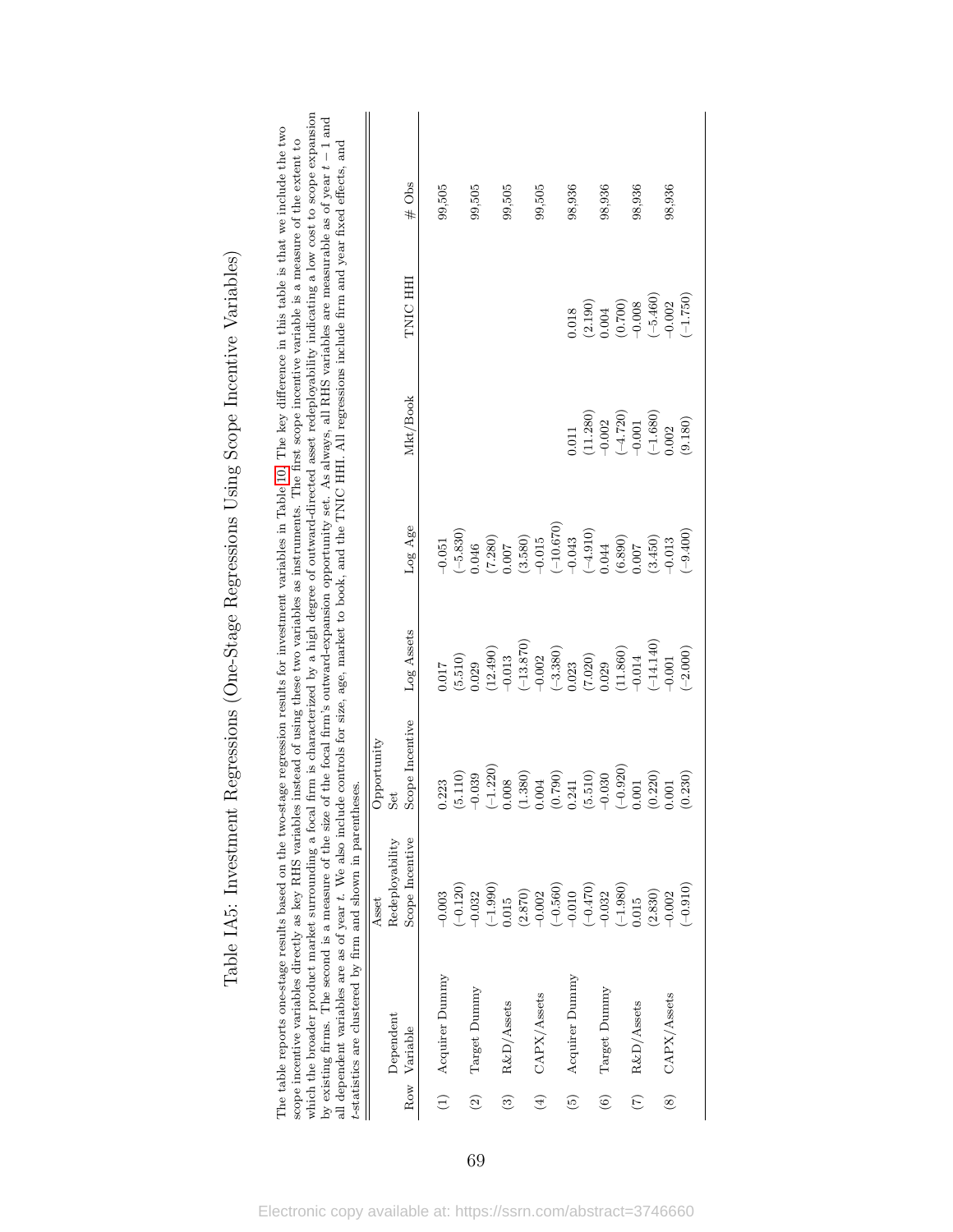|                        | which the broader product market surrounding a focal firm is characterized by a high degree of outward-directed asset redeployability indicating a low cost to scope expansion<br>scope incentive variables directly as key RHS variables instead of using these two variables as instruments. The first scope incentive variable is a measure of the extent to<br>all dependent variables are as of year t. We also include controls for size, age, market to book, and the TNIC HHI. All regressions include firm and year fixed effects, and<br>t-statistics are clustered by firm and shown in parentheses.<br>by existing firms. The second is a measure of the size |                          |                    |             |                       |                       |                     | of the focal firm's outward-expansion opportunity set. As always, all RHS variables are measurable as of year $t-1$ and |
|------------------------|---------------------------------------------------------------------------------------------------------------------------------------------------------------------------------------------------------------------------------------------------------------------------------------------------------------------------------------------------------------------------------------------------------------------------------------------------------------------------------------------------------------------------------------------------------------------------------------------------------------------------------------------------------------------------|--------------------------|--------------------|-------------|-----------------------|-----------------------|---------------------|-------------------------------------------------------------------------------------------------------------------------|
|                        | Dependent                                                                                                                                                                                                                                                                                                                                                                                                                                                                                                                                                                                                                                                                 | Redeployability<br>Asset | Opportunity<br>Set |             |                       |                       |                     |                                                                                                                         |
|                        | Row Variable                                                                                                                                                                                                                                                                                                                                                                                                                                                                                                                                                                                                                                                              | Scope Incentive          | Scope Incentive    | Log Assets  | Log Age               | Mkt/Book              | TNIC HHI            | $#$ Obs                                                                                                                 |
|                        | (Valuation (M/B))                                                                                                                                                                                                                                                                                                                                                                                                                                                                                                                                                                                                                                                         | 0.413                    | 0.226              | $-0.460$    | $-0.404$              |                       |                     | 98,938                                                                                                                  |
|                        |                                                                                                                                                                                                                                                                                                                                                                                                                                                                                                                                                                                                                                                                           |                          | (1.420)            | $(-20.160)$ | $(-9.270)$            |                       |                     |                                                                                                                         |
| $\widetilde{2}$        | Sales Growth                                                                                                                                                                                                                                                                                                                                                                                                                                                                                                                                                                                                                                                              | $(3.990)$<br>$0.025$     | 0.235              | $-0.071$    | $-0.208$              |                       |                     | 99,124                                                                                                                  |
|                        |                                                                                                                                                                                                                                                                                                                                                                                                                                                                                                                                                                                                                                                                           | (1.140)                  | (5.540)            | $(-19.020)$ | $(-25.550)$           |                       |                     |                                                                                                                         |
| $\widehat{\mathbf{c}}$ | Asset Growth                                                                                                                                                                                                                                                                                                                                                                                                                                                                                                                                                                                                                                                              | 0.042                    | 0.350              | $-0.165$    | $-0.077$              |                       |                     | 99,502                                                                                                                  |
|                        |                                                                                                                                                                                                                                                                                                                                                                                                                                                                                                                                                                                                                                                                           | $(2.160)$<br>-0.006      | (9.610)            | $(-44.760)$ | $(-10.200)$           |                       |                     |                                                                                                                         |
| $\bigoplus$            | $\rm O I/Assets$                                                                                                                                                                                                                                                                                                                                                                                                                                                                                                                                                                                                                                                          |                          | $-0.003$           | 0.011       | 0.001                 |                       |                     | 99,301                                                                                                                  |
|                        |                                                                                                                                                                                                                                                                                                                                                                                                                                                                                                                                                                                                                                                                           | $(-0.430)$               | $(-0.180)$         | (4.370)     |                       |                       |                     |                                                                                                                         |
| $\binom{5}{2}$         | Valuation (M/B)                                                                                                                                                                                                                                                                                                                                                                                                                                                                                                                                                                                                                                                           | 0.315                    | 0.149              | $-0.370$    | $(0.210)$<br>$-0.217$ | 0.226                 | $-0.002$            | 98,705                                                                                                                  |
|                        |                                                                                                                                                                                                                                                                                                                                                                                                                                                                                                                                                                                                                                                                           | (3.650)                  | (1.130)            | (017.770)   | $(-5.800)$            | (10.520)              | $(-0.050)$          |                                                                                                                         |
| $\odot$                | Sales Growth                                                                                                                                                                                                                                                                                                                                                                                                                                                                                                                                                                                                                                                              | 0.016                    | 0.247              | $-0.057$    | $-0.181$              | 0.034                 | 0.024               | 98,567                                                                                                                  |
|                        |                                                                                                                                                                                                                                                                                                                                                                                                                                                                                                                                                                                                                                                                           | (0.740)                  | (5.920)            | $(-15.430)$ | $(-21.400)$           | $(12.550)$<br>$0.046$ |                     |                                                                                                                         |
| $\widetilde{C}$        | Asset Growth                                                                                                                                                                                                                                                                                                                                                                                                                                                                                                                                                                                                                                                              | 0.21                     | 0.325              | $-0.146$    | $-0.038$              |                       | $(2.730)$<br>-0.003 | 98,936                                                                                                                  |
|                        |                                                                                                                                                                                                                                                                                                                                                                                                                                                                                                                                                                                                                                                                           | (1.120)                  | (9.210)            | $(-42.300)$ | $(-5.010)$            | $(16.570)$<br>$0.005$ | $(-0.380)$          |                                                                                                                         |
|                        | (8) OI/Assets                                                                                                                                                                                                                                                                                                                                                                                                                                                                                                                                                                                                                                                             | $-0.007$                 | $0.001\,$          | 0.013       | 0.005                 |                       | 0.004               | 98,740                                                                                                                  |
|                        |                                                                                                                                                                                                                                                                                                                                                                                                                                                                                                                                                                                                                                                                           | $(-0.540)$               | (0.070)            | (5.390)     | (0.950)               | (4.760)               | (1.110)             |                                                                                                                         |

Table IA6: Outcomes Regressions (One-Stage Regressions Using Scope Incentive Variables) Table IA6: Outcomes Regressions (One-Stage Regressions Using Scope Incentive Variables) The table reports one-stage results based on the two-stage regression results for investment variables in Table [12.](#page-54-0) The key difference in this table is that we include the two scope incentive variables directly as key RHS variables instead of using these two variables as instruments. The first scope incentive variable is a measure of the extent to which the broader product market surrounding a focal firm is characterized by a high degree of outward-directed asset redeployability indicating a low cost to scope expansion

The table reports one-stage results based on the two-stage regression results for investment variables in Table 12. The key difference in this table is that we include the two